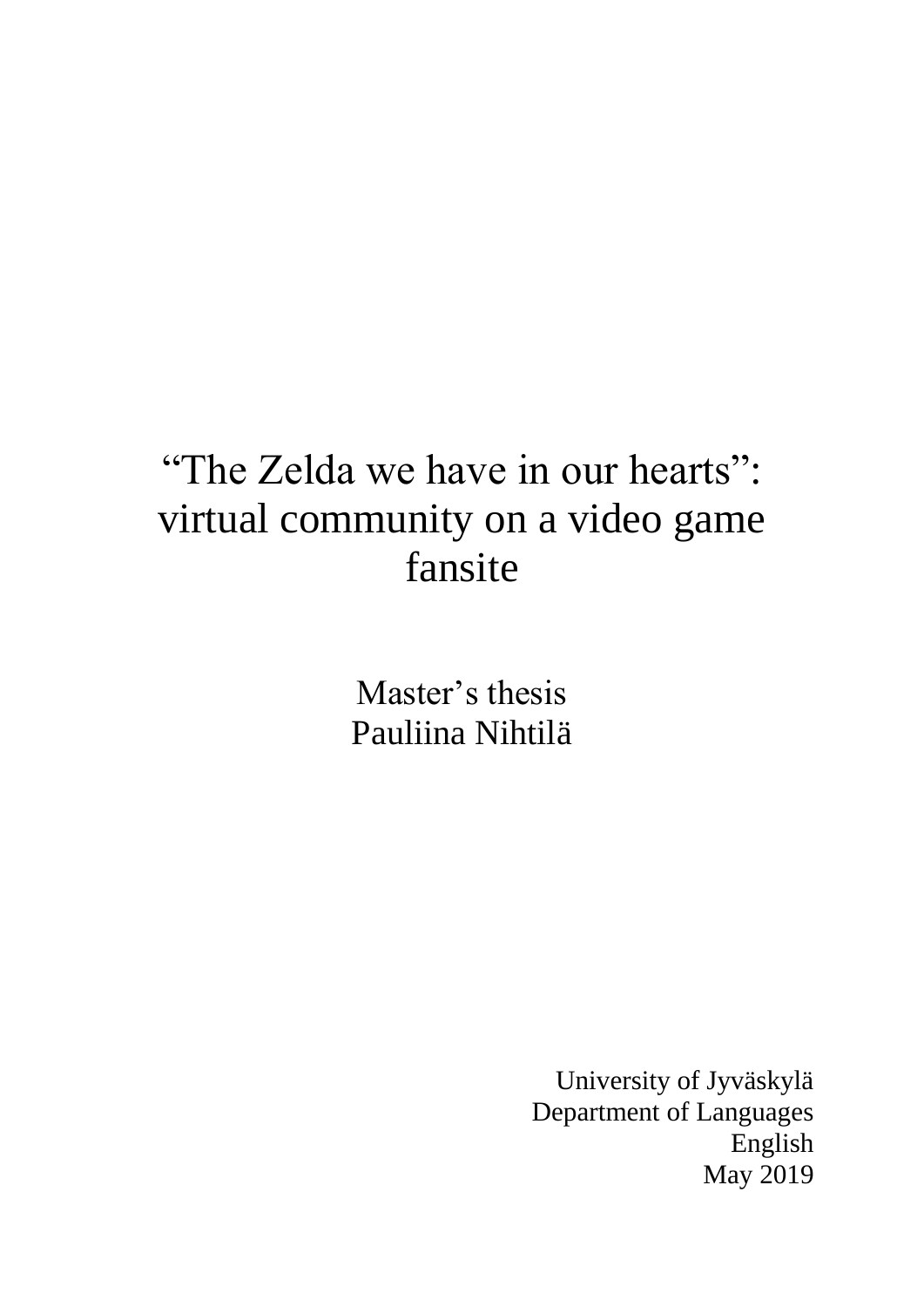### **JYVÄSKYLÄN YLIOPISTO**

| Tiedekunta – Faculty<br>Humanistinen tiedekunta                                                           | Laitos - Department<br>Kieli- ja viestintätieteiden laitos |  |  |  |
|-----------------------------------------------------------------------------------------------------------|------------------------------------------------------------|--|--|--|
| $\ $ Tekijä – Author<br>Pauliina Nihtilä                                                                  |                                                            |  |  |  |
| $\vert$ Työn nimi – Title<br>"The Zelda we have in our hearts": virtual community on a video game fansite |                                                            |  |  |  |
| Oppiaine – Subject                                                                                        | Työn laji – Level                                          |  |  |  |
| Englannin kieli                                                                                           | Maisterintutkielma                                         |  |  |  |
| $A$ ika – Month and year<br>Toukokuu 2019                                                                 | Sivumäärä – Number of pages<br>84                          |  |  |  |
| Tiivistelmä – Abstract                                                                                    |                                                            |  |  |  |

Tutkimuksen tarkoituksena oli selvittää, miten yhteisöllisyys ilmenee videopelifaneille suunnatulla internetsivustolla julkaistuissa teksteissä. Taustatieto rakentui useiden tutkijoiden esittämistä virtuaaliyhteisöjen ja samankaltaisten käsitteiden määritelmistä, faniyhteisöjen ja pelaajien tutkimuksesta, sekä tietokonevälitteistä viestintää käsittelevästä kirjallisuudesta.

Aineisto koostui *Zelda Universe* -videopelisivustolla julkaistuista artikkeleista ja niiden kommenteista. Tekstit käsittelivät *The Legend of Zelda* -pelisarjan tarustoon ja pelimekaniikkoihin liittyviä aiheita, joista monet ovat olleet fanien keskusteluissa kestosuosikkeja. Aineistoa tutkittiin hyödyntäen tietokonevälitteisen diskurssin analyysiä ('computer-mediated discourse analysis'). Analyysissa tarkasteltiin tekstien piirteitä Herringin viiden tason luokittelua mukaillen: rakenne, merkityssisältö, vuorovaikutus, sosiaaliset käytänteet ja multimodaalisuus.

Tuloksia vertailtiin virtuaaliyhteisöjen määritelmiin. Sivusto osoittautui selkeästi kiinnostuspohjaiseksi yhteisöksi, johon niin kommentoijat kuin vakiokirjoittajatkin kerääntyivät jaetun harrastuksen eivätkä ihmissuhteiden vuoksi. Vuorovaikutuksen taustalla näkyivät oletukset jaetusta pelitietoudesta ja implisiittisistä käytössäännöistä. Sivustolla korostui analyyttisen ja avoimen argumentoivan keskustelun arvostus; osallistujat ilmaisivat tukea ja vastaväitteitä muiden teksteihin vapaasti, ja pelisarjan kehityksestä esitettiin vahvoja mielipiteitä.

Tutkimukselle haasteita loivat virtuaalisen materiaalin muuttuvuus sekä aineiston rajaaminen. Tuloksia tulkitessa on huomioitava, ettei aineisto sisältänyt jäsenille osoitettuja kyselyitä näkökulmista yhteisöön. Lisää saman aihepiirin tutkimuksia voitaisiinkin toteuttaa keskittyen sivustojen käyttäjien haastatteluihin; havainnoivista ja etnografisemmista lähestymistavoista saadut tiedot täydentävät toisiaan.

Asiasanat – virtual community, computer-mediated discourse analysis, video games

Säilytyspaikka – Depository JYX

Muita tietoja – Additional information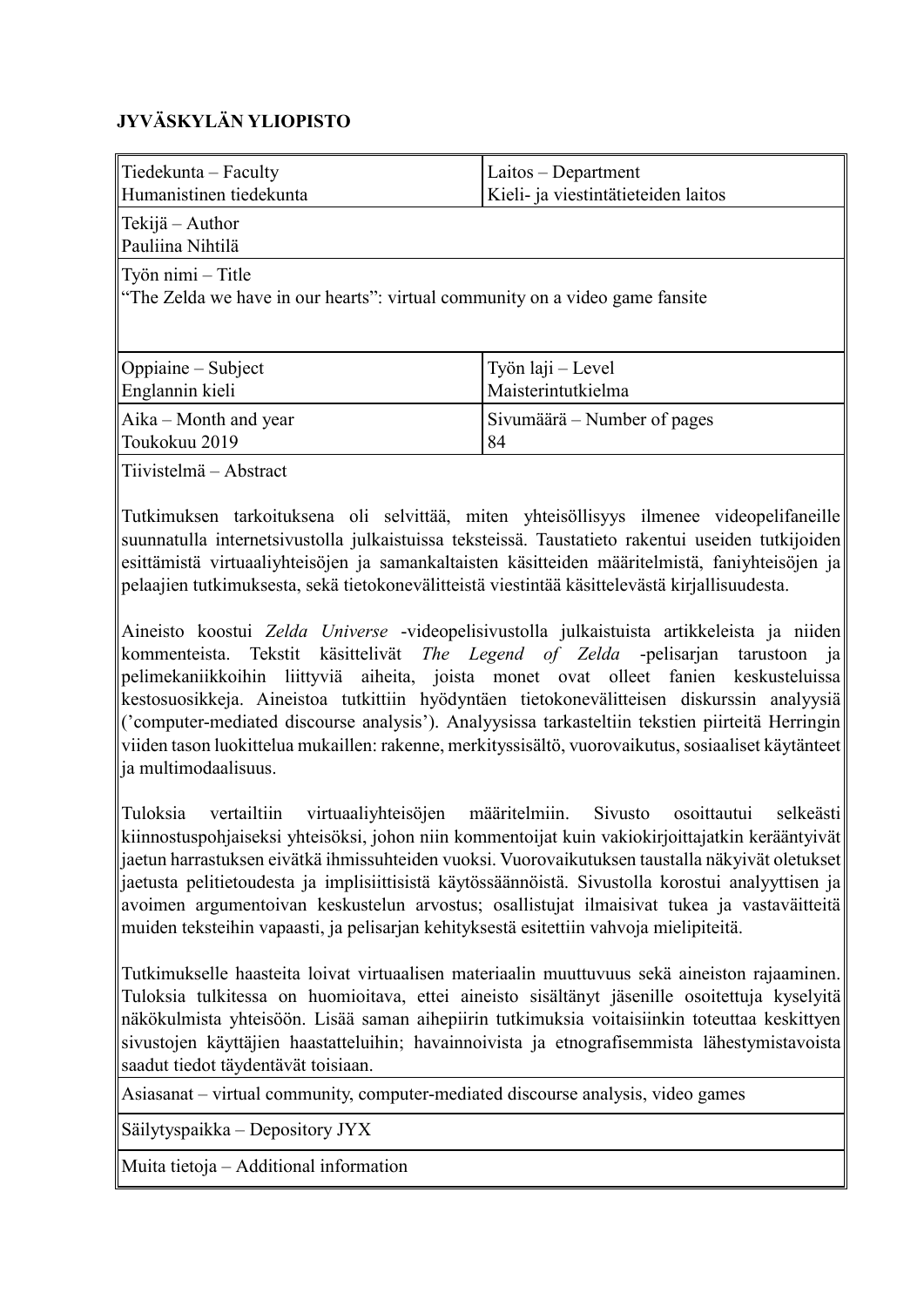## **TABLE OF CONTENTS**

| 4.2.2 Norms of content and behaviour sketching community boundaries  37 |  |
|-------------------------------------------------------------------------|--|
|                                                                         |  |
|                                                                         |  |
|                                                                         |  |
|                                                                         |  |
|                                                                         |  |
|                                                                         |  |
|                                                                         |  |
|                                                                         |  |
|                                                                         |  |
|                                                                         |  |
|                                                                         |  |
|                                                                         |  |
|                                                                         |  |
|                                                                         |  |
|                                                                         |  |
|                                                                         |  |
|                                                                         |  |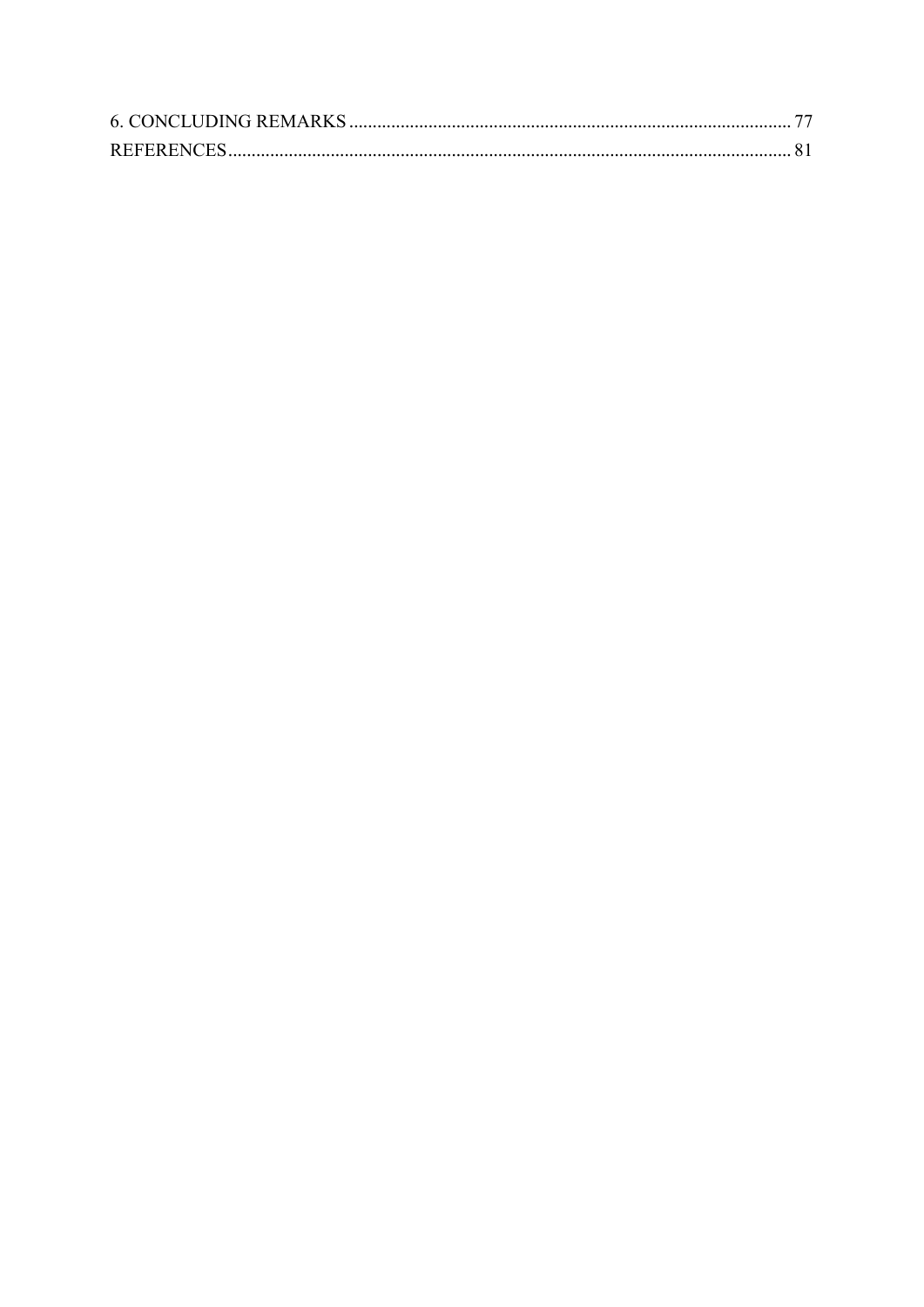#### <span id="page-4-0"></span>**1. INTRODUCTION**

The ubiquitous quality of the internet has brought with it the development of online communities. Simple searches allow people to find spaces focused on a variety of themes, and interactive websites dedicated to a specific topic enable users to discuss their interests anonymously or behind names chosen by themselves. On these mostly text-based platforms that support few other types of interaction cues, linguistic and discourse choices are a primary means of building identities and constructing relationships. Contributors can use elements such as shared specific vocabulary, phrases originating from various media, and interactional conventions recognised by others in assumption of readers sharing their experiences and objects of interest. Conversations on discussion boards and indirect references to remarks and opinions of other members shape relationships and common expectations. In addition to the shape of direct communication between users, the very topics in and meanings conveyed by texts all illustrate the values oriented to on a website. This study examines how a shared sense of one virtual community like this is displayed, constructed, and maintained through fan-authored texts focused on a video game franchise. The data consists of articles and comments posted on *Zelda Universe* (ZU), a fansite dedicated to the *Legend of Zelda* (TLoZ) series.

Gaming is currently a popular activity that is becoming increasingly social, and fans engaged in activities related to it often display creative language use. Studies have examined how players switch linguistic codes and integrate elements from the source media into their speech while gaming: for example, specific terminology displays expertise and mutual understanding, while language choices can distinguish conversation topics and speaker roles (Leppänen and Nikula 2007: 358-359; Piirainen-Marsh and Tainio 2009: 162-163). Less research has been conducted on how the assumptions and features embedded in this communication emerge in contexts outside of the gameplay itself, such as on fansites or in discussion between friends. This is the side my study addresses. The shared expert identities of people invested in a field are not shaped only within a particular activity, but also in discourses related to it; in order to develop a multifaceted view of communal identities, these linked areas should also be studied.

Fandom studies have highlighted the emotional and conversational components of fan behaviour. Players have been found to identify strongly with game characters, and shared ingame experiences with other players have been argued to deepen emotional responses (Burn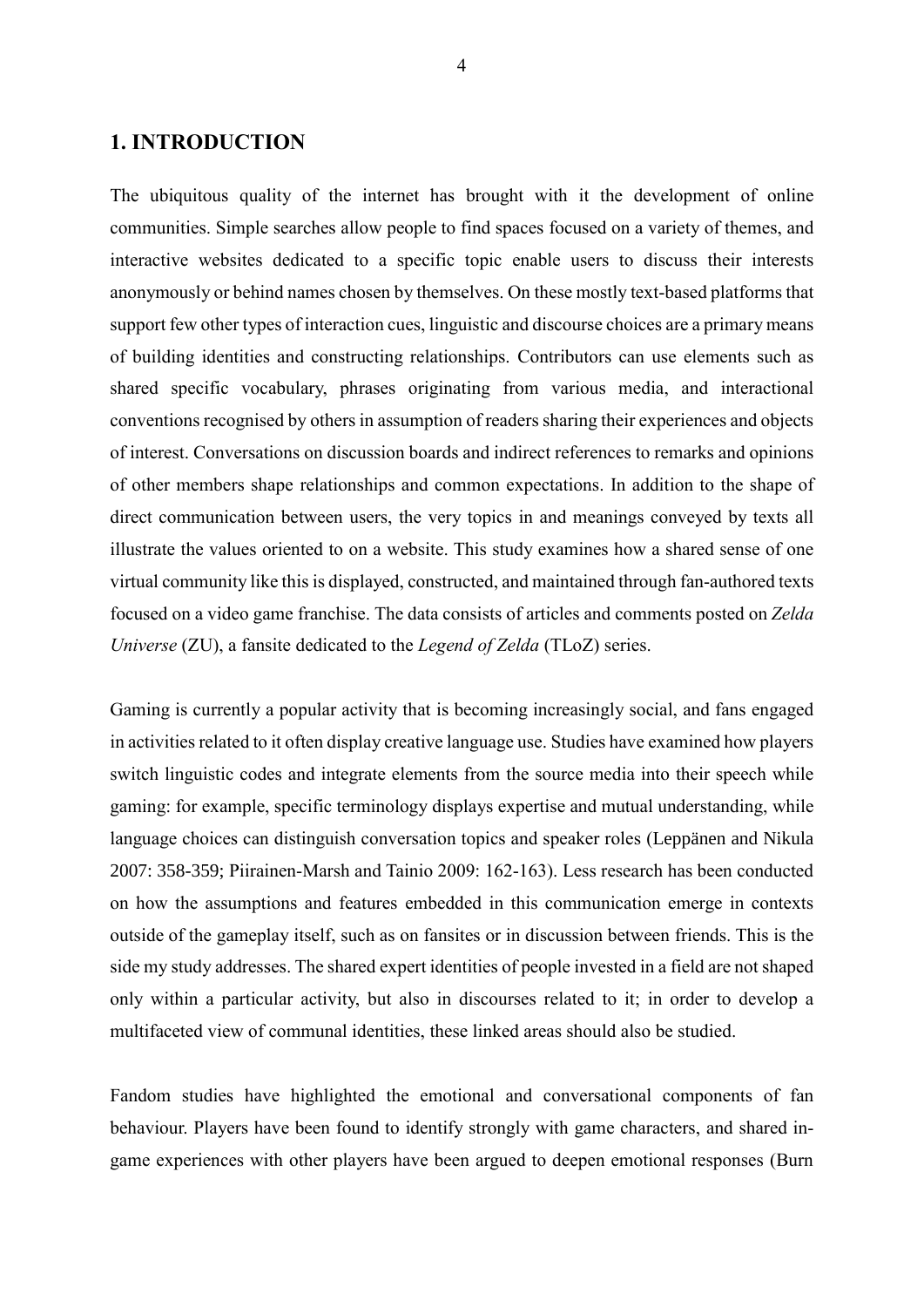and Schott 2004; Rigby and Ryan 2011: 92-93). Many fans enjoy discussing fictional characters' motivations and roles, comparing their interpretations with others and producing fan texts in the process (Curwood et al. 2013; Wakefield 2001). These conversations can include a variety of opinions, welcoming debates and lively argumentation. Fansites are therefore relevant spaces for studying community, as shared values emerge in discussion of common interests.

The framework of my study incorporates multiple theories of virtual community. Previous research has suggested a variety of criteria for defining online communities, most focused on the existence of a shared purpose, active participation, and a concentrated space for interaction (e.g. Jones 1997; Herring 2004, 2012). Virtual spaces mediated by the internet have been criticised for lacking features considered central in traditional notions of offline community, such as geographical closeness and face-to-face communication. Some of the approaches consulted in this study focus on explicitly characterising and analysing communities. Others do not necessarily provide general definitions but instead notions of concentrated interest spaces: the concepts of communities of practice and affinity spaces are featured (Gee 2003, 2005; Wenger 1998).

Prior research of online discourse has examined interaction and language use in spaces such as discussion boards, e-mail subscription lists, and social media streams (e.g. Delahunty 2012; Deumert 2014). Various aspects of the language and discourse displayed in these spaces have previously been studied using methods motivated by a multitude of perspectives, including conversation analysis, systemic functional linguistics, and discourse analysis (Androutsopoulos 2006; Knight 2009). The foundation of this thesis is built on computer-mediated discourse analysis as presented by Herring and Androutsopoulos (2015; Herring 2004), at the core of which are observation of recurring patterns and examination of content on multiple levels from sentence structure to social practices. Analysis of connections between the emerging features is supplemented with insights gleaned from discourse-centred online ethnography.

In the body of internet research concentrated on communities on casual chatting channels, there has been a lack of analysis on the carefully edited content of websites, as well as the construction of togetherness in asynchronous and indirect communication. The present study contributes to filling this gap by examining the manifestation of a community in texts that do not necessarily feature direct dialogue. The content of analytic feature articles is a main point of focus, but commentary by readers will also be considered. In a world where online interaction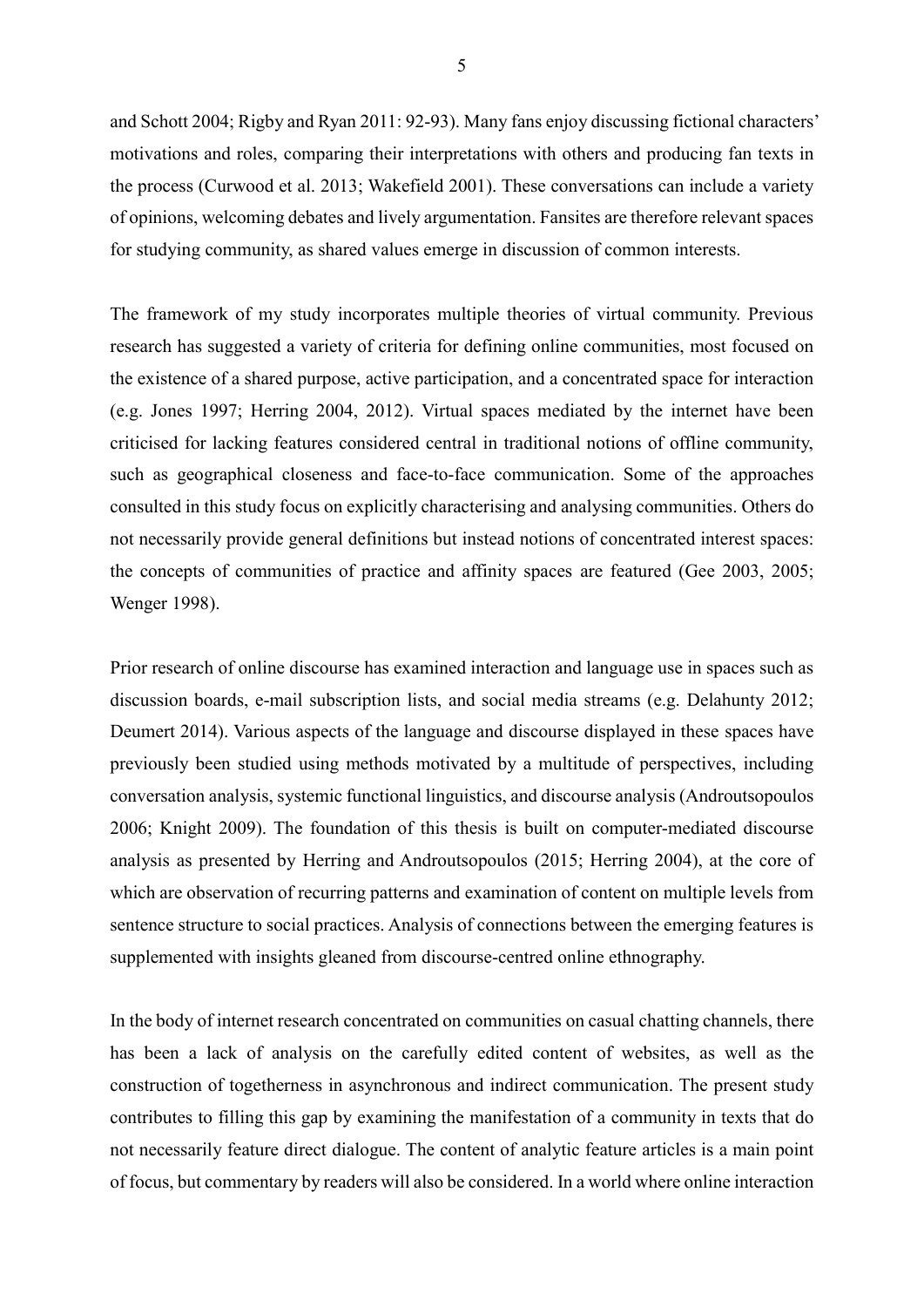is not only useful in bonding over personal interests but also important in maintaining professional relationships, insights into social workings on the internet are crucial. Studying virtual communities can provide information on how people with vastly different backgrounds negotiate shared values and form emotional bonds through a common interest.

This thesis consists of six sections, the first of which serves as the present introductory section. Chapter two presents the theoretical framework of the study, introducing key concepts and related research. Chapter three details the research design: the research questions, the data and its collection process are described, and the methods of analysis are explained. Chapter four is dedicated to presenting the analysis. Its results are discussed and compared to previous studies in chapter five, which also reflects on the effectiveness of the research design in practice. Finally, the implications and applications of the study are discussed in the sixth, concluding chapter.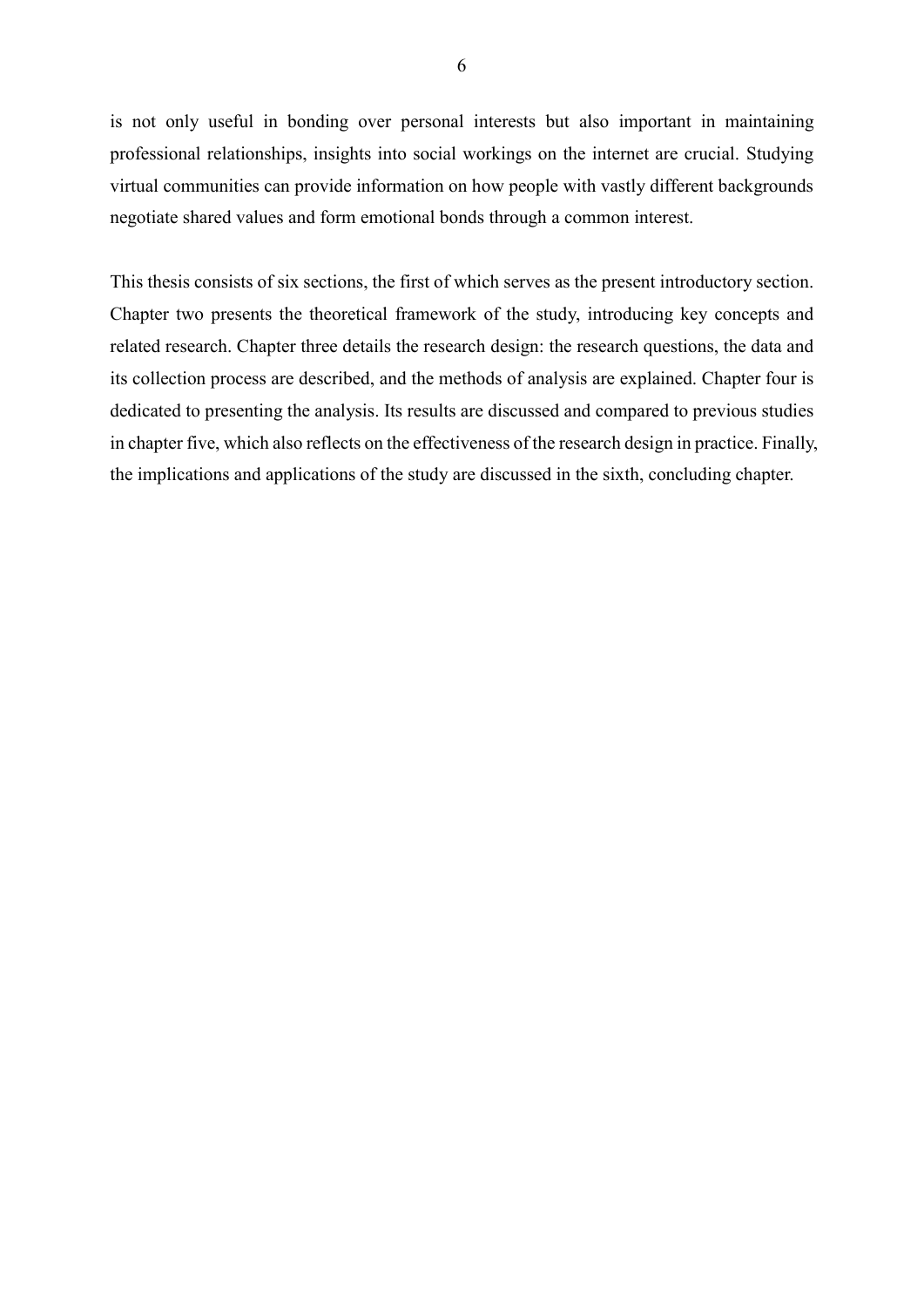<span id="page-7-0"></span>This chapter introduces the theoretical concepts and previous research relevant to my study. I will first describe prior efforts in characterising virtual communities. The concept has been discussed from various perspectives, and comparing these views is beneficial in constructing a multifaceted analysis. Studies on fandom and the experiences of video gamers will then be introduced, as this thesis examines the content on a fansite. The final section overviews related research conducted in the field of computer-mediated communication, focusing on the construction of communal identities and affective bonds. It introduces two approaches to analysing computer-mediated texts, which will be elaborated on in chapter 3.3 on the methods of analysis. A brief summary of each section's relevance concludes this review of the framework.

#### <span id="page-7-1"></span>**2.1 Views on virtual community**

Virtual community is a debated concept, and a variety of criteria for identifying and defining online communities has been proposed. Herring (2004: 338) argues that the study of online interaction tends to use the label too easily. Researchers suggest that not all spaces for virtual gatherings should be considered communities, and terms such as virtual groupings, collectives, or settlements ought to be used when a 'sense of community' does not seem to exist (Jones 1997; Blanchard and Markus 2004: 76). As Preece and Maloney-Krichmar (2005) note, the activities in focus or their mediating technologies often give names to online spaces: the same community may be called a game enthusiast community or a discussion board community depending on the perspective taken. Much criticism has asserted that online sites and groups lack features traditionally considered central to the concept of community, such as stable membership, long-term commitment, and physical proximity of participants.

Commonly cited criteria for virtual communities, as listed by Herring (2004, 2012), include aspects such as a shared purpose, active participation over the internet, support, along with criticism and conflict, acknowledgement of norms and roles, as well as emotional attachments and self-awareness of the group as a distinct entity. Jones (1997) argues that the existence of a virtual community requires a related virtual settlement, i.e. a common virtual space where sustained interaction by a variety of communicators occurs. On the other hand, Angouri (2016: 325) notes that some approaches describe communities as constructs emerging in membership negotiations, instead of them being dependent on criteria such as space. Attempts to develop a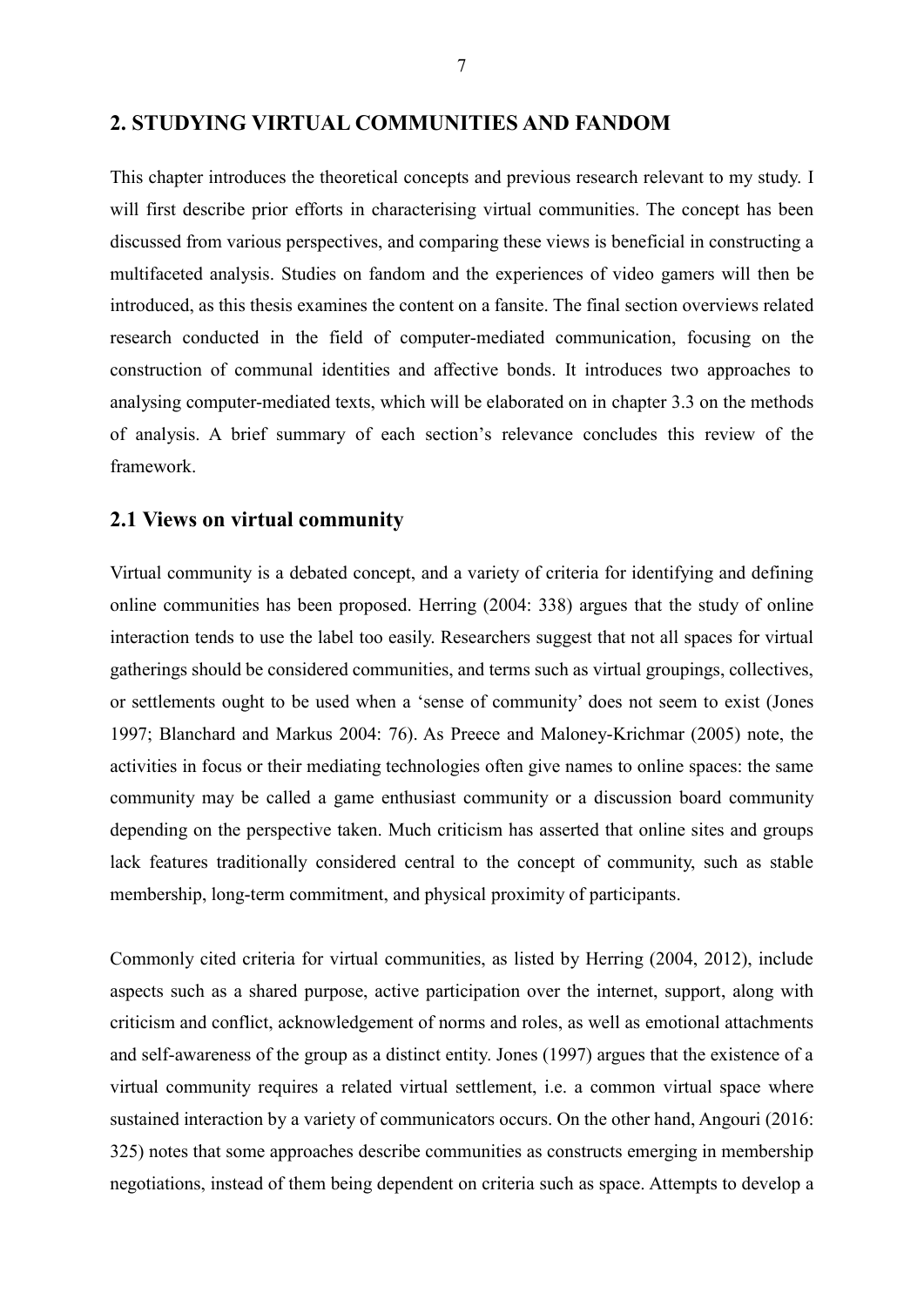precise definition for the term of virtual community have thus been scattered, and according to Herring (2012), referring to online groups as communities without further specification has become common in some fields.

Although characterisations of virtual community have often highlighted the role of computers or the internet, Baym (2000: 199) emphasises that the medium is not the only important influence in shaping or describing online communities. The topics discussed and the experiences of participants involved affect the way a group operates: Baym argues that a focus on soap operas, for example, encourages supportive talk of relationships, and that many participants share their own anecdotes and values related to the subject. However, she is careful to state that online communities are not predictable sums of their influences; each community is unique and constantly evolving. Jones (1997) similarly posits that the form of a virtual community is shaped by its social context rather than the technology mediating it. As sites of online-ethnographic research continue to develop, a shift has indeed been noted from mediumcentred studies to a focus on the ways, reasons, and effects of people using semiotic resources (Leppänen et al. 2017).

The significant role of content focus is also discussed by Schwämmlein and Wodzicki (2012), who distinguish between two kinds of online communities. Common-bond communities focus on member profiles and are defined by interpersonal one-on-one relations, whereas commonidentity communities are constructed around shared interests and help members in executing common tasks. The second type encourages communication from one member to the whole of a group and centres on common artefacts. As such, the content focus of a group affects its topics and interactional practices just as much as the affordances of different technologies do. Schwämmlein and Wodzicki's classification does, however, recognise that the two types of communities are often based on different kinds of online spaces: a focus on bonds utilises the customisable profile building in social networking technologies, while interest centrality prefers discussion forums and collaborative wikis.

In the process of constructing a community, prospective members affiliate with each other, forming bonds that aid in developing shared identities. Knight (2009) examines how bonds created through couplings of meanings and attitudes form communal identities. The concept of coupling refers to a relation between experiential meanings and evaluations: for example, a pair of workers speaking disbelievingly about a manager's conduct indicates a coupling of negative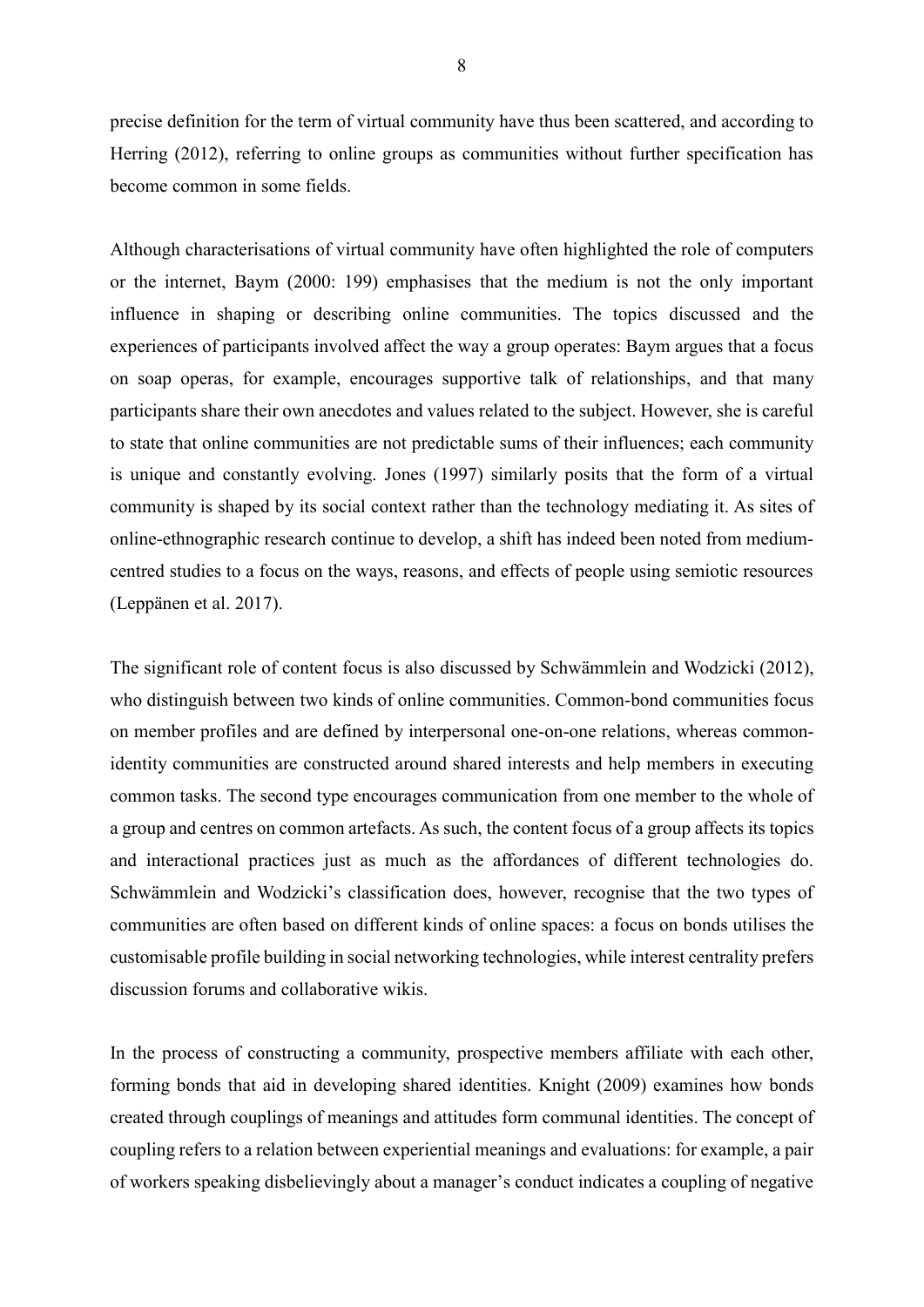attitude and a particular type of behaviour. In their discussion, the speakers distance themselves from one community of values while co-identifying as members of another. Knight introduces several strategies of affiliation, based on whether the interlocutors are rallying around a shared bond or rejecting an unshareable idea. In other words, communal identities are negotiated in discourse through declaration and reception of couplings (Knight 2009: 43). Knight argues that analysing these couplings offers insight into interpreting facets of identities built through social networking. Support for the role of shared attitudes is also provided by Tagg and Seargeant (2016: 344), who suggest that making alignments with opinions, groups, and cultural issues is a means of enacting online identities.

One way to attempt to identify a group as a community is to examine whether the participants exhibit a shared 'sense of community'. The components of McMillan and Chavis' (1986) sense of community framework are feelings of membership and influence, the integration and fulfilment of needs, and a shared emotional connection. Blanchard and Markus (2004: 67) note that the usage of the term has created confusion, as it is sometimes viewed as a result of living in a community and at others considered a definition of community itself. The authors argue for a process-oriented view in studying an online newsgroup: they posit that engaging in behaviour indicative of features associated with communities leads to the development of a sense of virtual community. According to Blanchard and Markus (2004: 66), this experience will not emerge without the members exchanging support, creating identities and making identifications, and producing trust.

Another construct related to virtual groups is that of communities of practice (CoP). As a concept it describes groups of people who have a shared passion or concern and who learn to better it as they interact. It is often applied to domains where learning and knowledge sharing is central, such as education and business (Wenger-Trayner and Wenger-Trayner 2015). Wenger (1998) introduces three characteristics crucial to defining a CoP: mutual engagement, a joint enterprise, and a shared repertoire. The first criterion requires mutual relationships and interaction that make participation in a practice possible. As such, simply belonging to an organization or knowing about connections between people does not equate with membership in a CoP. The second characteristic refers to an undertaking collaboratively negotiated and defined by participants in the process of pursuing it. The final point comprises the tools, routines, and other resources that the community has generated or embraced as part of its practice. The parts of this repertoire are recognisable, yet reusable, and express historical trajectories in the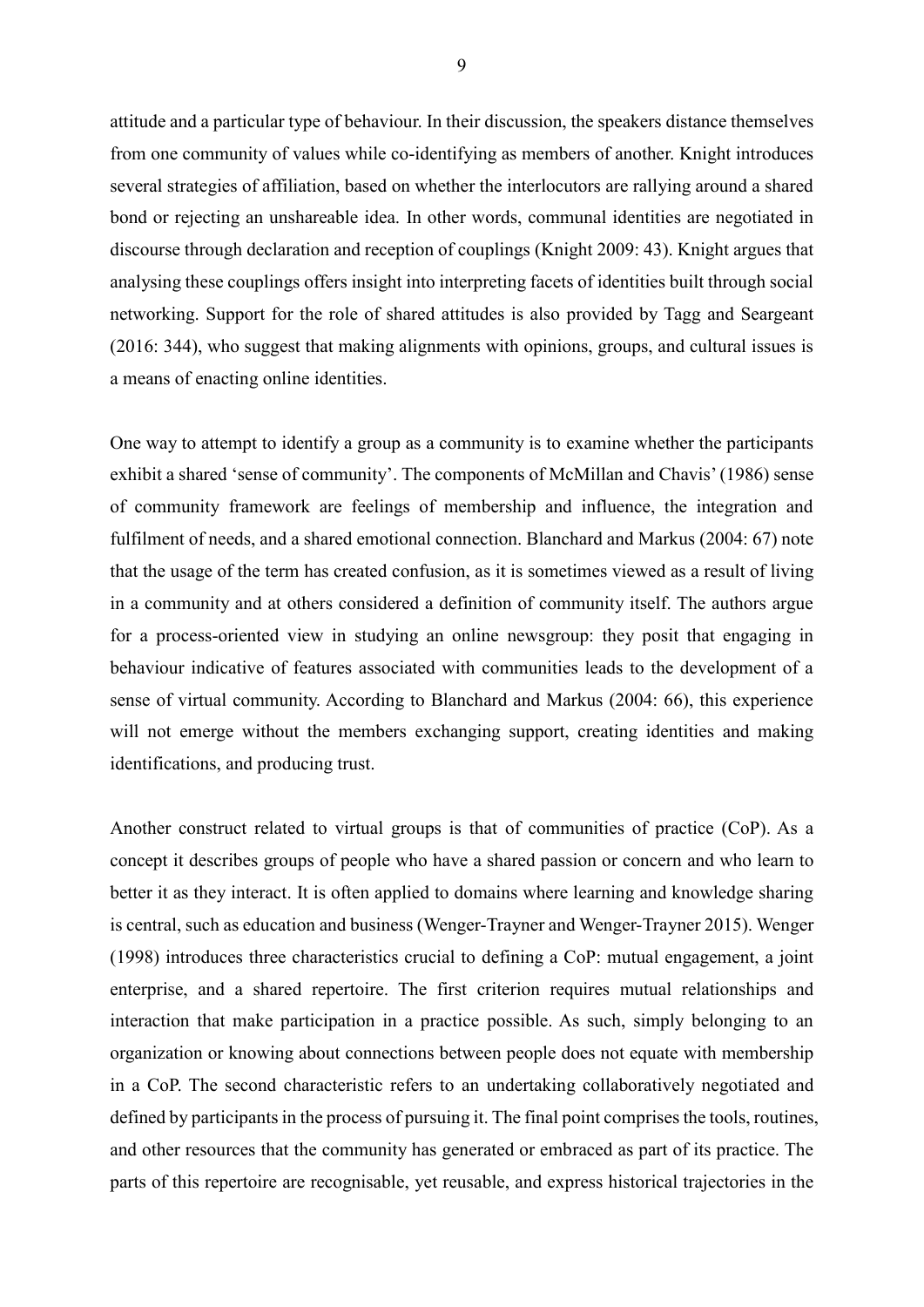community. In other words, the description of a CoP includes a shared interest and commitment to a domain, a community displayed in interaction and joint activities, and a shared repertoire of resources to engage in a practice (Wenger-Trayner and Wenger-Trayner 2015).

Frequent visitors of established fansites certainly engage in exchanging experiences and information as well as developing new ideas in discussion. Their shared repertoire and common interest allow members to efficiently communicate with each other and voluntarily participate in activities without a need for constant explanation. Since CoPs enable connections across boundaries and are not restricted by organisational structures, the web provides promising grounds for them to develop: as Wenger-Trayner and Wenger-Trayner (2015) note, the internet broadens possibilities for community formation and invites new gatherings based on shared practices. Fansites allow participants to easily find like-minded people to embark on collaborative projects with. Wenger (1998: 56) states that just as our experiences are affected by participation in social communities, so do our actions contribute to shaping those communities in return. Participation in gaming sites helps members learn more about their object of interest and encourages them to share their own observations, collaboratively shaping the knowledge base of the community.

In addition to the complex notions of online communities, my research draws on the concept of affinity spaces as introduced by Gee (2003, 2005). Gee (2005: 214-215) argues that the idea of communities raises issues of participation, membership, and boundaries: since the depth of people's involvement in activities can vary at different times and between individuals, how should it be decided whether someone is a member of a group or not? As such, rather than being based on definitions of membership, Gee's notion emphasises a space in which people interact and where common endeavours are primary. The people gathered around shared interests in virtual spaces may not have anything in common in terms of geographical or demographical features, and membership boundaries are not an issue in sharing knowledge and content related to a favourite topic. Gee (2005: 225-228) presents a list of features of affinity spaces — some of which do share elements with proposed criteria for virtual communities. The characteristics include a primary common endeavour, newbies and masters sharing a common space, multiple forms of participation, and porous leadership, among others. Both intensive, in-depth intelligence and less specialised extensive knowledge are encouraged in affinity spaces, and individual expertise thrives alongside tacit and distributed wisdom.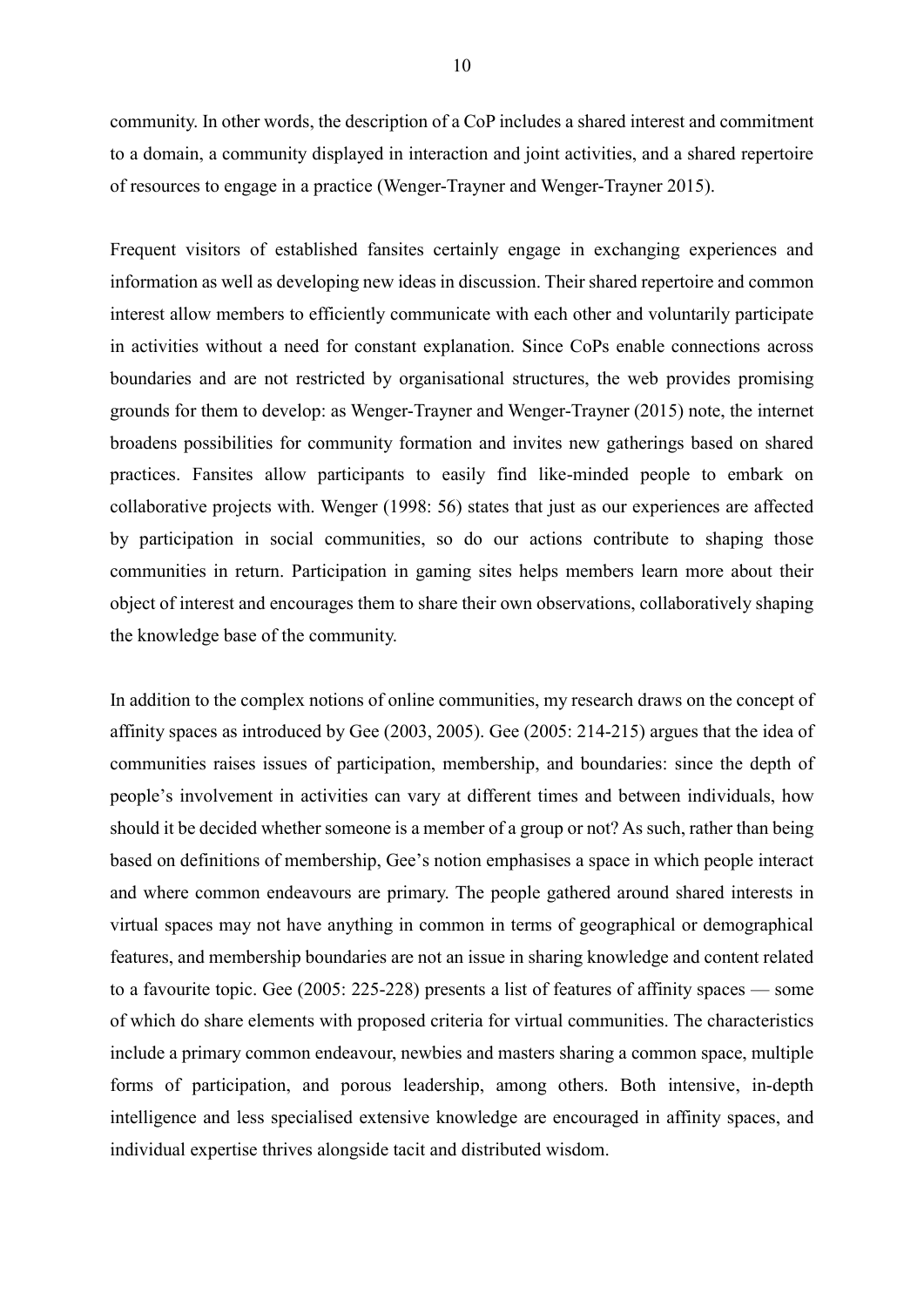Gee (2005: 218-220) explains two ways of viewing the 'signs', i.e. meaningful content, generated in affinity spaces. These signs can be accessed through multiple portals, such as guidebooks and websites in addition to a video game. The internal aspect of a space encompasses its content: for example, the design of a strategy game is an internal matter determined by the media's creators. An external view, on the other hand, focuses on the individual and social behaviour the signs inspire people to engage in. In the context of video gaming, an example of this is players talking about their impressions of a game. Gee (2005: 219) calls these emergent phenomena internal and external grammars. As these aspects of affinity spaces can transform each other, they are useful concepts in examining the behaviour of participants on a fansite. The way gamers react to a feature may affect the development of future releases or updates, which in turn provide new kinds of material for the fans to discuss.

This multitude of perspectives illustrates the complexity of the idea of virtual community. My study does not assume one definition to be used in the analysis; instead, I will examine the data in relation to these different views. Comparing the features of the theories presented here allows for a versatile examination of how extensively the various suggested community criteria apply to the website being studied. The examples and categorisations of elements in the approaches will function as guides for what to focus on in my analysis.

#### <span id="page-11-0"></span>**2.2 Video game fandom and participatory culture**

Since the website in focus in this study is a space for fans of a game series, the background of my study features research on fandom. Visitors of ZU enthusiastically create derivative content and share knowledge related to the games, bonding over a shared interest. Fansites such as ZU encourage members to submit fanwork, and webmasters publish posts showcasing pieces by different artists. Smith (1999: 95) notes this as an example of a strategy for inclusion. These digitally mediated practices are often collaboratively constructed, and Curwood et al. (2013: 681) demonstrate that content creators enjoy publishing texts in affinity spaces because of the instant and direct feedback they receive. However, one does not need to be an active content producer to feel like a member of a fan group. Wakefield (2001: 135) explains that simply reading others' discussions and knowing that other people are following the same TV show can make 'lurkers', i.e. silent members who do not actively participate in conversations, feel a sense of companionship.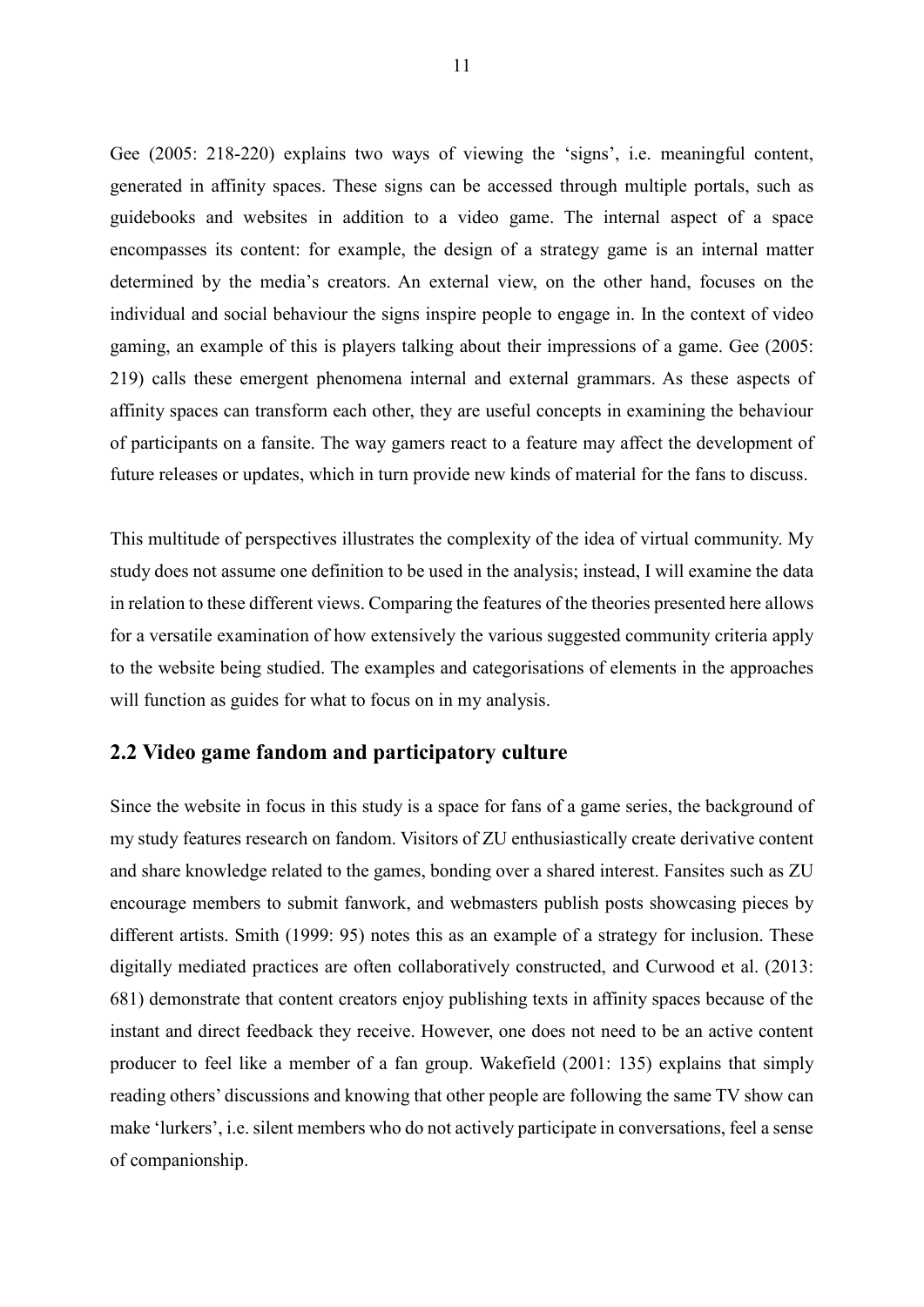Gaming can be a very social activity, with players engaging in collaborative gaming via the internet or locally by using multiple controllers plugged into a home console. Rigby and Ryan (2011: 92-93) suggest that shared experiences with other players, such as engaging in battles together, deepen emotional responses and impressions of presence within a game. Nevertheless, a multiplayer option is not necessary to make gaming a social event, for the practices related to it enable a great deal of interaction. Fans review and replay their favourite works multiple times, frequently in the company of others, finding new details of interest each time. The discussion emerging from this scrutiny influences interpretations of the texts; fan reading is a social process that augments the experience of the original content, creating communal meta-text to base further perceptions upon (Baym 2000: 211; Jenkins 1992: 45, 98). Critical analysis is common in fandoms, and Jenkins (1992: 161) notes that writers of fanwork often deliberate the soundness of their ideas with others. Fans may even reach out to the producers of the original content if they feel a character has been wronged compared to earlier plot developments, or if a show is in danger of being cancelled. When successful, these communal efforts of contact and campaigning can affect canonical material and feel very rewarding (Jenkins 1992: 28; Smith 1999: 96).

The interactive nature of video games can make players feel as if they are a part of the virtual world: their actions have consequences and affect the narrative, which enforces impressions of authenticity (Calleja 2011: 21). Gamers may also strongly identify with the characters they are controlling as well as feel immersed in fictional environments, and this is often apparent in interaction between players (Burn and Schott 2004; Rigby and Ryan 2011). Players may use different languages and personal pronouns to switch between speaking as a real-life player and in the role of an in-game character (Burn and Schott 2004: 214; Leppänen 2007: 157; Leppänen and Nikula 2007: 358-359). Studies have also demonstrated that gamers' language use displays affective and evaluative reactions to in-game events (Piirainen-Marsh 2010; Piirainen-Marsh and Tainio 2009). As such, fans may enjoy discussing the sources of their experiences in detail and sharing the invoked feelings with others, creating affective bonds.

Baym (2000: 214) suggests that relating issues to fictional characters allows fans to talk about emotional topics that would be difficult to bring up with casual acquaintances in outside contexts. She argues that these discussions and participation in fandom interest groups help people encounter and understand different points of view. Besides learning new perspectives,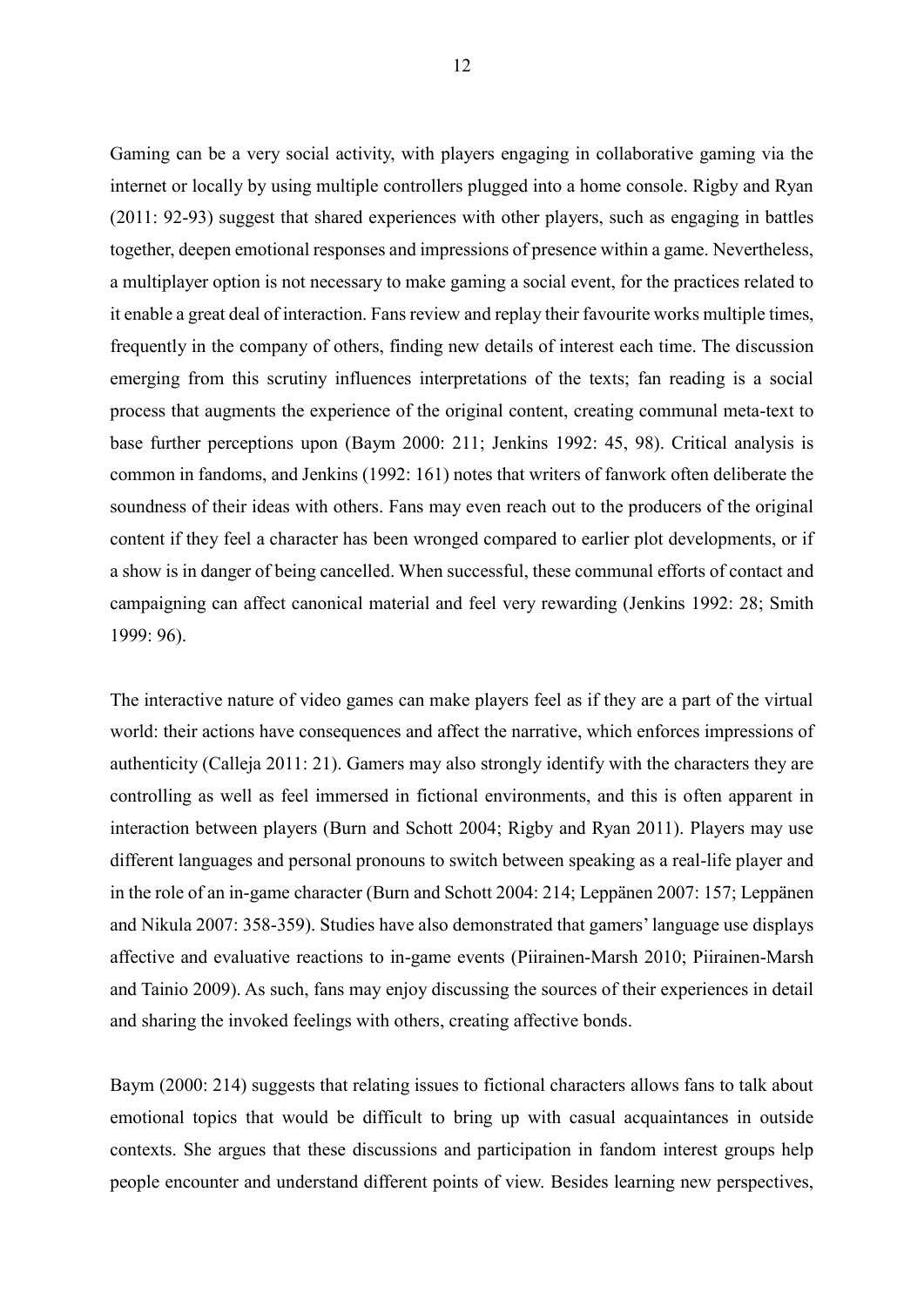fans may also identify with characters burdened by issues they are personally struggling with: for example, female viewers of a TV show can deeply empathise with a heroine downplayed at a workplace and collectively criticise male screenwriters for this portrayal (Wakefield 2001: 132). Discussions like this may facilitate the formation of emotional bonds, strengthening a feeling of togetherness.

One of the features mentioned as characteristic of communities is a shared repertoire, and video game players certainly develop sets of linguistic resources applicable to specific games as well as to broader gaming contexts. Games often include specific terminology related to the narrative content, playing strategies, and technological aspects of each instalment. The usage of precise terms and repetition of game-specific phrases allows players to construct expert identities and demonstrate knowledge in their field (Leppänen 2007: 157; Piirainen-Marsh and Tainio 2009: 162-163). It may feel natural to discuss games in the language their content is presented in, and negotiating shared understandings is thus often related to language- and code-switching: for example, studies of Finnish players have demonstrated that conversations during gaming feature frequent instances of English borrowings, insertions, and stretches uttered in the foreign language (Leppänen 2007; Leppänen and Nikula 2007; Piirainen-Marsh 2008, 2010; Piirainen-Marsh and Tainio 2009).

A main target of analysis in the study of fan texts and activities has been fan fiction, i.e. fanauthored stories featuring characters and settings from existing media. (See e.g. the collection edited by Barton and Lampley 2014; Curwood et al. 2013; Jenkins 1992.) These texts display interpretations of the worlds they are based in and allow fans to develop ideas, often while interacting with other writers and readers on established sites. Other genres of fan texts, however, have received much less representation in research. Fan websites, magazines, and discussion forums can feature lengthy discussions on topics ranging from in-game history to gameplay mechanics and theories on character motivations. Instead of adding to the data on fan-authored stories, my thesis focuses on this more explicitly analytical commentary and discourse.

#### <span id="page-13-0"></span>**2.3 Studying online communication**

Herring (2001: 612) defines computer-mediated discourse (CMD) as "the communication produced when human beings interact with one another by transmitting messages via networked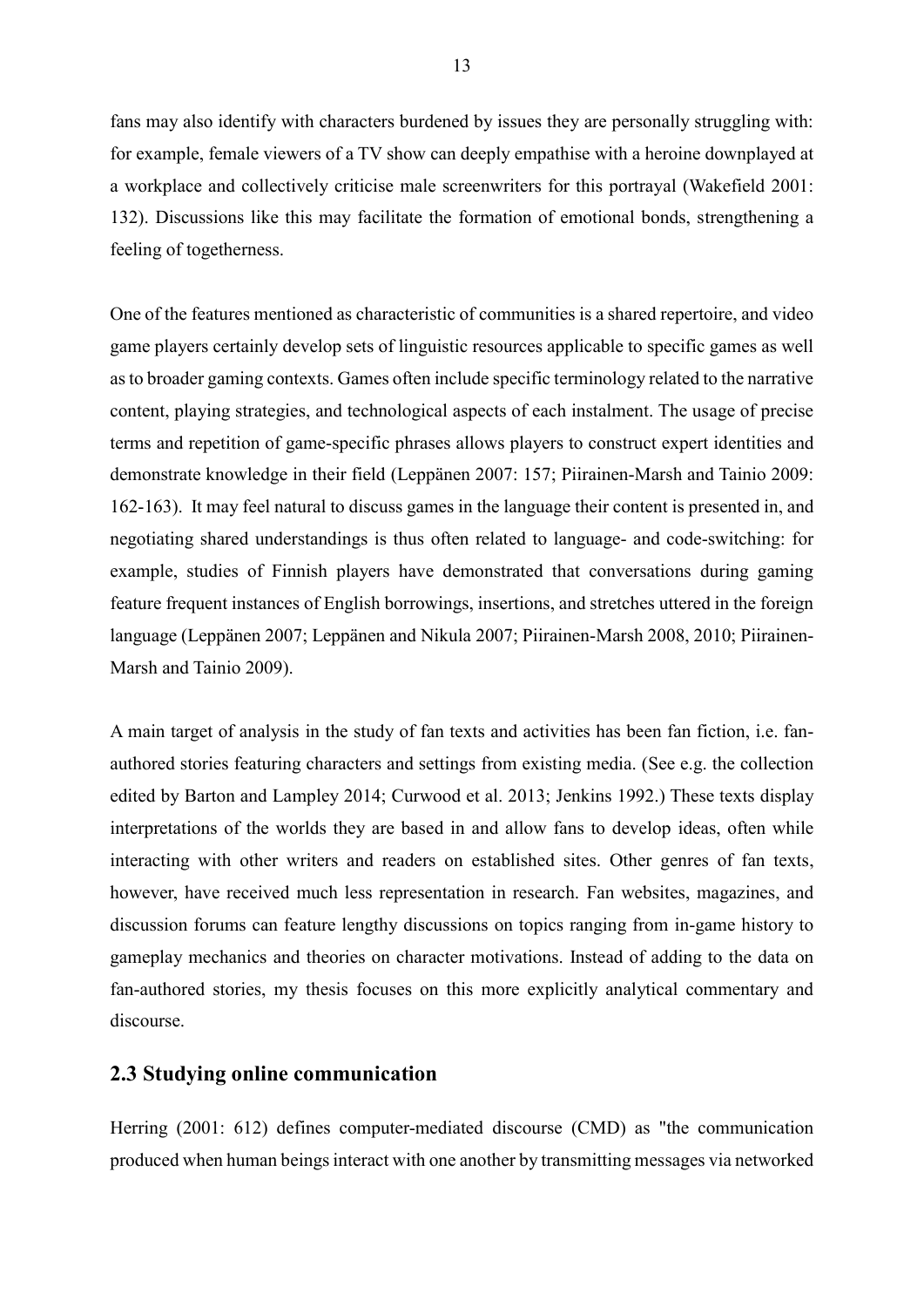computers". The internet has facilitated the formation of groups and the spread of innovative language use, and Herring mentions that the computer medium enables variability in features such as asynchronicity and options of anonymity in conversations. However, these effects of the medium have not shaped computer-mediated communication (CMC) into a consistent genre of language use only displayed on the internet. In an overview of CMC research, Androutsopoulos (2006: 421) notes a shift to focus on user-related patterns and diversity, instead of treating all CMC as homogenous 'netspeak', as tended to be the case in early studies in the field. This chapter briefly discusses findings related to communicating similarities of interests online before setting up the research approach outlining the present study.

#### <span id="page-14-0"></span>**2.3.1 Computer-mediated communication**

CMC research has investigated a broad range of communicative phenomena manifested on websites and chat channels. Linguistic features examined include the use of various emoticons, unconventional spellings, representations of spoken language, and the influence of variables such as gender, region, and age on language variation. Studies focused on the interactional aspects of CMC have researched concepts such as politeness, language play, style- and codeswitching, and the establishment of participation frameworks (see Androutsopoulos 2006 for an overview). Vandergriff (2013: 2) notes that early findings on CMC cues such as emoticons and nonstandard punctuation tended to be generalised too widely, as features are often not analysed individually, but instead as a group, despite them being very context-dependent.

This prevalence of studies focused on the stylistics of 'netspeak' has meant that there has not been much room to inspect virtual communication through the discursive content of carefully formatted, essay-like texts. The present study contributes to filling this gap by focusing on examining carefully designed articles that may not display markers such as emoticons and exaggerated spellings. Its aim is thus to analyse meanings and interaction rather than chart typographic markers and language variation among users on the site. In contrast to the careful presentation of the articles, however, comments left on the articles by users of the site display more casual speech. This makes research on these more playful, unconventional language features useful material for comparison of the present data to previous studies.

Studies examining the role of language in signalling affiliation and emotional alignment in social media are relevant references in constructing the background for researching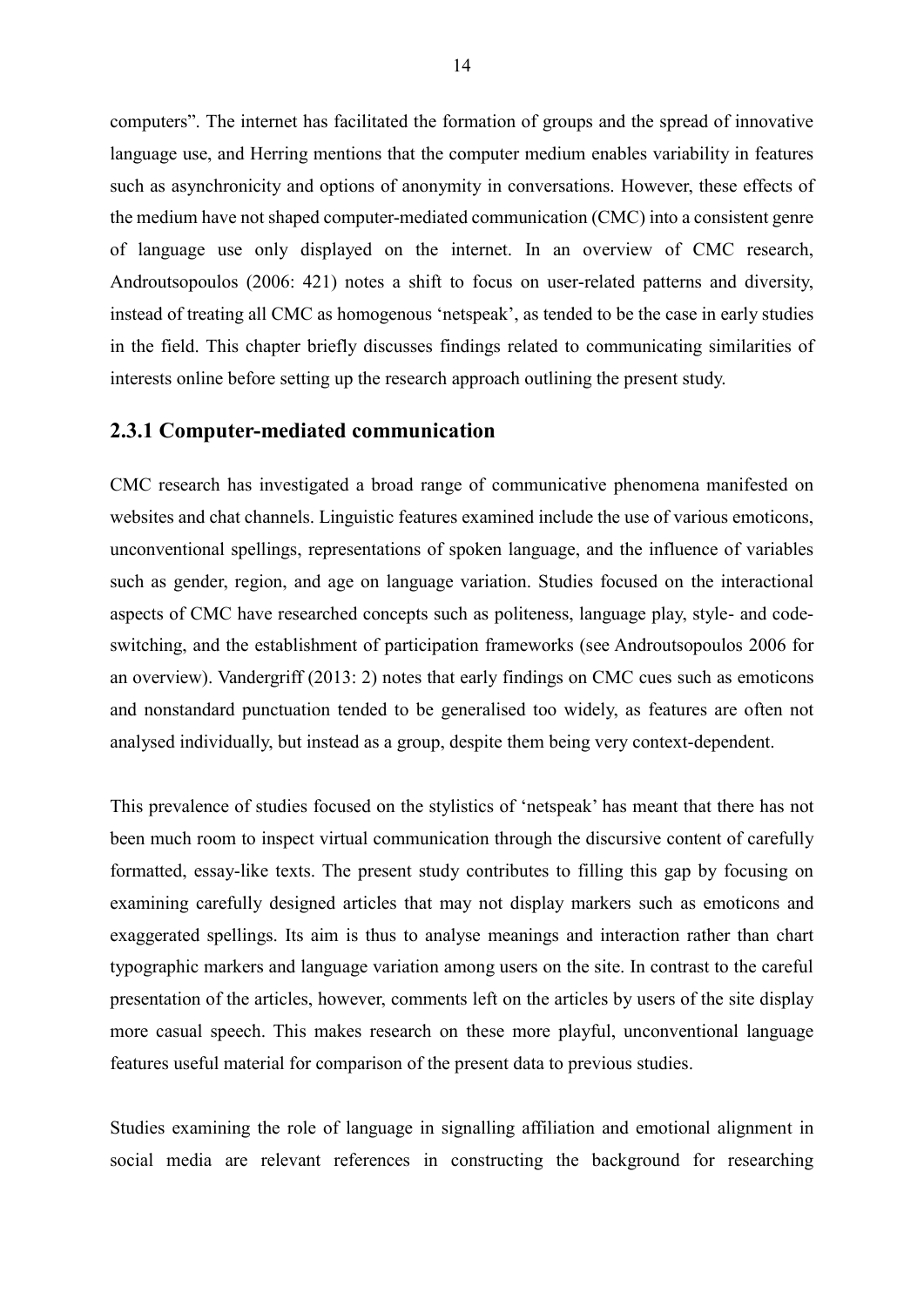communality. For example, Zappavigna (2012) explores the idea of ambient communities forming around ideas and values as people talk about daily rituals and special events on social media. She considers a more semantic than interactional definition of community: while direct links such as follower relationships on social websites do not necessarily lead to interaction between people, members can use searches to find strangers who share their views (Zappavigna 2012: 6, 99). As another related example, in a study on microblogging about coffee, Zappavigna (2014: 142, 151) describes how Twitter users employ hashtags and casual commentary to display evaluation and alignment to values related to the culturally iconic idea of coffee. In a similar fashion, fans can exhibit interest in games without directly talking about a series with others: posts on social media are not necessarily targeted at a specific person or published as part of a conversation, but anyone seeing them is often free to engage if they so wish. Indeed, Graham (2016: 311) argues that a focus on topic over profiles or relationships produces a more cohesive group identity.

As the present study investigates a space where people with shared interests gather and perform communal identities, the notion of identity is inevitably a relevant item to consider. The concept has indeed been a common theme in CMC research, and topics studied in recent years include matters such as playful self-presentation on social media (Deumert 2014) and alignments toward professional and national identity on a forum in a distance education program (Delahunty 2012). The intertextual and archival properties of digital texts have also been noted to offer flexible grounds for constructing narratives of self (Carrington 2009), and these individual histories can connect to form building blocks for communities of like-minded people – Angouri (2016) notes the importance of narratives of sameness in forging solidarity. Since these discursively constructed identities affect the way in which people orient to interactions, Stommel (2008) states that they can contribute to the development of communities. Her conversation-analytic study examines the relation of reified rules and norms to participation on a discussion board. Examining how identities are performed in discussions on the internet can aid in understanding what kinds of images fans want to project and assume of others.

#### <span id="page-15-0"></span>**2.3.2 Approaches to analysing online discourse**

CMC has been studied from a variety of theoretical and methodological perspectives. As this thesis aims to examine linguistic, discursive, and semantic features of texts to find indications of communality, the main approach taken in it is that of computer-mediated discourse analysis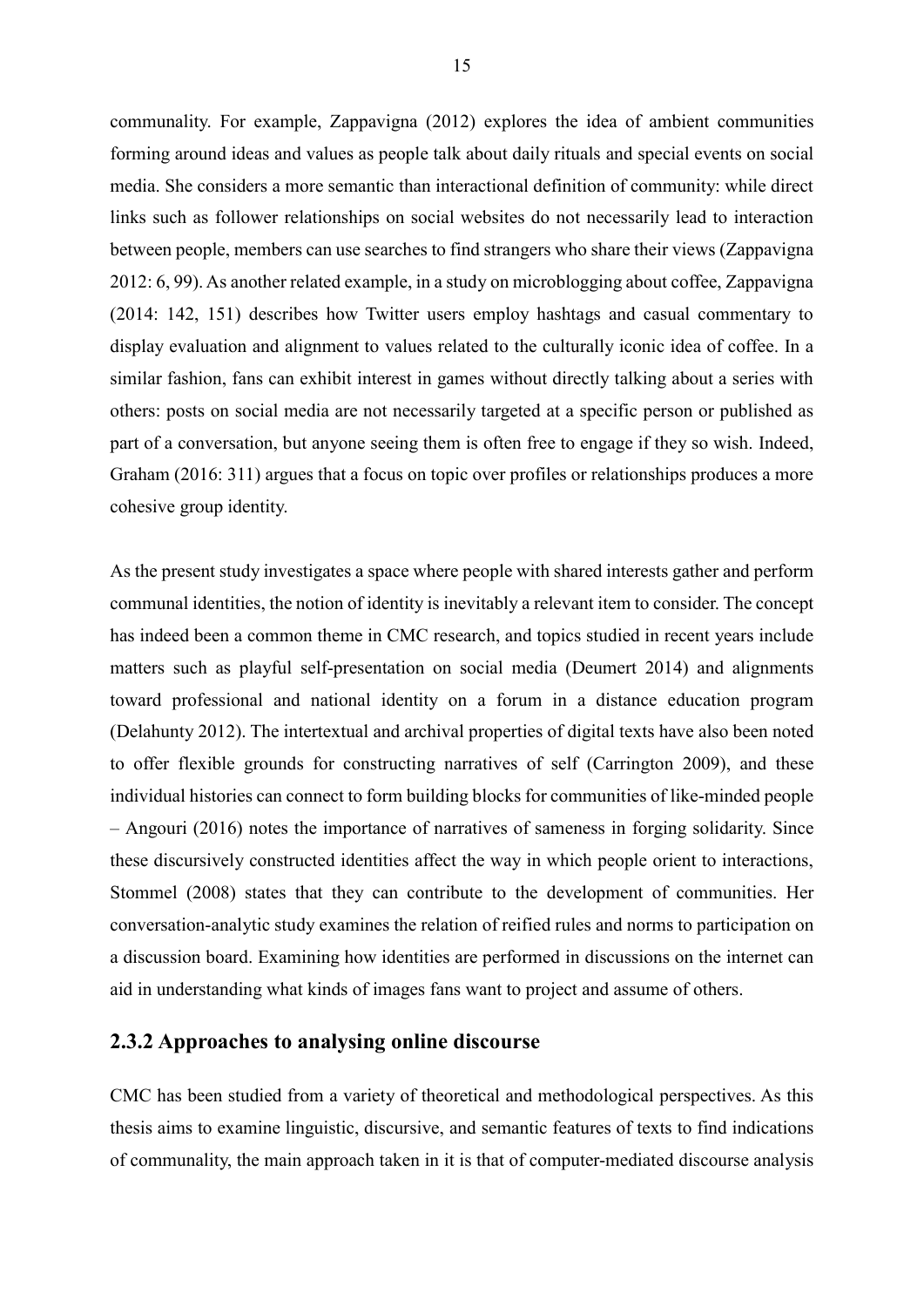(CMDA). Herring (2004: 339) describes CMDA as "any analysis of online behaviour that is grounded in empirical, textual observations". As such, instead of being a single theory or method, CMDA is considered a broad approach encompassing multiple methods for analysis. The umbrella of CMDA therefore allows the researcher to regard a wide range of elements, as opposed to strictly focusing on a narrow frame such as communication strategies in a detailed conversation-analytic study. Herring and Androutsopoulos (2015: 127) characterise the approach within CMC research by its focus on language and language use as well as discourseanalytic methodology, while recognising that CMC is increasingly multimodal.

The core assumptions guiding CMDA presume that discourse displays recurrent patterns and involves speaker choices, and that the technological features of communication systems can shape CMD (Herring 2004: 342-343). As the participants in conversations may be unaware of the patterns they are producing, Herring argues that self-reports of behaviour may not provide generalisable accounts of discourse. Direct, systematic observation is therefore a key part of the framework. Herring and Androutsopoulos (2015: 131) explain that the content analysis at the core of CMDA encompasses multiple levels from structure and meaning to wider social practices. These characteristics make the approach helpful in comparing the texts in my data to community criteria, as they allow the crafting of a multifaceted analysis based on observable evidence.

Androutsopoulos (2008) outlines an approach that combines systematic observation of activities and direct contact with actors. Discourse-centred online ethnography (DCOE) studies sites of online discourse, examining semiotic processes and their products through analysis of texts supplemented by emic insights gleaned from interviews. It charts typical behaviour and participant patterns on websites. In introducing methodologies utilised in the study of online communities, Preece and Maloney-Krichmar (2005) explain that ethnography has been used to discern what motivates people to participate in online spaces, how they express themselves, and why some visitors do not explicitly participate but rather observe. While one type of online ethnography considers the effect of communication technologies on the offline life of a community, another is focused on the internet as a site of everyday life where culture and community are formed. It is the second kind that provides the most relevant background for DCOE and my study.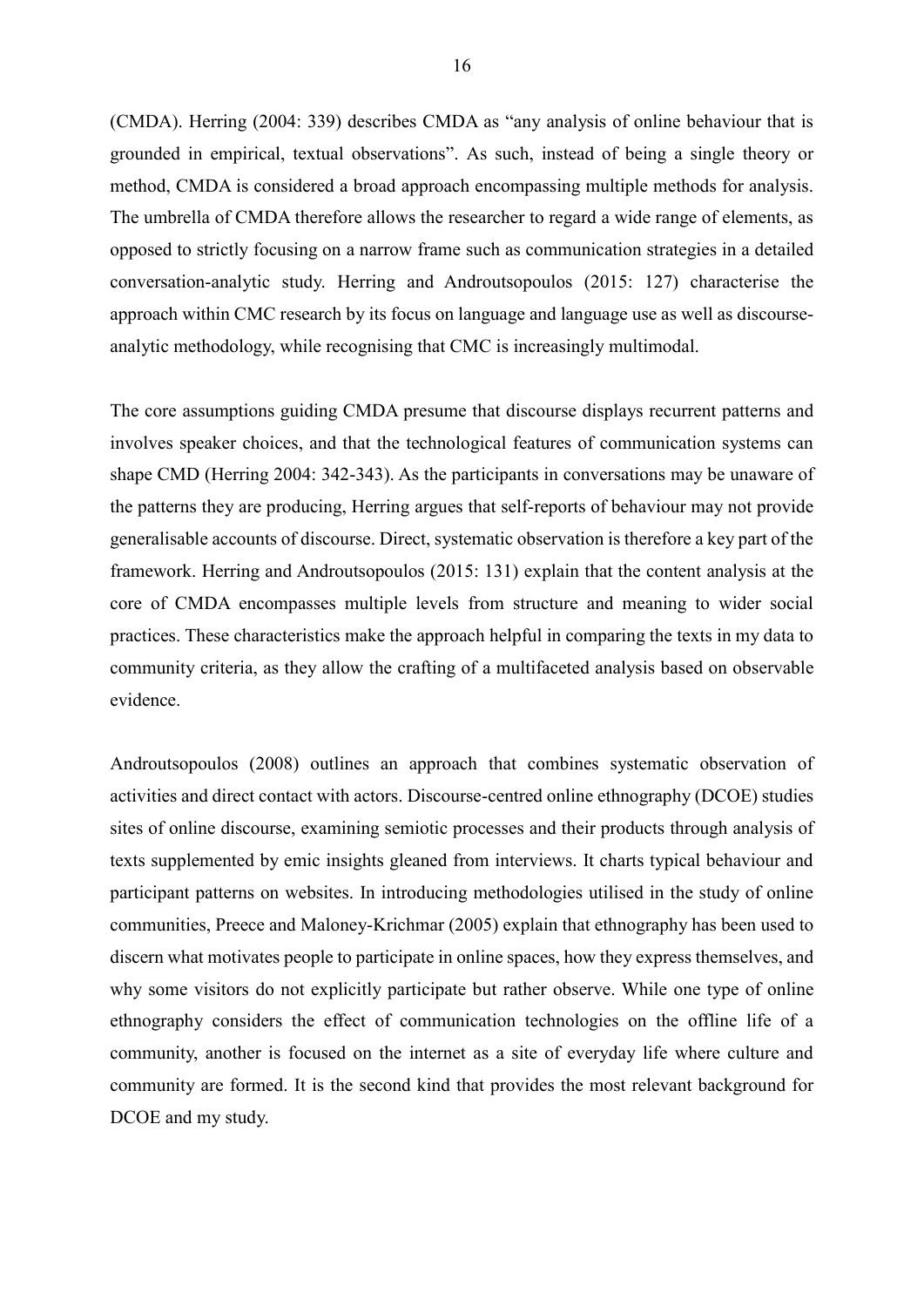DCOE targets relations on two levels. Systematic observation on the first level examines the relationships between the discourse units that compose a CMD space, such as multilingual practices on a discussion forum. The second layer inspects a set of connected websites that represent a lifestyle or social scene, uncovering characteristics and distinctions. (Androutsopoulos 2008). In an approach that takes these two levels into account, both communicative processes and the semiotic artefacts produced through them are relevant; answers to questions about observable features should be complemented with study of how their emergence relates to other activities. Androutsopoulos (ibid.) argues that an ethnographic perspective may aid in shaping research questions and contextualizing data, as it can provide access to perspectives from the inside that would be difficult to observe from communication logs alone.

The combination of these two approaches discussed provides a frame for my study. CMDA offers useful guidelines for analysing the data: Herring and Androutsopoulos (2015) describe multiple levels of analysis to consider, and Herring (2004) lists concrete examples of discourse features that can be regarded as displaying virtual communality. These focal points will be elaborated on in chapter 3.3 on methods of analysis. Despite the present study not featuring the participant interviews characteristic of ethnographic approaches, the ideas of observation in DCOE will be incorporated into the analysis. They will supplement the examination by providing insights into examining connections between features emerging in the analysis, as well as into patterns of behaviour and participation on the site.

In summary, this chapter has sketched the theoretical background of my thesis and situated the study among research on computer-mediated discourse and communality. First, characterisations of the concept of virtual community provided examples of discursive and interactive behaviours and overarching features to carefully observe in the data. Second, literature on the immersive nature of gaming as well as on gamers' language use and communication strategies explained some of the factors shaping the language and content of the articles, while studies on participatory fan culture illustrated fans' dedication to creating content that displays deep engagement in an interest domain. Third, related studies on online communication were introduced and the basic tenets of CMDA and DCOE presented. The following section explains the application of these approaches in more detail and introduces the aims of the study, which build on the work discussed.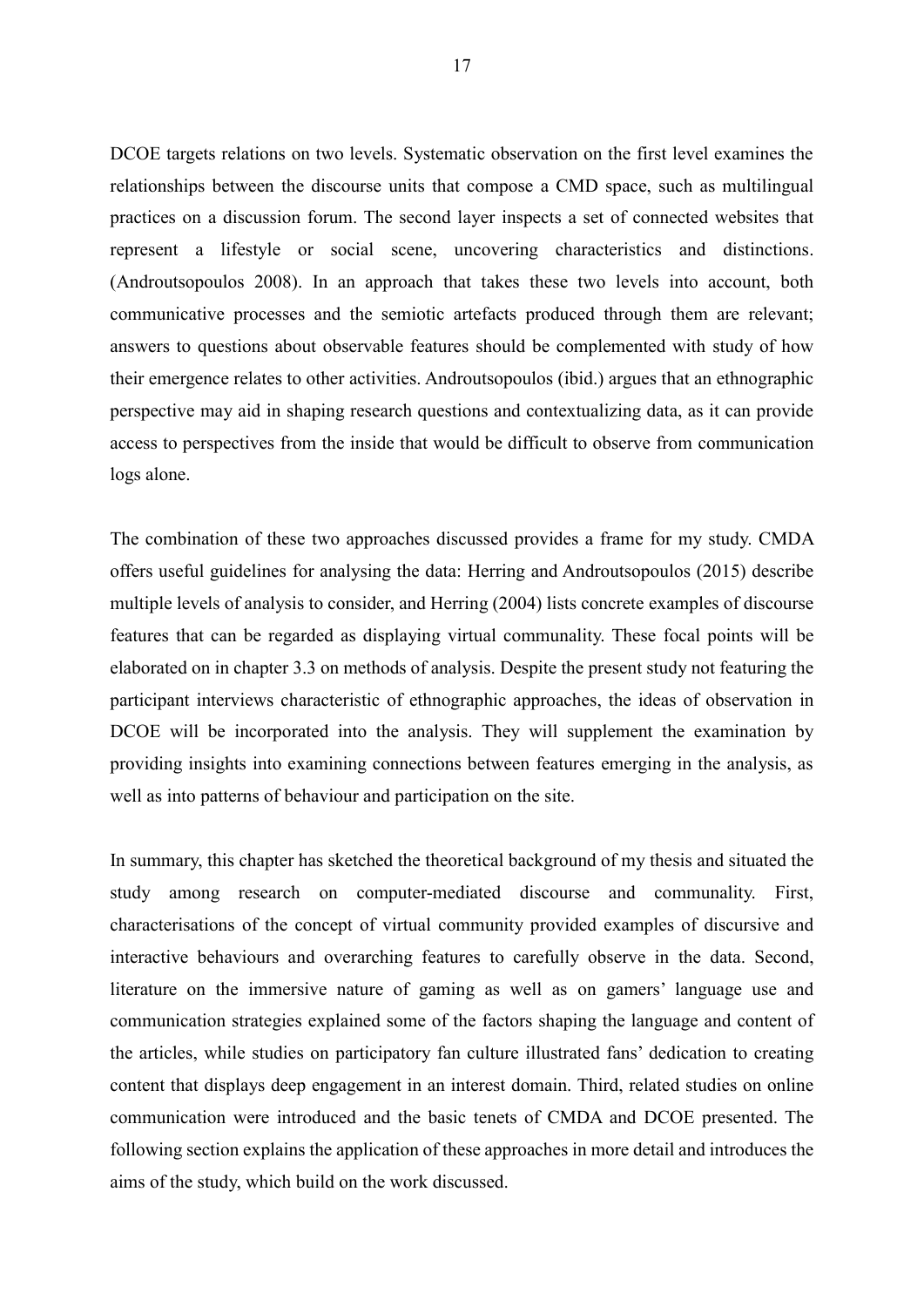#### <span id="page-18-0"></span>**3. SET-UP OF THE PRESENT STUDY**

The purpose of this chapter is to explain the research design of my study: it will introduce my research questions and illustrate my motivations for choosing the data and methodology for the analysis. First, I will describe the broad aims of this study, which are then condensed into more concrete research questions and their possible implications. Descriptions of the data and its immediate context follow. The chapter will then detail the methodological approaches guiding this study, and finally discuss the ethical considerations of analysing content published by individual users on the internet.

#### <span id="page-18-1"></span>**3.1 Aims and research questions**

The ease online communication has brought to searching for like-minded people and customising profiles enables individuals to engage in discussions and behaviour they might not participate in without the mediating technology. This flexibility and freedom of choosing who to associate with, as well as how to present oneself, make virtual communality a particularly interesting research topic — one that contrasts with the characteristics of membership in offline communities, which can often be mandated and limited by geographical location and identifiable physical features. Fan websites are popular spaces for people from a variety of backgrounds to interact in, and participation in them is becoming increasingly easy with the evolving features of ubiquitous mobile communication devices. Even though these computermediated channels for the exchange of ideas and information may not meet all the requirements proposed in definitions of community, interactions within them often exhibit an impression of togetherness. Studying such a space will provide information on how communities can be constructed without a need for face-to-face interaction, and on what sorts of means people can use to accomplish these affiliations.

This study analyses how texts written by people gathered around a shared interest on a video game fan website*, Zelda Universe* (ZU)*,* indicate and shape the existence of a virtual community. Literature on the topic has argued that not all virtual spaces and online settlements should necessarily be considered communities. The administrators of ZU make its intended nature explicit, as the site is called a *fan community* in its description. This study aims to find how the articles and associated discussion on the site display features proposed requirements for virtual communality in the theoretical framework previously introduced, and to characterise the kind of community their authors construct. Using extracts from the data, the image of shared values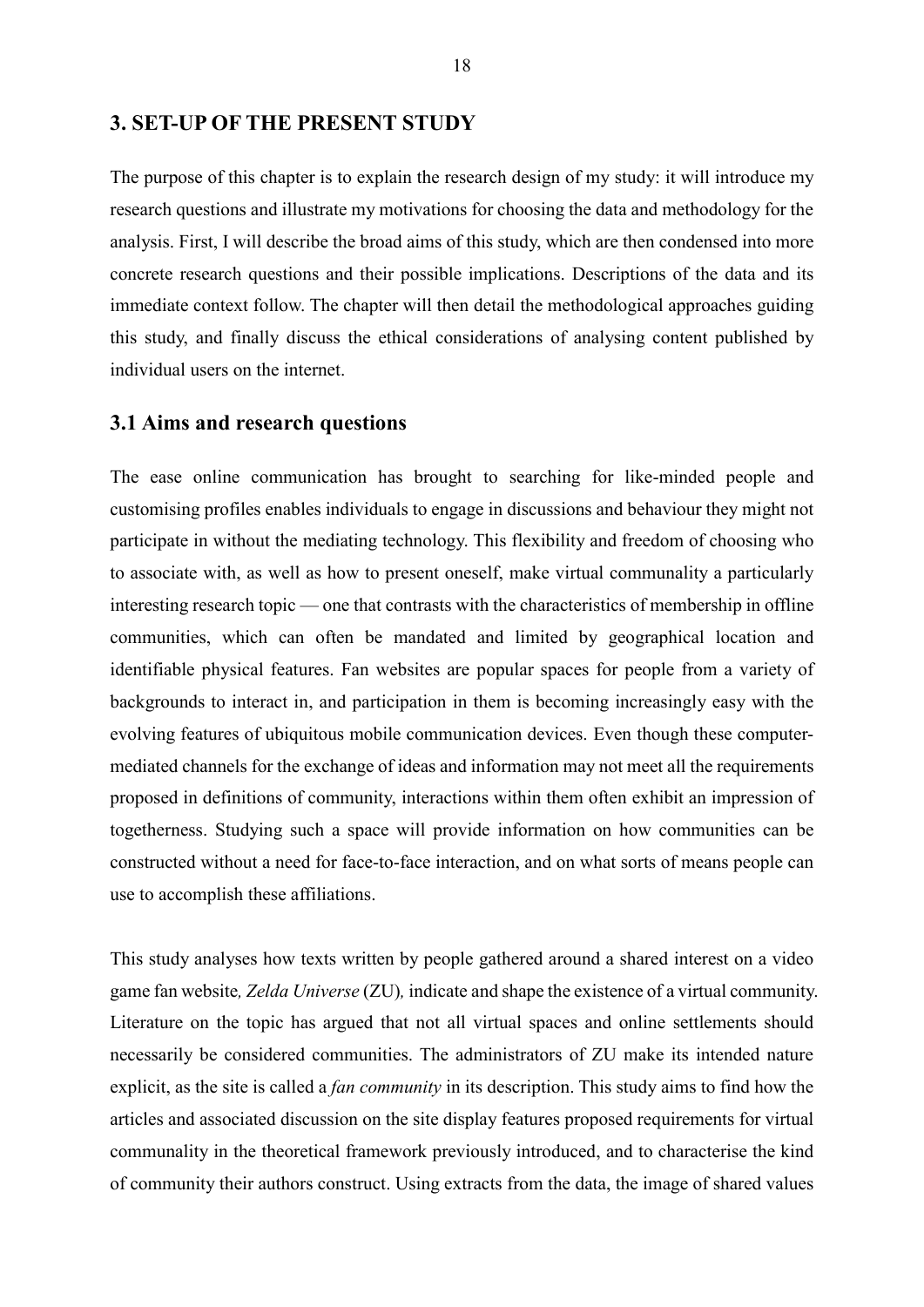and interests projected by recurring features in the texts posted on ZU will be explored and assumptions of knowledge inherent in the posts investigated. In order to do this, the study focuses on the following main question, broken down into two particular points of examination:

How is a sense of virtual community displayed in the featured posts *on Zelda Universe*?

- How do the participants utilise linguistic, discursive, and other shared semiotic resources to align with a fan community?
- What kind of communality do the contents of the articles and comments suggest?

Approaching the data from the perspective of these questions will illustrate how the actions of participants on the website contribute to constructing a shared space for a group of fans. As part of this process, it will be necessary to examine how the content of the articles supposes shared goals and ways of thinking. This question of content is connected to analysis of language, as the implicit assumptions and perceivable intentions of the writers are realised through different ways of language use. Each discussion participant can utilise linguistic resources such as word choices (e.g. pronouns or media-specific terminology), slang and playful orthography, nuanced tones (e.g. humour and sarcasm), and idiomatic or cultural expressions, among others. Using and understanding this repertoire overlaps with sharing discursive resources, which form the social knowledge of how discussion of a topic relates to others and what kind of talk is appropriate in different contexts. Examples of other semiotic resources, i.e. ways to generate meaning, that may appear in online communication include intertextual hyperlinks, stylised typefaces, and different ways of reacting to others' statements.

Based on an overview of early CMC research (Androutsopoulos 2006) and studies of virtual groups, such as those introduced in chapter 2, the focus of inquiry has often been on casual chat channels, mailing lists, and discussion boards. Androutsopoulos (2006) mentions that the edited content of websites and blogs has been less explored, and it is this sort of material that the present study will analyse. In the study of fan texts, a large portion of research has focused on narrative fan fiction. Despite the wide variety of topics discussed and text types featured on fansites, subscription lists, and most recently social media platforms, other genres of fan texts have been included only in a small percentage of the papers perused when charting the framework for this thesis. The present study contributes to filling this research gap by concentrating on analytical texts and commentary focused on speculating and connecting gamerelated elements and experiences, not weaving fictional narratives based on them. Furthermore,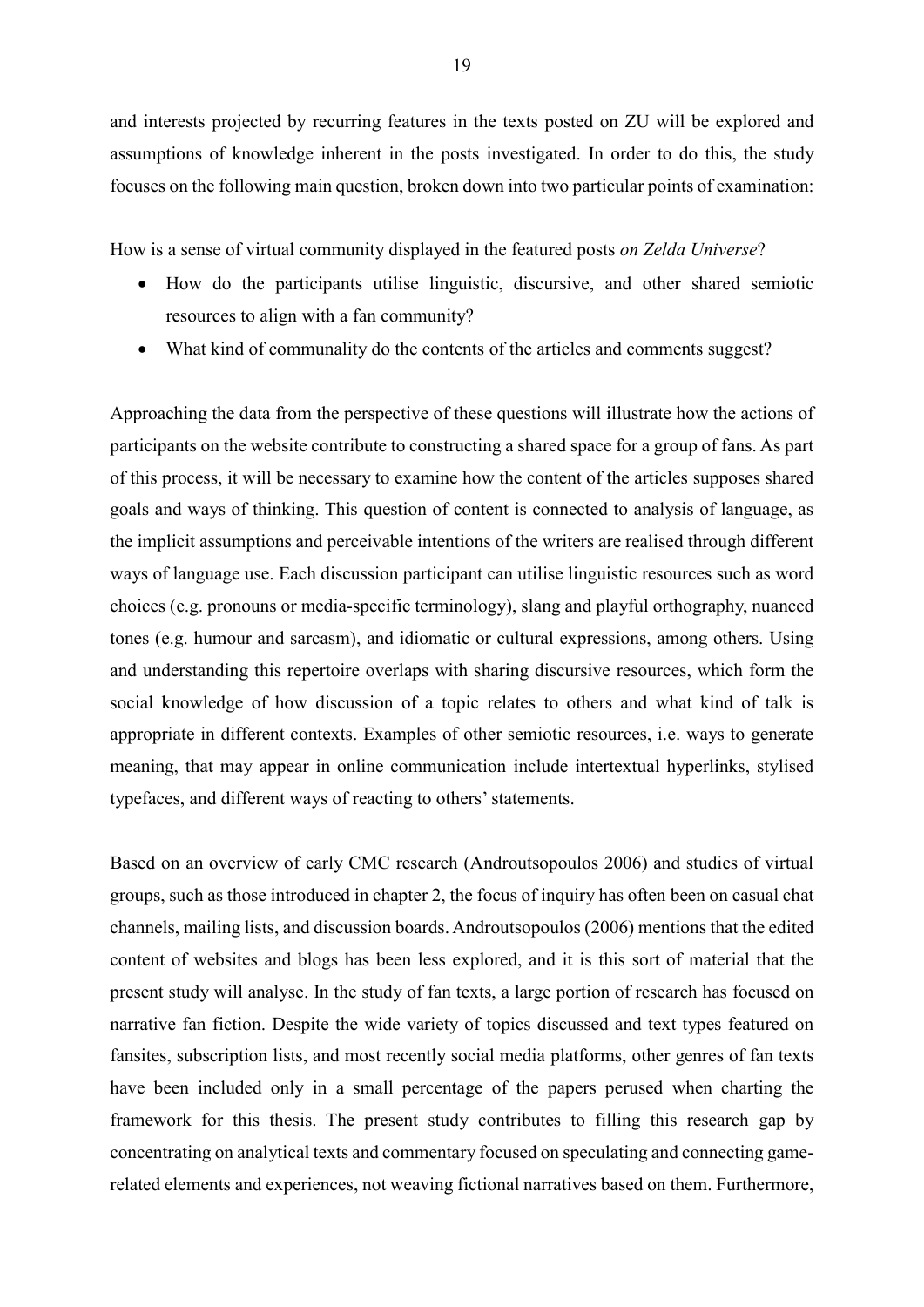Baym (2000) states that analysis of online communities has neglected close study, favouring anecdotes and hypothetical theorising instead. Guided by her observation, this thesis will be carefully and directly examining the language and content of the chosen texts.

#### <span id="page-20-0"></span>**3.2 Data selection and collection**

This study examines texts written by fans of *The Legend of Zelda* (TLoZ) video game series. TLoZ is a fantasy action-adventure franchise published by Nintendo, spanning more than twenty games on home and handheld consoles, as well as additional material in the form of books, comics, and TV series. The games allow the player to explore detailed worlds, solve puzzles, and battle monsters as Link, a heroic protagonist who is often tasked with saving a kingdom and its princess from an evil usurper. Most of the games are not sequentially linked in story and instead feature different incarnations of the main personages, but the series has developed a rich body of lore and a cast of recurring characters over the years. Due to the few direct storyline links between the games, issues such as the series' overall timeline have been heated topics of theorising and discussion among fans.

As TLoZ is one of Nintendo's most successful and famous series, it has gathered a large and dedicated fan base. This makes a website focused on the franchise a suitable space for studying community: players engage in lengthy discussion and analysis of both the game contents and their own relationships to the series. Such discussion requires basic knowledge of the topic of interest and presumes participants to have had similar experiences with the media, allowing members to bond over a sense of shared histories. The visitors of many fansites include people who have been fans and active content creators for years, as well as gamers who regularly follow updates but admit to not posting content themselves very often. This causes the member bases of popular websites to be rather varied, enabling the researcher to examine posts by members with differing levels of commitment.

The present data consist of 'featured' articles published on ZU, one of the biggest and longestrunning TLoZ fansites on the web. The administrators of ZU clearly label their site a community: the title bar of the website states *Zelda Universe – The Legend of Zelda fan community*, and according to the site's info section, the space has been "serving the online *Zelda*  community since 2001". The website offers a wide variety of material related to the series, such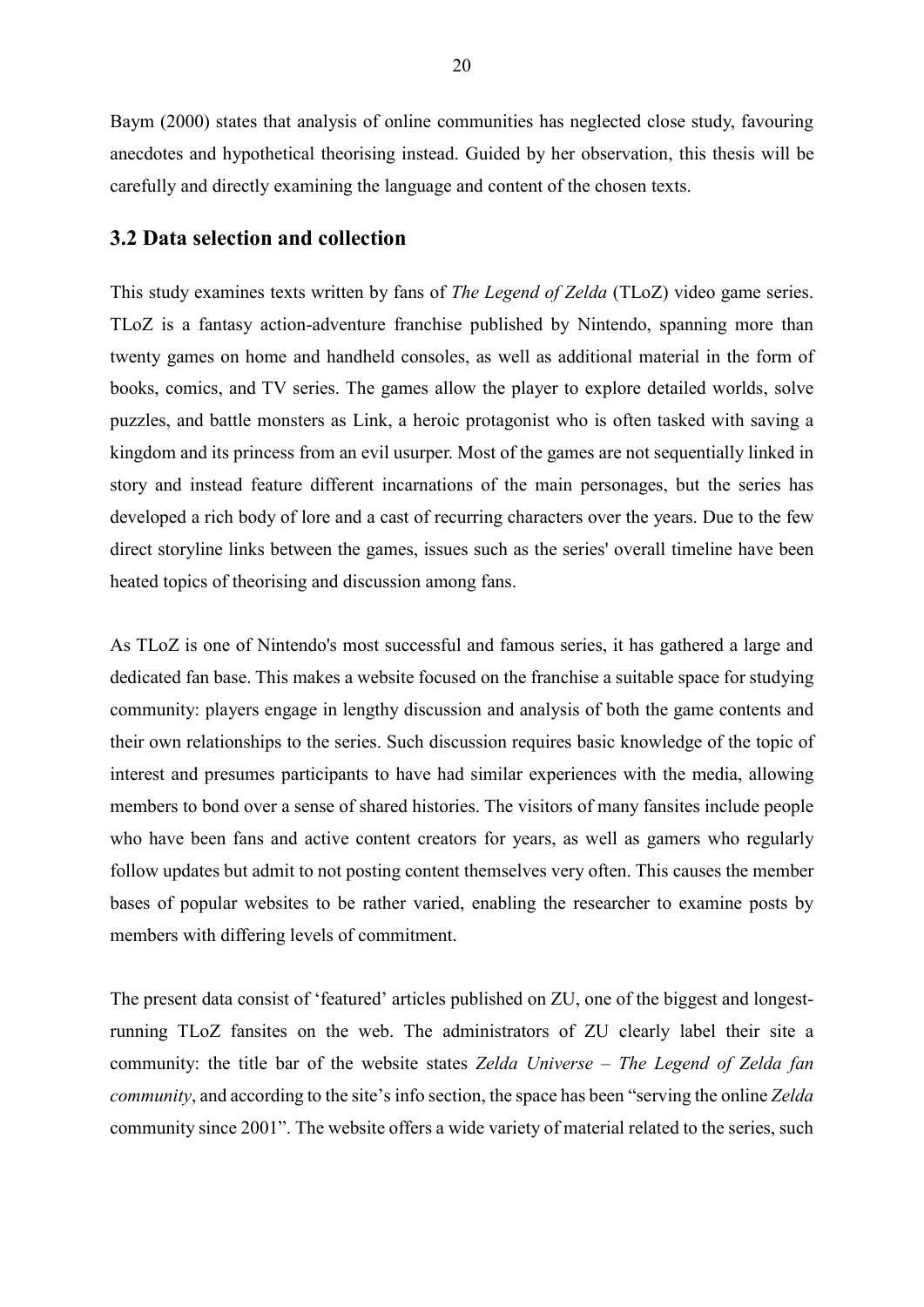as detailed gameplay guides, frequently updated news posts, a media gallery, and active discussion forums.

Feature articles are relatively analytical texts of varying length, collected on the site in their own section separate from news articles and published in a format that enables reader comments. Each of these blog-formatted texts is written by a single author. Some writers have posted multiple articles, while others have contributed to the collection only once. The topics discussed in the articles range from in-depth analysis of recurring themes in the series to reviews of new games and personal recollections of growing up with the franchise. In a study of fan-created ezines, Smith (1999) notes that feature articles display great devotion to a topic and draw visitors back due to their usefulness as reference material, reinforcing a site's credibility and authority within a fan community. The feature section is a relatively new addition to the website, which was established in 2001: the first article is dated June  $16<sup>th</sup>$  2013, and the first two and a half years presented less than ten features in total, as opposed to multiple articles per month in 2016.

In order to supplement the analysis of the articles with instances of clear interaction, samples of feedback left by readers on each article are also included as data in the present study. The option to write comments makes the articles interactive and directly engages the fan community to participate. Direct communication can be seen in the comment section, with visitors replying to others' posts and starting chains of reactions. Along with stating a reader's thoughts related to the topics raised in an article, comments may feature evaluations of the texts. Considering these shorter posts in addition to the self-contained articles thus offers evidence of discussions between multiple users, allowing observation of participation patterns and collaboratively constructed ideas.

Due to the limited scope of a Master's thesis, it would not have been plausible to study all of the articles published on the site in detail. Multiple criteria for choosing the data set were considered, and my reasoning for excluding and exploring the most prominent ideas is presented here. Picking texts published within a narrow time frame would have resulted in a sample too random and poorly representative. This is because there seemed to be no regular posting rate on the site: some months saw multiple articles only a few days apart, whereas other posts had weeks in between. On the other hand, the option of focusing on texts written by a single author would have limited the opinions and impressions of community to those of one person. The alternative of choosing articles by a number of different writers would have been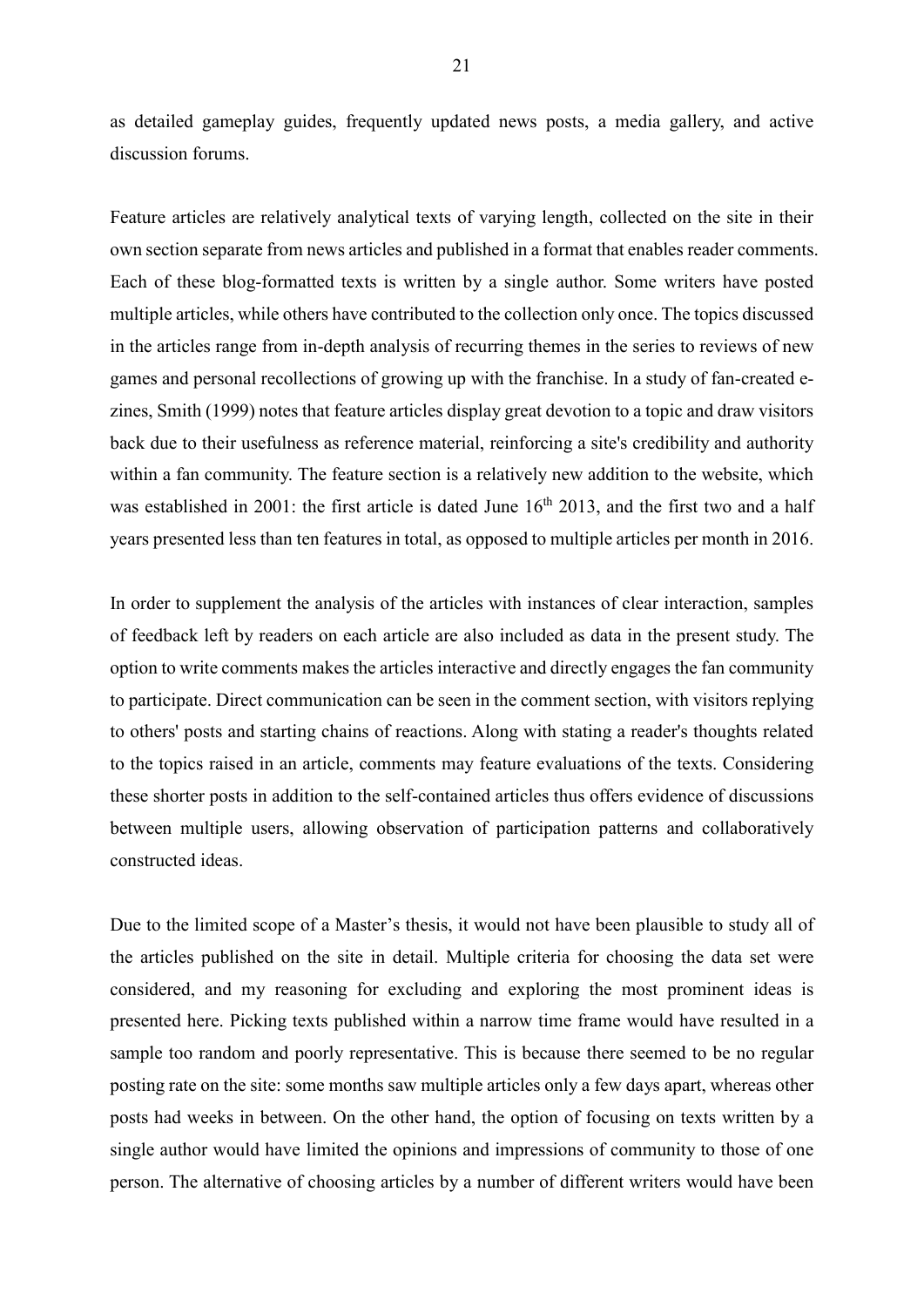difficult to motivate as well, for finding a credible characteristic to base the author decisions on was challenging.

For these reasons, the final data set was selected using the topics of the texts. Certain subjects generate much more interest and discussion among readers than others, and as interaction is a central point in most criteria stated to characterise communities, it was considered sensible to analyse the articles with the most material available in the comment section, in addition to the main texts. The reactions to these articles encapsulate a desire to engage in joint practices and dialogue with others, and a variety of comments indicates the presence of multiple voices. Since the interpretation of meanings embedded in discourse is always influenced by their context, it is essential to regard entire texts, instead of simply isolating extracts and comparing them to similar ones in a vacuum. Preliminary examination also revealed each article to contain instances of multiple different phenomena relevant to the study. Due to these reasons, limiting the number of articles was deemed necessary in order to carry out an appropriately in-depth analysis.

The amount of data was first narrowed to articles published during a one-year period, in 2016. From this pool, the seven texts with the highest number of comments were chosen for analysis. At the time of data collection in January 2017, the number of comments added to these articles ranged from 11 to as many as 292. Cursory scanning of more articles indicated that similar features kept repeating with no new major categories emerging, and seven articles with their comments were thus considered to offer a sufficient amount of data to conduct a representative analysis. Excluded from the list of possible material was a series called *30 years in 30 days*, which summarises the releases and events in the franchise that took place each year. Since the articles in this series do not focus on any single topic and are more summary-like than analytical, they were not seen to conform to the rest of the data set.

As Androutsopoulos and Tereick (2016: 365) note, research objects on interactive websites have the potential to be constantly modified: the option to add or delete comments allows the number of contributors to change, and the content being viewed may often be edited at any time. This creates challenges for data collection, especially on popular sites that receive a constant stream of comments eliciting fast-paced discussion. The researcher is faced with the question of how to collect a representative data set by creating a snapshot of texts that could be modified the next moment. In this study, the data sources were not very actively transformed. The feature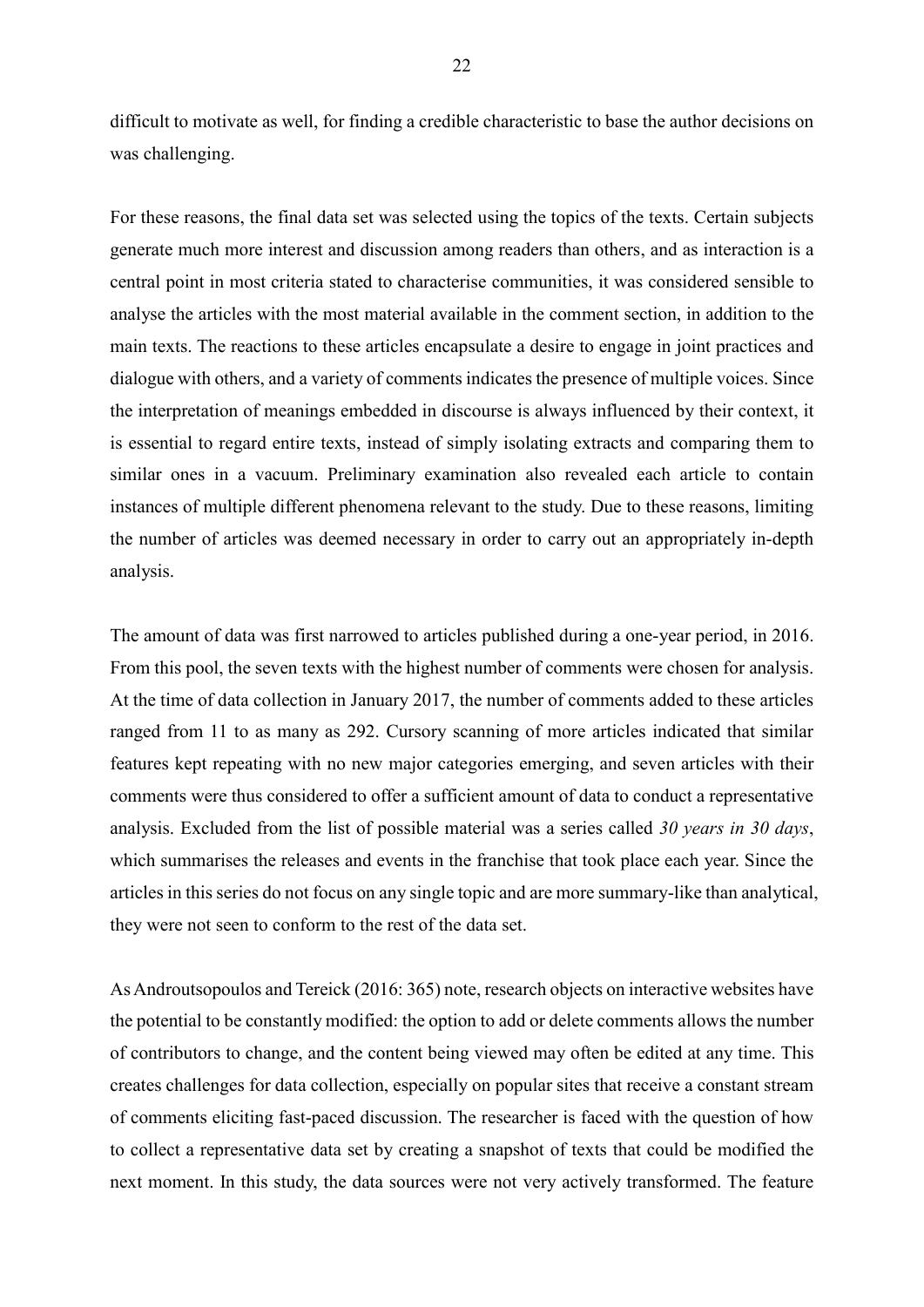articles on ZU are finished and polished by the time they are submitted to the site, so postediting would seem to occur rarely if at all. Comments may be added at any time, but the majority of them are posted within the first few days of each article's publication. As such, the artefacts chosen to be analysed were relatively stable by the time they were gathered.

The articles and comments were copied into text documents in order to preserve the contents as they had been at the time of collection. The comments were organised using indents to indicate the different levels of replies in threads. In addition, screen captures were taken in cases where multimodal elements such as pictures were of particular interest. If changes had emerged after the initial data collection, they would not have been included in the study. No edits were, however, observed whenever the site was visited to view the texts in their native format for confirmation.

#### <span id="page-23-0"></span>**3.3 Methods of analysis**

To examine the manifestation of a virtual community on the fansite, this study draws on perspectives used in the previous research on online groups outlined in chapter 2. The data will be dissected according to CMDA guidelines. In the discussion of the results, the criteria proposed in definitions of virtual communities will be compared with prominent elements and typical behaviour emerging in the core analysis.

Work on CMDA by Herring (2004) and Herring and Androutsopoulos (2015) provides useful tools for analysis, particularly in the examination of communication in the comment sections of the articles. This is because Herring (2004: 339) states the analysis of logs of verbal interaction to be the essence of CMDA. In her 2004 introduction to the approach, Herring presents a detailed account of the research process applied specifically to studying virtual communities. She describes the key methodological orientation of CMDA as language-focused content analysis and offers multiple examples of features that can be considered when assessing online community. However, Herring also notes that CMDA is more of a flexible approach than a single method – while it is built on the premises of discourse analysis, it is inductive in that observations made on the data drive choices of methodology.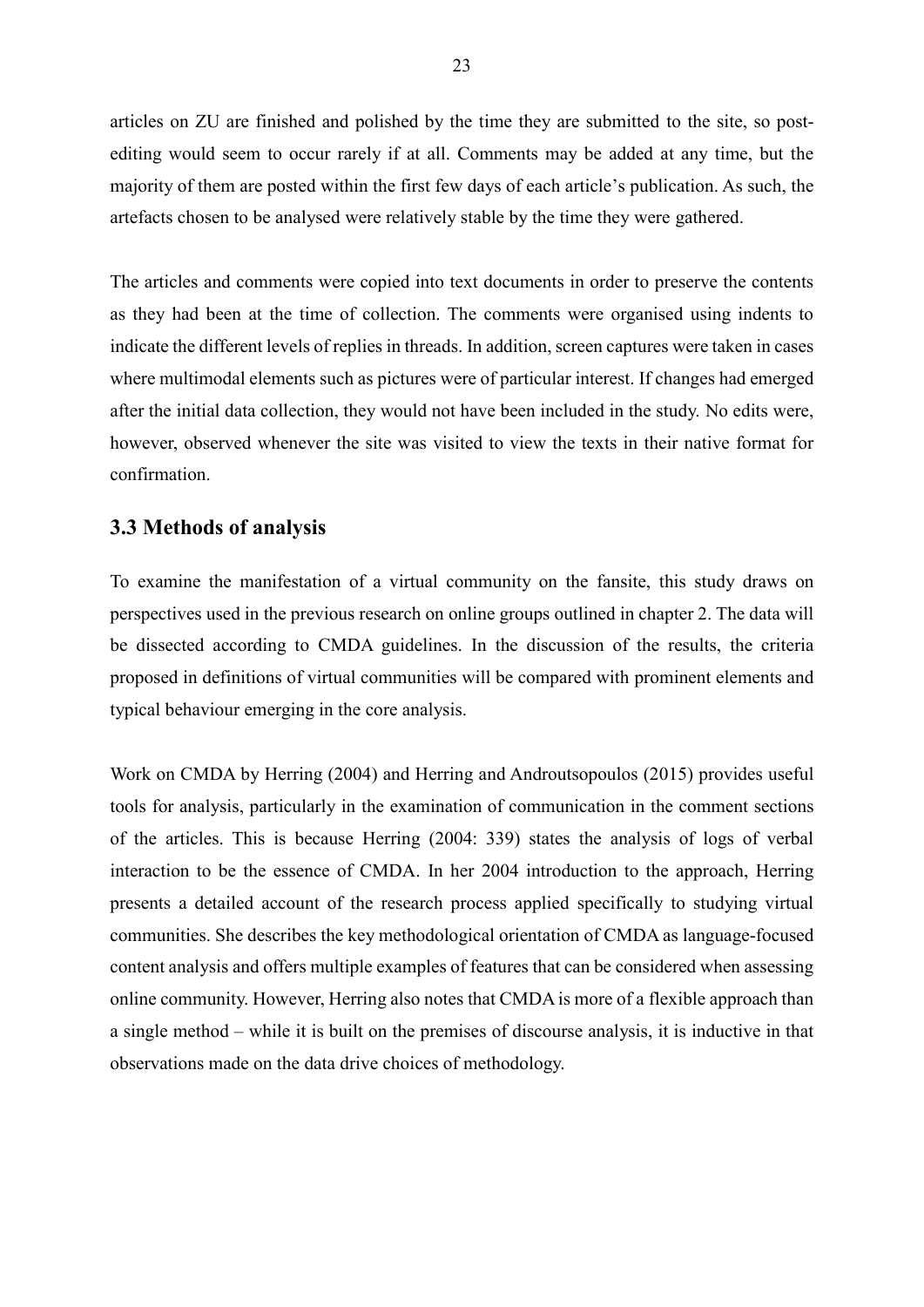Herring and Androutsopoulos (2015: 131) list five levels of CMD analysis: structure, meaning, interaction, social practice, and multimodality. The present study on fan community benefits from examining meaningful features on these multiple levels. First, a sense of communal identity may emerge in word choices and sentence construction starting from the structural level. Second, the writers expect certain meanings and allusions to be familiar to fans of the series. Third, interaction can be found not only in the comments but also in references to other articles and members within the blog texts. Fourth, the content of the texts is shaped by what the participants are used to seeing on the website and in fandom contexts. Related to this is the analysis of social practice, as it helps characterise how participants are expected to act and express themselves in a space. Fairclough (2003: 24-25) construes social practices as orders of discourse: they describe how language is networked together with other social elements, such as action, the material world, and social relations. Finally, texts viewed through computers on carefully crafted websites are noticeably multimodal, potentially including items such as pictures and hyperlinks to create and enhance meaning. Although the majority of content in ZU's feature articles is formatted text, the authors (and more rarely commenters) use pictures to clarify their arguments at times. It was therefore considered sensible to make note of this final level as well, despite it not being as prominent in the analysis as the other aspects listed.

In order to apply a CMDA-motivated approach, it is necessary to consider how to operationalise key concepts (Herring 2004). As the idea of community has been characterised through various features in literature, the researcher must decide which ones to prioritise and how those features can be illustrated as individual elements observable in the data. Herring (2004: 361) presents a table of discourse behaviours in different domains that have been suggested to indicate virtual communality. Some examples are the exchange of knowledge (domain of meaning), conflict management (domain of social behaviour), and in-group/out-group language (domain of structure). This list compiled by Herring functions as a useful guideline for the thesis at hand, as it provides precise examples of what to focus on. However, the author warns that attempting to analyse all of the behaviours included in the table is rarely feasible: operationalising the concepts into concrete textual evidence to look for is a major undertaking in terms of time, and it is therefore advisable to code only the aspects that the researcher believes to be most valid in each case. As such, this study will concentrate on addressing the features that are most prominent in the data as well as most relevant considering the research questions introduced.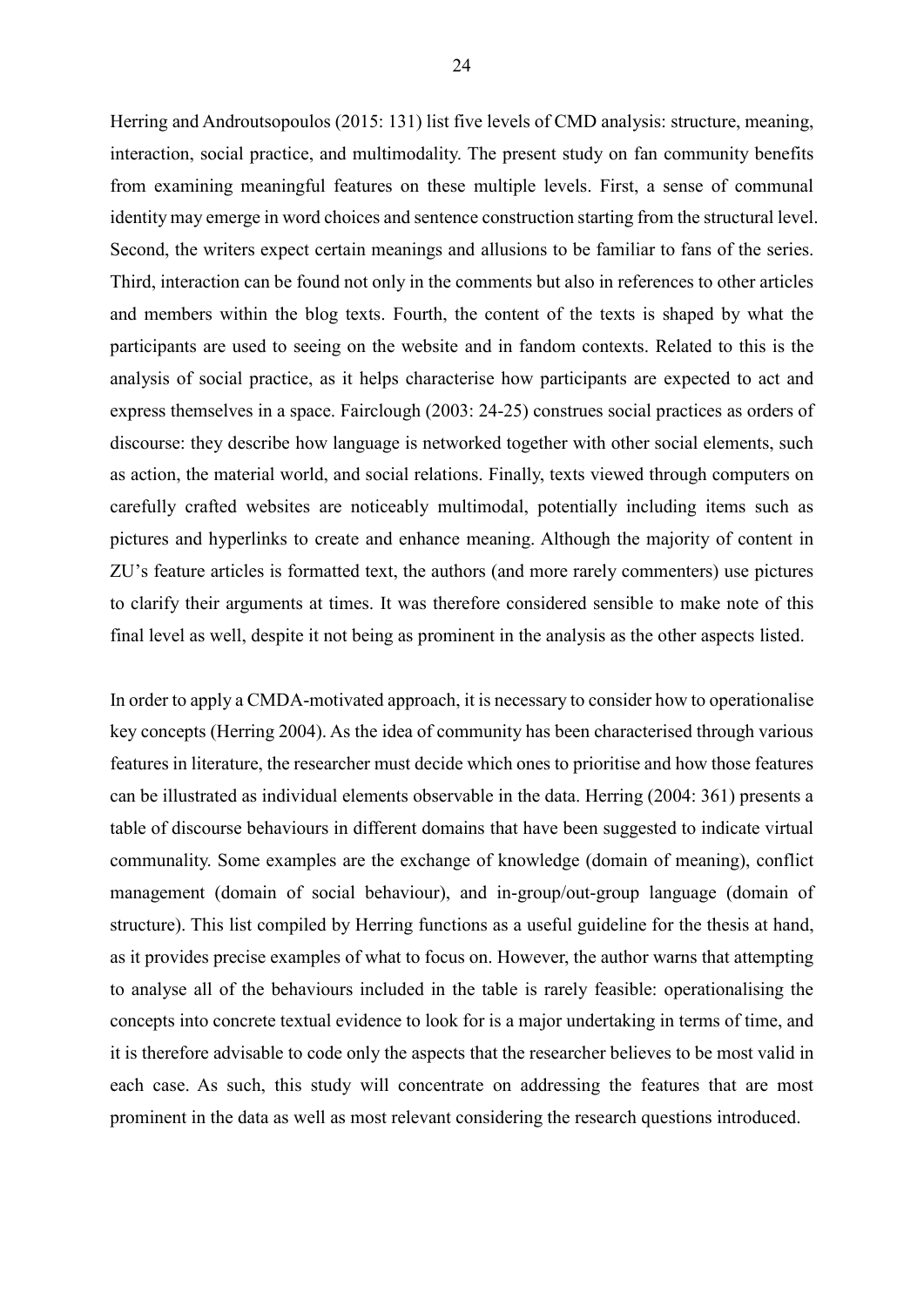CMDA provides the main tools for this study, but the investigation will be supplemented by ideas from another approach, DCOE. The examination of both edited texts and the actions producing them is conducive to illustrating a layered image of the community, and the indicated approach provides insight into investigating both elements. Androutsopoulos (2008) emphasises the importance of studying relationships instead of isolated items: the components of an online space are all connected, and texts published on it are not static artefacts to be analysed detached from their site of discourse. Accordingly, this study examines how different elements in the texts come together to form an impression of community. DCOE thus contributes further support for the analysis of social practice and implied meaning.

Despite the inclusion of two kinds of data, full-length articles and shorter comment replies, separating the analysis into parts based on the type of material was not believed to serve the purposes of this study. This is in line with the suggestion by Androutsopoulos and Tereick (2016: 367) who in a discussion of YouTube pages, which are also often authored by multiple people through video and comments, note that ideas and comments are not usually treated as separate objects of scrutiny. Similarly, the features and commentary on ZU will be examined as sets, for the topics discussed in the comments are tied to the contents of each article.

In the analysis section, extracts from the source texts are presented in a smaller typeface, separated from the body of the text using indents and blank lines. Chains of comments are displayed one post below another, with each reply being indented more than the preceding one. Two dashes (--) are used to indicate that a part of the paragraph or comment has been cut due to irrelevance to the precise analysis at hand. This is done in order to keep the length of the examples concise and highlight the features under discussion. Observations by the researcher, related to aspects such as multimodal features of the texts, are presented in double brackets [[ ]]. A bolded and underlined font is used to indicate where a hyperlink was inserted in the original posts. No other edits are made to the content of the data. Italics are used in the analysis to refer to words or phrases included in the data extracts. Each example has been numbered and will be referred to utilising these designations. In cases where multiple similar extracts are grouped together to be studied simultaneously, decimals are used to differentiate references to each piece (e.g. examples 6.1 and 6.2).

As per the discussion in the following section 3.4 on ethical considerations, the authors of the data extracts are cited using pseudonyms in an effort to protect their identities. In order to make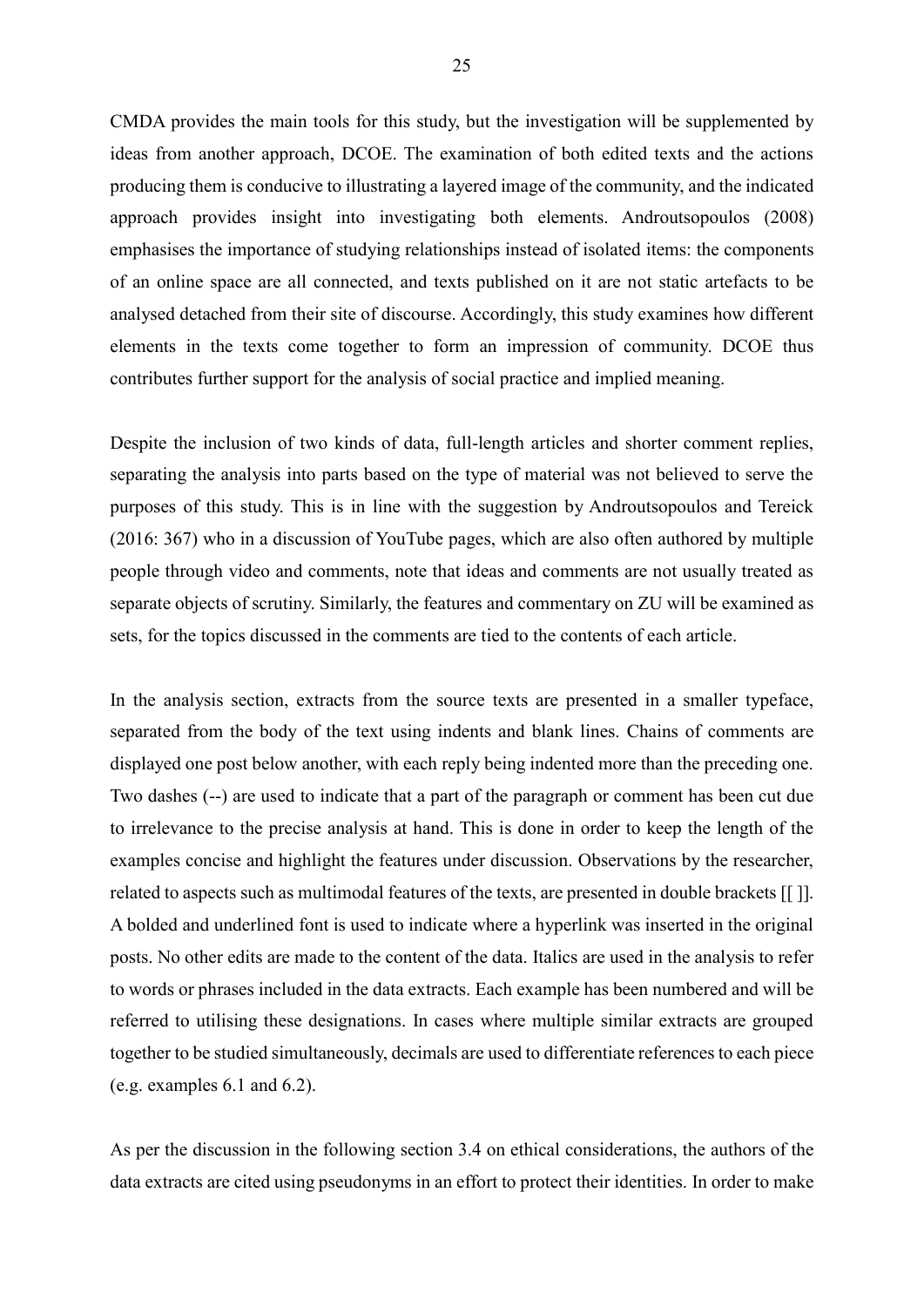the analysis easier to follow, different naming schemes are used for the commenters and the writers of the feature articles. The article authors are referred to using combinations of the letter A and another letter following it in the alphabet (e.g. AB and AD). The names originally used by the commenters, on the other hand, are changed to letter-number-combinations all beginning with the letter C (e.g. C3 for the  $3<sup>rd</sup>$  commenter appearing in the examples). These pseudonyms, used for purposes of referral in the text, are stated at the end of each example in parentheses ().

In order to minimise the need for detailed description when discussing each example, summaries of the feature texts are provided before presenting the thematic analysis. These summaries provide background information to aid in understanding why the topics of the featured articles are points of special interest in the TLoZ community.

Framed by the approaches described in this section, chapter 4 carefully examines the language use and content in the ZU articles and their respective comments. Recurring elements and interaction patterns will be compared to categorisations illustrated in the criteria proposed for online communities in prior research. This inspection will yield results indicating what sorts of observable features are characteristic of community construction and awareness in the texts on this particular website, how the participants utilise their shared resources, and how these features correspond to definitions of interest spaces and virtual communities.

#### <span id="page-26-0"></span>**3.4 Ethical considerations**

A guide produced by the Ethics Working Committee of the Association of Internet Researchers (Markham and Buchanan 2012) was originally consulted when contemplating the ethical principles of the present study. The authors advocate a process-oriented approach, emphasising the need to deliberate and resolve ethical issues as they arise at all stages of the research process. The most significant question was that of whether the members of the fansite being identifiable could lead to harm in their life, career, or reputation. Further consideration became necessary in the middle of conducting the analysis, when the General Data Protection Regulation (GDPR) was implemented and became a crucial factor in designing research in the EU. The GDPR details principles of anonymity and confidentiality in processing personal information about individuals. In addition to consulting the general guidelines of the University of Jyväskylä, through which this thesis is published, a 2018 guidance document on the GDPR by the University Research Ethics Committee (UREC) of the University of Sheffield was reviewed.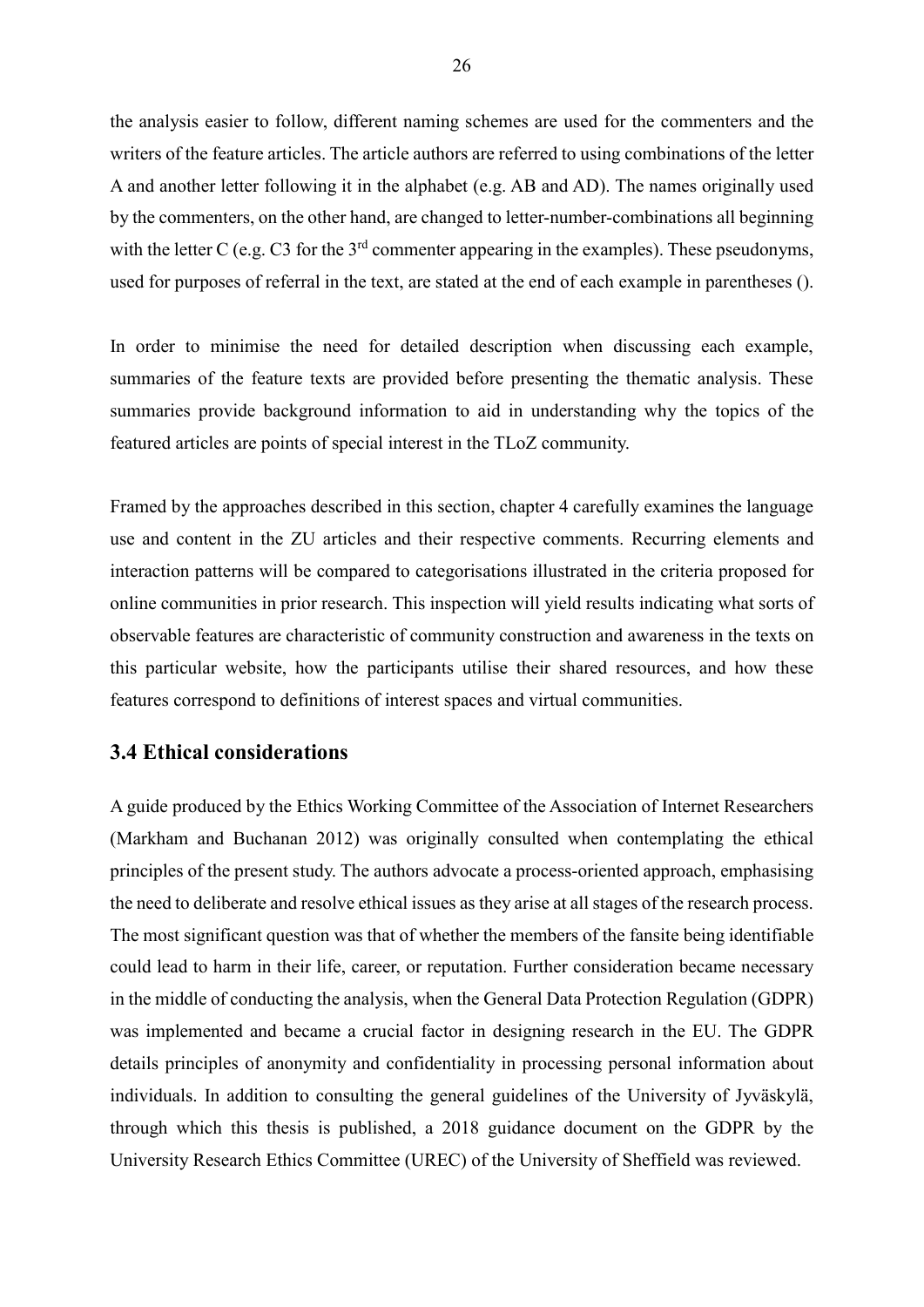Processing the data used in this study was determined to comply with the requirements of the GDPR and good ethical practices for three main reasons. First, the UREC (2018) explains that the GDPR designates six possible legal bases for using personal data in research and suggests one of them to apply to most of the research at their university. The basis cited by UREC is also appropriate for this thesis, and it reads as follows: "Public interest: the processing is necessary for you to perform a task in the public interest or for your official functions". Studying texts written by people discussing a shared interest in an online environment produces results to further the understanding of how communities are shaped, a topic relevant in many areas of daily social life. Conducting a supervised research project is also a mandatory part of higher education. The excerpts analysed in this study contain no identifiable personal information; in other words, identifiers such as online usernames were only processed for the purpose of collecting data for academic research in the public interest.

Second, ZU is a public website with apparently high traffic and no restrictions of access. The feature articles and comments are freely viewable without registration, and quoting publicly available, published texts for research purposes conforms to the relevant regulations of copyright and privacy. Although most of the visitors to the site are likely fans of the series instead of people representing all sectors of the general public, these openly displayed texts cannot be reasonably interpreted as posts meant to be hidden or shared to a private circle of friends.

The third and final concern was that of names as identifiers. The authors of the feature articles on ZU sign their texts using what are presumably their real names, instead of usernames created for the site. Moreover, some writers explicitly mention their involvement with ZU on their professional portfolio sites. In contrast to the feature writers, most of the commenters use aliases when posting their thoughts. These pseudonyms are picked by each person and therefore project chosen images while protecting the commenters' offline identities. Due to these differences in presentation, separate systems of reference were considered, but it was ultimately deemed proper to process identifying information related to all writers the same way.

For the purposes of this study, the names of all the writers appearing in the data were pseudonymised to protect their identities. References to each author in the analysis use genderneutral language, and the pseudonymised tags are combinations of letters and numbers that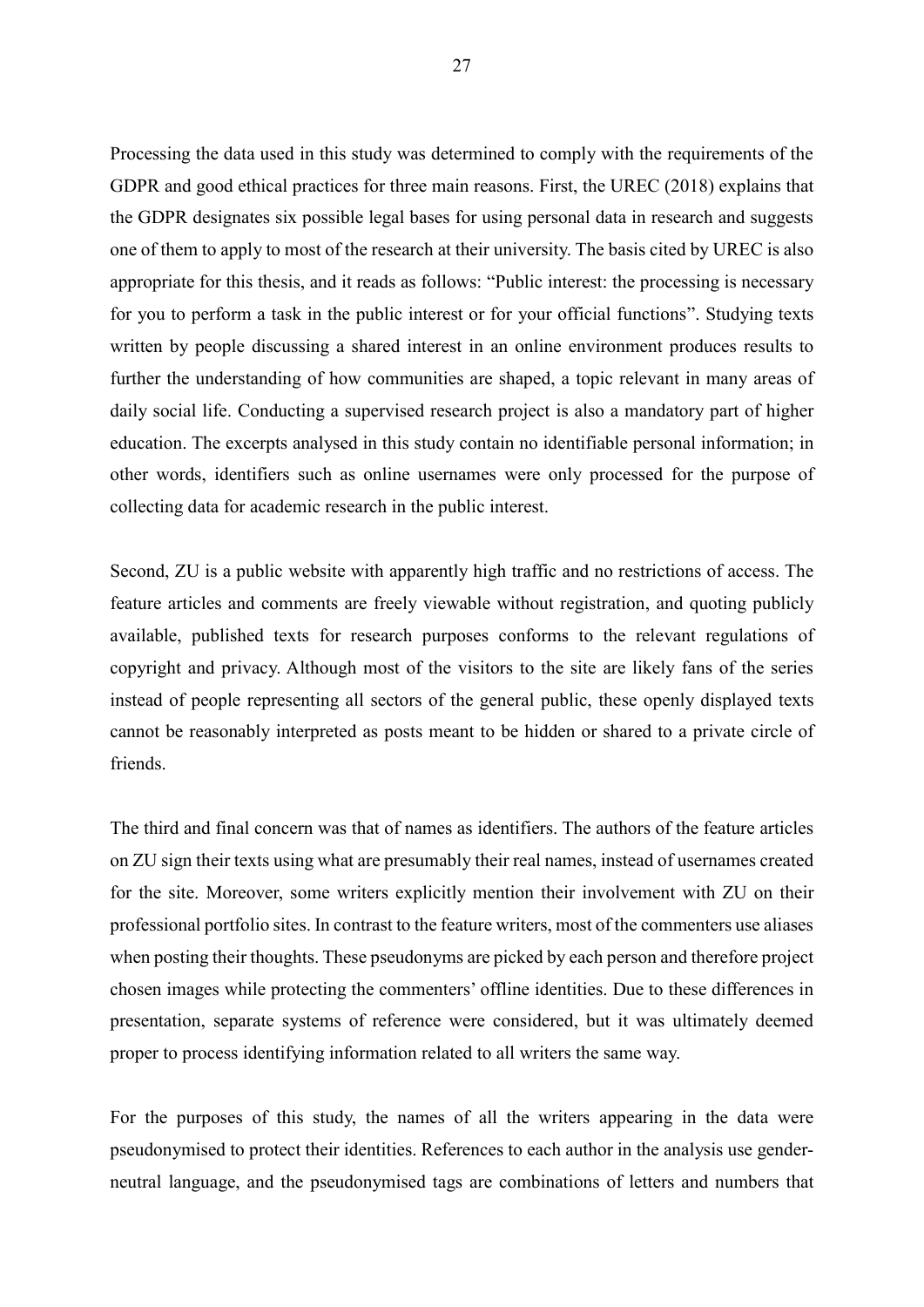contain no information about the usernames on the website. Omitting names entirely did not seem plausible, as it would have been difficult to discuss quotes with no individual participant labels to refer to.

To further obscure connections to the authors' original posts and subsequently their names, no hyperlinks are provided to the article pages and their titles are not mentioned in the analysis. As writing long feature articles can require a great deal of time and research, in other contexts it may be advisable to provide precise credit to the authors for their effort when citing parts of their work. However, as the names of the discussion participants were pseudonymised in order to protect their identities, it would have been counter-intuitive to include direct links to the texts in this thesis; following the links would have easily revealed the original usernames. It would not have been feasible to obtain individual permission for citations from every commenter and inquire about their preferences for names, as there was no contact information attached to the posts. This conflict between detailed credit attributions and identifiable names is one that was deliberated carefully. The final decision to omit links to the content and to pseudonymise all of the writers was made in order to protect the authors' identities as well as possible, complying with the privacy regulations and ethical principles discussed in this chapter.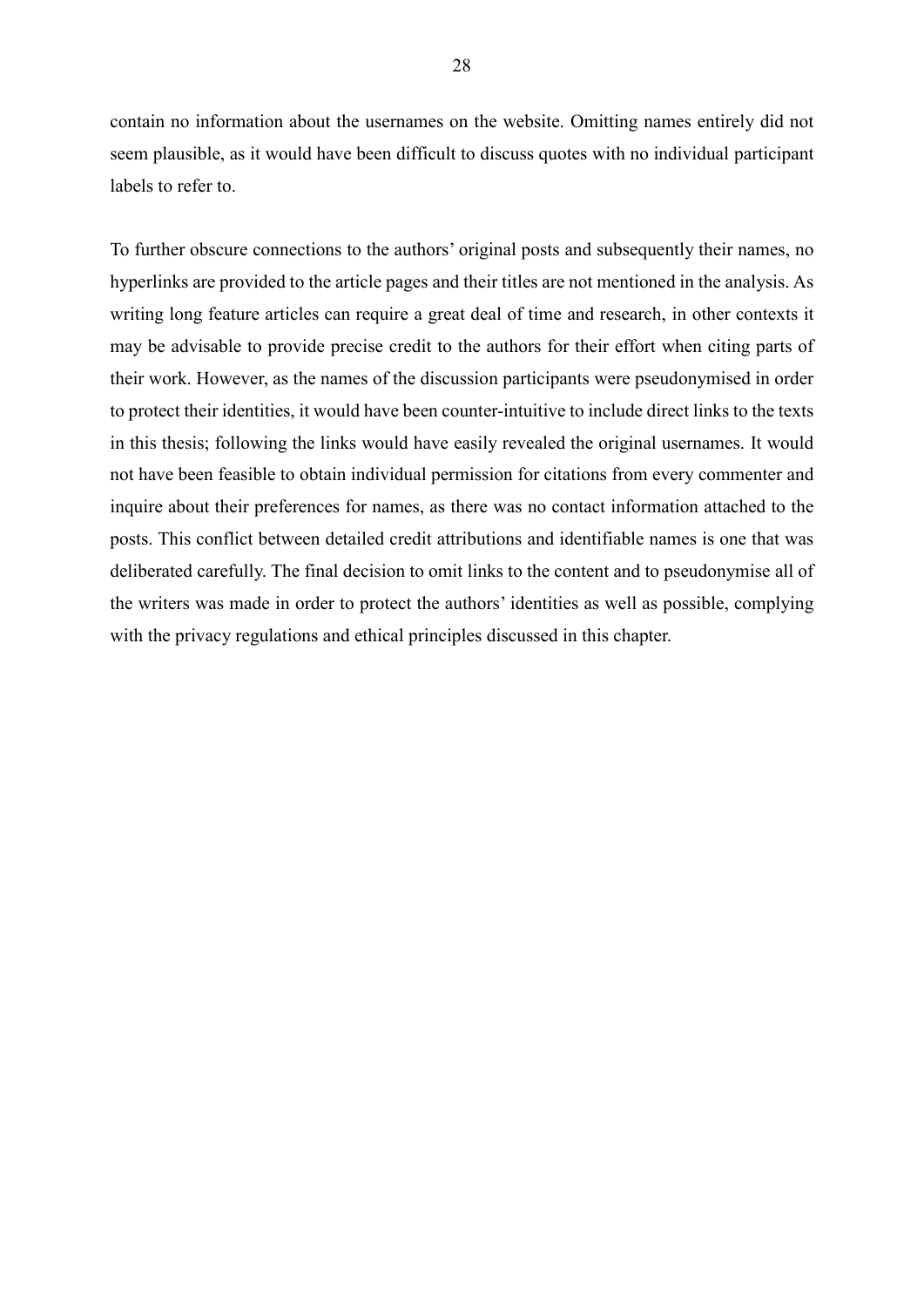#### <span id="page-29-0"></span>**4. FEATURES OF COMMUNALITY ON ZELDA UNIVERSE**

This section presents the results of the analysis of the data. It is organised into seven main sections according to thematic similarities between the features discussed, and summaries of findings are provided to conclude each segment. Section 4.1 introduces the topics and main arguments of the feature articles, and segments 4.2 to 4.8 are devoted to analysing extracts from the data.

#### <span id="page-29-1"></span>**4.1 Summaries of the articles**

Four of the seven articles explored in this study discuss aspects of the series' main character's role and development. In most TLoZ games, the player can freely choose how to name the protagonist, but his canonical name has always been Link. This appellation has been presumed to emphasise his role as the connecting link between the game and the player. Throughout the history of the TLoZ series, the main character has been a so-called silent protagonist: he has never had spoken lines written in the script, and the only sounds he makes are shouts and grunts as he fights and moves. In conversations with other characters, the player can use their imagination to fill in the blanks based on what Link's discussion partners say. The only exceptions to this silent characterisation have been some cartoons and spin-off games, which are generally disliked and not considered canonical entries to the series. Due to the freedom of naming and interpretation, each player can build a unique bond with Link and have different views on what is appropriate for his character. As his role of a silent player representative has remained unchanged since the beginning, the way Link is presented in each instalment is integral to many fans' enjoyment of the series.

AB and AC present opposing viewpoints to the issue of whether Link should be given voiced lines. In an article supporting a voiced protagonist, AB argues that Nintendo can be trusted to incorporate voice acting into the main series without compromising Link's role. By discussing the poorly received TLoZ cartoons and spin-off games that gave the characters spoken lines, the author posits that unlikable characterisation results from a bad script, not from the inclusion of voice acting. In contrast, AC emphasises the importance of a blank canvas for the player's imagination and connection to the game. Their article discusses the significance of Link's nonverbal actions and body language over explicit words, arguing that the character can have plenty of personality without spoken lines. The publication of counterpart articles like these on the site collaboratively creates fertile grounds for discussion.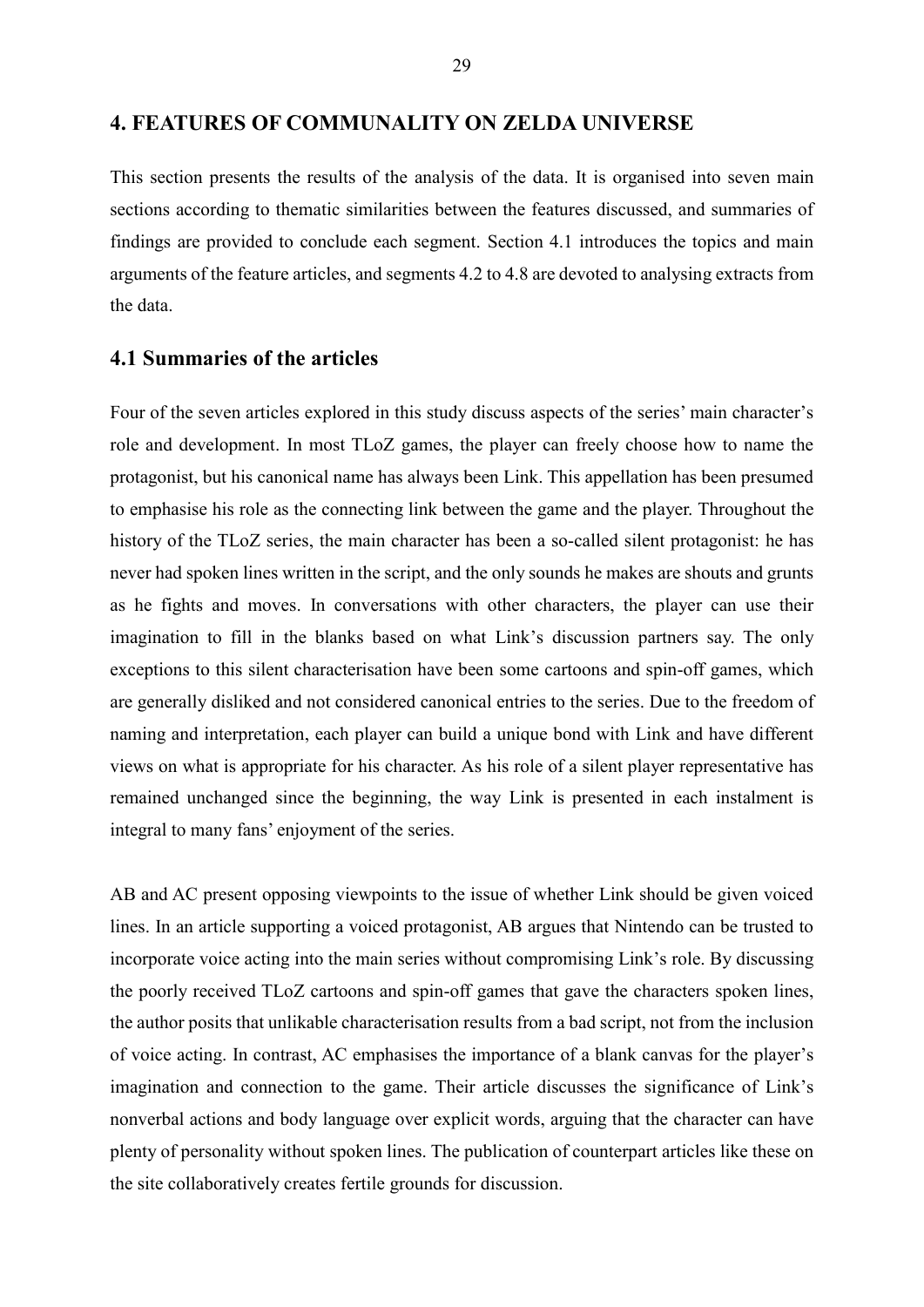Another attribute of Link's that has remained unchanged is his general appearance – and by extension, his gender. The protagonist has always been a child or a young man with elf-like features, most often clad in green and armed with a fabled sword. AD argues for the option to play as a female Link in their article on the hero's gender. They analyse the character's role as an audience surrogate, discussing how a female protagonist could help many players feel more invested in the story. The author asserts that having multiple gender options available would not harm the TLoZ experience, provided that Nintendo was respectful with female representation and did not change Link's core traits. This topic exemplifies the importance of players being able to relate to a main character and share the experience with others.

For most of the franchise's history, Link has also been known for being a rare left-handed swordsman. This tradition had never been flipped until Nintendo introduced motion controls for their gaming consoles in 2006. The change was rationalised by arguing that playing a righthanded Link would feel more natural for most players, who would be using their right hand to emulate swinging a sword. AE wonders why this new trait is being carried over to a new game despite the instalment's lack of motion controls. Their article discusses the connotations and implications of Link's left-handedness, noting that representation of left-handed people in media is valuable. AE concludes that while the characteristic does not affect the final presentation of a game, it does make Link special and change should thus come equipped with a good explanation. This article and the commenters' reactions to it provide another look at building connections through Link, as well as a willingness to jointly voice disappointment at decisions made by the game company.

The fifth article in this study examines elements from several games in the series to construct a possible setting for an instalment in development at the time. In a deductive discussion, AB guides the reader through their reasoning for placing the events of an upcoming game, *Breath of the Wild* (BotW)*,* at a certain point in the history of the TLoZ world. Before the release of a guidebook called *Hyrule Historia* in 2011, timeline theorising had been a very popular topic among fans. This book confirmed the lore of TLoZ to have a complicated history, branching to alternate timelines at multiple points to cover the events of each game. At the time the article was published, BotW was more than half a year away from being released, and all discussion was thus speculation based on trailers and the book. AB's article is built on specific references to characters, locations, and storyline events, expecting deep familiarity with the series from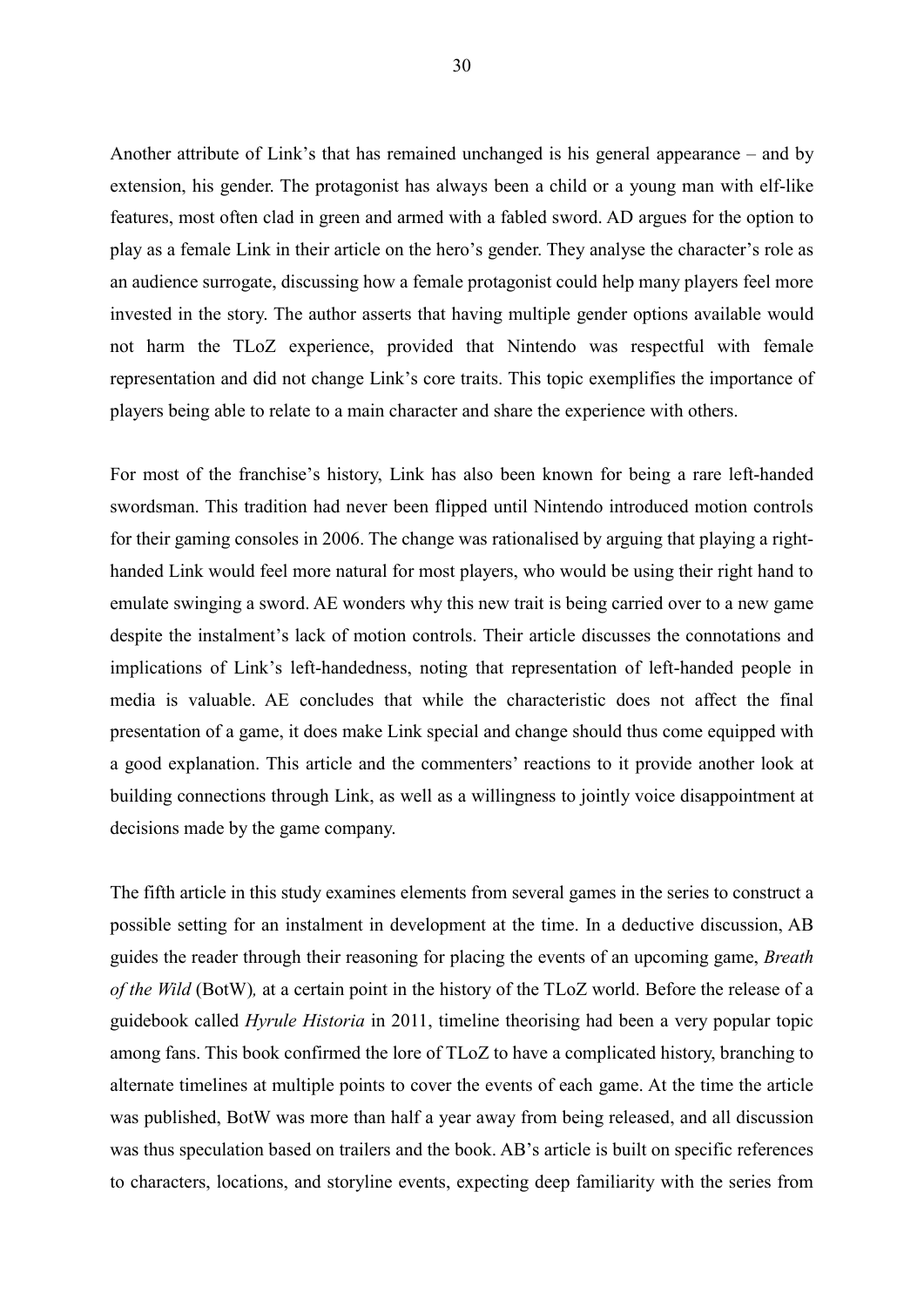the reader.

In addition to examining characters and lore, some articles on the site discuss and criticise recurring gameplay features. AF overviews typical characteristics of water-themed trials in the series in their article addressing common complaints. The author explains that these dungeons are often slow to navigate and easy to get lost in, making them infamous for tediousness. As such, AF suggests streamlining the level designs as the key to improving players' experiences. They use situational anecdotes to describe common problems in water dungeons, sharing incidents and frustrations that readers are likely to feel connected to. Articles like this display familiarity with common opinions prevalent in the fan community.

Finally, the seventh article weighs a popular game against a newer entry in the series. In a comparative article, AB discusses the strengths and flaws of *Ocarina of Time* (OoT, released in 1998), often lauded as the best game in the TLoZ series. Spurred by a quote from the series director, the writer measures the story and gameplay of *Twilight Princess* (TP, released in 2006) against features of OoT. AB argues that while TP polishes many of OoT's raw aspects, it is not necessarily better as a rounded game. Instead of focusing on a single element like most of the other texts included in the study, this article is an example of discussion that compares two games through a wide variety of aspects. In doing so, it showcases broad familiarity with the object of interest from both the author and the commenters.

#### <span id="page-31-0"></span>**4.2 Debates and appropriate content**

Due to many of the feature articles on the site discussing questions of opinion, they induce replies that argue for different views. As people are likely to form connections to valuations that match their own, examining reactions to arguments and topics raised illustrates what is appreciated in a community, and what is therefore part of its character. This section examines how ZU users express agreement or disagreement with content posted by others. Subchapter 4.2.1 is focused on commentary that openly evaluates writers' arguments and choices in topic, whereas segment 4.2.2 examines how views on norms of appropriate content and behaviour emerge in reactions to posts.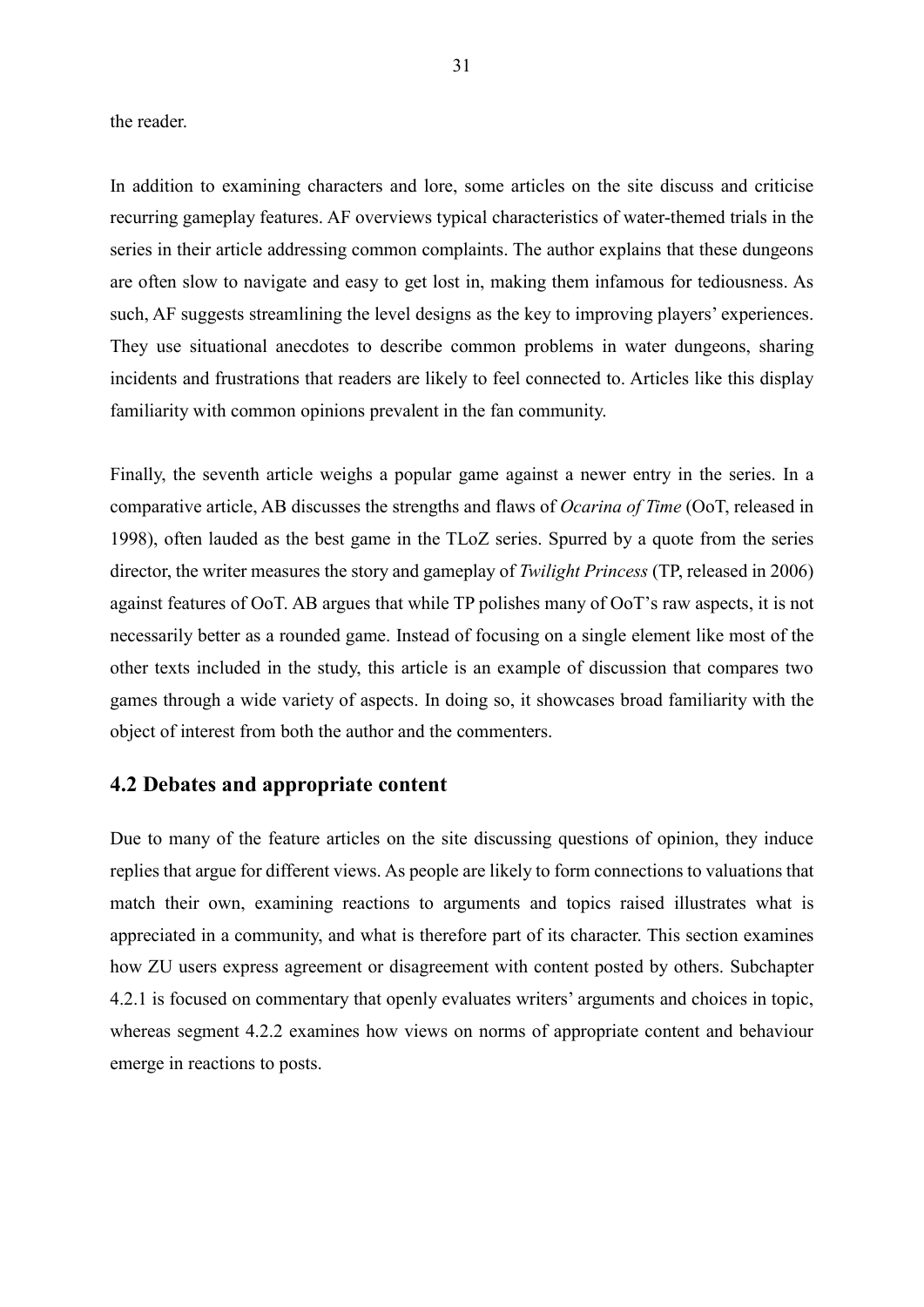#### <span id="page-32-0"></span>**4.2.1 Agreement and disagreement**

Many comments directly appraise the contents of an article or reply. They often contain positive feedback and agreement, as participants readily praise the authors before adding their own anecdotes or reflections to the discussion. This is exemplified in the first two extracts:

(1) I really think you nailed all the key points here -- The one I keep thinking of throughout the article isn't the Water Temple though, but the Lakebed Temple in Twilight Princess. The stupid stairs and water flow always frustrated me to death! (C1)

In Extract 1 from a comment on the problems of water dungeons, C1 both agrees with the author of the original piece and compliments their text. The evaluation directly addresses the writer by using *you*, and the concept of *nailing it* is high praise. In addition to attaching a positive valuation to this article, the commenter ties their own experience into the review: C1 notes that they were thinking of a different water dungeon while reading, demonstrating that the text can invoke memories of other similar experiences – ones quite possibly shared by other players as well. The commenter finishes their turn with a negative evaluation of game content, lamenting how certain elements in the mentioned Lakebed Temple *frustrated* them *to death*. This display of feeling makes the comment personal, providing an attitude that others can affiliate with.

(2) What an in-depth take on a talking Link! I hope the Official Nintendo® voice acting will be used in small doses rather than having never-ending exposition transfer from text to talking. (AC)

Extract 2 is another display of an explicit positive evaluation, commending the depth of the author's analysis on the possibilities of a voiced main character. AC builds solidarity by injecting a bit of humour into their comment: the capitals and trademark in *Official Nintendo® voice acting* emphasise and exaggerate the formal nature of upcoming voicework that would be a first in the franchise, as opposed to fan efforts the community may have seen before. This is further underlined by the negative valuation displayed toward Nintendo's ability to balance the amount of information given, as the commenter is concerned about *never-ending exposition*. AC seems to be somewhat hopeful about the prospect of voice acting, but is also subtly criticising Nintendo's choices in expository writing. Extracts 1 and 2 demonstrate the common practice of commenters expanding agreement by adding related thoughts, building connections between their own experiences and the views of another member. This can, however, also be seen in comment threads not necessarily concurring with the stance taken in an article: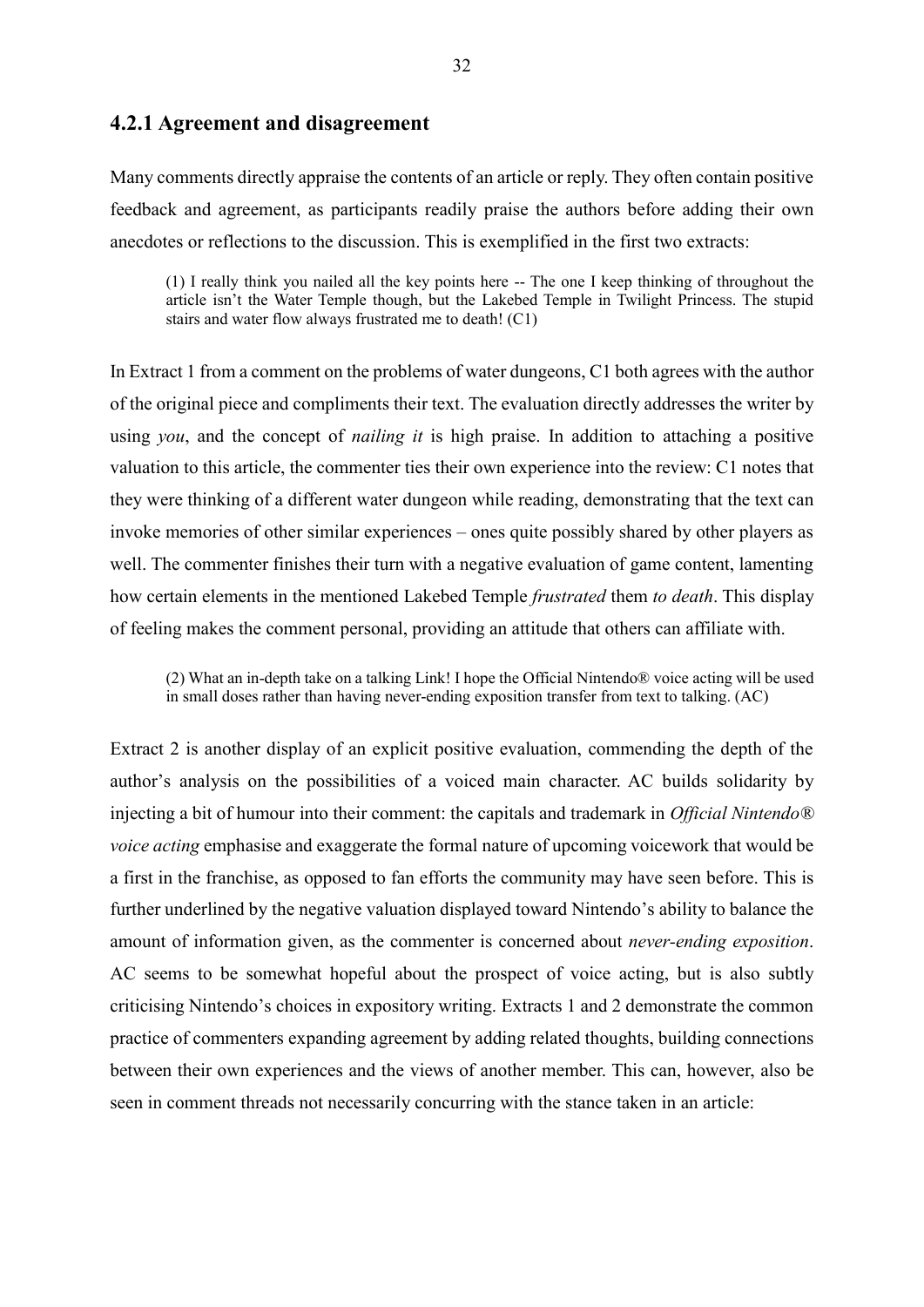(3) The difficulty of the water temples is a bit exaggerated. They're not that bad. The OoT one is mostly annoying because everyone always forgets that one key (You know the one.). (C2)

Agreed. The Great Bay Temple in Majora's Mask is FAR worse in my opinion. (C3)

I totally agree with you. I never understood why OoT was always the worst? (C4)

Example 3 demonstrates that commenters on the site do not only directly agree with the content of the articles, but also with that of each other's comments. Example 3 is a three-part conversation featuring three different people. In this exchange of comments, two instances of clear accord can be found: the participants explicitly use the verb *agree* to comment on the preceding texts. Interestingly, the parent comment can be interpreted to disagree with the article it was posted in reaction to: its writer finds the common discourse about aquatic temples to be *exaggerated*. These commenters are bonding over an opinion which perhaps differs from the norm in the community of players. In other words, they are not connecting through a sentiment shared with the author of the original article, but instead through mutual reactions to it. This demonstrates that affiliations can also be formed by deviating from the original idea being discussed.

The comment chain in Extract 3 also displays awareness of common experiences and opinions among TLoZ fans. The third commenter wonders why OoT *was always the worst*, suggesting that they have encountered multiple comments complaining about the game's water level over a long period of time. Furthermore, the top comment states that *everyone always forgets that one key* in OoT's temple, implying that the writer has a clear idea of how players tend to progress in the dungeon – likely based on their own experience. C2 expects the reader to share the same understanding: they appeal to the reader, saying *You know the one* in parentheses. What is quite possibly the same key is alluded to in another comment on the same article, displaying similarity of experiences. This awareness of common opinions is discussed in detail in chapter 4.3.

(4) The OoT water temple is like labyrinth. I have finished OoT like 5 times and I don't still remember the temple :D [[picture: a three-dimensional, complex-looking map of the temple]] (C5)

Agreed. Lol (C6)

Expressions of agreement can also be found in reactions to multimodal comments. In Extract 4, the brief reply agrees with the textual content of the original comment and is most likely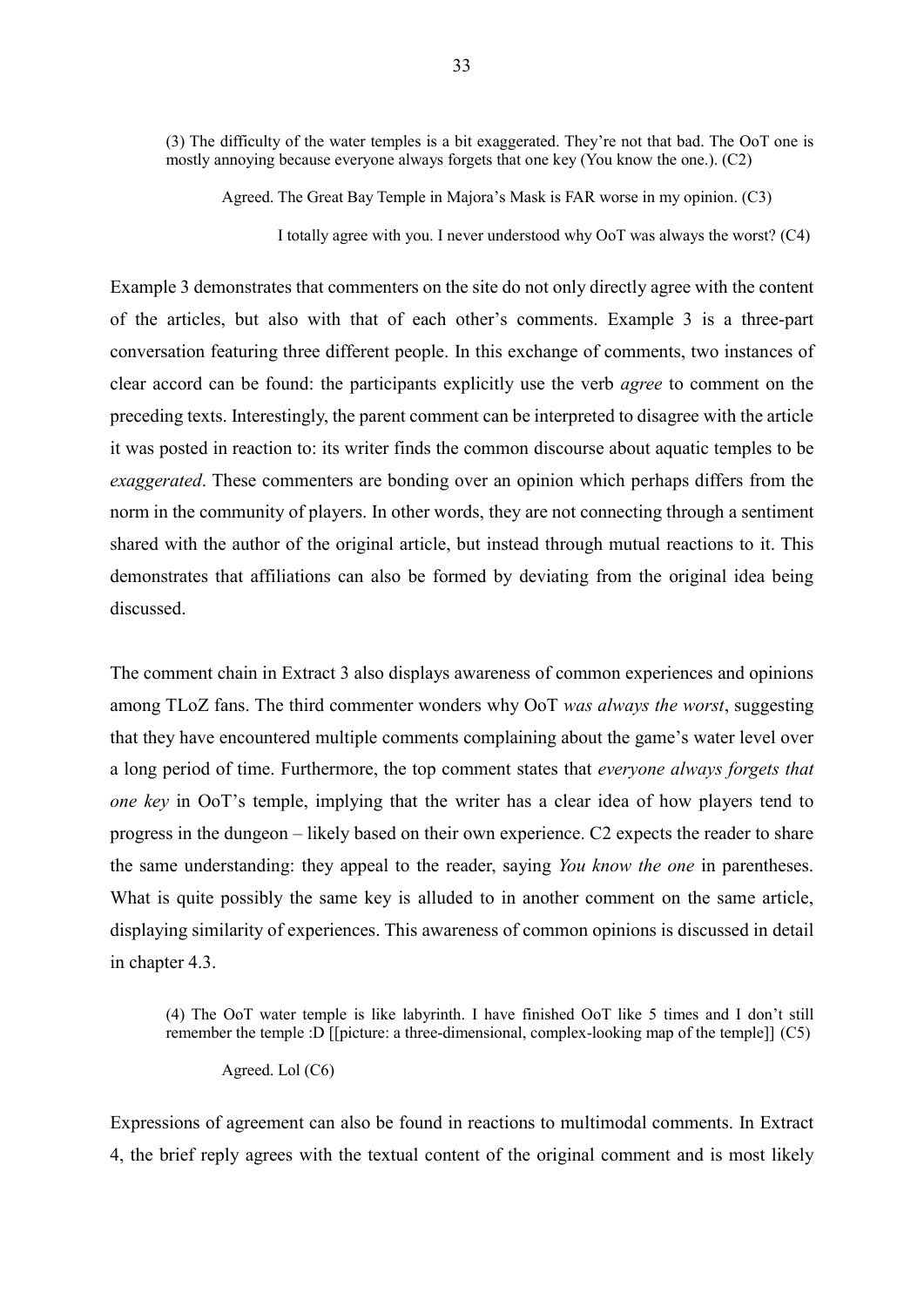intended to display an amused reaction to the picture included within. The reply utilises the acronym *Lol* (laughing out loud), denoting amusement and connecting to the happy emoticon *:D* in the parent comment. Such choices display expectations of a shared repertoire: the recipient of the reply is assumed to know what the acronym means. This kind of language use is not exclusive to fans of the TLoZ series but is instead widespread on the internet, and the reader is thus presumed to be familiar with language practices in domains outside of the franchise as well. More assumptions of shared linguistic resources are explored in chapter 4.6 on expected knowledge related to the game series.

(5) Controversy alert! Called it! (I refuse to take part in this discussion.) (C7)

The exclamations in Example 5 display predictions of how the discussion of voice acting is about to develop, as well as recognition of what earlier comments on the article have possibly already revealed. Calling the matter of a voiced Link a *controversy* demonstrates evaluation and awareness of the community's usual behaviour: the commenter expects conversation to become intense and is perhaps resigned to it (*Called it!*). The following explicit refusal to join the discussion strengthens this impression of sufferance and can function as a sort of evaluation. The commenter does not perhaps see the topic as worthy of consideration, or they are not willing to engage in the debate any comments might generate. Curiously, C7 has still decided to contribute to the discussion in a way: the act of commenting itself entails a desire to say something, even if it is only a sort of judgment on how other people are acting.

(6.1) for the last time… NO, we've been through this, they won't do it because Link is what one might call a "placeholder avatar" -- Link's personality is up to the player, and giving them a voice would absolutely ruin that… so would you kindly drop it. (C8)

(6.2) -- none of that matters as they are eternally bound to be reincarnated every "X" amount of years as the "same people!"... Yawn! Time to get off this topic now… (C9)

Examples 6.1 and 6.2 demonstrate disapproval of topic choices in posted content. The first comment is a reaction to the same article as Extract 5, containing another statement of discontent with advocating a voiced Link. The commenter expresses exasperation at encountering arguments for something they have already seen discussed multiple times before (*NO, we've been through this*). C8 is confident that Nintendo will not give Link a voice, displaying familiarity with the company producing the object of interest. Their argument of Link's role as a character coupled with a strong personal opinion (*a voice would absolutely ruin that*) leads the commenter to ask the author to *kindly drop* the topic. C9's comment displays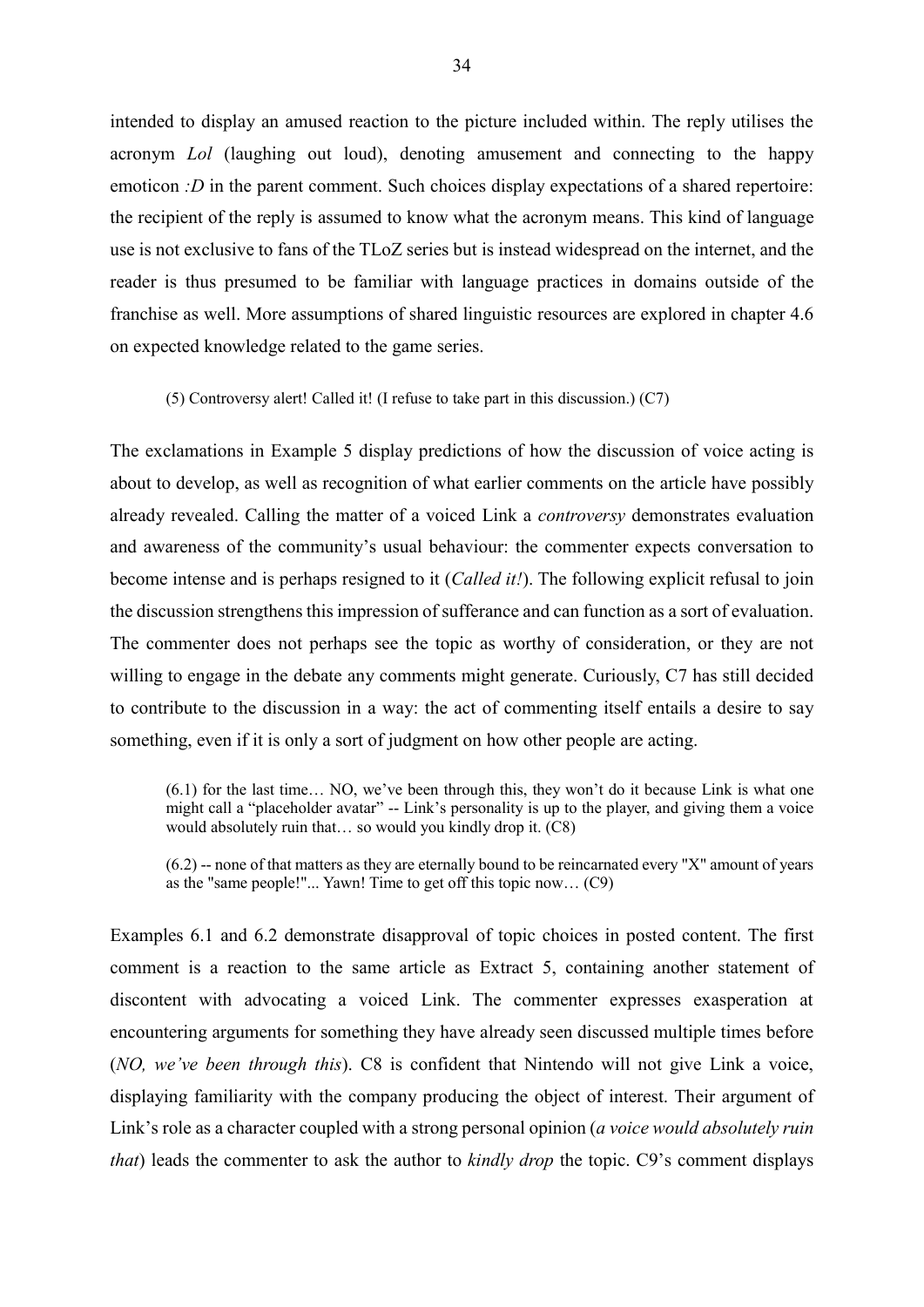similar fatigue with the subject of Link's gender, as discussing it makes them *yawn* and they assert readiness to move on to other matters after briefly explaining why Link should remain male. As such, the negative couplings of tiredness and repetition in both comments display annoyance at a topic the commenters apparently consider over-discussed. Posts like these are ways to express disappointment with content on the website, indicating disinterest in a specific subject while still caring enough to contribute to the discussion in an evaluative manner.

(7.1) Bruh. It has been confirmed that Link is a male. I don't want to hear anything about this topic anymore. (C10)

(7.2) ughhh this freaking subject again… seriously tired of it (C11)

The next two comments express similar fatigue with long-deliberated questions. Example 7.1 is a reply to AD's article on Link's gender. C10's blunt statements imply that this topic has been debated a great deal in the past, and the commenter sees no need for further discussion; according to them, the matter has already been settled. Similarly, C11's reaction to a discussion on Link's new right-handedness (in Extract 7.2) is overtly negative, emphasising the commenter's tiredness with the subject using an onomatopoeic groan (*ughhh*). In contrast to the explanatory remarks in Example 6.1 above, these two posters do not provide reasoning or evidence for their claims. C10 states Link's gender to be a confirmed fact without elaborating on the source, and this certainty is why they personally are not interested in hearing *anything about this topic anymore*. C11 is simply *seriously tired* and does not see a need to explain why. These extracts demonstrate that users can express dismissal without adding supported arguments to the discussion.

(8) -- You've probably been playing Zelda longer than I have, how have you still not caught on to the fact that the Master Sword has always appeared randomly throughout Hyrule with no explanation as to how it's able to move on its own? -- Don't pull that crap on me. (C12)

-- I think you're playing devil's advocate a little too much here. No one was "pulling crap" on you. -- my point is that you shouldn't be so aggressive about people believing something that is at least heavily implied, let alone playing the victim card about having people trying to deliberately lie to you or something. Have a nice day! (C13)

Participants can challenge contributions deemed to be insufficiently motivated. In Example 8, C12 is replying to a comment questioning why the Master Sword, a series staple, would be resting in a forest if it was lost in the sea in a previous game on the proposed timeline. Their post implies an expectation of cumulative knowledge: a fan posing questions about the logic of a recurring, enigmatic element in the series is *pulling crap* in the commenter's perspective. This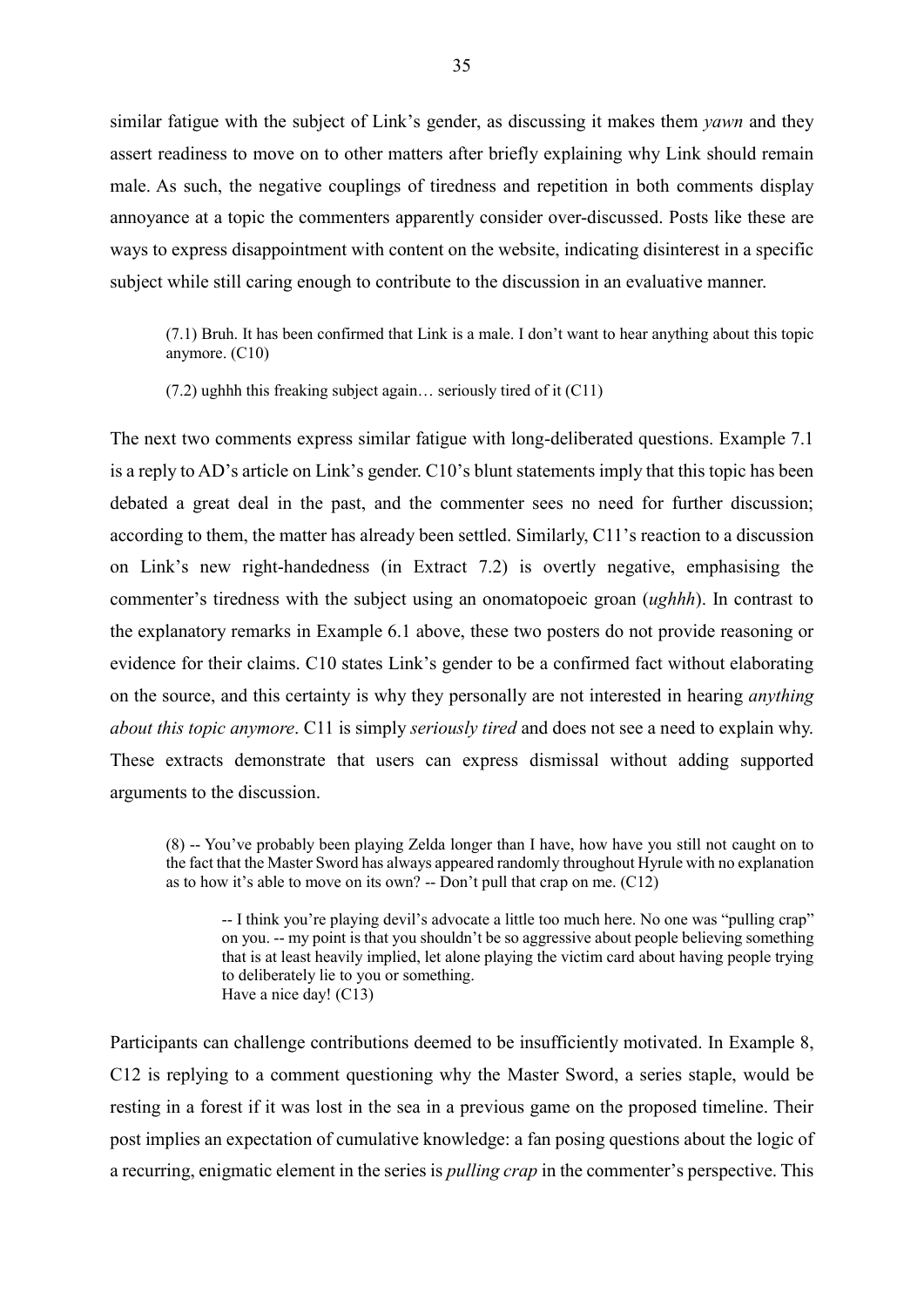confrontative stance prompts another member to join the discussion in an effort to placate C12 and defend the original poster. C13 argues that there are grounds to construe explanations for the Master Sword's history and suggests that the replier is therefore *playing devil's advocate*, purposefully provoking debate and *playing the victim card*. The commenter encourages C12 to adopt a less harsh approach to discussion and finishes their post with a polite greeting, displaying the attitude they are promoting. In sum, Example 8 demonstrates two key qualities: expectations of knowledge required from members and an unwillingness to tolerate aggressive behaviour.

(9) --Also, what's with the hate towards right handedness and the narrow view of right handed people. You sound a bit too ignorant and unimaginative. Holding onto some sorrow sentiments as if left handedness makes you inherently different or quirky. Naaaahhh, gtfo. (C14)

In addition to differing opinions of game content and characterisation, disapproval can also be related to social issues not present in the original media. Example 9 is a case of interpreting representations of a group of people as offensive. The commenter first argues that Link is ambidextrous in their view, and then sharply disagrees with the way the author presents their discussion. The article in question features some mentions of traits and percentages associated with left-handedness, and C14 regards their inclusion as *sorrow sentiments* that signal *hate*  towards right-handed people. They accuse the author of being *ignorant* and presenting an *unimaginative, narrow* impression of the right-handed majority versus left-handed people. The commenter does not see a writer with such perceived views as being welcome in this space and fan community, bluntly telling them to *gtfo* (get the fuck out). This disagreement illustrates how the media in focus is not the only topic that can prompt discussion in a fan community; other cultural questions may also elicit debate in a space frequented by people from various backgrounds.

This section has demonstrated different ways of expressing agreement and disagreement with both fellow commenters and the content of the articles. The reactions of discussion participants display a willingness to make clear statements of opinion, affiliating with or rejecting views by drawing on evaluative language resources. Posters on ZU compliment others' work by using adjectives with positive affect and explicitly agree with arguments; positive evaluation is often unambiguous, building an appreciative space. In contrast, disagreement can be conveyed through a variety of more opaque strategies. Commenters may complain about having seen debates on a topic too many times or express refusal to participate in further discussion,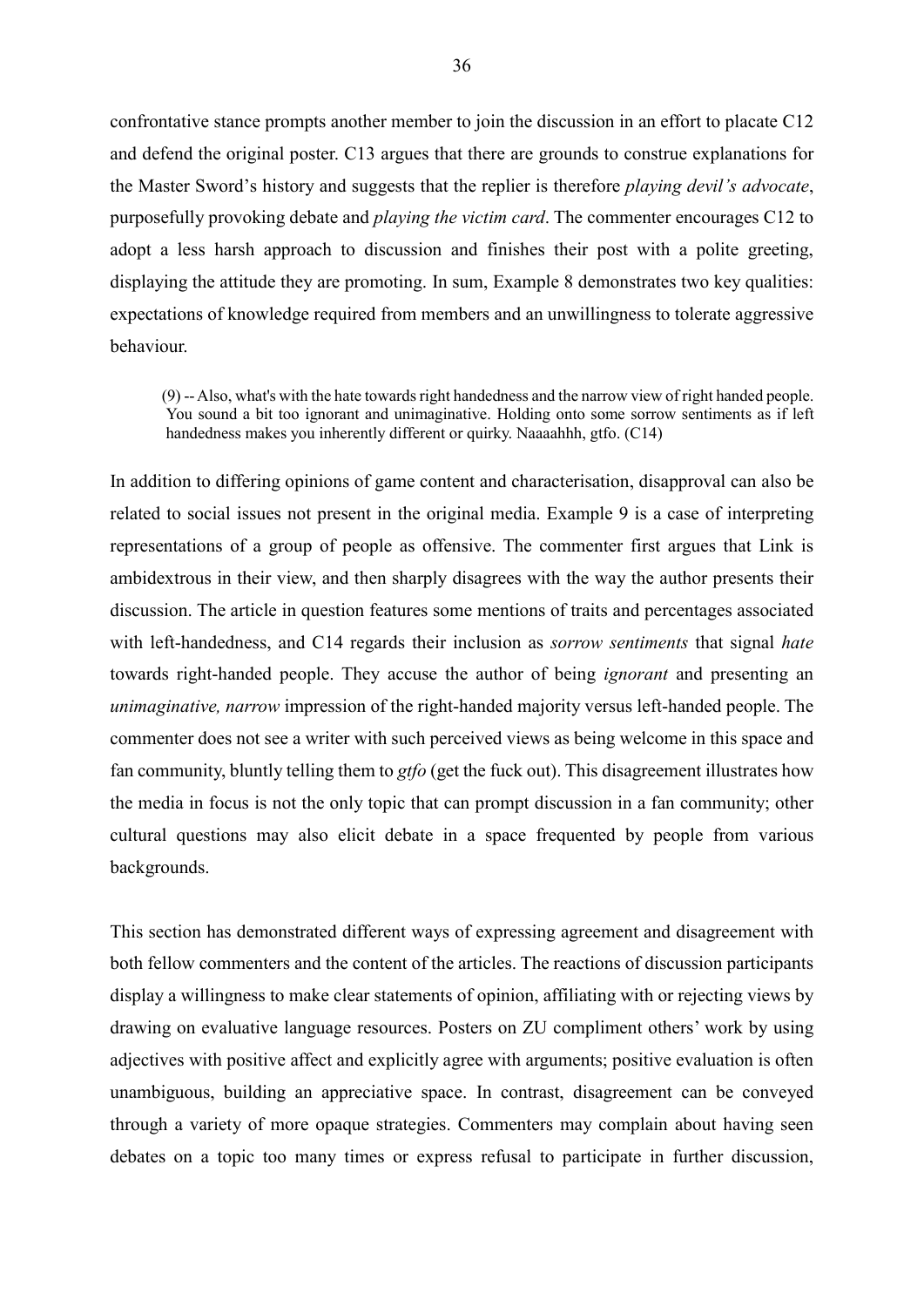indirectly disagreeing with choices in published content. Some discord takes the form of insulting remarks and judgment of the original author's views. Disapproval is often related to members' impressions of appropriate discourse and website content, which is the topic of the following subsection on norms in the community.

## **4.2.2 Norms of content and behaviour sketching community boundaries**

(10) Pfft. You guys just don't get it, do you? The reason why Link should stay silent is because I plain don't trust modern day people to make a good character that can talk anymore. -- I loved his general disposition in the Akira Himekawa Zelda manga. (No let's not start an arguement [*sic*] on this subject just because you don't like them. Agree to disagree and move on.) -- (C15)

Extract 10 illustrates a derisive reaction to an article whose contents the commenter disagrees with. It is part of a long, dissenting reply to the text arguing in favour of a voiced Link. C15 begins with a dismissive rhetorical question of how the author (and presumably some other writers on the site) *just don't get it*, do they, accentuated by an onomatopoeic representation of scornful laughter. The commenter raises the TLoZ manga series as an example of good characterisation and assumes that some fans may not share their enjoyment of the comics, expecting and pre-emptively deflecting arguments. Despite asking the reader to *agree to disagree and move on*, C15 has decided to write a long comment expressing strong disapproval of the original topic. This contrasts with the commenter's own advice, even if the note is made in relation to the Zelda comics instead of the subject of the article. After some statements on how there are too many opinions on Link's character, C15 confronts the writers on ZU as a group within the same comment:

(11) -- I think you guys are off your rockers for even making articles like these. First the dumb gender-neutral thing, now this. You always pick incredibly controversial subjects. You must love stirring up hate and trouble.

-- Since when did the ZU news section become a place to post long opinionated articles on what should or should not exist in the Zelda series?  $-$  (C15)

You realize that this is a FEATURES article and NOT a NEWS article, right? Maybe read a little harder next time buddy. (C16)

Yeah, I realize it's a feature article but it's also right there in the news section. -- (C15)

In Example 11, C15 displays strong opinions on the quality of content posted on ZU. They background their argument by referring to previous texts published on the site, displaying familiarity with content in the community. The commenter seems to be annoyed at the themes the article authors are embracing: C15 negatively describesthe writers as being *off your rockers*,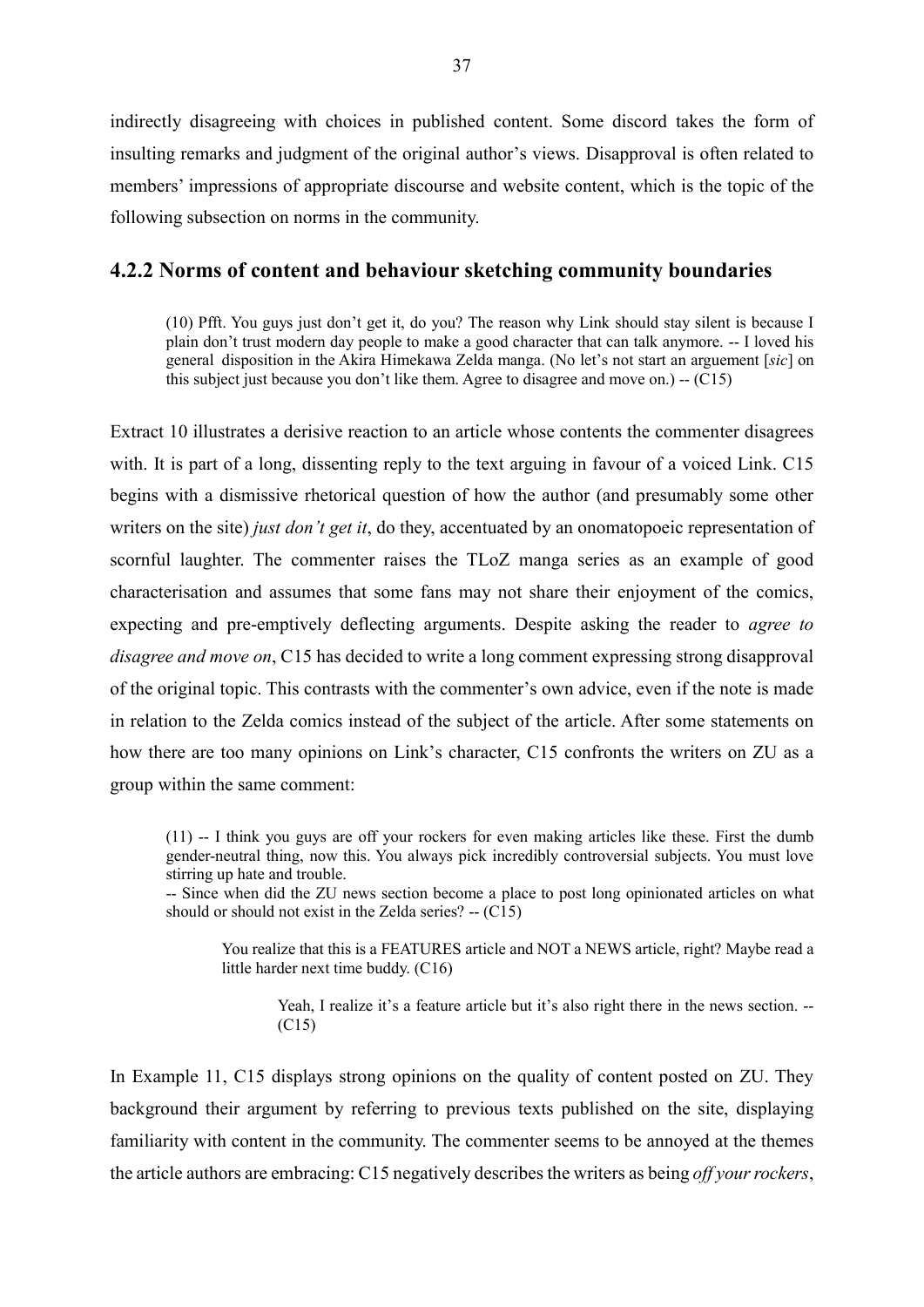writing *dumb* and *controversial* articles. They argue that the authors are purposefully *stirring up hate and trouble* by choosing these subjects to write about. This coupling of the writers' choices with negative evaluations continues as C15 concludes their critique with a question on the norms guiding the site's content, which another participant then reacts to. In sum, the parent comment quoted in extracts 10 and 11 exhibits firm disapproval of the article and indicates that the text violates C15's views of appropriate content on the website.

C16's reply to the comment discussed above questions the validity of C15's complaint by mentioning the unique designations given to content on various parts of the website. Their use of full capitalisation on the most significant words (*FEATURES article and NOT a NEWS article)* emphasises the implication that different expectations are placed on items classified to belong to different sections of the site. Due to this, C16 considers the text appropriate and tells C15 to *read a little harder next time*, suggesting that the original commenter did not consider the article's immediate context before criticising its publication. C16's use of *buddy* notably implies a friendliness that includes the posters in the same group, in spite of the chiding correction offered in the comment. C15 replies to this with an acknowledgment of the article being labelled a feature, but notes that it is also included in the news section. (An examination of the site reveals that all types of articles would seem to be included on the front page full of news for some time until newer pieces replace them.) Following this admission, C15 offers further motivations for why they consider articles like this unlikable:

(12) -- Zelda fans should not be divided and made to fight and take sides like this. We all love the Zelda we have in our hearts, and to change any of these things -- is to basically say "\*\*\*\* you" to any person who had a different view of the series from what the new "official" version shows. No one should take away what someone loves like that. (C15)

Extract 9 displays a strong sense of a shared community, as well as a desire to maintain it and unite fans. C15 argues that fans of the series *should not be divided* or *made to fight and take sides*. They wish for solidarity and tolerance of others' opinions within the community – even though their own post begins with a rejection of the writer's views. The commenter uses the first-person plural pronoun to include fans as a large group in their proclamation, creating an impression of speaking on many others' behalf. To finish their argument, C15 appeals to the reader's feelings: no one *should take away what someone loves*. Their disapproving comment implies that an argumentative article on a debated subject can be construed as an attack against those who do not agree with the original author's opinion. Woven into C15's posts quoted in extracts 10-12 is the high value placed on each fan's individual bond to the TLoZ series: they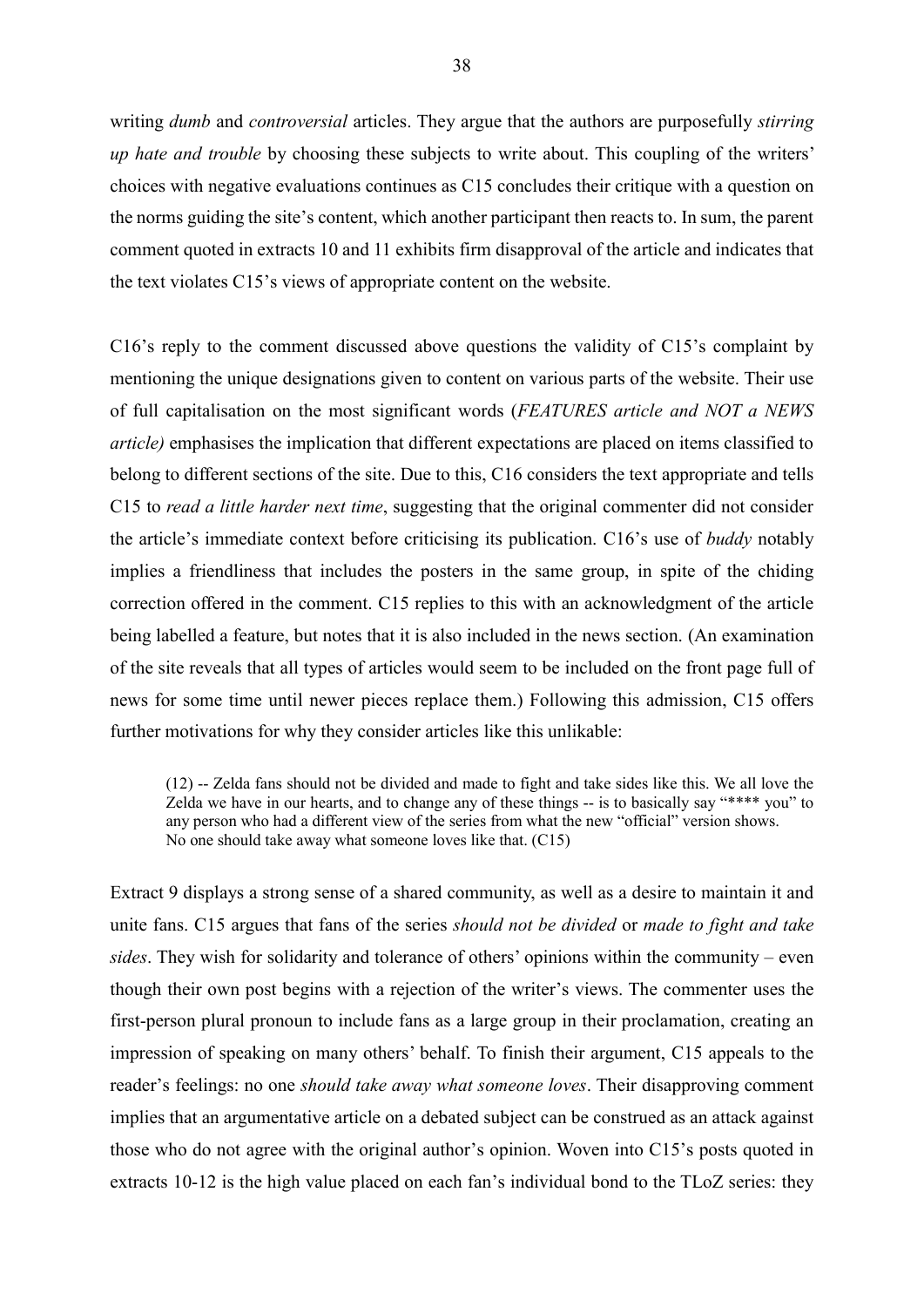have a certain impression of the Zelda that they love in their *hearts,* and changing established features would insult it. This emotional connection to the games is the key topic in chapter 4.7.

(13.1) stop bloody trolling (C17)

(13.2) Why do you keep spamming this post?!?!?!? (C18)

Perspectives on appropriate material also emerge in reactions to repetitive posting. The two comments in examples 13.1 and 13.2 are replies to content that appears multiple times in the comment section of one text, the article on BotW's timeline. The first is in response to a screencap of an in-game item, and the second reacts to a comment focusing on the supposed location of the Master Sword. The users posting this image and speculation have presented them in numerous replies to different comments, broadcasting their opinions directly in response to multiple people. In doing so, they have annoyed other members browsing the page who have likely seen the content constantly re-emerge: the commenters are accused of *trolling* and *spamming*, both of which are negatively valued terms used to describe repetitive and inappropriate behaviour on messaging boards. In other words, these examples indicate that participants are expected to respect others' opinions and not inject their own thoughts into every thread of discussion. Conduct of the kind reacted to in examples 13.1 and 13.2 defies norms of commenting.

(14) God, its a game... Get over it... -- Jesus h Christ don't we have more important things to worry about? (C19)

Well, if you care about "important things" (like saving the world from billionaires), a website about Zelda isn't really "the place to be" ;) --Also, for your information -- Link (and all of his incarnations) are most an avatar than a character like the writer explain if you read this article. You're welcome :3 (C20)

Some discussions denote perceptions of boundaries that separate ostensibly valid members of the fan community from people interpreted not to display genuine interest. In Example 14, C19 expresses disapproval towards the continuing discussion on Link's gender. They tell the writer (and possibly other commenters) to *get over it*, suggesting that this topic has been debated enough and there is no use in arguing about it. The commenter seems to find the subject trivial, as they urge the participants to worry about *more important things* than a game. C20's response implies that this is not a suitable attitude to hold in the community: they note that ZU is not *the place to be* for someone not interested in debating elements of the games in depth. The replier places C19's mention of *important things* in quotation marks, creating a dubious tone: they may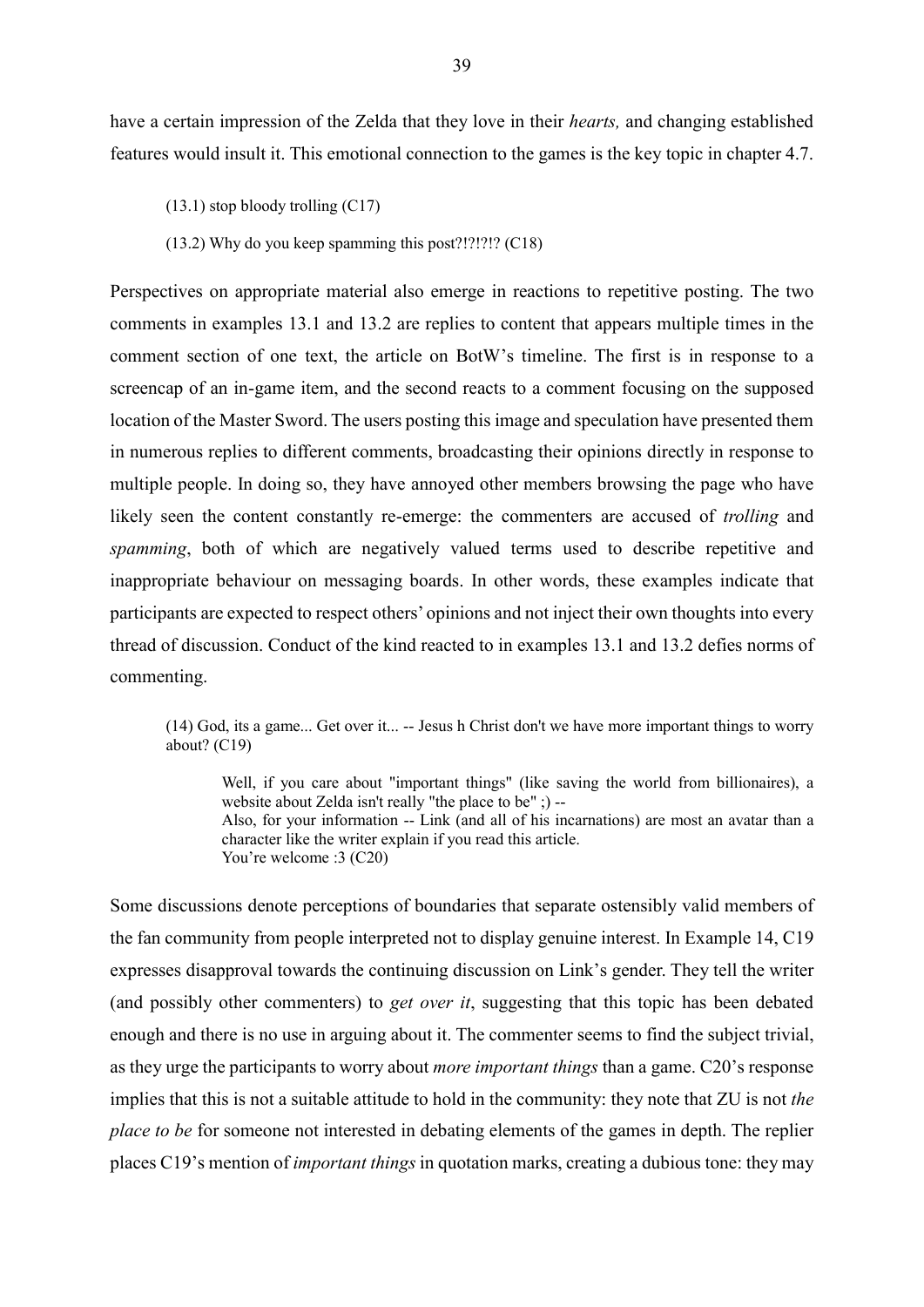find this argument pretentious and thus offer an abstract, unrealistic example of what these socalled more important things could be. The winking and smiling emoticons *;)* and *:3* soften the tone of the reply, creating a lighter mood than sole words would have done. C20 is thus politely suggesting that the original commenter is not behaving according to community norms nor properly respecting members' efforts to generate discussion; their remark of *if you read this article* implies that C19 may not have even fully reviewed the material before commenting.

(15) Why the F does my comment say: waiting to be approved by ZU. Good bye ZU, fucck Not gonna wait in line for approval. This is so restricting, debating beomes inconvenient. (C21)

This chapter has demonstrated that disagreements and debates are common in comments, and the final extract presented above emphasises that members expect freedom in expressing their opinions. In Example 15, C21 criticises practices afforded by the commenting platform on the website. The content of a post of theirs has automatically been left hidden until a staff member has the chance to review and publish it. C21 expresses disapproval by cursing and telling the space *good bye*, indicating that they are frustrated and unwilling to *wait in line* to continue discussion on the fansite. ZU's comment section is not a real-time chatroom, but this complaint suggests that quick posting is seen as an essential feature in asynchronous communication as well. The commenter's description of the system as *restricting* and *inconvenient* implies that ease and freedom of *debating* are important in an enjoyable community that members want to remain part of.

The examples discussed in this segment reveal that ZU users have developed conceptions of appropriate topics and ways of presenting ideas. When participants' perceptions of norms and suitable content are threatened, they can react with strong disapproval and even insult other writers. The members' views of community boundaries emerge through sharp reactions to content perceived as inappropriate. Authors writing about debated topics can be accused of purposefully dividing fans into opposing groups, and people constantly repeating their own posts receive exasperated replies. These users are breaking some others' impressions of unwritten norms of suitable conduct and welcomed membership. Commenters are passionate about articles that create opportunities for discussion through topics which do not incite trouble, and someone who does not deem the subject of a TLoZ-related debate important enough is indeed considered to be in the wrong place.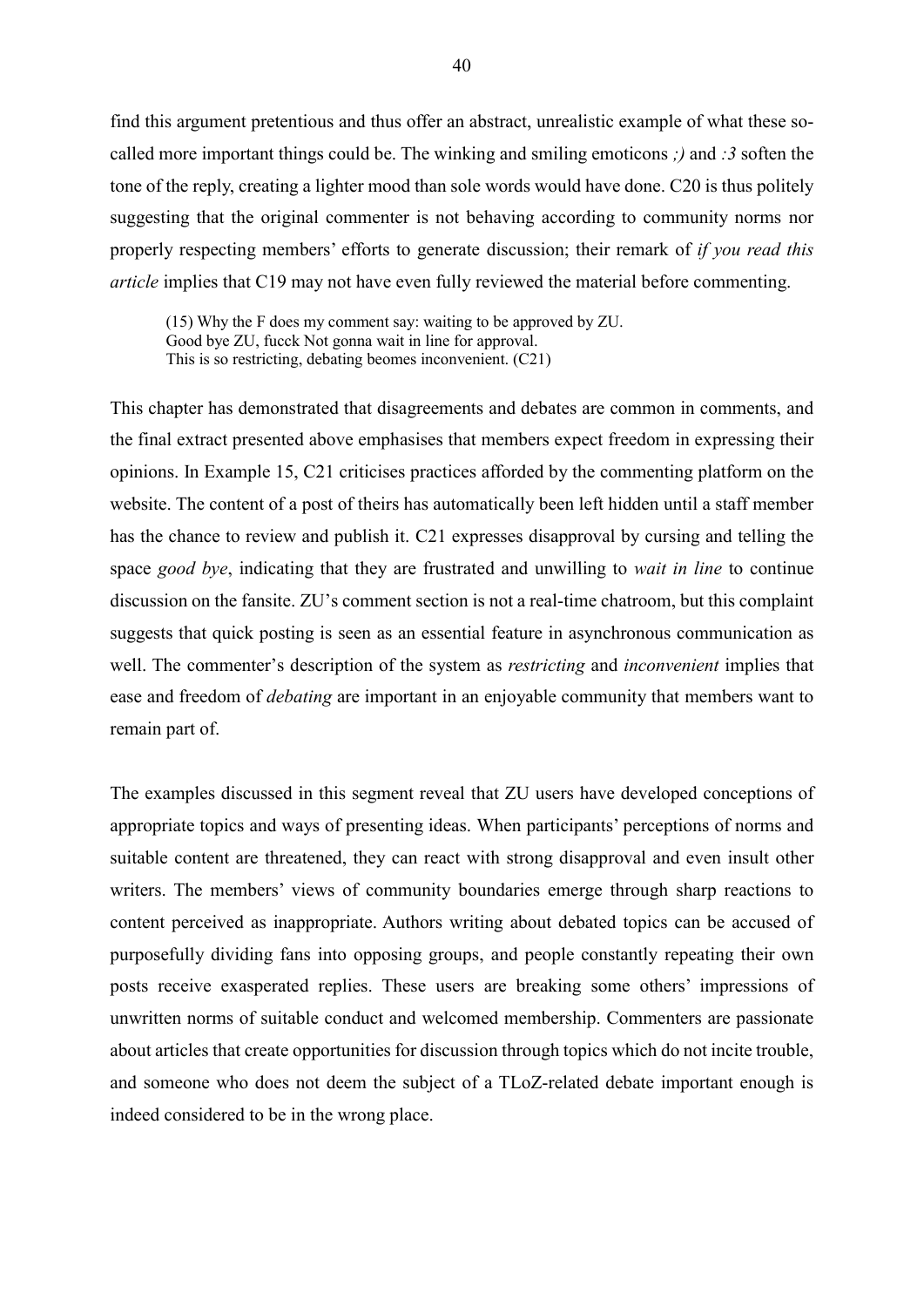#### **4.3 Conflict prevention and awareness of common opinion**

Section 4.2 demonstrated how disagreements can often emerge in discussions on the site. Their escalation into heated debates may be deterred through means of conflict management and prevention. This is often tied to impressions of predominant opinions on ZU: when writers suspect that their views may clash with commonly accepted ones, they preface arguments with disclaimers of not wanting to undermine others' thoughts. The present section discusses extracts illustrating this connection.

(16) Just a few years ago, the concept that voice acting should be prominently featured within *The*  Legend of Zelda series was not universally accepted. -- it was generally well believed that voice acting the minor characters would utterly ruin the series. --

No planets were destroyed and no *Zelda* game was declared ruined. -- In fact, people seemed to generally be of the opinion that -- voice acting was a great addition to the series -- (AB)

In accordance with Baym's (2000: 212) observation of fan communities displaying a sense of group opinion, the writers demonstrate clear awareness and knowledge of shared views among TLoZ players. In Extract 16, AB prefaces their article advocating a voiced Link by exaggeratedly recounting opinions presumably expressed by other fans. They first explain what the common stance on potential voice acting in TLoZ has been, then mentions that an upcoming game is planned to feature voices, and finally depicts fans' reactions to this piece of news. The author seems to have followed the community for a notable period of time: they have developed an impression of how the popular opinion has shifted over multiple years. AB first notes that the idea of voiced characters *was not universally accepted*, and is confident enough in their fandom knowledge to claim that many felt voice acting would *utterly ruin the series.* AB follows this by stating that once a trailer for the newest game, BotW, featured snippets of voice acting, *no Zelda game was declared ruined*. As such, the writer displays a close familiarity with how the fan opinion has developed over time and is able to use this knowledge as background for their analysis.

(17) -- outside of casual mentions by fans (such as myself), the CD-i games -- tend to get shoved to the periphery. And I'll be honest; I understand that. -- (AB)

Awareness of common views also aids writers in preventing conflict. In the previously mentioned article on voice acting, AB discusses some commonly disliked spin-off games and notes that they tend to be disregarded in discourse on the series. Unlike most of the franchise, they were not developed by Nintendo, and their gameplay and cutscene animations have gained a notably negative reputation. Extract 17 demonstrates that the writer is aware of these games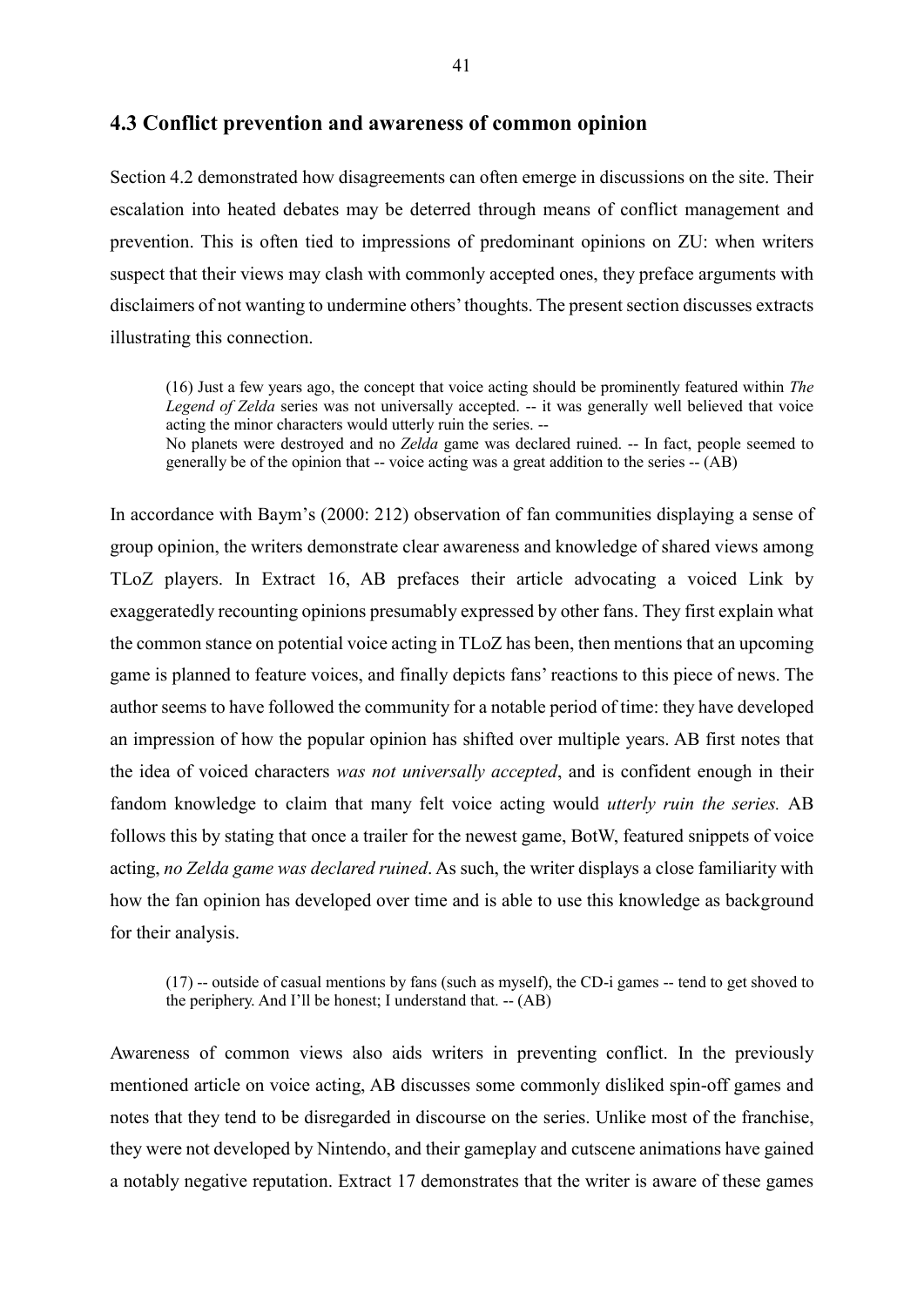being treated as objects of ridicule and expects the reader to know the same: before shedding some possibly controversial positive light on these instalments, they first concede to the common opinion of ignoring the games by saying *I'll be honest; I understand that.* This statement emphasises that AB is not attempting to defend the games nor make them the focus of the article, regardless of what may be argued in the rest of the text. It may thus lessen the chance of a reader misinterpreting the writer's intentions and focusing on this material in a potential counterargument.

(18) -- *Ocarina of Time* doesn't live up to the rose-tinted nostalgia that seems to be omnipresent within the fan community. -- I've come to find that criticizing *Ocarina of Time* on a forum is sure to bring out defenders from every direction. -- Some would consider it blasphemy. (AB)

Discussion of group opinions reveals hints of which kinds of views are the most well-received in the community. In the article Example 18 is extracted from, AB argues that an old fan favourite should not necessarily be considered the best instalment in the series. Their description of *rose-tinted nostalgia* implies that fans tend to view OoT through a distorted lens, giving it excessively positive ratings due to fond memories. AB plainly claims that the game does not *live up to* these assessments and summarises their experiences of expressing views that deviate from the common opinion. The author's remarks on this topic and on that of voice acting provide evidence of some sentiments being more accepted than others in the community: criticising well-loved games or unchanged traditions can be likened to *blasphemy*, generating strong opposition. Notions like these indicate that members are expected to share certain views.

(19) Though I have not made a final decision on this topic, there are several problems with some of these arguments I would like to point out.  $-(C22)$ 

-- 1. They've never voiced Link, but they have voiced Samus and the result was not popular.

2. Giving Link a voice DOES detract from his actions and expressions. -- (C23)

1. If you are referring to other M, I agree that that was a disaster. --

2. I hadn't really though about it like that. It makes more sense to me now and I think it is a valid point now that I understand what you mean better. -- (C22)

Unlike the emotionally charged debate analysed in the previous subchapters, some commenters take a very organised and careful approach to disagreement. In Extract 19, C22 forewords a comment on the article arguing for a non-voiced Link by softening the solidity of the opinions they are about to express: the commenter has *not made a final decision* on the topic but still wishes to address points that seem problematic to them. C22 does not plainly push their views on the reader, but instead *would like to point out* the issues they have noted. These polite and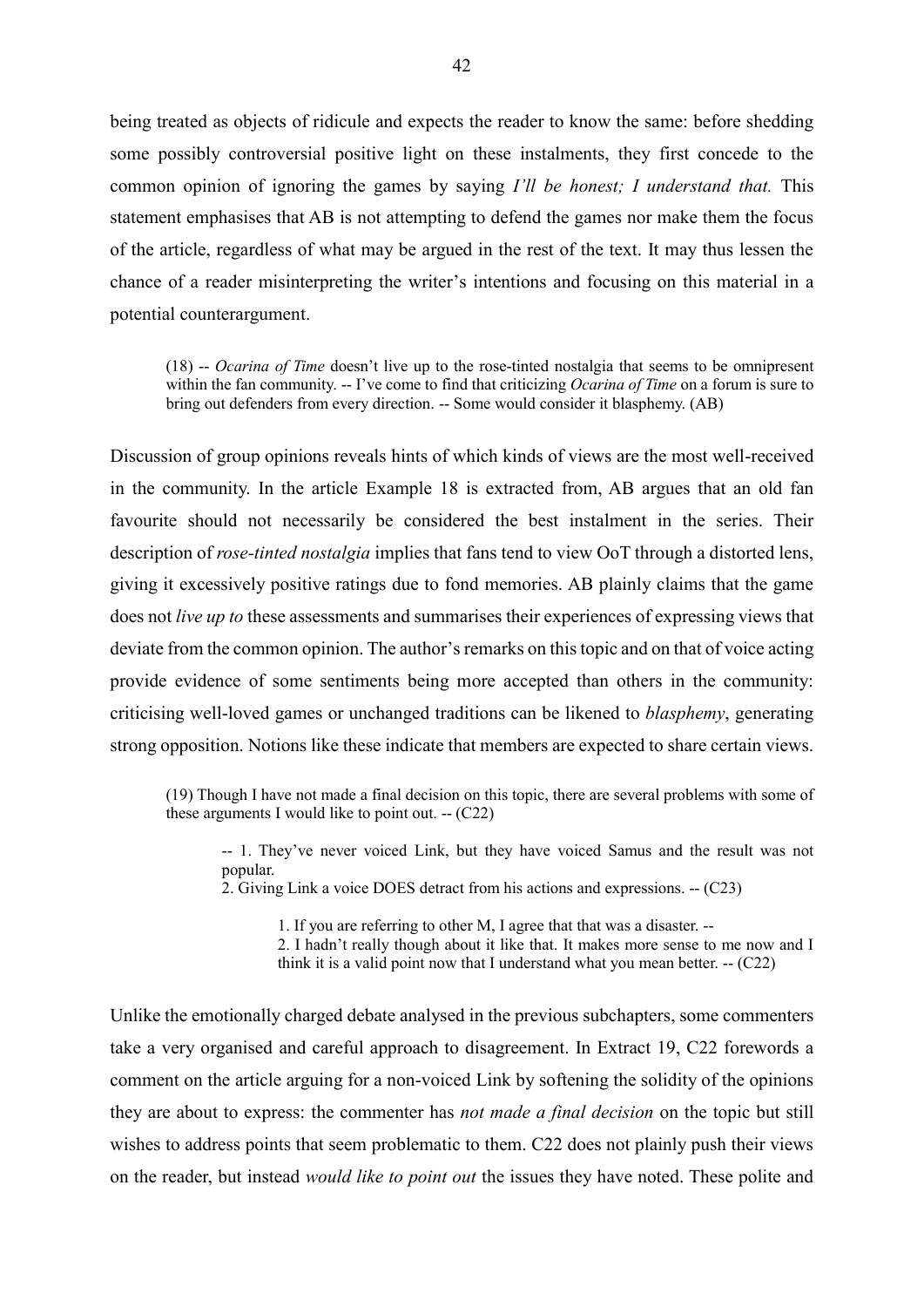hedged constructions are in stark contrast to the aggressive disapproval displayed in posts such as extracts 9-11. The parent comment by C22 is followed by a reply organised using numbered points. This allows the original poster to follow the same structure and refer clearly to each statement of C23's they are responding to, reducing the potential for misunderstandings. The commenter is preventing conflict by clearly claiming that they agree with C23's first point and explaining how the replier helped them see another side to the second issue. All this shows that C22 recognises and appreciates C23's (and the article writer's) contributions, decreasing conflict and thus strengthening solidarity.

(20) -- This may be a controversial position. You may have some concerns with the concept, and that's fair. I posit that (a) this would allow more people to enjoy the games we love, and (b) it would have no ill effects on the quality of the game -- (AD)

Writers can acknowledge the difficulty of deliberating certain topics in advance. In Example 20, AD prefaces their analysis of Link's role as a relatable audience surrogate by noting that they expect their own opinion on gender options to be contentious. The author explicitly admits it to be potentially *controversial*, predicting for some fans to disagree with their views. AD placates the reader in advance, addressing them directly and acknowledging they may have problems with the article. By saying *that's fair*, AD implies that they respect different opinions and are not attempting to stir trouble. The clear statement of the writer's arguments indicates that the purpose of the article is only to explain and argue for their own view, not to claim that other notions are wrong. As this extract is featured within the introductory paragraphs of the article, it ensures that the reader is aware of the author's intention from the very beginning. Example 20 displays understanding of group opinion as well as the relation of the writer's own thoughts to it: by describing their own position as controversial, AD assumes that much of the fandom thinks differently.

(21) -- I do want to make it known that I don't begrudge anyone for having a different opinion than mine, and I respect that the writer of the article said it was "fair" if other people had their own concerns with the idea. The article itself isn't poorly written or anything, I simply disagree. -- (C24)

Hey [[C24]], thanks for the excellent response. I appreciate you taking the time to go into so much detail here. -- (AD)

Thanks for staying civil, you never know what's going to happen when you post something potentially controversial on the internet. --

For the record even though I don't have quite the same opinion, it was still a good article and I did enjoy reading it. (C24)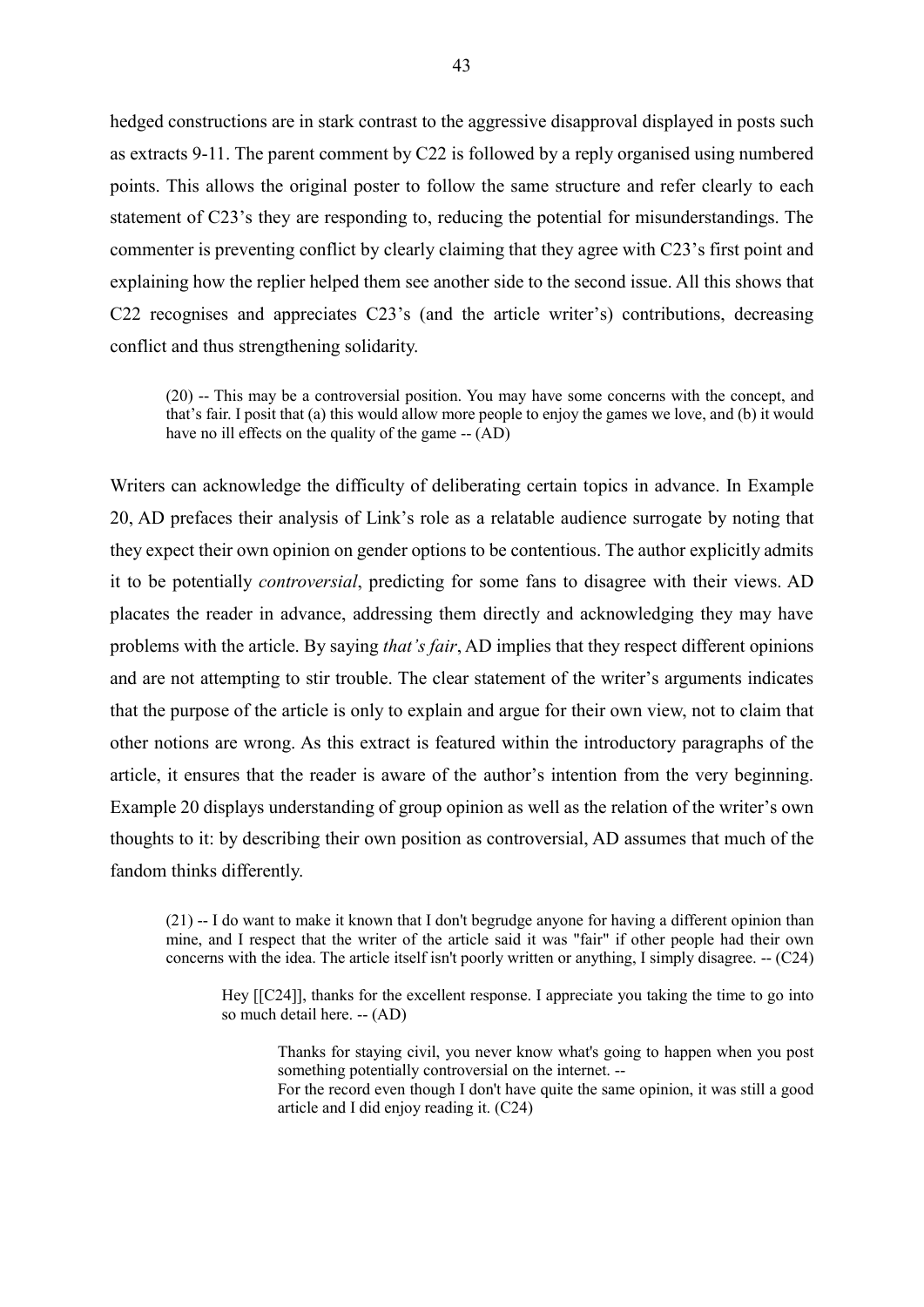Prefaces and placations are also found in replies. Extract 21 consists of a chain of replies to the same article: the firsts comment lists reasons why C24 disagrees with AD's view, and the subsequent excerpts are parts of the discussion that follows. C24's disclaimer of not attacking people with contradicting opinions is preceded by multiple notes related to the content of the article, which AD then addresses in their reply. AD directly praises the commenter's effort on an *excellent response* before addressing their points. C24's reaction to this implies preparation for a possibly aggressive reception: they thank AD for *staying civil*, expressing that they were uncertain about what to expect when saying something *potentially controversial* on the internet. This suggests that the commenter may have seen or experienced hostile debates in the past, and their original attempt to prevent conflict in the first comment (*I do want to make it known that I don't begrudge anyone*) enhances this impression of wariness. Indeed, C24 reiterates (*for the record*) their non-hostile intent in their reaction to AD's response: despite the differences in opinion, they found the piece *a good article* enjoyable to read. This discussion demonstrates that members can take great care in making sure their comments and critiques are not perceived as personal attacks that would generate conflict.

The extracts studied in this section demonstrate both intent to reduce conflict in the community and understanding of what may cause it. Some writers recognise in advance that their opinions may be contentious, and arguments can be phrased in ways that induce mild discussion and end in mutual agreement. Commenters may preface their ideas with respectful acknowledgment of others' contributions to make their input less aggressive and avoid disrespecting different opinions. In order to be able to predict a need for this conflict prevention, writers must have an impression of how other fans are likely to react to their statements. As such, the writers' recognition of potentially controversial positions demonstrates awareness of common opinion and typically shared views. Article authors are able to overview the development of prevalent fan reactions to a topic over time and anticipate counterarguments to their propositions.

# **4.4 Encouraging interaction**

Interaction between members is an integral part of shaping a community, and replying to others' posts is a direct way of initiating it. As the individual webpages presenting articles on ZU feature an embedded commenting platform in the immediate context of the texts, most discussion occurs without specific prompting. Nevertheless, writers can use questions and positive comments to encourage readers to contribute their opinions. This section presents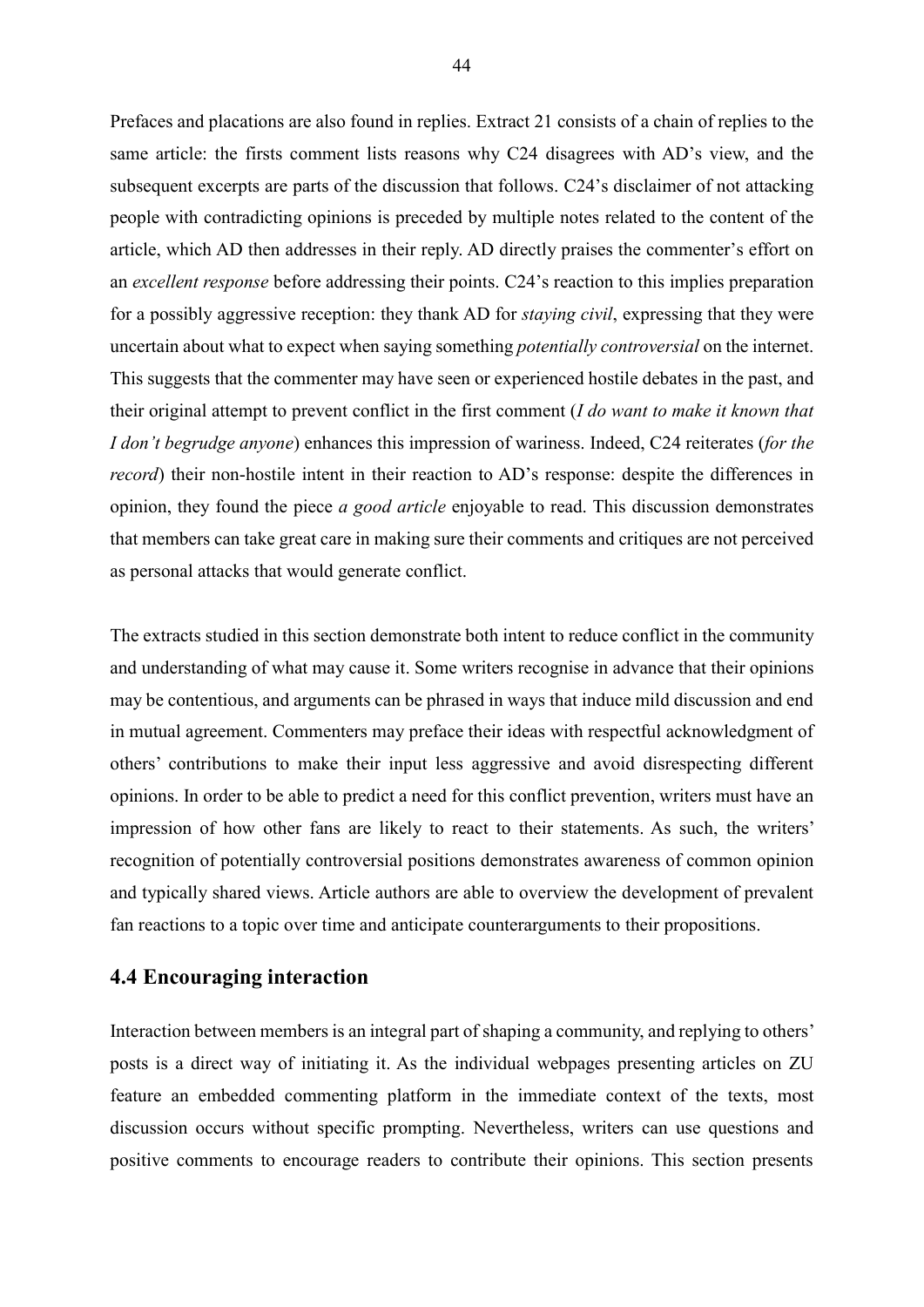examples of participants inviting discussion by using language that displays appreciation of commentary.

(22) -- Certainly, if you can think of any favourite examples of Link's body language showing off his personality, I would love to hear from you in the comments below. (AC)

Some of the articles employ clear prompts to inspire input from readers. Extract 22 from AC's analysis on a voiceless Link encourages players to share their memories of the character's actions. The author mentions two instances of Link's body language being particularly expressive and observes that many more examples could be discussed — AC *would love to hear from you* about them. This prompt directly addresses readers through the use of a secondperson pronoun, and the phrase of *loving* to hear from someone assures them that their commentary would be valued. In addition to attaching a positive affect to the idea of interaction, the suggestion utilises a formatting-level reference by directing readers to *the comments below*. This ensures that even new visitors know where to find the comment option. It also ties the article to its immediate context on this particular website: the remark would not make sense on a platform that did not offer the same commenting setup.

(23) -- That is just my two cents on the issue. I tried to pull all my knowledge together to give some reasoning as to why it might be in the adult timeline. -- I'm open to criticism and questions! (C25)

Direct calls for comments are not the only way to explicitly welcome interaction. The statement concluding Example 23 from the BotW timeline discussion is less of a request for input than an indication of willingness to debate. After explaining their thoughts on story trajectory, the commenter modestly downplays the strength of their reasoning. Unlike many of the other contributions to the debate, C25 is not particularly assertive about their opinion: the game *might*  be in the adult timeline, and they note that the lengthy comment is just their *two cents on the issue.* Indeed, their final remark of welcoming *criticism and questions* encourages others to even disagree with C25's reasoning. They are not only looking for positive affirmations but welcome contrasting arguments as well. The declaration of being *open* to feedback invites readers to comment without necessarily asking for it. C25's tentativeness of claims can also be construed as a way to reduce the potential for combative rejection of the commenter's opinion (see subchapter 4.3 for discussion on conflict management).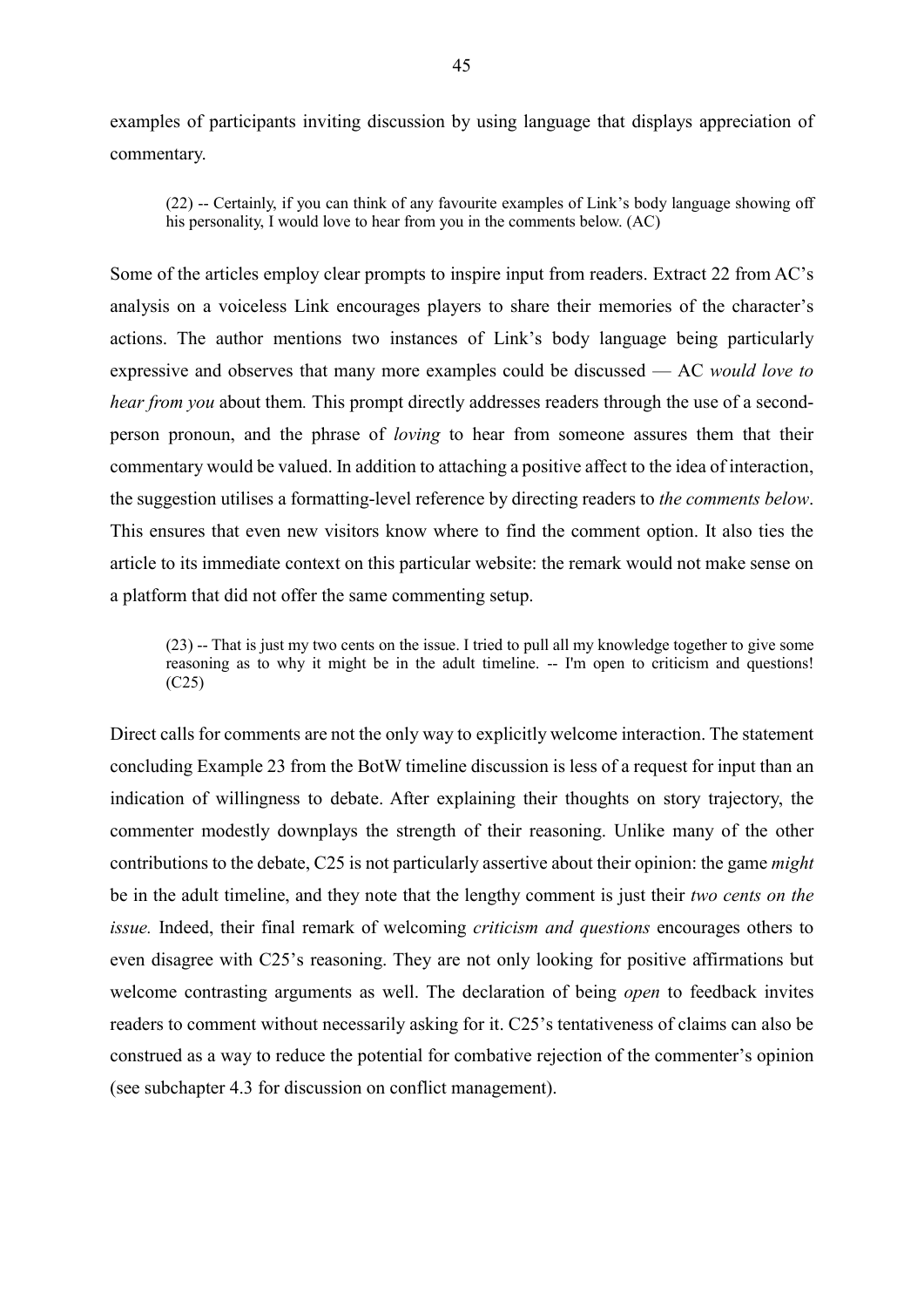(24.1) Hey, just saying: There are a lot of excellent replies here. Great discussion. Thank [*sic*] for playing, everyone. (AD)

 $(24.2)$  I love the theories everyone is presenting.  $-(C26)$ 

Stimulation for active participation can also come in the form of members applauding each other's contributions. Besides praising a specific article or reply, users can make positive general comments to strengthen solidarity and express appreciation for lively interaction. In Example 24.1, AD leaves a comment on their own gender-focused article to compliment the discussion it has generated. This comment is not a direct response to any other, but instead an independent remark written after the author has presumably debated their points with multiple other members. AD uses strong adjectives to positively evaluate the participants' contributions (*excellent replies, great discussion)*, building an appreciative atmosphere. Addressing a clear thank-you to *everyone* can further make readers feel included in the community. Similarly, C26's post in Extract 24.2 praises a large body of comments. It is an addition to the timeline discussion, complimenting others' work before briefly presenting the commenter's own thoughts on the topic. Posts like these display engagement and interest in other members' contributions to the community: a person expressing delight at a discussion can be assumed to have read it. Receiving positive affirmation and seeing thanks may encourage members to participate in more exchanges.

Examples 22 to 24 display various efforts to generate discussion and sustain interactivity on ZU. Members can unambiguously ask others to leave comments on their posts, or they may hedge their claims and declare a willingness to answer questions. Expressing interest and appreciation for others' collective contributions is another way to inspire activity while shaping an appreciative environment that welcomes discussion, emphasising the existence of a shared interest that connects people and thus contributing to a sense of community. Statements of the sort discussed in this chapter are examples of discursive choices that emphasise eagerness for interaction, but they are certainly not the only sources of activity on the website. The very practice of publishing analytical articles on a platform that enables easy commenting is an invitation for discussion — especially since many of the topics are ones that the authors recognise to be objects of continuous debate in the community.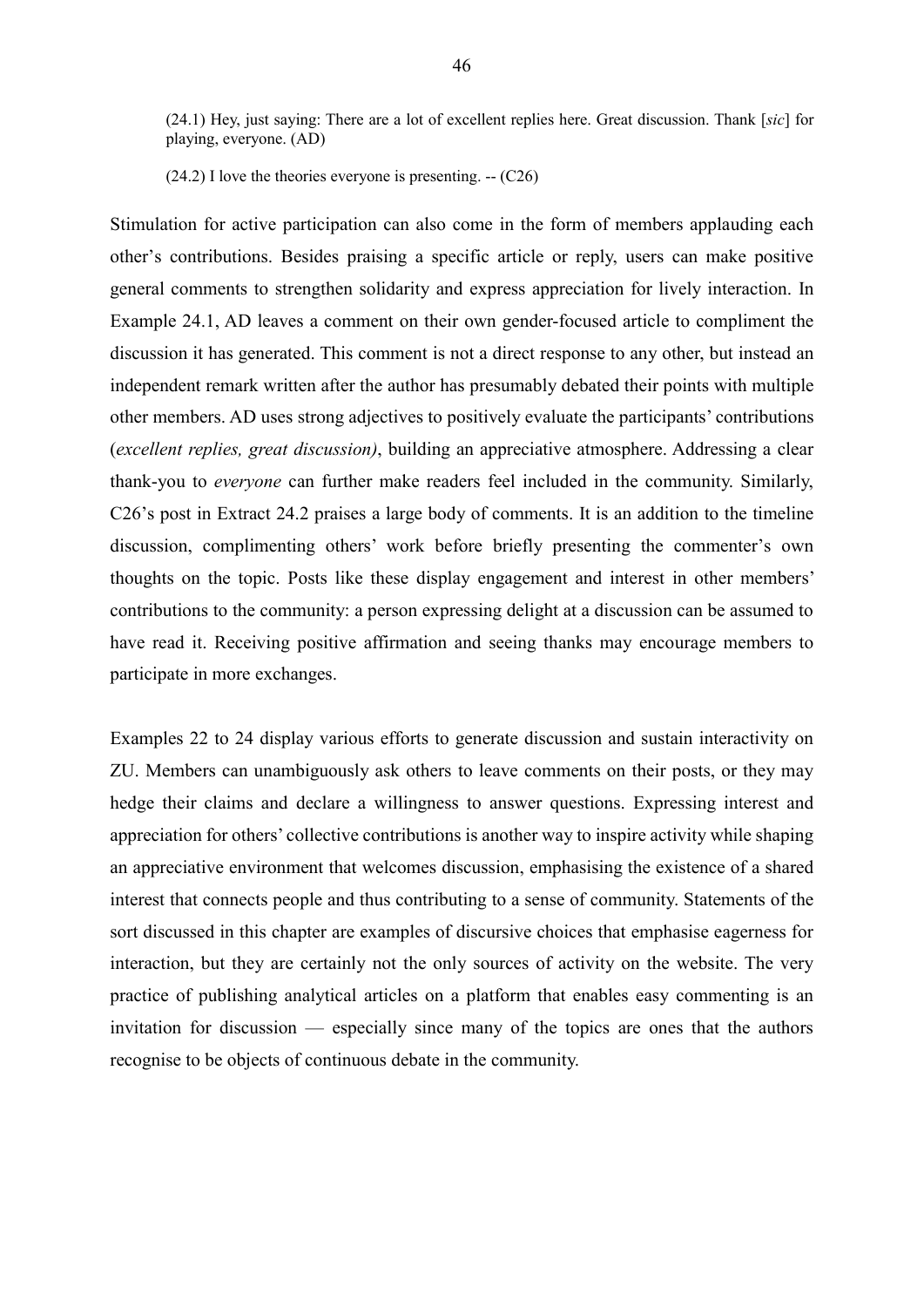### **4.5 Referencing other users and spaces**

Conversations commonly only address each interlocutor's statements, but participants on ZU can also add to ongoing discussions by referring to posts made by other users. In addition to mentioning contributions published on the fansite, texts may include links and references to other sources, often incorporated as support in arguing for a claim. This intertextuality is directly related to recontextualisation, i.e. extracting elements from one context and reusing them in another, implying changes in meaning (Chandler and Munday 2011). The following examples display the different functions that intertextual elements can have in building connections within the site's userbase as well as situating ZU within a larger network of TLoZrelated material, illustrating what kinds of shared knowledge outside the specific website is expected from fellow fans.

(25) To put more to what [[x, name removed]] has said: Voice acting gives a preconceived notion of what we should feel in a given scene. --  $(C27)$ 

Instead of simply adding their own opinions without a preface, commenters can explicitly refer to a previous poster's statement. Example 25 links the comment to other ones in two ways. First, it is connected to a parent comment through the design of the messaging platform: using the reply feature places the new post under the original, allowing readers to know at a glance that the texts are linked. Second, C27 constructs their sentence in a way that directly mentions another post: *to put more to what x has said* clarifies the one whose comment is being mentioned. C27 does not paraphrase the ideas in x's original message, but instead adds their own comments to the discussion with a passing acknowledgment of x. In other words, C27 recontextualises the contents of another person's post to function as a background for their own arguments. This purpose and the preceding phrase of *to put more to* imply similarity in the subjects of the posts; it would make little sense for C27 to contribute something unrelated. Interestingly, Extract 25 is not in fact a response to the comment by x that is being referred to. Both x's and C27's posts are replies to another comment in the same thread. By building on x's post without summarising it, C27 assumes that the parent commenter has read all the replies linked to their comment. Discussions like these can build complex networks of references that involve interaction between multiple people.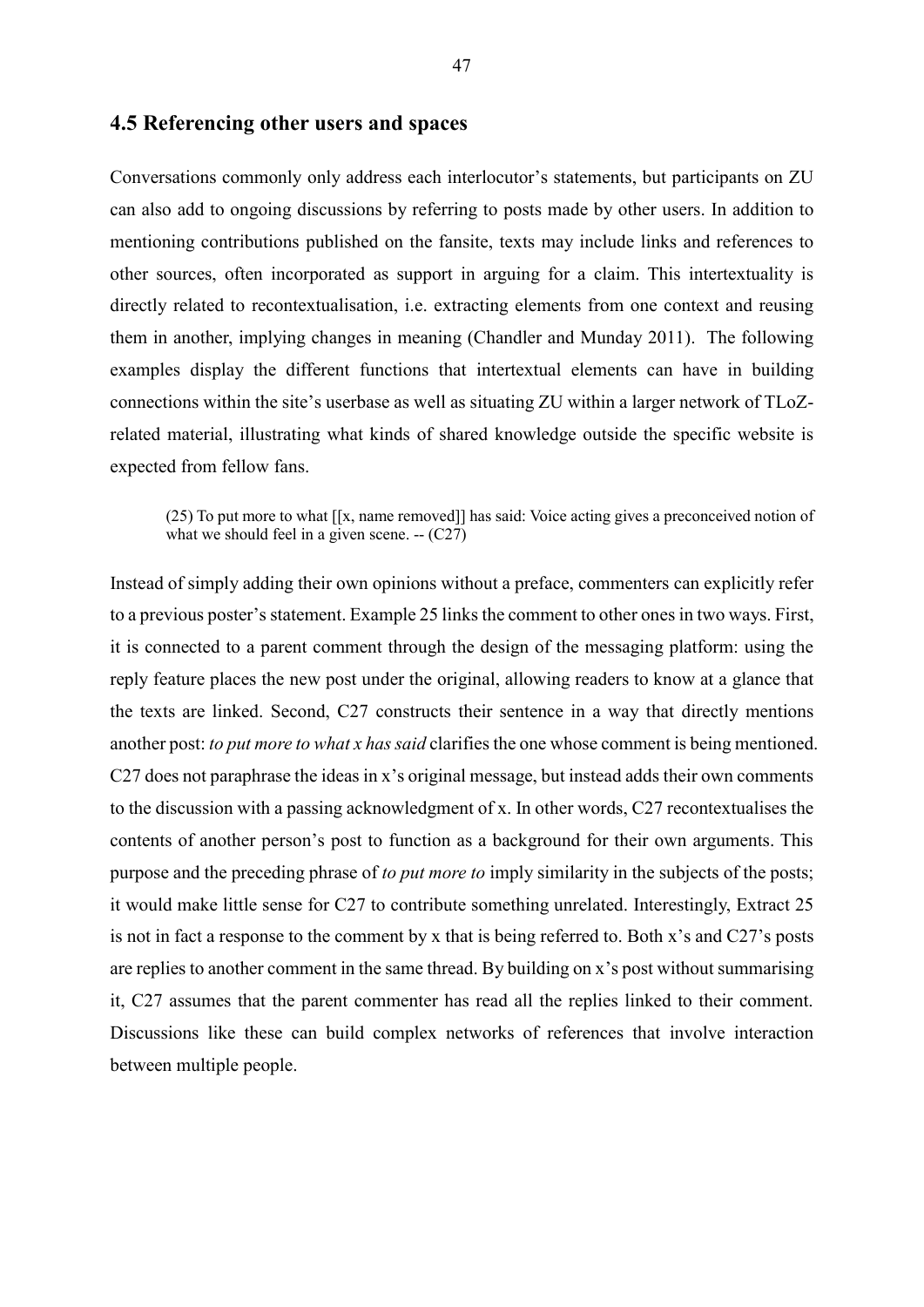(26) Editor's Note: This article is the first part of a two-part series. The second part, written by [[first name]], **can be found here** and takes the the [*sic*] opposite viewpoint. (AB)

Some feature articles published on ZU prominently mention other pieces produced by different authors on the site. Extract 26 is presented as a bracketed preface to one of the articles discussing voice acting in TLoZ. AB does not elaborate on the contents of the mentioned author's text, choosing instead to introduce it as simply an article with *the opposite viewpoint*. The meaning of this description is understandable in its context: the article's title reveals AB's stance even if the reader does not peruse the body of the text. A very similar note can be found in the linked article, which argues for the main character's continued silence in contrast to AB's support for a voiced Link. In order to coordinate writing two articles with different perspectives on the same topic, as well as to feature similarly formatted prefaces in the both of them, the writers must have carefully communicated with each other. The publication of such linked articles is therefore a collaborative effort.

There are multiple ways to refer to another member on a fansite, and AB's mention of the other author in Example 26 displays a casual familiarity: the writer is introduced using what is presumably their first name and nothing else. From this, a friendly relationship between the authors could be inferred – on the other hand, informality could simply be a custom among feature writers. Regardless of the reason, the casual and straightforward mention of a name creates an impression of bringing the opposing article's author close to the reader; there is an authentic person behind the piece, and they are an approachable member of the community just like any other participant. This ease of reachability is enhanced by profile boxes included at the end of each article. Their contents include a representative picture chosen by each writer, a short introduction, and links to their works on the site as well as to other spaces they can be messaged in. Such multimodal additions contribute to presenting the authors as prominent figures in the community, while simultaneously making them easy to contact and become acquainted with.

(27) I didn't know about this post but its really well done. I made a youtube video about the same subject. -- Sorry for this shameless self promotion but I thought it would be worth showing. [[embedded video]] (C28)

As illustrated above in chapter 4.2.2, participants exhibit internalised views on what kinds of reactions the comment section is meant to be used for. In Extract 27, C28 first praises AE's article on Link's handedness (*its really well done)* before announcing that they have also explored the topic. C28 embeds a self-made video into the comment and calls this action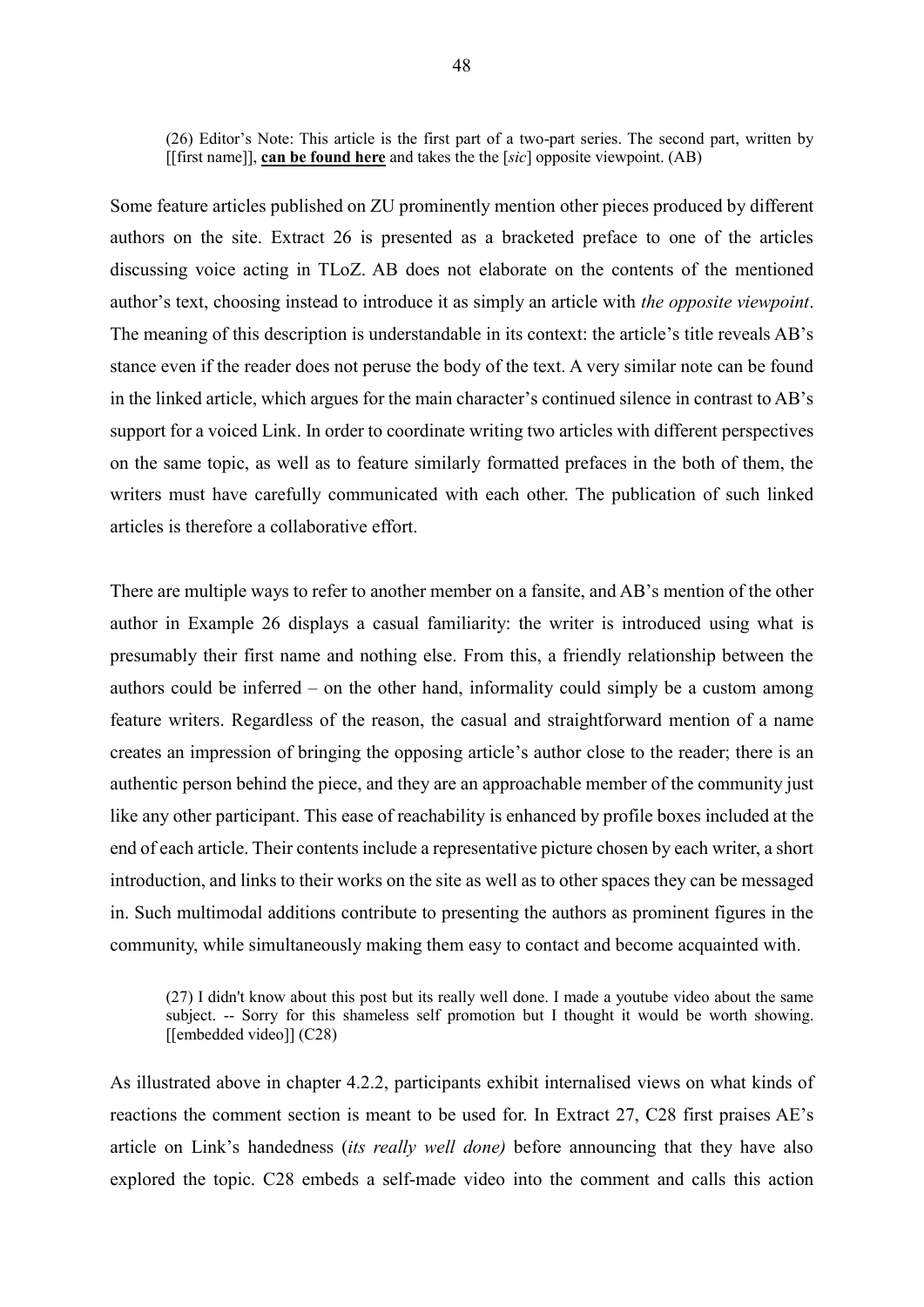*shameless,* displaying awareness of how their behaviour relates to norms: promoting one's own work in a comment on another's article is not seen as entirely appropriate. The compliment and the self-reprimanding acknowledgment of shifting attention to the commenter's video channel thus function as buffers that soften the threat of breaking unsaid rules. Despite recognising the potential impoliteness, C28 still feels the content is *worth showing*; it is their contribution to the discussion in place of a text-only comment. The commenting platform's accommodation of multimodal content allows users to participate in diverse ways that showcase creativity. Incorporating a video or picture instead of explaining views via text can allow a commenter to choose a mode they are most comfortable using, as well as to enrich discussion with cues and material that would be difficult to describe with written language.

(28) No. I could go on about this why this is a bad idea but I've already done that months ago on a similar article on Nintendo Everything. (C29)

Would you be willing to provide a link to that comment? I think it is a good idea (obviously), but I'm always willing to be convinced. (AD)

AD's reply in Example 28 is another display of willingness to engage in discussion and broaden the author's views, similar to cases analysed in section 4.3 on conflict management. C29 bluntly rejects the view of gender options that AD presents in their article, simply saying *No* and asserting they could talk at length about why gender selection is *a bad idea*. However, the commenter chooses not to explain this view, instead stating that they have already done so elsewhere. The lack of specific source information causes AD to ask for elaboration, as finding a single comment on a possibly popular site would surely be a difficult task. The author politely requests a link to the commenter's reasoning, displaying interest in other members' opinions. Despite C29 not providing a hyperlink to the text being alluded to, the act of mentioning *Nintendo Everything* ties them to a wider TLoZ community beyond ZU, building a connection between the websites through similarity in topics.

(29) -- I don't know if you've been in the forum thread, but I did write some overly-long thoughts on how the Sheikah Eye suggests a post-Imprisoning War placement. -- (C30)

Besides referring to content published on other platforms, ZU members mention posts located elsewhere on the fansite. The feature articles and their comment sections are not seen as isolated spaces, but instead as part of the website along with its discussion forum and other components. In Extract 29, C30 mentions writing their thoughts on timeline theorising in a forum topic. Akin to Example 28, the commenter does not specify the contents of the post being referred to. They do not, in fact, even confirm the name of *the* forum, but an association with ZU can be inferred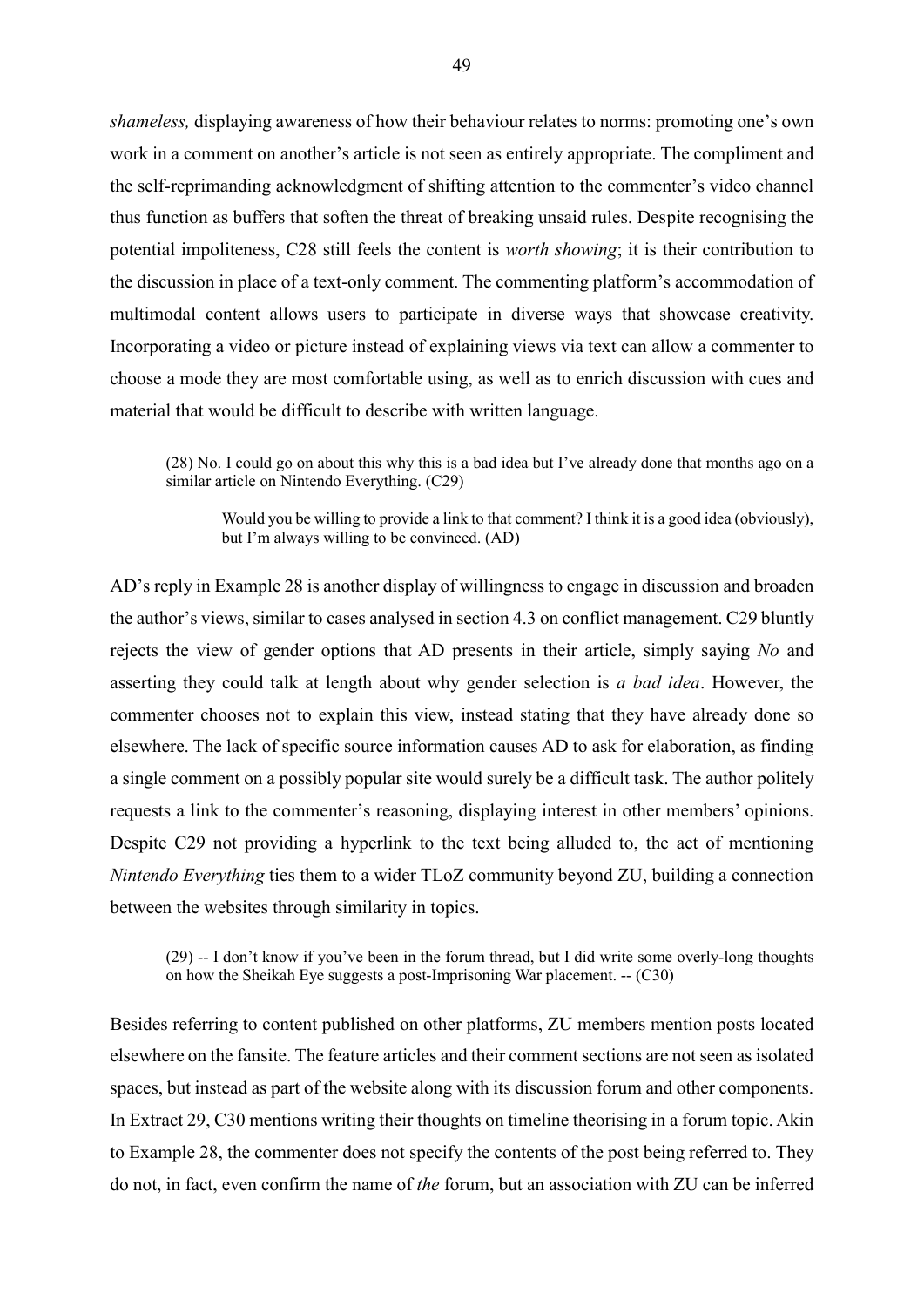from the post's immediate context. The reader is expected to be somewhat familiar with the content the message board usually holds: the comment features neither a hyperlink to *the forum thread* nor a mention of which specific thread is being invoked. It can be assumed to discuss the same topic as the article being replied to, but in order to find the thread, an interested reader must have basic knowledge of how to navigate the ZU forums and assess the correct section for this sort of theorising.

(30) -- Before diving into body language and its role in Link's self-expression, I do want to address that yes, dear reader, you are wise to point out Link has talked before in *The Adventure of Link* **and** *The Wind Waker*, but when have we ever heard him say an entire sentence? -- (AC)

Mentions of background sources may be used to deflect criticism in advance. AC's article supporting a voiceless Link predicts dissenting comments and averts them by directly addressing the reader on a particular detail. Included in the statement in Example 30 is a mix of humour and frustration, woven into the expectation that someone might object to a blanket statement of a voiceless Link by referring to short clips of grunted agreement or off-screen portrayal. In other words, the writer alludes to a possible counterargument utilising something that may be considered nit-picking. The construction of *yes, dear reader, you are wise to point out* can be interpreted as humorously exasperated in tone. The excessive positivity in *dear* and *wise* differs from the rest of the article, and its preceding note of *I do want to address* indicates that the writer expects someone to bring up the following instances and wants to stress that they are already aware of them. Through this disclaimer, AC is attempting to prevent criticism and possible conflict around their article in a roundabout polite manner.

References to other texts are often foregrounded, but links to various content can also be seamlessly incorporated into arguments. Extract 30 contains a hyperlink to a description of Link's characteristics on *Zelda Wiki*, an encyclopedia about the series that can be edited by any visitor. Embedded in the mention of *The Adventure of Link and the Wind Waker,* this linked text details the brief moments of arguable lines in the games indicated. As such, it has three functions: providing elaboration on the writer's claim, giving it credibility by referring to a source, and establishing connections between fansites by directing the reader to an affiliated site. Features like these illustrate how the intertextual affordances of online platforms can enrich the meanings embedded in texts in multiple ways at once.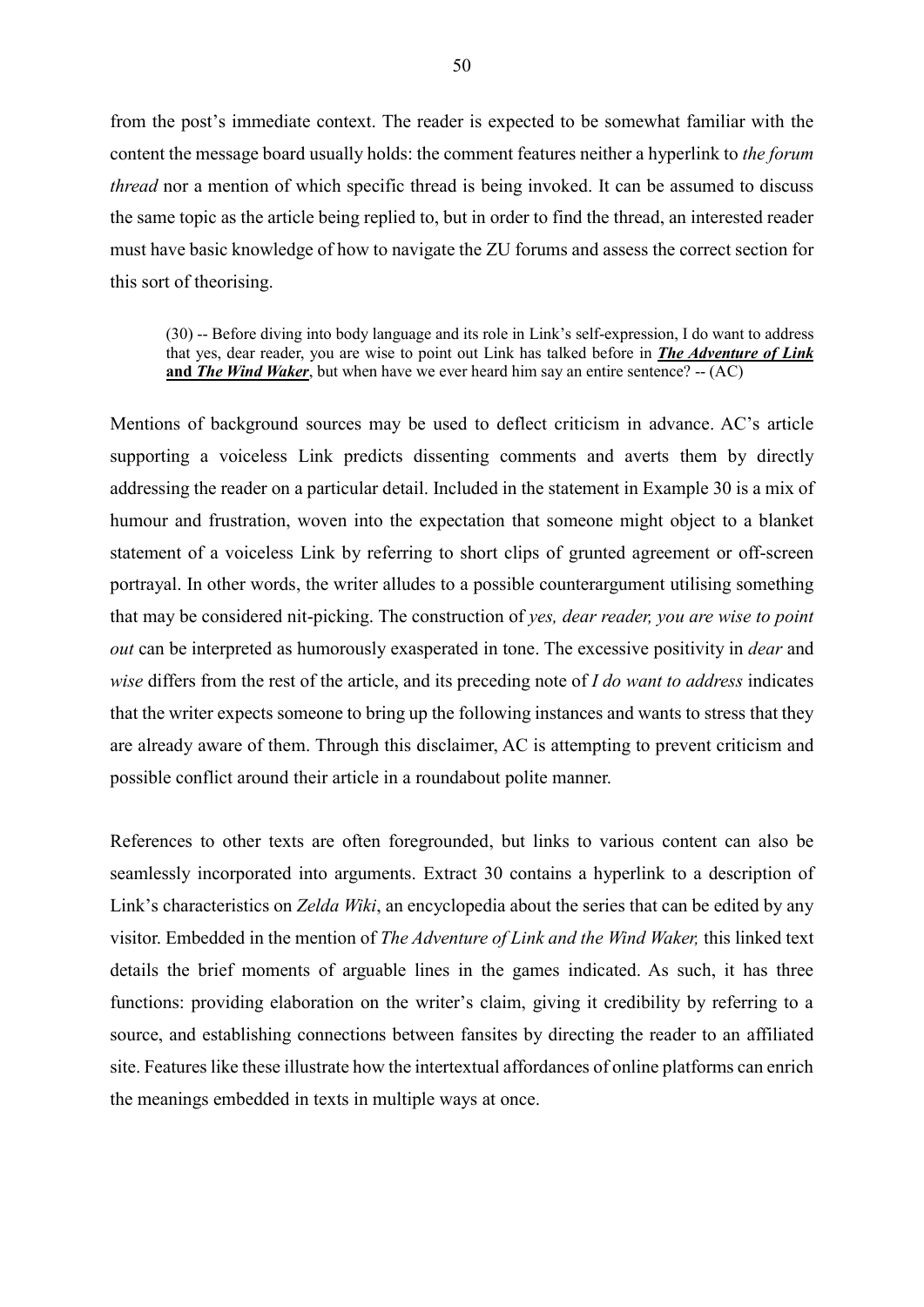(31) -- We do have one major clue that might help us narrow down our selection, and this one comes from Aonuma himself. **During an interview with** *Time* **magazine**, Aonuma gave a few details regarding the overall plot behind *Breath of the Wild.* -- (AB)

In addition to consulting collaboratively constructed wiki articles and posts by other fans, authors quote and paraphrase official information published in outside sources. In their analysis of the series timeline, AB refers to statements by Eiji Aonuma, the producer of TLoZ. There is no elaboration in Example 31 on what Aonuma's role is, and the man is only referred to by his surname. The reader is expected to have enough background information to know why a quote from *Aonuma himself* can be considered important. (This reliance on a common knowledge base is the main topic of discussion in subchapter 4.6.1 on series lore and canon.) The reference is directly linked to an article published on *Time* magazine's online version, lending credibility to the ZU author's claims by including an exact source. This contrast to the unspecified mentions in examples 28 and 29 may be due to the nature of the source text: unlike sites dedicated to Nintendo, *Time* may not be a source commonly accepted or particularly familiar to TLoZ fans.

In summary, posters refer to statements by both other ZU members and outside sources to enrich their texts. Mentioning posts by fellow users displays engagement and interest in what interlocutors contribute to discussion. This recontextualisation of others' statements demonstrates how users draw on a shared pool of resources to compose texts that acknowledge members' input, and collaborative efforts are particularly prominent in articles that are presented as counterparts to each other. Linking quotes from outside sources, such as interviews or informative wikis, can add credibility to arguments. Furthermore, this intertextuality draws connections between ZU and other related sites, building networks and situating the texts in a wider context than their immediate surroundings on the fansite. Participants may mention posts they have written in other contexts without including links to them; familiarity with spaces such as the ZU forums and another Nintendo-focused site is expected from the reader a part of the community of TLoZ fans.

## **4.6 Expectations of common knowledge**

The writers assume familiarity with concepts related to the series' story as well as its game mechanics from the reader. This is a way to enhance the impression of a distinct group with shared interests: texts with specific contents exclude people who do not understand them from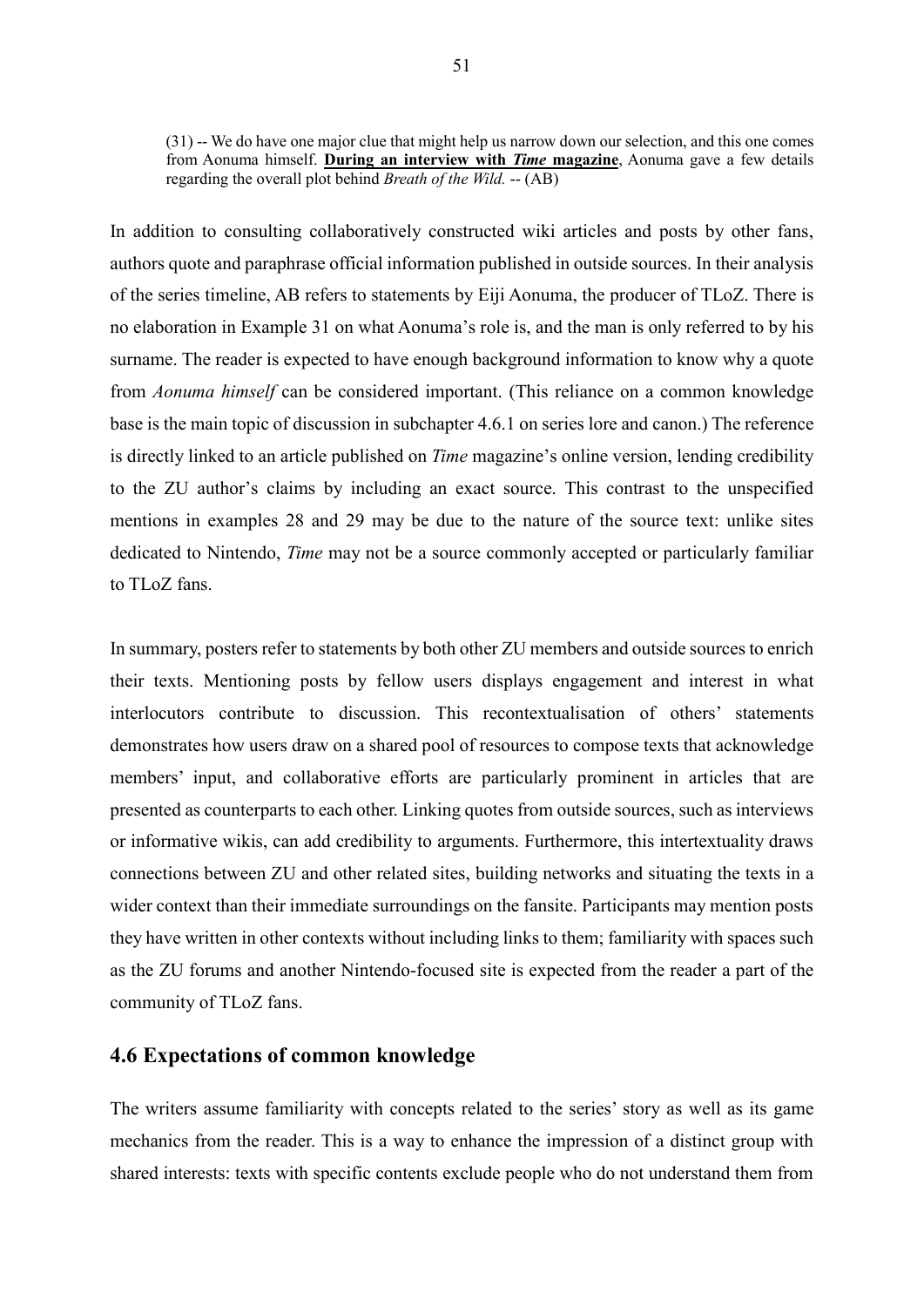the audience, placing these people outside the community. In this chapter, subsection 4.6.1 inspects instances of writers displaying familiarity with concepts related to the canonical story of the series and expecting the same from the texts' target audience. Segment 4.6.2 considers references to media not focused on TLoZ, examining how members relate issues in the franchise to a shared wider cultural context.

## **4.6.1 Series lore and canon**

(32) -- where this new game for Wii U and Nintendo NX might fit amongst all the resurrections of Ganon and the timeline gotchas.

-- With four segments of the timeline to choose from (naturally counting the pre-*Ocarina of Time* segment before the three-way split transpires) -- (AB)

Expectations of specific expertise are most noticeable in articles focused on story-related topics, such as a game's placement within the series timeline. In Example 32, AB discusses the relation of an upcoming game to the lore recounted in the rest of the series. The writer expects the reader to have prior knowledge of timeline-related theorising: making sense of bracketed remarks such as *the pre-Ocarina of Time segment before the three-way-split* require the reader to understand what happened before the mentioned game, as well as what comes afterwards. Indeed, the adverb *naturally* implies this to be obvious knowledge. The article repeatedly refers to the different story branches using terms such as *the Adult timeline* and *the Fallen Hero timeline,* both of which may only elicit a vague impression of their contents without elaboration. This is an example of a text whose intended audience is a particularly experienced subset of fans; even to a person who is familiar with the basics of the series, parts of the article may remain unclear. The history of Ganon, a recurring main villain, is described in the text, but some other characters and essential artefacts receive no elaboration.

(33) -- we could also say he talks all the time when referring to the dialogue selection parts of the game (when you choose what you respond with, and hope you don't say "no" to Kaepora Gaebora for the hundredth time). -- (AC)

Herring (2004: 362) notes that the use of humour can be considered a means of creating solidarity, contributing to the construction of a community. In cases where recognition of the humour requires specific knowledge, readers who do not fit within the target audience will not enjoy the experience of shared jokes. A quip about a minor character in Extract 33 would be lost on a player not familiar with OoT. Kaepora Gaebora is a character who offers Link a longwinded explanation about an element in the game, after which the owl asks the player whether they understood everything. Unexpectedly, the default selection is *no* instead of *yes*, which leads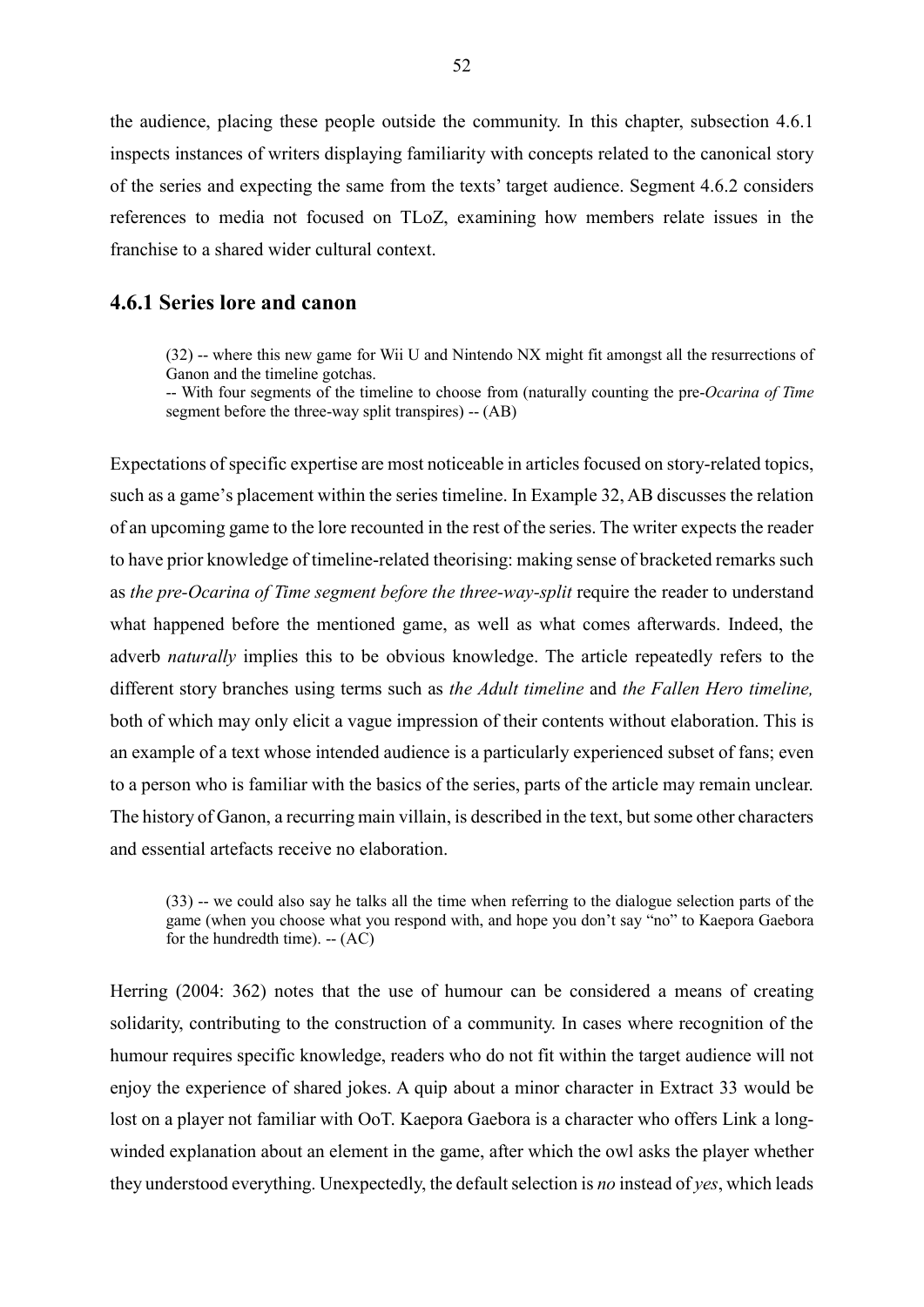to many players accidentally having to listen to the entire spiel again. The writer hoping *you don't say no to Kaepora Gaebora for the hundredth time* can therefore be interpreted as humorous exasperation by fans of the series. A reader not acquainted with the game may pass through this remark without layering a particular joking tone onto it.

(34) I just want "fans" to understand that Link is an INCARNATION of the hero, so it's completely plausible to have a female Link in future LoZ games. --

-- Link is the ONLY character in the Nintendo brand where it actually makes sense due to reincarnation. (C31)

The thing is it doesn't respected the series -- If you read the end of the first page of the Hyrule historia (i guess technically the 2<sup>nd</sup>) Shigeru miyamoto literally says "Each time the world is blanketed in evil, a young boy and girl will be born.". (C32)

Example 34 illustrates the use of game lore as a basis for arguments on Link's gender. C31 utilises an uppercase typeface to emphasise Link's status as not a single recurring character but instead a reincarnation of the same concept. The confident statement of Link being *the ONLY character in the Nintendo brand* who could have an explanation for variance in gender displays broad familiarity with not only TLoZ, but with the game company's large body of other works as well. However, C32 disagrees with C31's claim and refers to a series guidebook (*Hyrule historia*) to support their argument: since the lore states that a boy and a girl must counter evil forces, the series' titular Princess Zelda must have a male Link by her side. (In a further reply, C31 notes that the principle would also hold if both characters' genders were swapped.) This precise quotation – page numbers, source, and exact wording included – lends the commenter credibility as a participant expertly familiar with the subject. It also assumes the reader to recognise Shigeru Miyamoto's authoritative role as the creator of the series, shaping views of basic knowledge expected from members.

As a notable detail in Extract 34, C31 places *fans* in quotation marks when making their point about important knowledge. This may imply that people the commenter considers true fans of the series should already be aware of the liberties afforded by reincarnation. Those who do not note this are not eligible members of the fan category and are accordingly being labelled with an approximation of the word. This emphasis can therefore be a subtle way of shaping definitions of community members and boundaries. (More discussion on the topic of rejectable traits and behaviour can be found in chapter 4.2.2.)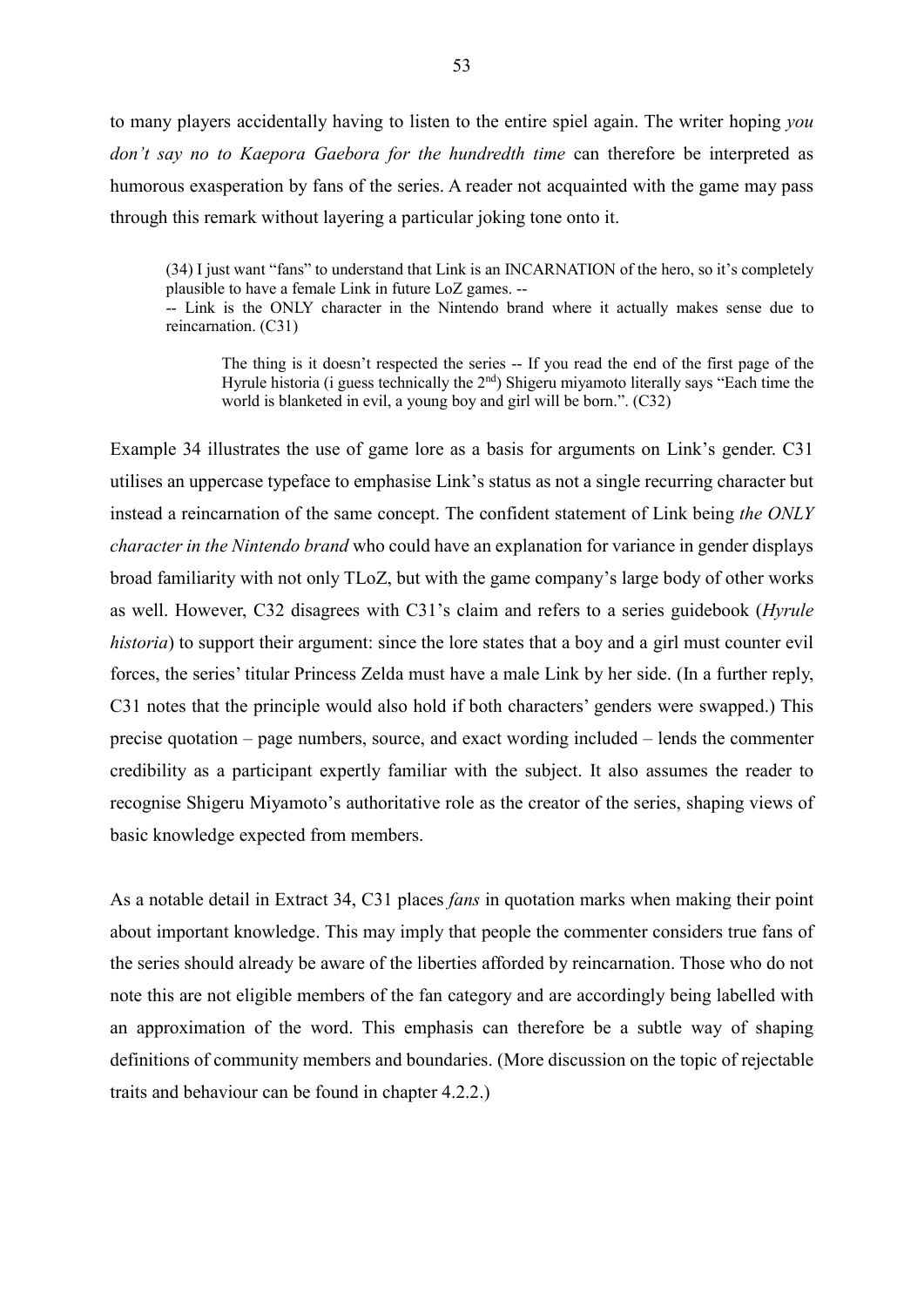(35) Link is right handed because Miyamoto and Aonuma said so. End of discussion. (C33)

Haha yeah that's pretty much how it is with anything at the end of the day. But if that's the case, it's silly that Aonuma didn't just say so. (AE)

Extract 35 further illustrates the weight placed on respected authorities in the TLoZ community. The comments in it are replies to AE's article on Link's modified handedness. Statements made by Miyamoto and Aonuma, the series creator and producer respectively, are considered final and canonical due to their status; in C33's view, referring to statements by them is enough to declare *end of discussion*. The commenter does not consider the topic worthy of debate, since there is already an official stance on it. However, the timing of the creators having *said so* is left unclear*,* as the commenter does not provide a source or specific information on their claims. AE's reply agrees with the principle of the two men's word on TLoZ-related matters being conclusive *at the end of the day,* but notes that Aonuma actually *didn't just say so.* This links AE's reply to the article being commented on, as they have questioned Aonuma's controllerrelated explanation for Link's right-handedness in it.

(36) -- the problem I have with the fallen timeline is Aonuma said it's the same temple of time from  $Oct - (C34)$ 

Please send me the link where Aonuma said its the same temple of time from OOT. Not that I don't believe you but I haven't been able to find anything regarding a confirmation like that from Aonuma. (C35)

Chapter 4.5 demonstrated examples of members not attaching details to mentions of other texts, but Example 36 indicates sourcing of quotes to be important in the community. This difference may be due to the nature of the references: posts by fans do not hold as much weight as presumed statements by series creators, and *Aonuma said* falls into the latter category. Extract 36 consists of two replies in a long chain of comments discussing details of timeline placement in the newest game. Simply paraphrasing a statement from an expert authority is not always sufficient: C35 is asking for a direct link to the source so that they can confirm the argument's credibility. They are careful to state that they are not doubting C34, but instead asking for verification on something they have not come across. This protects the previous commenter's face, lessening the threat and aggression potentially posed by the message.

This segment has demonstrated the importance of TLoZ-related knowledge in participating in discussions on the website. Authors of articles expect readers to be familiar with storyline lore and minor characters, and commenters' debates with each other include references to official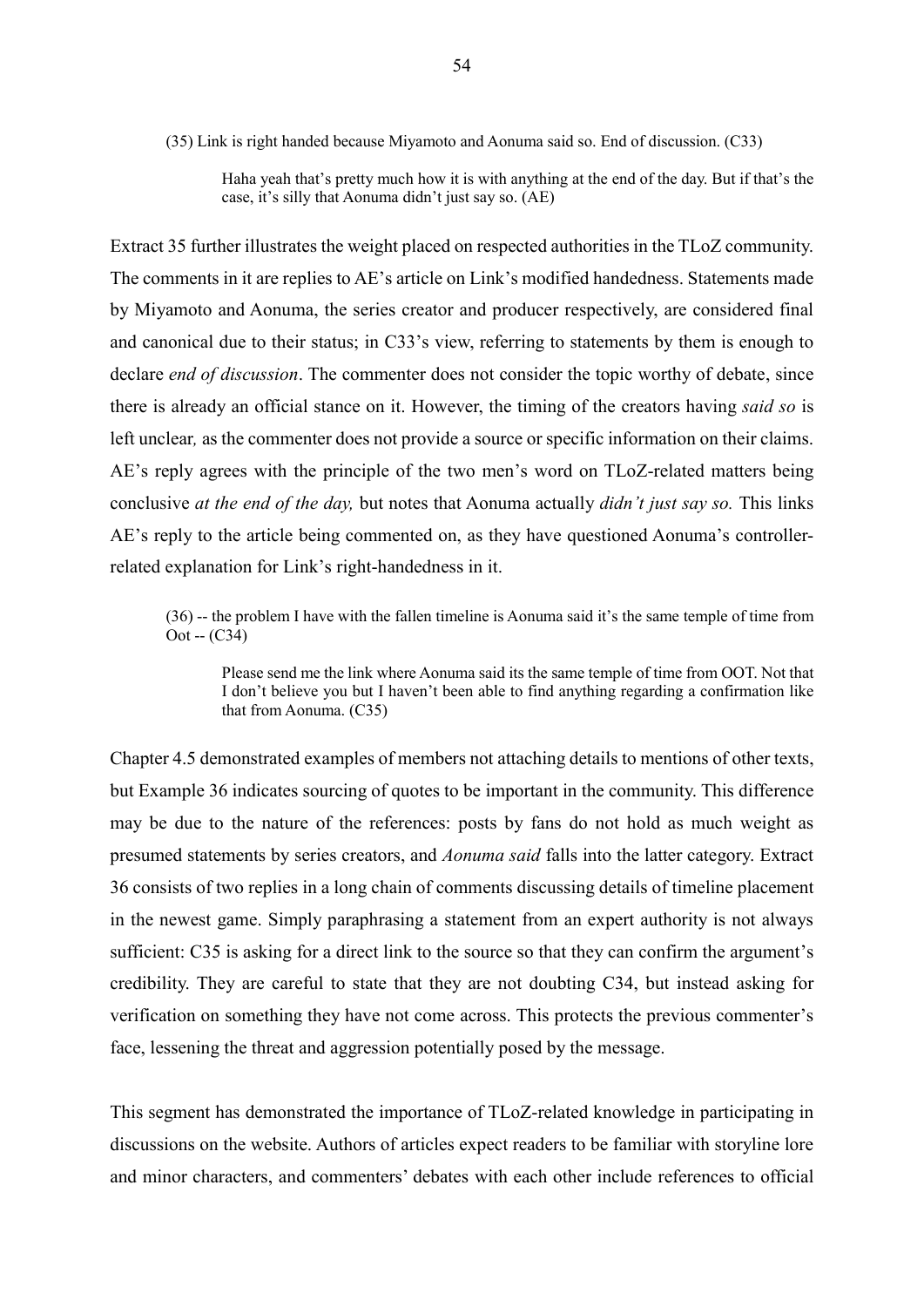sources such as guidebooks. Statements by central figures in the series' production are commonly used to add credibility to arguments, but these people are only referred to using last names without elaboration on why their word is regarded as conclusive. In other words, their roles and influence are considered common knowledge. Incorporating series-specific terms and elements into discussion shapes the participants as experts in a field of shared interests, and simultaneously underlines the role of this expertise in proving participant status in the community: it would be difficult to make meaningful additions to discussions without recognising the references, and the resulting lack of interaction opportunities and understanding would surely lessen the sense of belonging in a group.

#### **4.6.2 Other cultural knowledge**

(37) -- Nintendo has a *pretty* good track record with how they treat gender, but they've made some missteps. Letting Team Ninja destroy Samus' character in *Metroid: Other M* or letting Koei anywhere near original female character designs in *Hyrule Warriors* were missteps. -- (AD)

Knowledge of games outside the TLoZ series is also required to fully understand the discussions on ZU. AD exemplifies potential problems with new elements by referring to other games in their article on Link's gender. In Example 37, the author argues that Nintendo has *made some missteps* with gender treatment, referring to character designs in some other games produced by the company. This point of criticism presumes knowledge of the gaming field from the reader: games such as *Metroid* are not directly related to TLoZ, and the mention may therefore raise questions for someone not familiar with other franchises of Nintendo's. AD does not explain why they consider the designs problematic, and as such expects the reasoning for this claim to be obvious to anyone acquainted with the works in question. Further complicating the remark are mentions of *Team Ninja* and *Koei*, divisions of another company that participated in developing the games. Authors using such references construct a framework of expected cultural knowledge for the reader: they are assumed to be familiar with other popular video game titles to understand intertextual arguments' relation to TLoZ.

(38.1) -- RPGs, or at least more specifically JRPGs -- have slowly drifted away from this paradigm as the capacity with which to tell stories has improved. To have a silent protagonist is no longer "industry standard"; it's industry rarity. -- (AB)

(38.2) -- there are similar franchises that have made the leap to being fully voiced -- and found significant success at it. *Tomb Raider*, *Prince of Persia*, *Assassin's Creed* -- (AB)

Not only do statements of game history place expectations on the reader, they also display the writer's knowledge in a domain of interest. AB makes assertions about the gaming field in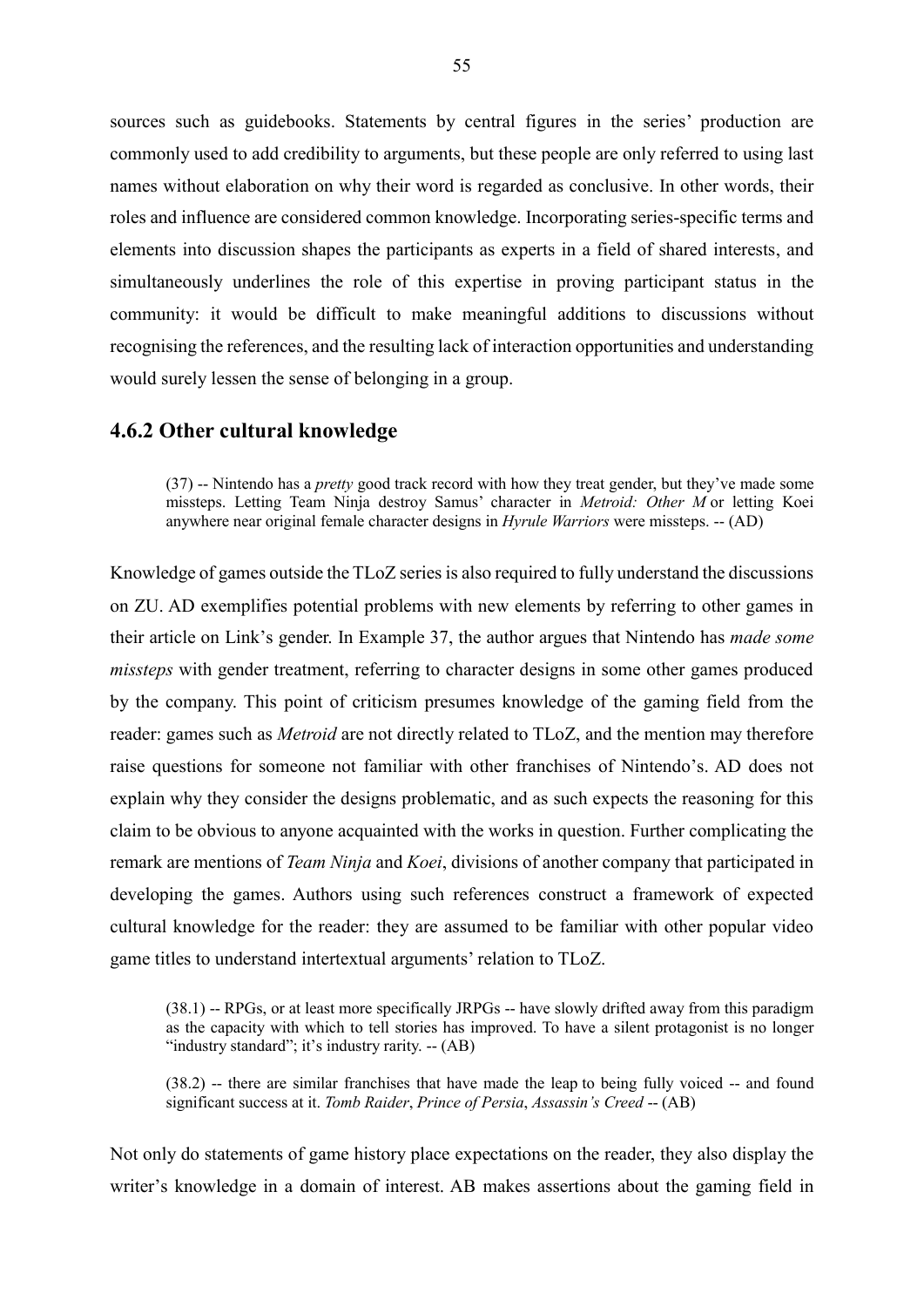Extract 38.1 from their article on voice acting, stating that JRPGs (Japanese role-playing games) have *slowly drifted away* from a *paradigm* of silent heroes. Writing such statements requires prolonged interest in gaming; the author knows enough to describe why changes have slowly happened and to call Link's character an *industry rarity.* They speak of RPGs as a familiar category and are able to *more specifically* narrow the discussion to a subgenre. This display of expertise affirms the authors' place in an interest community, and the article continues with more comparisons of TLoZ's features to those of other works. To provide another example, AB lists games of a similar genre that feature full voice acting in Example 38.2. In doing so and claiming them to have *found significant success*, the author performs the identity of a fan experienced in gaming news on a wider scale than simply following developments in one franchise.

(39.1) -- For instance, do you remember how you envisioned Harry Potter the first time you read *Harry Potter and the Sorcerer's Stone*, or has the Daniel Radcliffe movie version clouded your original picture of the Potter boy? -- (AC)

(39.2) -- an above-average number of history's greatest minds, artists, and musicians have been lefthanded individuals -- Isaac Newton, Alan Turing, Bill Gates, Paul McCartney -- (AE)

Video games are not the only field of media the reader is expected to be familiar with. AC argues in Example 39.1 that a voiceless Link allows the player more freedom of imagination, comparing the case to that of book characters originally brought to life through nothing but written text. To elaborate on this, AC asks the reader whether their image of Harry Potter has been influenced by Daniel Radcliffe's portrayal in the movies. The *Harry Potter* series is certainly a widely known cultural phenomenon, yet a mention of it still contributes to narrowing down the audience: a person who did not have access to these books or movies as a pastime would be left outside the group the writer is directly addressing by using the pronoun *you* throughout the extract. In addition to knowledge of fictional stories, familiarity with celebrities and historical figures is expected. In Example 39.2 from their article discussing Link's lefthandedness, AE lists a number of famous left-handed personalities when pondering a scientific theory about the relation of handedness to intelligence. References like these construct an audience that shares knowledge of popular media with the writer and is able to connect it to the arguments presented.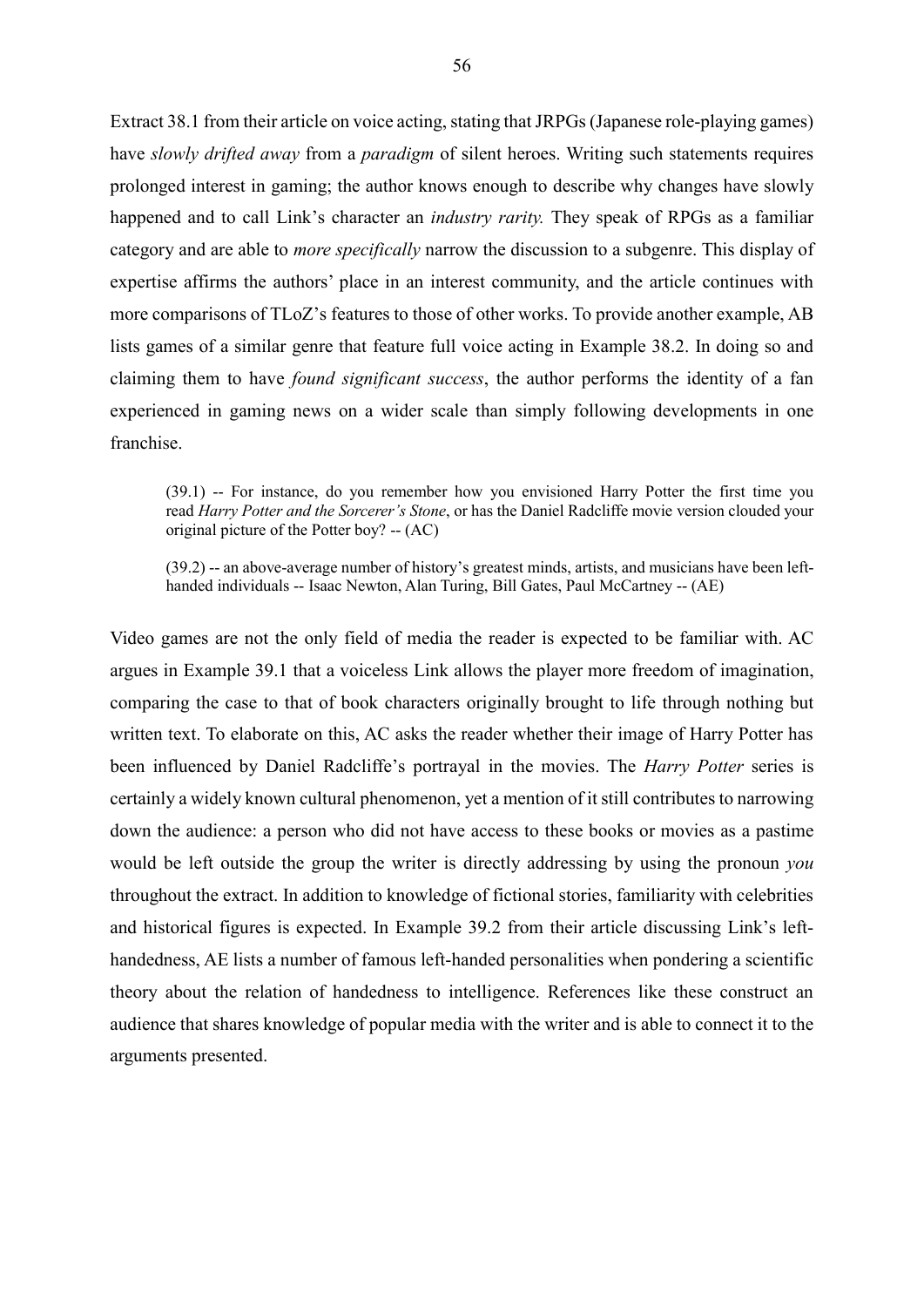(40) What is really annoying to me was the explanation Aonuma gave..."because the attack button is on the right side of the controller"

[YOU DON'T SAY] < --------Insert meme here.  $(C36)$ 

Along with alluding to series-related jokes, such as the exposition in Extract 33, ZU participants utilise resources from other sources to enrich their commentary. The comment in Example 40 voices disappointment at the series producer's explanation for Link being right-handed in BotW. C36's bracketed remark alludes to a picture depicting a man with an incredulous expression and the words "YOU DON'T SAY?" typed above his head. Originally a photo of actor Nicolas Cage, variations of this image have become a viral meme used as a sarcastic response to something the poster considers an obvious observation. C36 recontextualises this meme by transforming its message into plain text instead of retaining the original image's multimodal quality, yet the uppercase quote alone will most likely be sufficient to spark recognition in a reader familiar with the source. Awareness of the intertextual reference is facilitated by the format the last line of the comment is presented in: the bracketing, typed arrow, and suggestion of *insert meme here* separate the mention of the image from the rest of the comment and instruct the reader to imagine the picture. The element of humour created by the inclusion of the meme may be replaced by confusion for a member who has not seen the source, and this post is thus targeted at an audience familiar with image macros. This demonstrates that besides knowing common abbreviations, members of the fansite are also expected to be accustomed to memes unrelated to TLoZ but prevalent in communication on the internet.

(41) -- if you are a weekend gamer and have to hand dad your control Sunday evening until the end of the school week be sure to finish off the temple to at least the boss chamber by Sunday supper. (C37)

An interest in video games and related media is not the only trait that the members perhaps unconsciously apply to the people reading their texts. Some of the articles and comments also make assumptions of the aspects of the daily lives that the users of the site lead. In Extract 41, C37 appears to be offering tips for finishing water dungeons based on their own experiences with time-limited gaming. They are assuming that some other fans reading the articles on ZU are also allowed to only play during weekends. In this particular case, play time is being controlled by parents, implying that the writer and reader are construed as minors. A similar restriction on play time could, however, also be caused by lack of free time due to work – plenty of adults may also be *weekend gamer*s. Regardless of the exact designation, Example 41 indicates that the commenter is comfortable sharing some information about their everyday life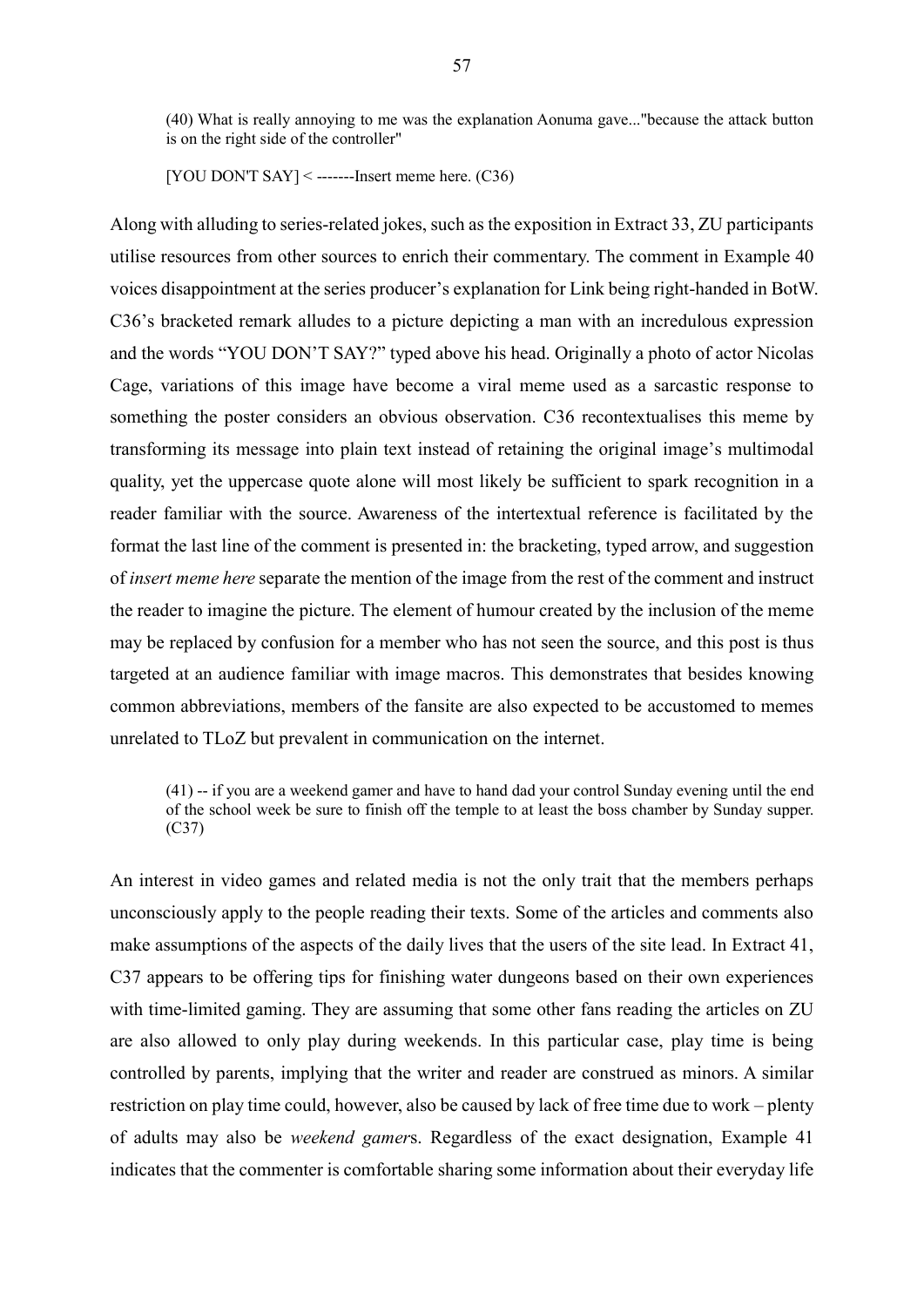and expects other members of the site to be able to empathise. C37 is also clearly aware of common design patterns in the games, as they tell the reader to at least reach *the boss chamber*  of any water dungeon before taking a break.

(42) -- I find the notion of that barrier to be STUPID. Not because it's not a real thing, but because it spreads segregation. -- It's odd because saying to to a female character is disregarded as sexist, but saying no to a male character or reducing it to an option is something no one bats an eye about. -- (C38)

The participants in discussions do not only connect TLoZ talk to other games and popular culture but also to real issues in society. Example 42 is a response to the article on Link's gender, commenting on the notion that people cannot relate to the character if his gender – and possibly other features – do not match those of the player's. C38 emphatically calls this idea *STUPID*, proceeding to argue why experiencing a game through an avatar not modeled after the player is not a worse option by default. The further remarks included in this extract connect the discussion to a wider discourse on the representation of women in media. The comment displays familiarity with usual reactions to the proportion of male versus female characters: rejecting a female avatar is considered sexist, but dismissing a male option is something *no one bats an eye about*. This approach to discussing Link's gender situates the debate in a larger context than its immediate relation to the game series and the website, demonstrating that members are not averse to relating themes found within and surrounding the games to more general issues that may affect participants' lives. By doing so, posters can make implications about their values related to life in general through incorporating them into discussion of their shared media interest — even if they may not explicitly mean to do so.

Examples 37 to 42 illustrate how discussion on ZU does not only consist of elements related strictly to TLoZ. Members are also expected to recognise references to other game series, as well as to media such as popular books and movies. Users are able to relate design choices and issues of representation in other media to elements of TLoZ, enriching analysis of the fans' object of interest. As such, users of ZU are construed as a group interested in following and consuming a wider scope of media than only the game series being focused on. Posters also make assumptions about the ways in which other visitors of the site may incorporate gaming into their everyday schedules, and in doing so, are comfortable in sharing aspects of their own lives others may be able to relate to.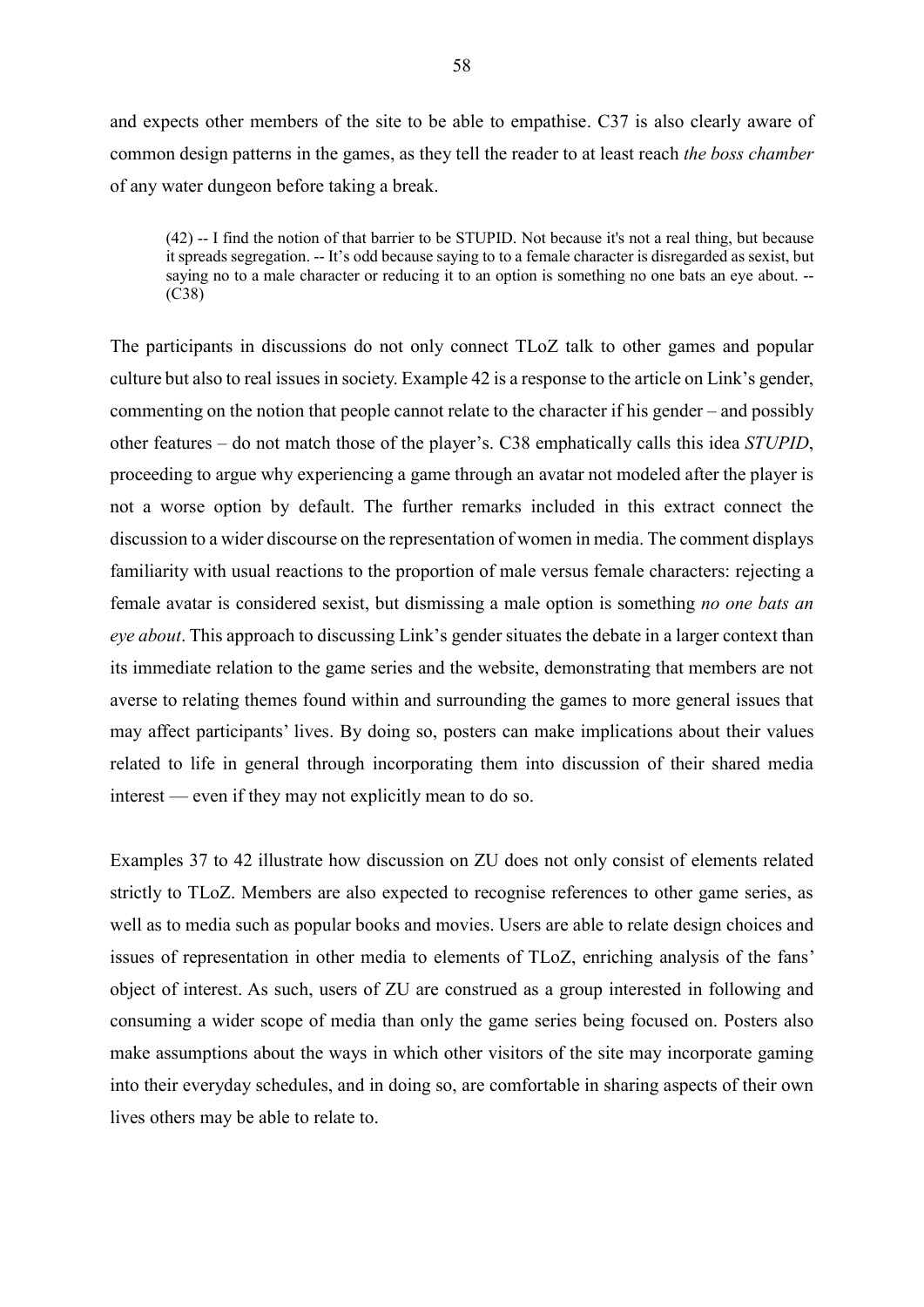#### **4.7 Shared connection to the games**

This section examines how connections between ZU participants are built through referencing experiences related to the series. Assumptions of common gaming occurrences and shared history with TLoZ are first discussed in segment 4.7.1. Recounts of memories related to events in the games frequently overlap with connecting the player's actions to those of the main character, and this concept of identifying with the controlled avatar is the main topic of subchapter 4.7.2 – linking players with the character creates another level of connection between members, embodied in their posts.

#### **4.7.1 Common experiences**

(43) -- There was a sense of belonging as you joined Telma's resistance against Zant, there were tugs at the heart strings as you restored Ilia's memory -- (AB)

Writers on the site refer to in-game developments as occurrences that the reader is assumed to have encountered. AB's article comparing OoT and TP in Example 43 connects supposedly relatable feelings to events transpiring in the games. The reader is expected to have been emotionally invested in the story of a temporarily amnesiac side character, and to have felt *a sense of belonging* upon seeing Link become part of a group. Sharing experiences that provoke sympathetic responses allows participants to bond over couplings of storyline events and emotions; asserting feelings that the reader is supposed to have felt can be presumed to reflect the writer's personal reactions as well. Discussing these emotionally charged events forms affective bonds, helping members affiliate with sentiments only understood by other players.

(44) -- Like, remember that part in Gerudo Valley where you need to find your way across the blowing sand? It would be nice to have a sort of water temple like that -- I have these memories of Monster Hunter Tri for Wii, all my friends who had played the previous games said that swimming was the worst new mechanic that the game had. (C39)

Assumptions of common experiences are not necessarily tied to emotional responses, as Example 44 on the topic of water dungeons demonstrates. C39 asks whether the reader remembers a certain part in one of the games (which happens to be OoT, the instalment discussed in the article), bringing up a mission objective without describing how it affected the player. Rather than being an actual question, this can be considered a rhetorical device to prompt the reader to consider the right memory: since the commenter goes on to say they would like a temple *like that*, the continuation assumes that the reader is familiar with the location. Moreover, the extract refers to another game as well as commentary by others as elaboration for the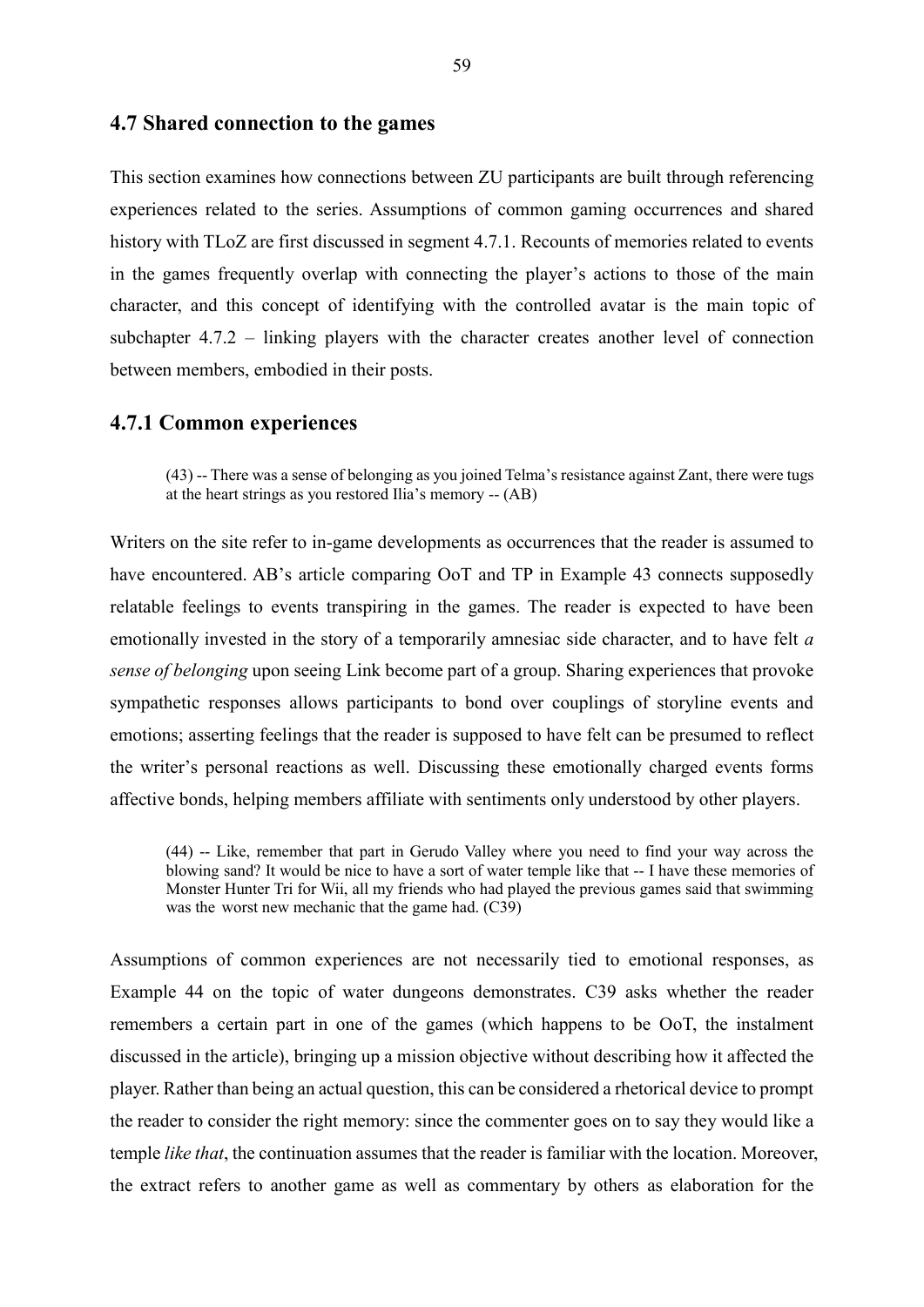poster's opinion. The nature of this mention contrasts with those examined in chapter 4.6 on expected knowledge: familiarity with *Monster Hunter Tri* may enhance the image invoked by C39, but it is not necessary to understand the point of the statement. The article criticises water temples, of which swimming is often a major part, and the commenter notes that adding swimming mechanics to another game has been considered something of a mistake. C39 cites other people who have some experience with previous games in the mentioned series, adding credibility to their statement and connecting a network of fans.

(45) -- A new era of *The Legend of Zelda* is upon us! -- indeed, we've seen six hours of live coverage by Nintendo's Treehouse at E3 and many more from news outlets across the globe -- (AB)

In addition to discussing memories of in-game events, writers invoke experiences of following series news and development. These assumptions of mutual interests can be enhanced by the authors explicitly using grammatical choices that entail a sense of common opinions. Example 45 demonstrates recurring plural pronouns in AB's article discussing the TLoZ timeline based on pre-release information on an upcoming game. AB begins with a thrilled statement of new TLoZ material being *upon us*, noting that *we've seen six hours of live coverage.* This inclusive phrasing indicates that the reader is assumed to be just as excited about the new game as the author, following news coverage as it has emerged. Again, terms such as *Nintendo's Treehouse*  and *E3* (Electronic Entertainment Expo) are not explained; the reader is thought to be familiar with the annual video game event and Nintendo's activities during it. Opening the article with clear excitement and first-person constructions immediately excludes people who are not enthusiastic about new details and theorising from the target audience. The writer uses these plural forms in their deductions throughout the article, connecting other fans to their speculation and encouraging members to participate in further discussion.

(46) -- Link is defined by many things: the tools we wield when we play, the land we save, the monsters we defeat, the dungeons we explore, the characters we meet. A green tunic, a sword, the Triforce of Courage. -- (AD)

In Extract 46 from the article discussing Link's gender, AD attributes the protagonist's actions to the players through a similar semantic choice. The repeated use of the first-person plural pronoun *we* has two notable functions: it associates the player with Link and identifies the reader in the same group as the writer. The fans do not simply play the game; they meet characters and defeat monsters themselves. Readers are assumed to have experienced wielding the same tools and exploring the same worlds as the author. This example demonstrates deep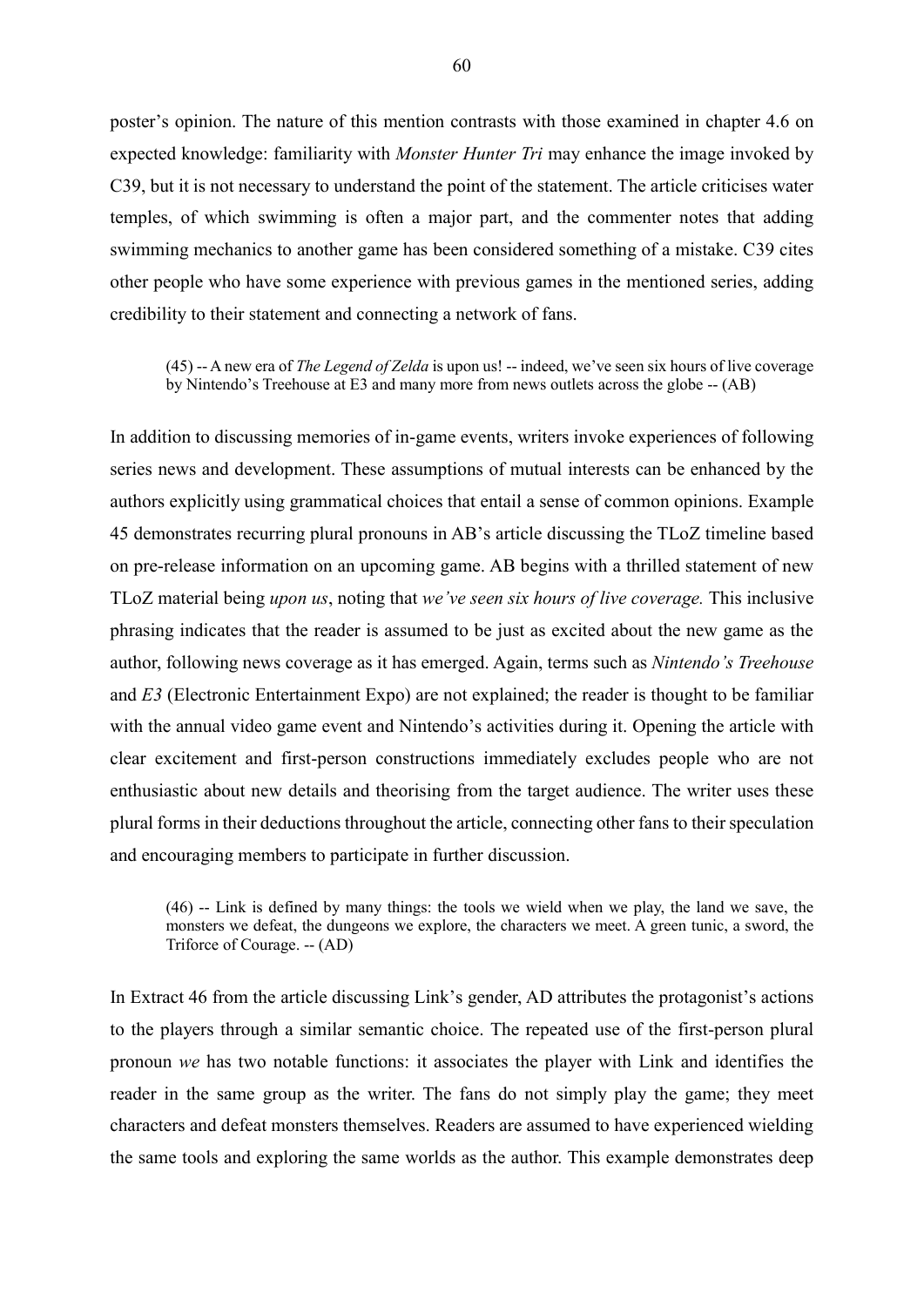familiarity with the game series, as AD is able to confidently list the elements that define Link's core character. Furthermore, they expect the reader to know the same – a green tunic and a sword may be easy to imagine, but an element called the *Triforce of Courage* may be a cause for confusion for someone who has not played the games. It can indeed be considered part of Link's very definition, as it is a recurring divine power that usually marks his status as the hero, but a passing reader would most likely not be aware of this. AD' narrative therefore construes fans of the series as a group who share experiences of strongly identifying with the main character and his actions when playing the games, as well as gaining knowledge of core elements associated with the protagonist.

In summary, writers on ZU discuss their experiences with the games under the impression that readers will be able to relate to them. Posters associate feelings with storyline events without questioning their universality, and readers are expected to have closely followed news coverage of upcoming games. This shared history is apparent on the level of word choices as well: frequent use of the first-person plural pronouns includes the reader and author in the same group of fans who have followed the stories of TLoZ together, and the reader is tied to Link's adventures through using the second-person singular to recount actions *you* are expected to have taken in the main character's role. This connection between Link and the player is further exemplified in the following section.

## **4.7.2 Identifying with the avatar**

(47.1) -- when I was a kid I was the only lefty I knew. Then met Link and saw a lot of myself in him characteristically which was new and cool. -- Miyamoto said Link is called such because he bridged the gap from the player's reality to the game's and this went double for me as I could actually see myself in the real world be presented in the game to such a degree. -- (C40)

(47.2) I still want Link to be a lefty. Cuz' I'm a lefty. (C41)

Commenters on ZU articles display self-awareness of the connection they have developed to the world of the game series. In Example 47.1, C40 explains how they relate to the character of Link due to having multiple traits in common. The commenter precisely states they could see themselves being represented in the games, saying that having many similarities with the main character was *new and cool*. This description emphasises the rarity of left-handed people as well as characters in media: *meeting* Link was memorable for the poster, as they had been *the only lefty* they were familiar with until that point. The reference to the series creator Miyamoto's explanation demonstrates that, in addition to being able to analyse their own attachment to the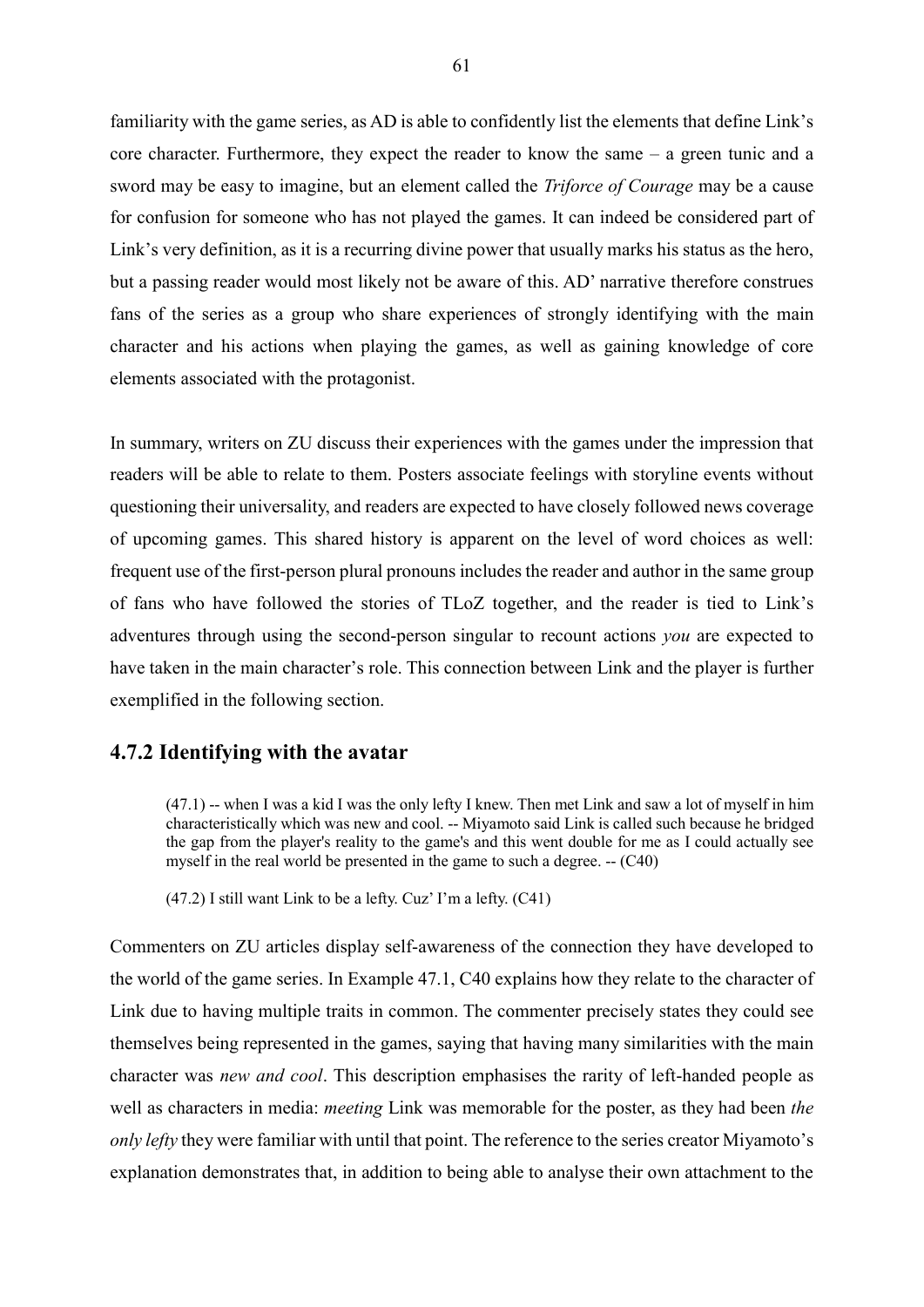protagonist, C40 is unambiguously cognisant of Link's function and the reasoning behind his name. C41 in Extract 47.2 similarly wishes to maintain a connection to the character through their shared handedness. The commenter does not offer any reasoning related to the lore or gameplay of the series — they want Link to remain left-handed simply *'cuz I'm a lefty*. Regardless of the soundness of arguments that may be presented in favour of a new right-handed Link, C41 does not want their shared trait with the protagonist to change. These comments exemplify the importance fans place on being able to relate to the character functioning as their avatar, and shared features can shape communal identities for members such as C40 and C41.

(48.1) -- Let us keep seeing the world through his emotions and his eyes. -- We interpret the degree of the emotion. It is not told to us. -- Leave the formula that has worked so well alone. Please. (C42)

(48.2) -- That results in a personal and emotional attachment on a level that is deep, pure and unique to each person who plays. We may play the same game, but we all have our own personal feelings and attachments throughout the game. (C42)

Link's role as the mediating connection between the player and the game is considered a major component in developing fans' attachments to the franchise. The quotations in Example 48 are taken from two different comments that the same person has contributed to the discussion of voice acting in TLoZ. In Extract 48.1, the commenter argues that Link does not need a voice, for his eyes and emotive reactions function as a lens through which players experience the games. C42 uses first-person constructions to talk about *us* in explaining their viewpoint: while Link's emotions are initially referred to in third person, *we interpret* their degree and the strength is *not told to us*. This creates an impression of the writer speaking on behalf of many players, portraying the TLoZ community as a group who form *deep, pure* attachments to emotionally charged moments in the games. To preserve this affordance of emotional connections, C42 makes a plea to *leave alone* a tradition that has *worked so well*. Despite speaking as part of a group, C42 recognises the uniqueness of each fan's bond in Extract 48.2. Players form their *own personal feelings and attachments throughout the game*, yet these experiences are similar enough to bring fans together and make sharing them with others appealing.

(49) Link, of course, is us, the persona we embody when we play a *Zelda* game, the avatar of our own heroism; the stand-in that represents us in the world of the game. -- The stronger our connection to Link, the stronger our link to the world becomes. (AD)

The protagonist's relation to the player is often implicit in the background of discussions on ZU, but writers can also deliberately draw attention to this connection. Akin to Example 48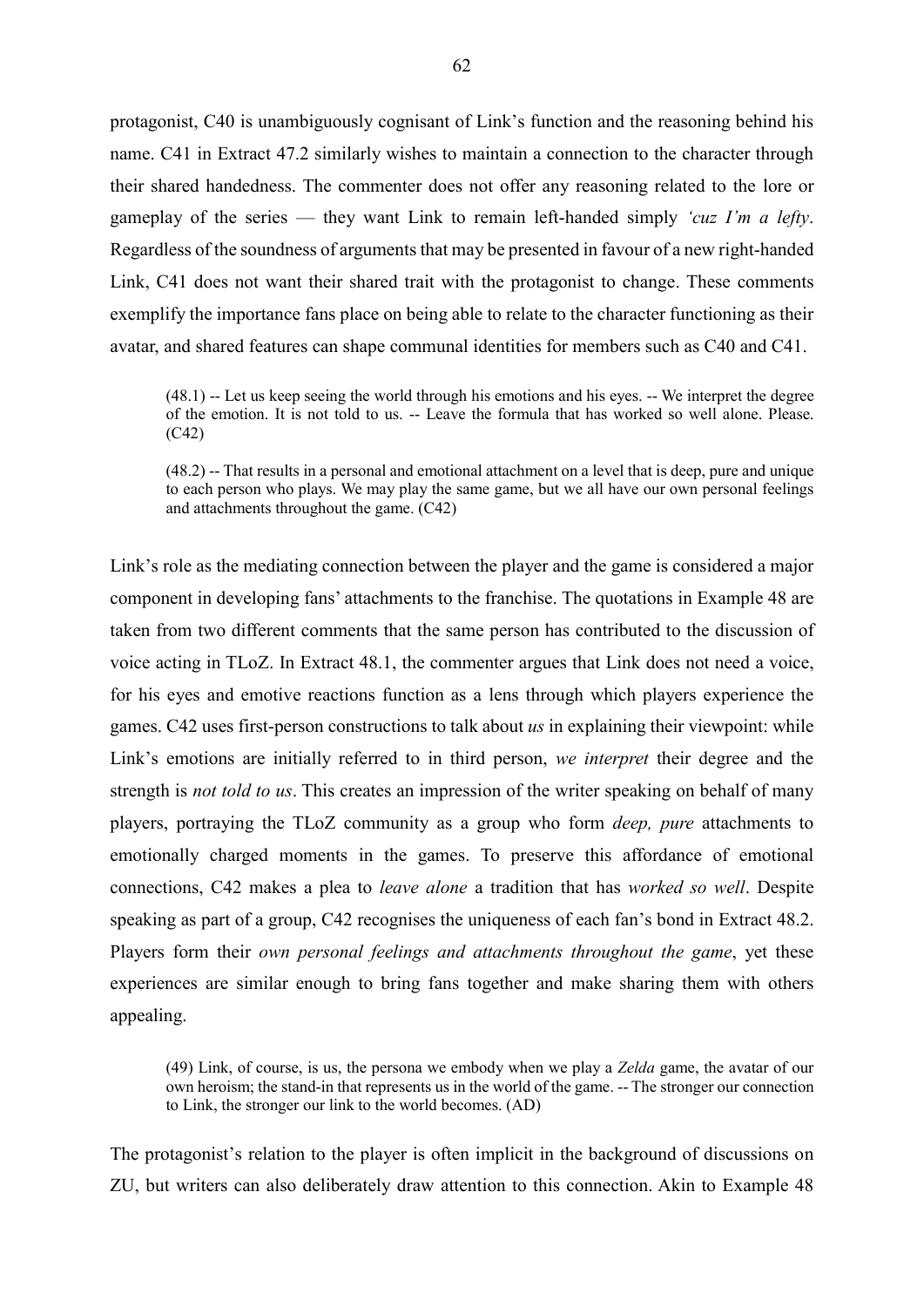above, Extract 49 is a clear acknowledgment of Link's role and his importance in shaping players' attachments to the series. In AD's article on Link's gender, the writer describes the main character as *the stand-in that represents us* in the games. Link is the *avatar* and the *persona we embody*. These descriptions display awareness of and interest in critically studying the functions of different elements in the games; AD's article indeed features analysis of Link as an audience surrogate, comparing the character's role to examples from other media. Identification with Link is again presented using inclusive language, as the writer could phrase their statements with more distant subjects such as *the player* but chooses instead to talk about *us* as a group. The last sentence in Example 49 summarises the relevance of the topic: the strength of the gamers' connection to Link is the strength of their attachment to the TLoZ world, which can be a major factor in enjoying the games. Stating this as a fact emphasises the importance of Link remaining a relatable constant that brings fans' experiences together.

This section has demonstrated how TLoZ fans on ZU are rendered as a group that strongly identifies with the main character of the games. The integrity of Link's character is deemed essential; suggestions of changing traditions are met with counterarguments often coupled with emotional pleas, as was also illustrated in chapter 4.2 on debates. Members speak of forming unique emotional attachments to the series through Link, and long-established traits such as his left-handedness are considered important enablers for identifying with the avatar and thus being able to see oneself in the game world. The extracts reviewed here follow the patterns of pronoun choice discussed in the previous section 4.5.1: the writers' language use contributes to shaping an in-group by talking about *our* connection to Link and *us* seeing the game world through interpreting his emotions. Among some posters describing their unique personal attachments to the series, a shared sense of relating to the main character is seen as a significant part of being a TLoZ fan. This suggests that in spite of discussion on the website being mostly interestfocused instead of contemplating issues in individuals' lives, the sense of community on ZU also contains a personal dimension: through discussing the main character in particular, members address questions that are personally significant to them and reveal their own histories.

#### **4.8 Evaluating the object of interest**

Included in many of the articles are evaluations of Nintendo's decisions on game-making and series promotion. This corresponds to a feature of affinity spaces as described by Gee (2005: 219-220): by giving negative feedback on gameplay elements or offering suggestions for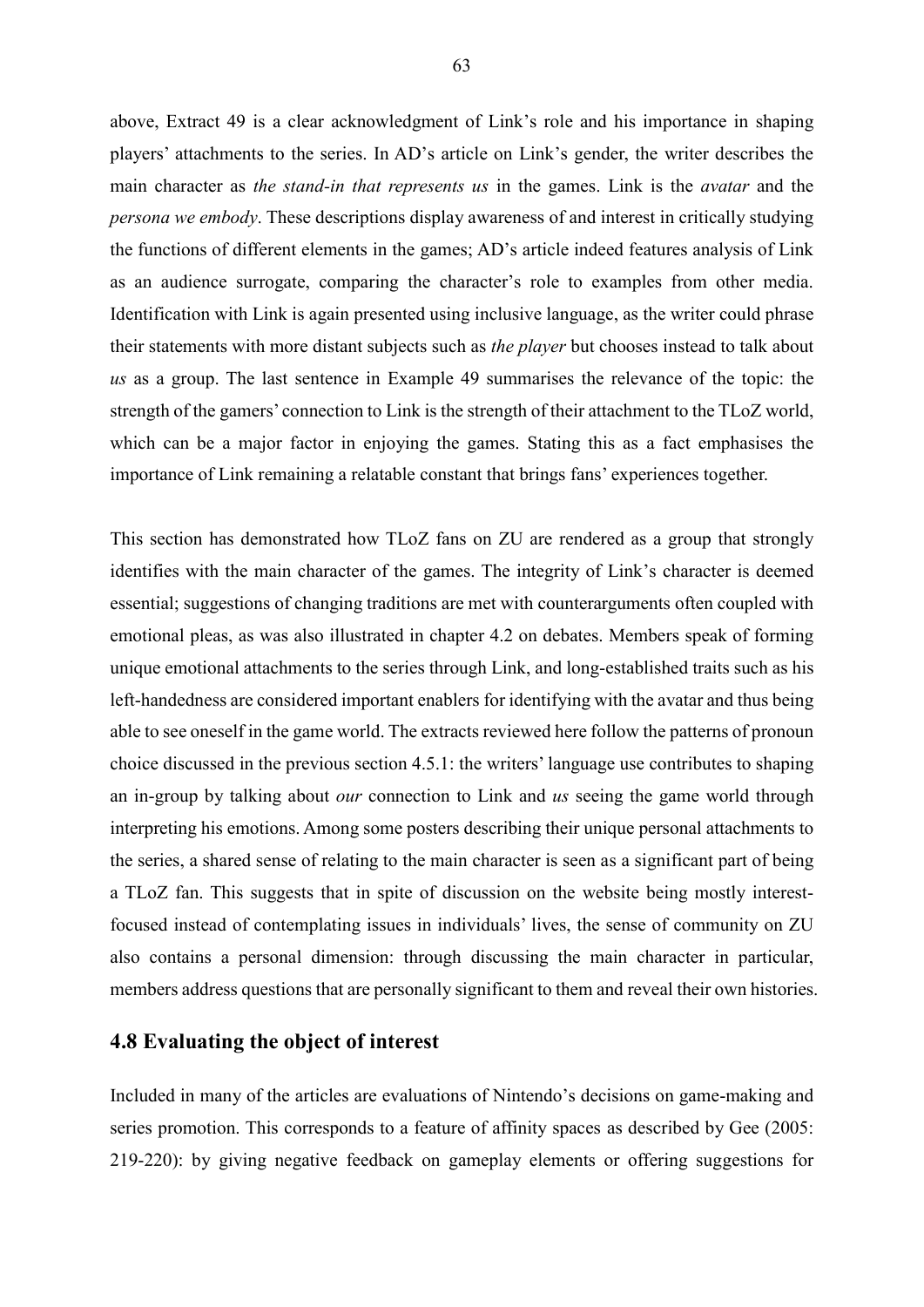improvement, fans attempt to reach the series designers and thus influence the internal grammar of the portals of the affinity space, i.e. the content and design patterns of the games. In addition to characterising a joint enterprise, collaborating on appraisals and sharing opinions offers members a way to bond.

(50) -- Nintendo just can't seem to adapt its dungeon-diving formula to wetter climates. While *Ocarina of Time's* Water Temple is the most famous for driving players crazy, nearly every waterthemed dungeon starting from *A Link to the Past* to the present has something about it that literally puts a wet blanket on your adventure. -- (AF)

Extract 50 provides an example of a player expressing disapproval at game design. In their article reviewing the series' water-themed levels, which are infamous for their perceived difficulty, AF criticises Nintendo's dungeon design for being unsuitable for these aquatic challenges. The author claims that the dungeons have a reputation of *driving players crazy* and goes on to list examples of features that support this argument, invoking experiences that they expect other players to share. AF's quip of these layouts putting *a wet blanket on your adventure*  builds solidarity through a humorous, supposedly relatable statement. Besides demonstrating a willingness for critical commentary, this example is thus another illustration of familiarity with common opinions in the fandom (see chapter 4.3 for discussion on opinion awareness). Furthermore, the writer is clearly experienced with the series history: they complain that the company *just can't seem to adapt* its usual designs to water dungeons, indicating experience with multiple instalments. Articles and comments exploring perceived flaws in the community's object of interest demonstrate that the fansite encourages evaluative, in-depth discussion.

(51.1) -- I don't think anyone ever had a problem with the fact that they used their right thumb to push a button that makes Link use his left hand on screen. If Nintendo seriously thinks that this is suddenly an issue, they are severely underestimating the entire gaming community. -- (AE)

(51.2) -- The integrity of the character I grew up with felt important. -- trudging it down to a detail that insults his gaming audience -- didn't make sense to me, either. (C43)

Disappointment with the company's reasoning for changes can be another source of affiliation. Extract 51.1 is part of AE's article on the tradition of a left-handed Link. The writer challenges Nintendo's answer to the question of why BotW's protagonist is right-handed despite the game not featuring motion controls, which were used to justify breaking the custom in two prior games. Introducing producer Aonuma's reasoning of attack buttons being on the right side of the controller, AE notes that they do not believe *anyone ever had a problem* with something that has, in fact, been the case in most TLoZ games over the years. AE criticises Nintendo for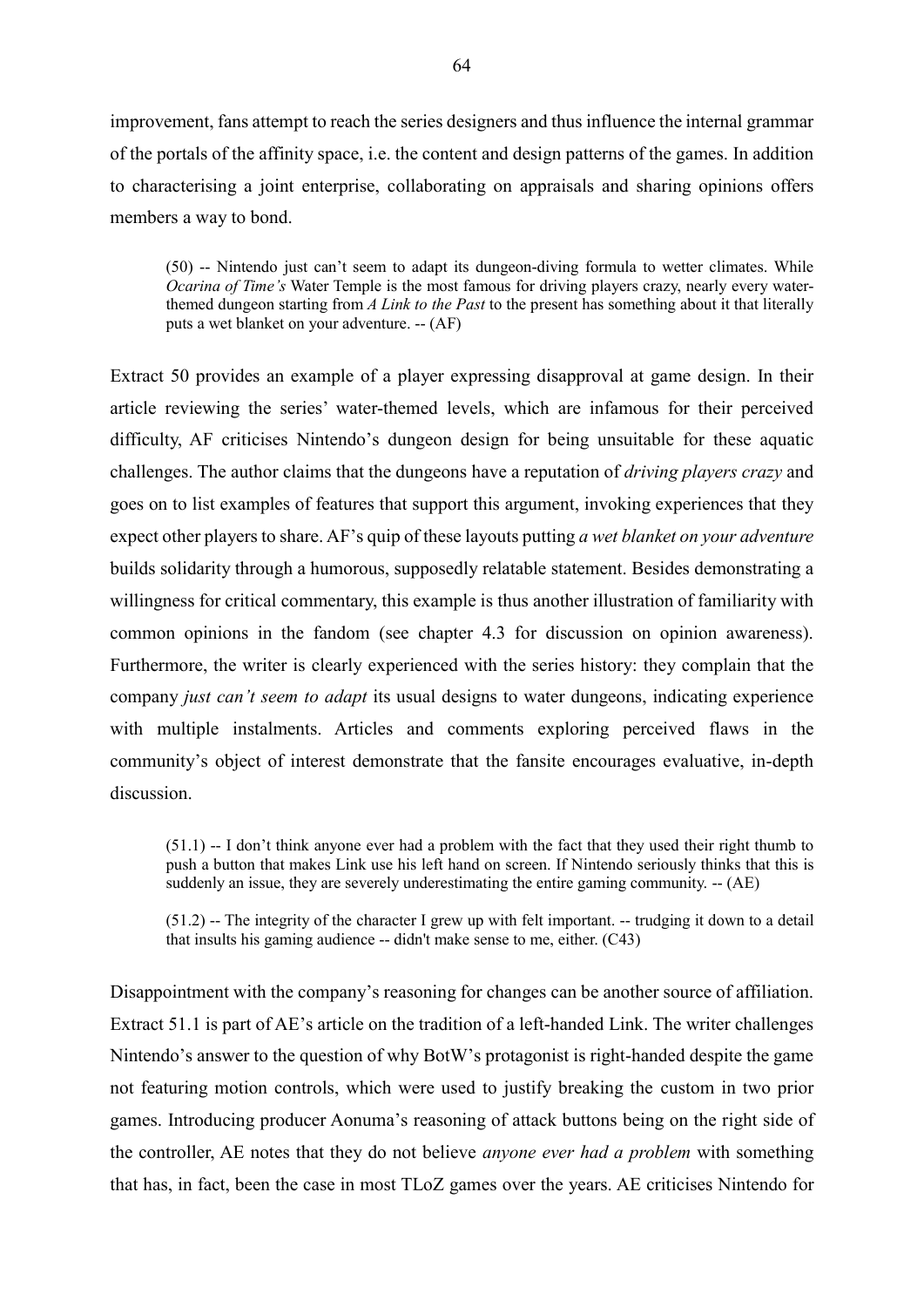*severely underestimating* the gaming community with a rationale that can be so easily overturned, suggesting that flimsy explanations can be interpreted as disrespectful to dedicated fans. Extract 51.2 is part of a comment on the same article, and its author displays even stronger disappointment by calling Aonuma's explanation an *insult* to the *audience* interested in TLoZ. Statements like these imply expectations toward producer behaviour: when contentious decisions are made, fans should be respected by giving a viable explanation. As C43's comment demonstrates, players may develop specific impressions of characters and other elements over a long period of time, and poorly motivated changes to familiar formulas can lead to dissatisfaction.

(52) So, does anybody else feel like Nintendo is just having a jape? -- I'm thinking that Nintendo purposefully included all these references to different bits of the timeline for the sole purpose of keeping us guessing and, in perhaps the best way possible, keep us from spoiling ourselves by looking at the small details. Nintendo, you beautiful troll. (C44)

In contrast to the examples discussed above, evaluations of the company's conduct can also be positive or humorous. In Example 52, C44 likens Nintendo's actions to those of a *troll,* a fundamentally negative term most often used to describe someone posting confusing or offtopic messages. However, the commenter jokingly calls Nintendo a *beautiful* troll*,* coupling the term with an unexpected positive evaluation and thus suggesting that the company is cleverly teasing fans. In addition to the adjective containing a positive valuation, further support for a good-natured interpretation is provided by the remark that these actions are saving fans from spoilers *in the best way possible*. The second-person pronoun *you* grammatically addresses this remark directly to the company, but even if a representative of Nintendo did not happen to peruse this fansite and see the comment, it could have a humorous function in amusing other fans. C44 also involves the reader by posing a direct question (*does anybody else feel like)*, prompting discussion of the company's possible intentions. Instances of subtle humour like this strengthen solidarity by creating a light and involving atmosphere, as well as showing appreciation for the publishers of the franchise bringing the community together.

(53) In the end all this doesn't matter since I hate the artwork, so I probably won't play the game. I did not play Wind Walker for that very reason. (C45)

haha, you sound worse than a genwunner. (C46)

Assessment is not always followed by careful reasoning, and participants' critiques can be based on subjective preferences alone. Extract 53 is a comment on the article theorising the timeline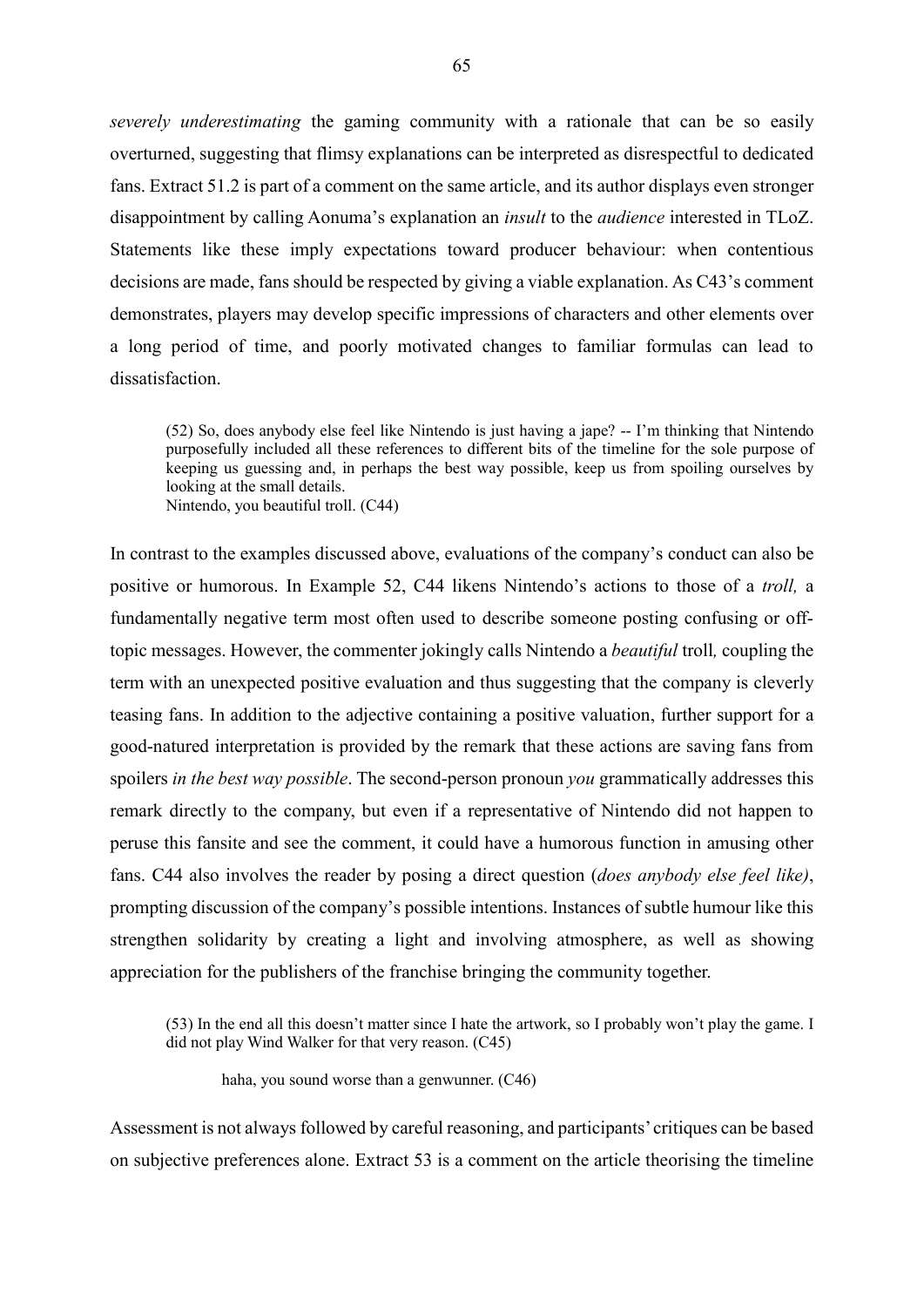in BotW*.* Instead of directly addressing and analysing Nintendo's design choices, C45's criticism and dismissal are framed as a personal opinion: they *hate* the artwork and *probably won't play the game*. The commenter also mentions not playing a prior game for *that very reason*, hinting at disappointment over a longer period than just the current situation. C46 responds to this complaint by derisively laughing at C45's reasoning. Woven into the reply is an expectation of specific video game culture knowledge: *genwunner* is a pejorative term used in the *Pokémon* fandom, relating the comment to another series published by Nintendo. It refers to people who only appreciate the first generation of *Pokémon* media and often bash newer content, irritating other fans of the franchise. The strength and relevance of C46's reply would be lost on a reader not familiar with this infamous category of players. This comparison of C45's commentary with an unflattering term implies disapproval at the user's post and perhaps rejection of them as a welcome member of the fan community; the argument is viewed as poorly supported and unwanted.

In summary, the examples discussed in this final subchapter exhibit a willingness to express disagreement with Nintendo's actions and game design. Writers on ZU openly criticise gameplay patterns and company representatives' explanations for controversial decisions. This critique is often complimented by suggestions for improvement and analysis of reasons for the problems; TLoZ fans are interested in seeing the series develop in a positive direction, indicating a shared goal to pursue. Despite negative evaluation being common, bluntly dismissing remarks are met with disapproving replies. As such, a constructive and carefully motivated approach is preferred when presenting criticism. This correlates with the observations on disagreements between members in sections 4.2 and 4.3 on agreement and conflict management – debates are also often hedged and arguments clearly organised in order to reduce conflict.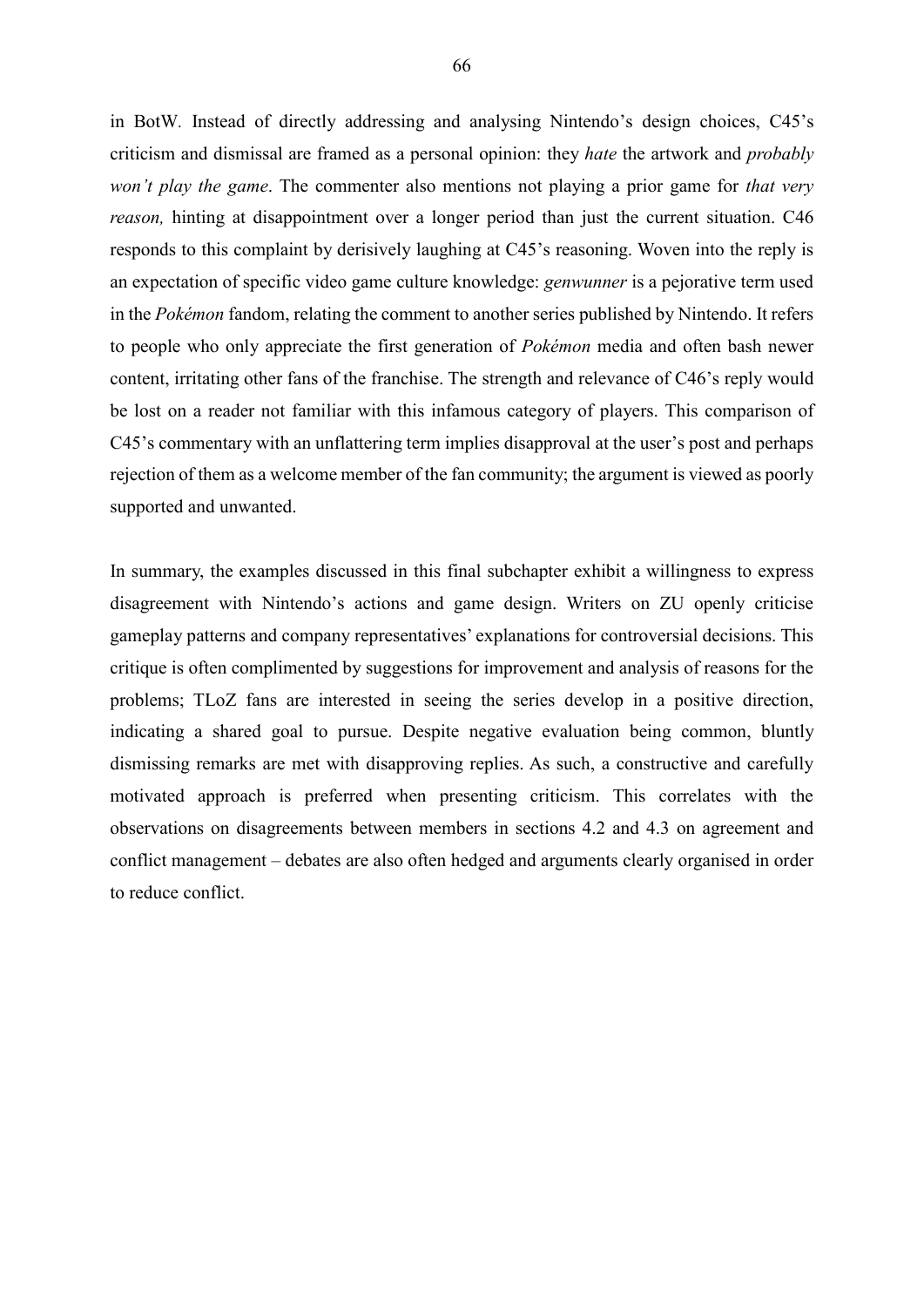### **5. DISCUSSION**

This chapter further formulates answers to the research questions presented in section 3.1 by discussing prominent features of content on the website, based on the insights that emerged in chapter four. In section 5.1, results of the analysis are compared to the criteria for virtual communities depicted in the overview of different approaches in chapter two. Following this in section 5.2 is more discussion on the general characteristics of ZU that can be inferred based on the features discovered. Finally, segment 5.3 contains observations on the strengths and challenges of the setup that emerged during the course of research. Reflecting on the process provides potentially useful information for further studies on similar topics and elucidates the context the results should be interpreted in.

#### **5.1 Present findings and definitions of virtual community**

Zelda Universe exhibited sustained interest and regular activity, as many writers have contributed to the site over multiple years. In 2016, several feature articles were published almost every month, and there were comments posted to contribute to every one of the core texts examined. This steady activity conforms to Curwood et al.'s (2013) findings of content creators appreciating affinity spaces for the direct feedback their content receives. Active participation and continued activity, as well as the information exchange arising from them, are considered central in multiple concepts of virtual community (Herring 2004, 2012; Blanchard and Markus 2004). These participation patterns on ZU certainly evidenced constant interaction, even if the amount of discussion generated varied in the case of each text. The subheadings in this chapter loosely group together similar observations made on the content and characteristics of the data, relating the combined insights to the various notions of communality.

## **5.1.1 Focus and shared resources**

In Schwämmlein and Wodzicki's (2012) classification of communities based on common bonds or common identities, ZU represents the latter category. Fans gathered on the site based on a shared interest, and the information and collaborative analysis emerging in discussions helped members gain more knowledge in the field. In discussing their experiences of connecting to the games, participants oriented to a common identity as TLoZ fans. Due to the public nature of the posts, any visitor could join a conversation; the interactive focus was on texts geared towards the whole of the group instead of one-on-one messaging. These features are a clear contrast to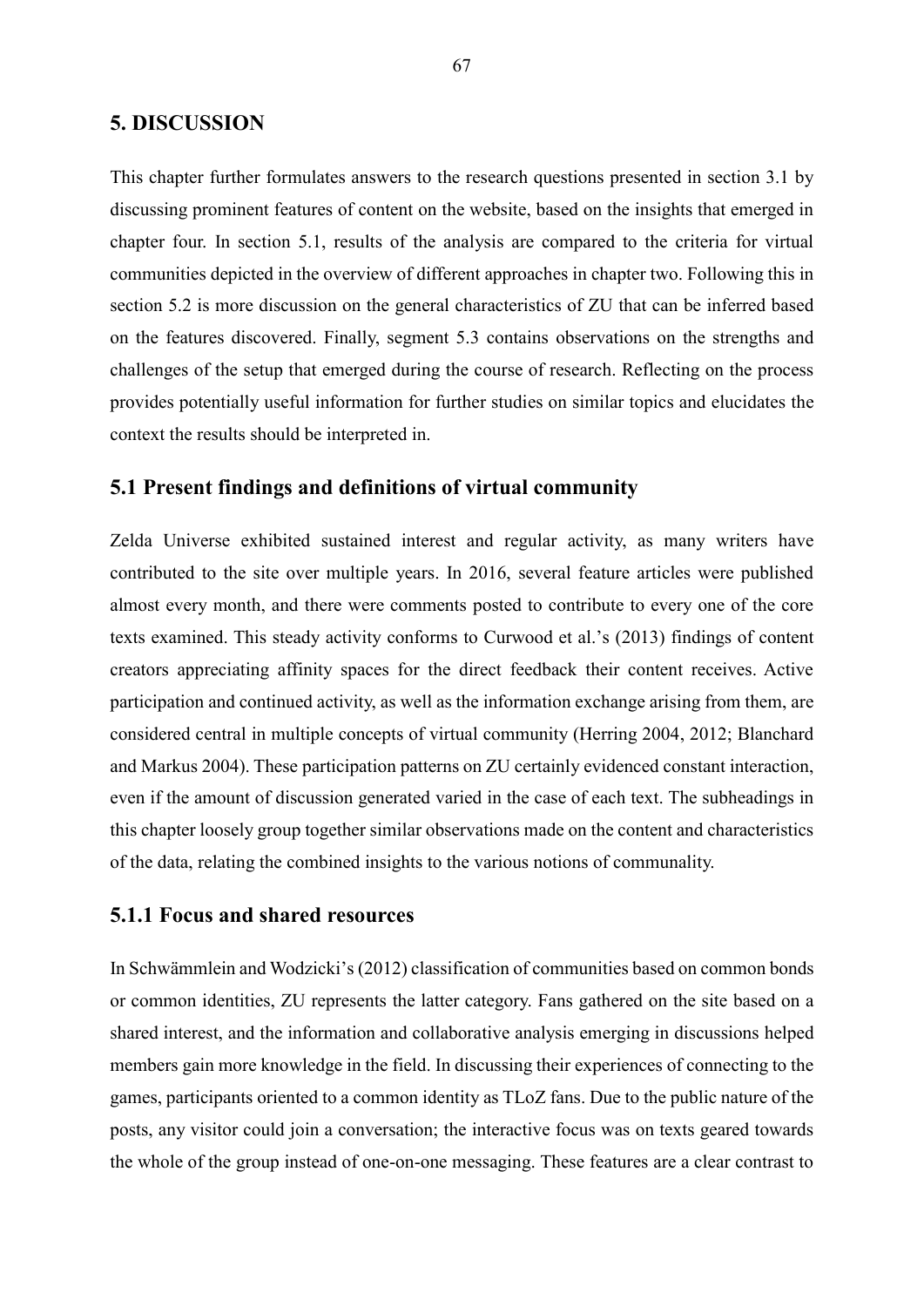the concept of common-bond communities, which emphasise member profiles and one-on-one relationships instead. The focus on topics over relationships may have contributed to constructing a more cohesive group identity, as posited by Graham (2016: 311); every participant on the site had a common interest and was thus able to easily share experiences and join in discussions.

In order for a site to be considered a community of practice as described by Wenger (1998), mutual engagement in the form of participation and mutual relationships is required. The latter existed on ZU at the very least between the feature writers, who collaborated on planning articles that functioned as counterparts to each other. The authors also used their own recognisable names and profiles to leave comments on others' work. Some commenters appeared multiple times in the data set, engaging in discussion on more than one article. These members may have developed relationships with other active participants; however, no claims can be made on this due to the data not containing any explicit expressions of recognition apart from acknowledgments between the mentioned feature writers. Plenty of interactive participation was observed in the data: members replied not only to the contents of the articles, but also to comments made by others. In some cases, this led to lengthy discussions in which more than two people were involved.

Due to the analytical and argumentative nature of most of the articles, great variance in opinions was observed in the data. Some commenters enthusiastically expressed agreement with the authors, while others voiced sharp disagreement and provided counterarguments; although respectful approaches were preferred, posters openly invited discussion. This acceptance of dissent and critique signified an appreciation for development, and criticism and conflict (along with support) are indeed noted in Herring's 2004 overview of community criteria. The prevalence of critical reasoning and analytical argumentation observed in texts on ZU is an interesting characteristic for an online platform. The affordances of various levels on anonymity in CMC can elicit trolling, unfounded insults, and other forms of mean-spirited or inappropriate commentary, derailing discussions especially in popular spaces. The data analysed in this study exhibited very little of such unproductive messaging in comparison to rational debate and constructive criticism. This behaviour is conducive to building communality, as it displays respect for other participants and the effort of engaging in in-depth debates can strengthen commitment.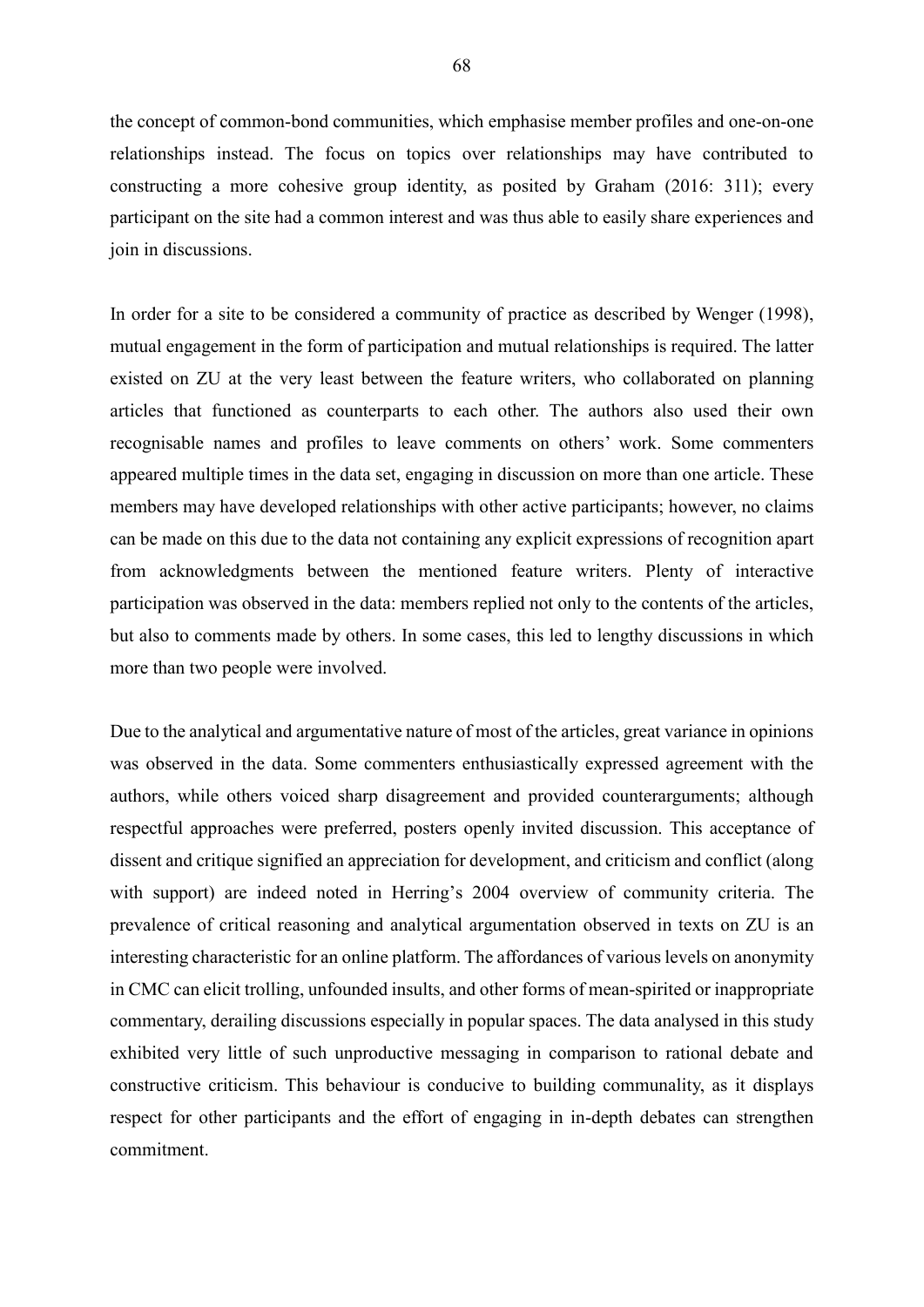Another component of CoPs, a shared repertoire of resources such as vocabulary and stories, was evident in discussions on ZU. The writers of the blog texts clearly assumed a familiarity with concepts present in the games; the texts were targeted at an audience just as interested in getting immersed in the fantasy world as the author. Participants were expected to be acquainted with both game lore and mechanics, as the writers used in-group jargon built on video game terminology and recounted game-related experiences they supposed readers to share. This discussion of storyline features, characters, and gameplay mechanics without explanations displayed knowledge of the topic and experience with series history, along with familiarity with a broader scope of video game media. The shared linguistic repertoire on ZU corresponds to previous findings of gamers constructing expert identities via precise language use (Leppänen 2007: 157; Piirainen-Marsh and Tainio 2009: 162-163).

In addition to knowledge of game terminology and lore, the fans' repertoire included familiarity with inside jokes arising from in-game elements and series history. Debated topics and common annoyances were approached in an amusing manner via jokes and exaggerations in some instances, and humour is indeed listed as a means of creating solidarity by Herring (2004: 362). Members referenced internet memes in comments and mentioned game-specific features that had gained a comical reputation within the fan community. As remarks like these would lose their effect on a reader not familiar with their origins, they both displayed expectations of communal knowledge as well as reinforced an impression of togetherness. Fans could be assured that their humour would be understood and accepted in this space, and the comprehension of such inside jokes can function as a divider between members of an in-group and other people.

Evidence of the existence of norms was another part of a developed repertoire. Repeatedly posting the same content violated routines of commenting, and texts perceived as pointlessly debating established series traditions defied impressions of appropriate content. Participants were aware of prevailing opinions in the fan community and used this knowledge to assess which views could cause discord or entail admissions of contrasting arguments. Implications of dividing fans into groups or attacking users with different opinions were not tolerated, and appreciation for in-depth analysis was expected. Members displayed self-awareness of acceptable behaviour by apologising in conjunction with promoting their own material and approaching controversial topics with disclaimers of not downplaying others' opinions.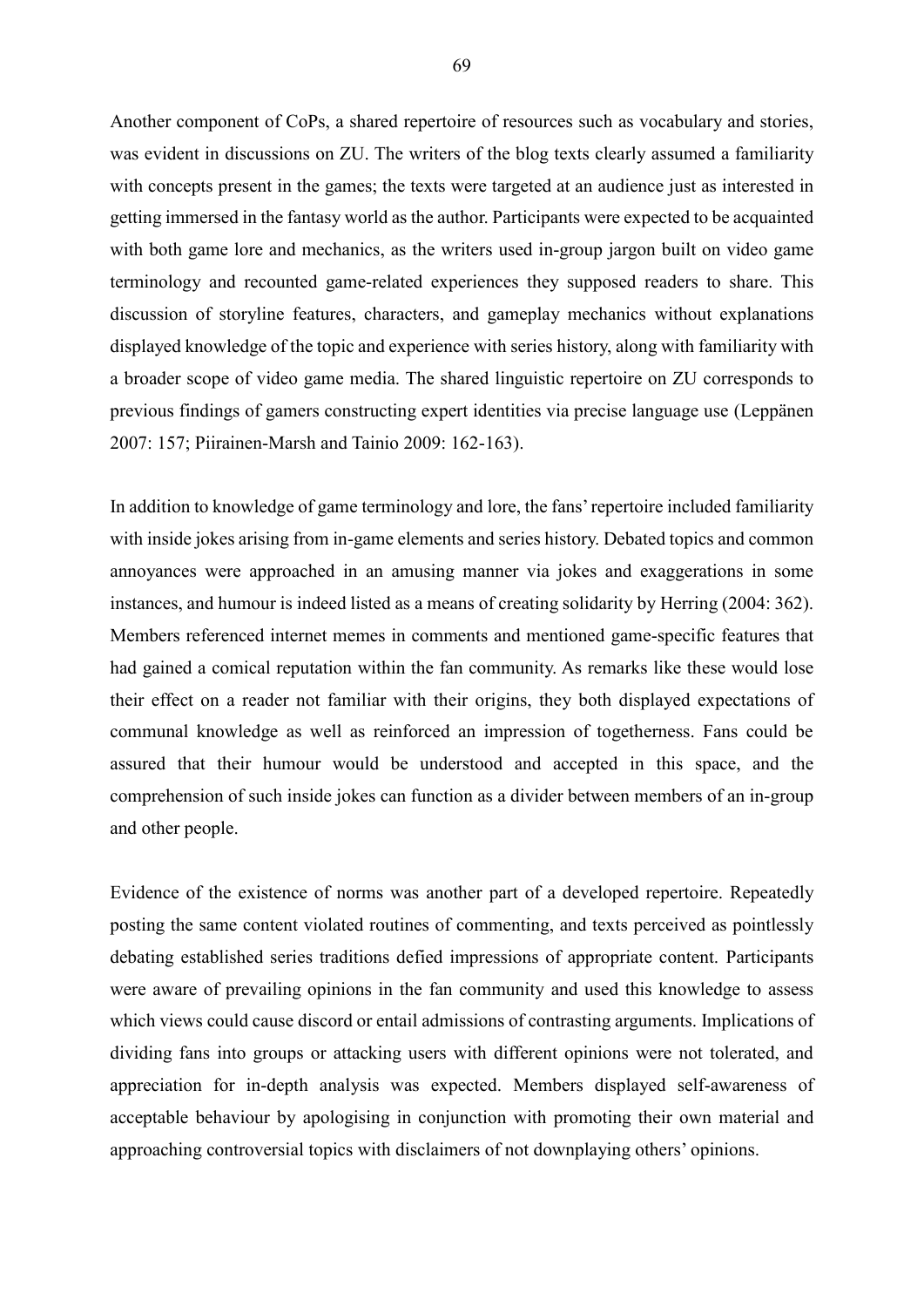Multiple data extracts demonstrated that the participants experienced a shared emotional connection to the series. This component of the sense of community theory (McMillan and Chavis 1986) emerged most prominently through the members' links to the games. They identified with the main character and his actions in the storyline, and this connection was often extended to discuss memories players were assumed to share: talk of Link's actions either addressed the reader as the agent or included them in the same group the writer belonged in. Supportive talk emerged particularly in discussing traits of the protagonist and his connection to the player; participants agreed on the importance of relatable characterisation and shared similar experiences of feeling emotionally attached to the games.

The members also exchanged support in the form of positive evaluation of others' contributions. Texts were complimented and placating prefaces used to minimise the threat of conflict, resulting in some carefully worded and mild-mannered debates. Herring (2004: 356) lists such positive politeness as one indication of support. However, as the data were strictly focused on texts analysing the games, discussion of personal issues was not clearly observed. Confiding in others on private matters, as well as divulging personal information such as real names, could have helped in producing the trust that Blanchard and Markus (2004: 66) consider integral to a sense of community. This lack of overt discussion of personal matters differs from studies of support communities (see types of virtual communities in Herring 2012) and emphasises ZU's place as an interest-based community. Nevertheless, a personal dimension emerged in participants bringing up personal connections to attributes of the main character and relating discussions to wider social contexts incorporating values oriented to. They also shared anecdotes of personal experiences with the game series, and connections to the writers' individual lives could therefore be seen in the data as more implicit features of the texts.

A sense of unity was apparent not only in expert vocabulary and common experiences, but also in word choices on the grammatical level of displaying agency. The writers often used plural first-person pronouns, presuming collective experiences and agreement; the group of fans was construed to encompass both the writer and readers as authors recounted what *we* had felt and seen. On the other hand, second-person pronouns were used to directly address the reader as well as to connect them to the games: the articles included prompts encouraging comments and told Link's story through actions attributed to the player. These features implied orientation to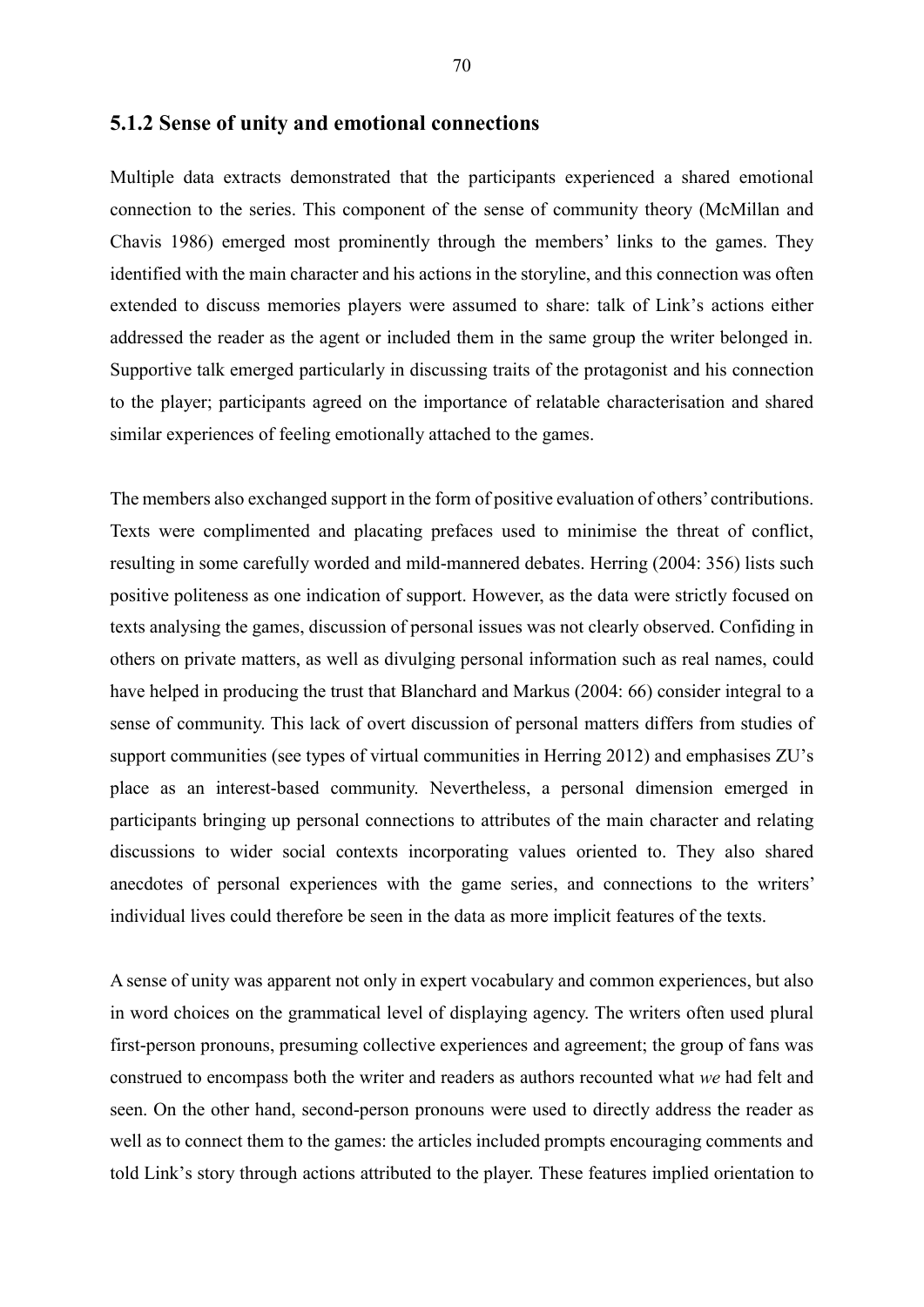a group welcoming equal discussion of a joint passion, as well as a shared identification with the characters starring in the games.

The multiple instances of debating in the data indicated that enacting online identities through aligning with opinions, as suggested by Tagg and Seargeant (2016), functioned more on the level of individuals than in constructing a group identity over a single view seen as superior. Nevertheless, observing ways of presenting arguments revealed that members had developed impressions of which opinions were most common in the community. Assertions interpreted to be threatening unity were coupled with negative attitudes, eliciting criticism of disrespect. This valuation can be considered a part of shaping the ambient communities discussed by Zappavigna (2012): fans aligned to TLoZ itself as a positive interest, and individually to varying evaluations of opinions related to the series.

### **5.1.3 Similarities to affinity spaces and fandom studies**

The range of topics and approaches featured in the articles welcomed multiple types of knowledge, and this is one of the characteristics of Gee's (2005) affinity spaces. Publishing works by different authors encouraged the distribution of individual, intensive knowledge: different fans were interested in researching different topics. Extensive insights were visible in the data in the participants' wide familiarity with the features of the game series as a whole, and in their ability to connect elements from different instalments to others. Commentary on articles that focused on topics such as timeline theorising demonstrated collaborative efforts to construct a rational storyline, while discussion on character traits shaped opinions on the game company's plans by highlighting the positives and negatives of possible developments. As such, one description of the CoP component of joint enterprise on ZU could be the pursuit of creating and archiving knowledge through analysis and discussion of series features. Wenger (1998: 56) argues that members' actions shape communities, and this sharing of observations certainly sculpted the knowledge framework of the fansite.

ZU presented articles by multiple writers, showcasing a variety of opinions and giving different voices exposure. The website also included posts promoting collections of fan works, such as digital paintings and crafts, but these were not examined in the analysis due to not meeting the criteria used to collect data. As noted in Smith (1999: 95), submitting and publishing pieces of fanwork is a strategy for inclusion. This openness to featuring the work of numerous fans with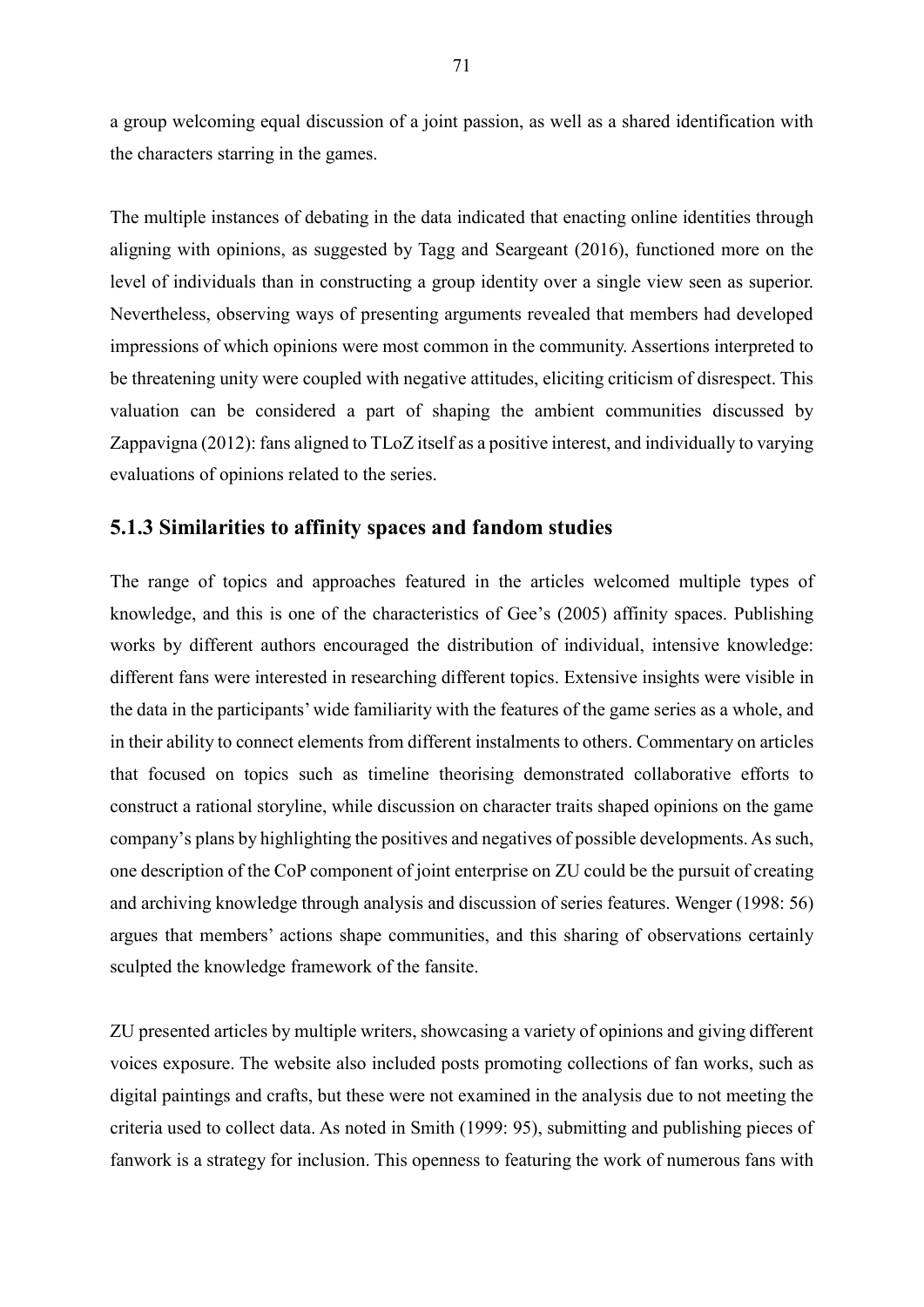different backgrounds and levels of experience in art or writing, as well as the ease of adding comments, facilitated participation and mutual engagement. It may have furthermore contributed to the construction of the feelings of influence and membership discussed in McMillan and Chavis' (1986) sense of community theory, but since members were not interviewed in this study, claims of subjective feelings cannot be made. Nevertheless, this variety of content displayed appreciation for members' efforts and a willingness to collaboratively construct a growing base of content.

## **5.2 Characterising the Zelda Universe community**

The very fact that TLoZ fans on the site were motivated to write lengthy and analytical articles about various themes in the games displayed commitment and deep interest in the domain. A further indicator of dedication and passion was the distribution of comments in the data: articles about opinions on long-debated topics in the fandom, such as where an upcoming game would fit on the timeline or whether the main hero should get a voice actor or remain silent, received the most replies. Remarks questioning the importance of character-related discussion were met with implications of rejecting the commenter as a valid community member; communal identities negotiated on ZU included an appreciation for analysis and respect for voicing opinions.

A prevalent concept in many of the articles was the strength of the fans' connection to the main character. Writers spoke of Link's actions in the game world as if they were the players' own, and multiple articles contemplated how features such as his gender and silence affected the ease of identifying with him. Some posters argued that giving Link's character more versatility would help a wider range of players feel engrossed in the games, while others reacted with strong disagreement and rejection to suggestions of changing established traits. These discussions demonstrated immersion and narrative presence in-game, as described by Rigby and Ryan (2011); participants recounted their personal experiences of feeling represented in the fictional world through the protagonist. This impression of a shared connection can be argued to function as a joint emotional bond, in place of established mutual relationships between members. As Angouri (2016) writes, narratives of sameness forge solidarity – sharing experiences that built similar fannish identities brought the members of ZU closer together, allowing them to bond over relations to a character. Such discursively fashioned identities shape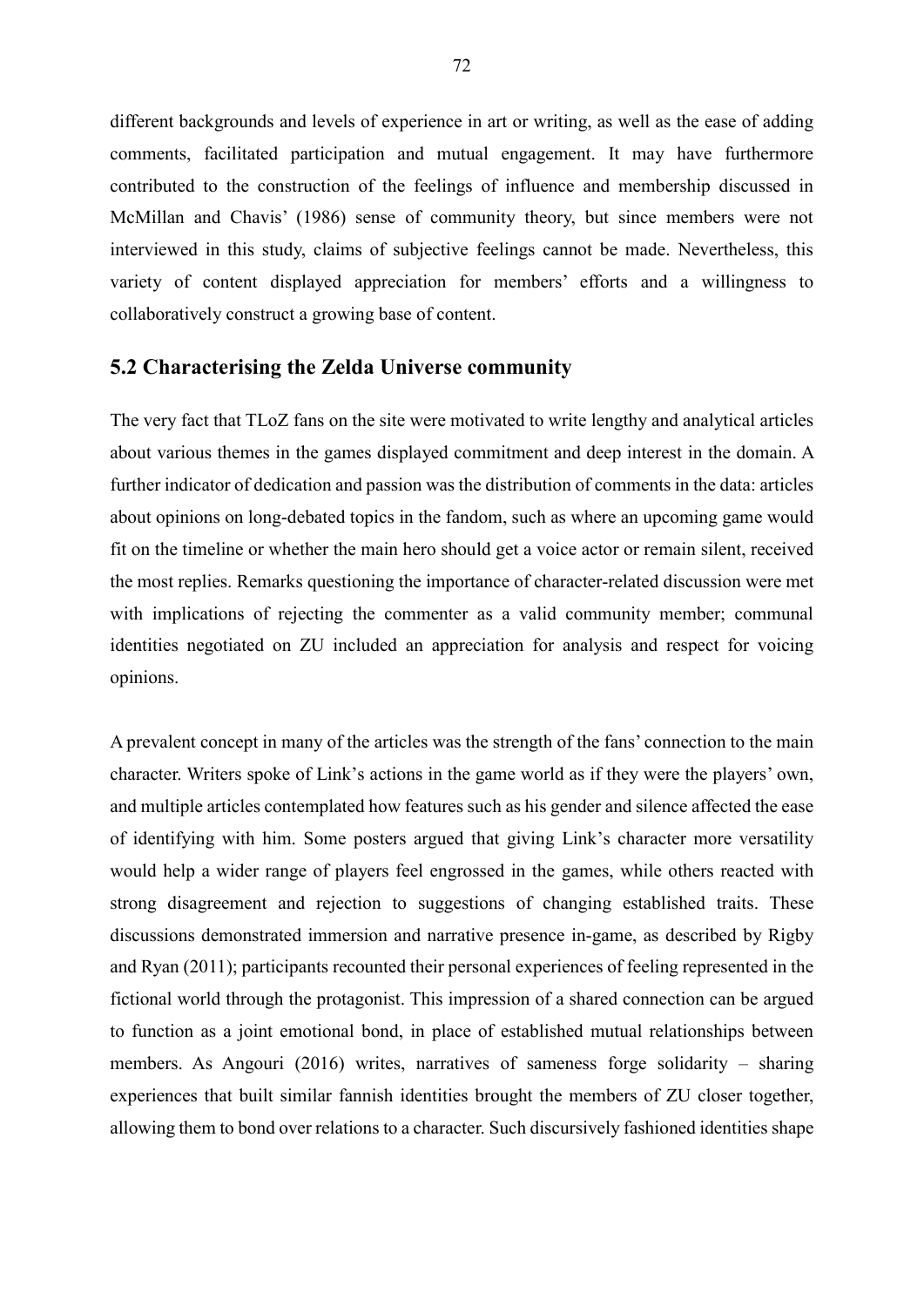how members align to interactions, and are accordingly stated by Stommel (2008) to affect the development of communities.

The participants openly criticised aspects of game design, analysing reasons for negative reception of certain elements and precautionarily mapping problems with potential changes in characterisation. In terms of Gee's (2005) presentation of the features of affinity spaces, the fans were aiming to influence the internal grammar of the TLoZ space. Since this research project was neither a longitudinal study nor a widespread one, no claims can be made about whether these discussions gained enough momentum to affect the development of future games. Nevertheless, they certainly affected the internal grammar of the fansite: the acts of publishing texts and commenting on them added new content to the space. This publication of new ideas, in turn, changed how participating fans viewed older TLoZ material and allowed them to remix it by connecting elements to fresh discussions. In tandem, the site's external grammar, i.e. how members interacted with signs produced in the space, was affected as well. Reactions to past texts may also have helped shape the tendencies of conflict management observed in the data, as writers displayed awareness of which opinions were likely to be considered controversial. However, the snapshot characteristics of the data set limit interpretation of how expression of opinions may have developed: this study featured a modest number of articles published in a limited timeframe, so direct comparisons with older discussions could not be made.

The site allowed members to present individual ideas and compare them to others' through commentary and discussion. Some commenters noted that discussion threads had helped them look at a feature or issue from a new angle, drawing attention to meanings not previously considered. This corresponds to Baym's (2000) argument of discussions in interest spaces helping participants understand different points of view. ZU members collaboratively created extensive knowledge that considered points of interest from multiple angles, creating new resources to base further analysis upon. Furthermore, comments noting new viewpoints were indications of building the communal meta-text discussed by Baym (2000: 211) and Jenkins (1992: 98): conversations integrating multiple perspectives are likely to affect how the fans interpret their future playthroughs of the games.

Real-life issues that emerged in the discussions were tied to the representation of groups of people in media. Akin to Wakefield's (2001: 132) observations of women identifying with female TV characters being brushed aside, participants related to Link most strongly through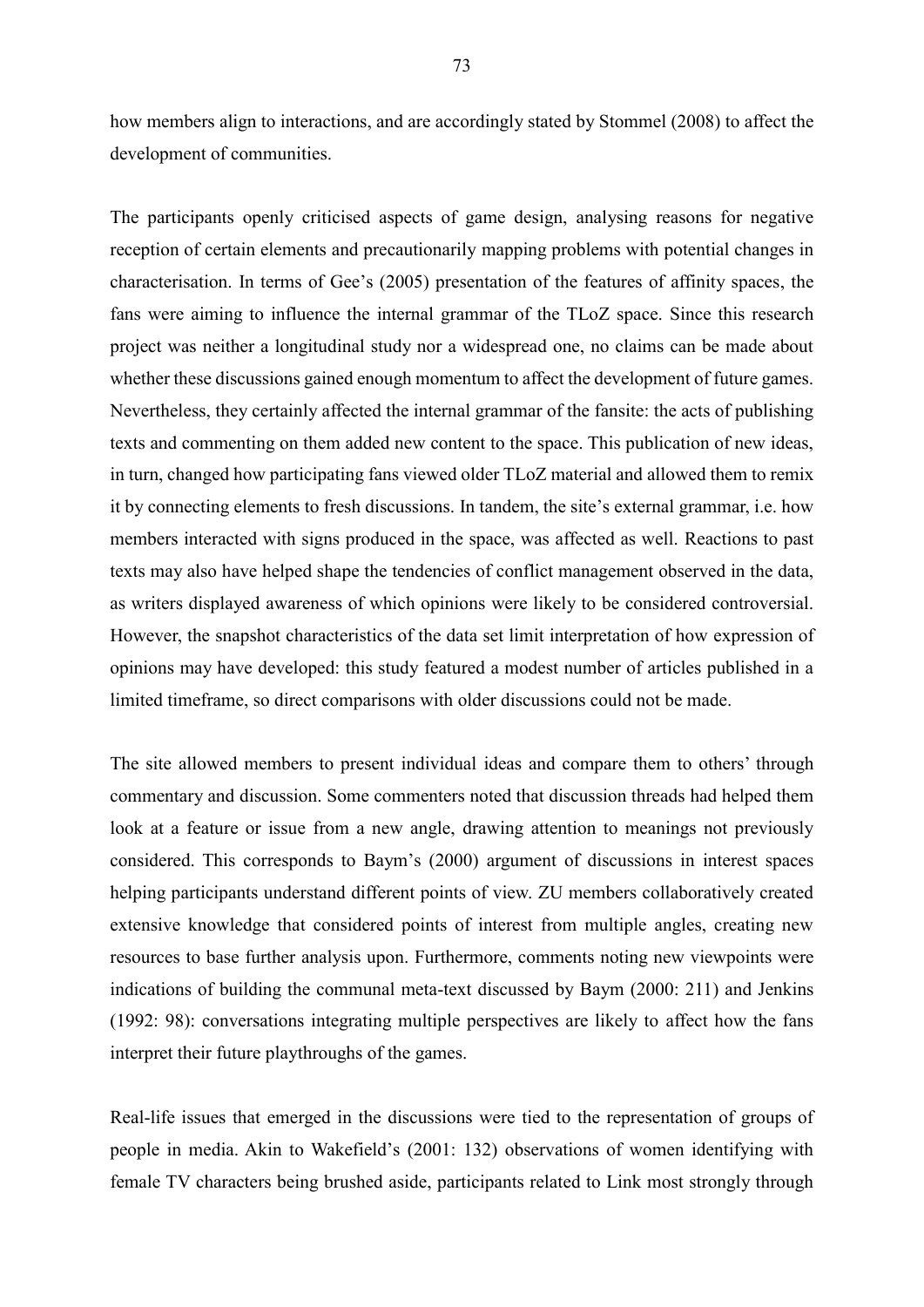traits they shared with him. Analysis of his gender on ZU led to discussion of the role of gender in storytelling, and listing good qualities associated with left-handedness was considered offensive towards right-handed people by a commenter. However, exchanges like these were rare in the data; discussion was mostly contained within the series' framework. As such, Baym's (2000) suggestion of fans talking about difficult emotional issues through relating them to characters did not particularly apply to ZU. This may be explained by the topic of the shared interest: unlike the soap operas mentioned by Baym, TLoZ is focused on adventure instead of relationships and particularly emotional storylines. These observations conceded with the idea of online communities being shaped by content rather than medium.

## **5.3 Reflections on the research design**

Gee (2011: 26) notes that people "have a problem of taking too much for granted" when speaking and listening within a familiar culture. He emphasises that it is therefore important for discourse analysts to "make what we take for granted new and strange". In this study conducted by a researcher who had prior familiarity with the topic in focus, special attention was paid to the potentially problematic bias. Since I had enjoyed the TLoZ series for years, I was very familiar with many of the series-specific themes and terms before embarking on this research project. Due to this, I was careful to keep in mind the guideline of attempting to consider the data in terms of what a reader not familiar with the series may not be able to fill in. On the other hand, as Gee (ibid.) recognises, an insider may be better equipped to infer meanings and consider why actions are performed a certain way. My double role as a fan and a researcher is therefore likely to have had both benefits and hindrances for the interpretation of the data.

Devising criteria for data collection was one of the main challenges in planning the thesis. The present study used a representative data set chosen based on the amount of commentary each article on the site generated. This main criterion resulted in the data pool containing three articles by one author, while each of the other four featured writers only had one text included. Ideally, each examined article would have been composed by a different writer, to ensure as much variety in member representation as possible. However, since comments were included in addition to the longer texts, this approach to data collection nevertheless resulted in a set with numerous different voices. A key part of characterising virtual communities is examining interaction patterns within them, and prioritising articles that had generated the most discussion was therefore deemed justified in this study. If an even more diverse and balanced selection of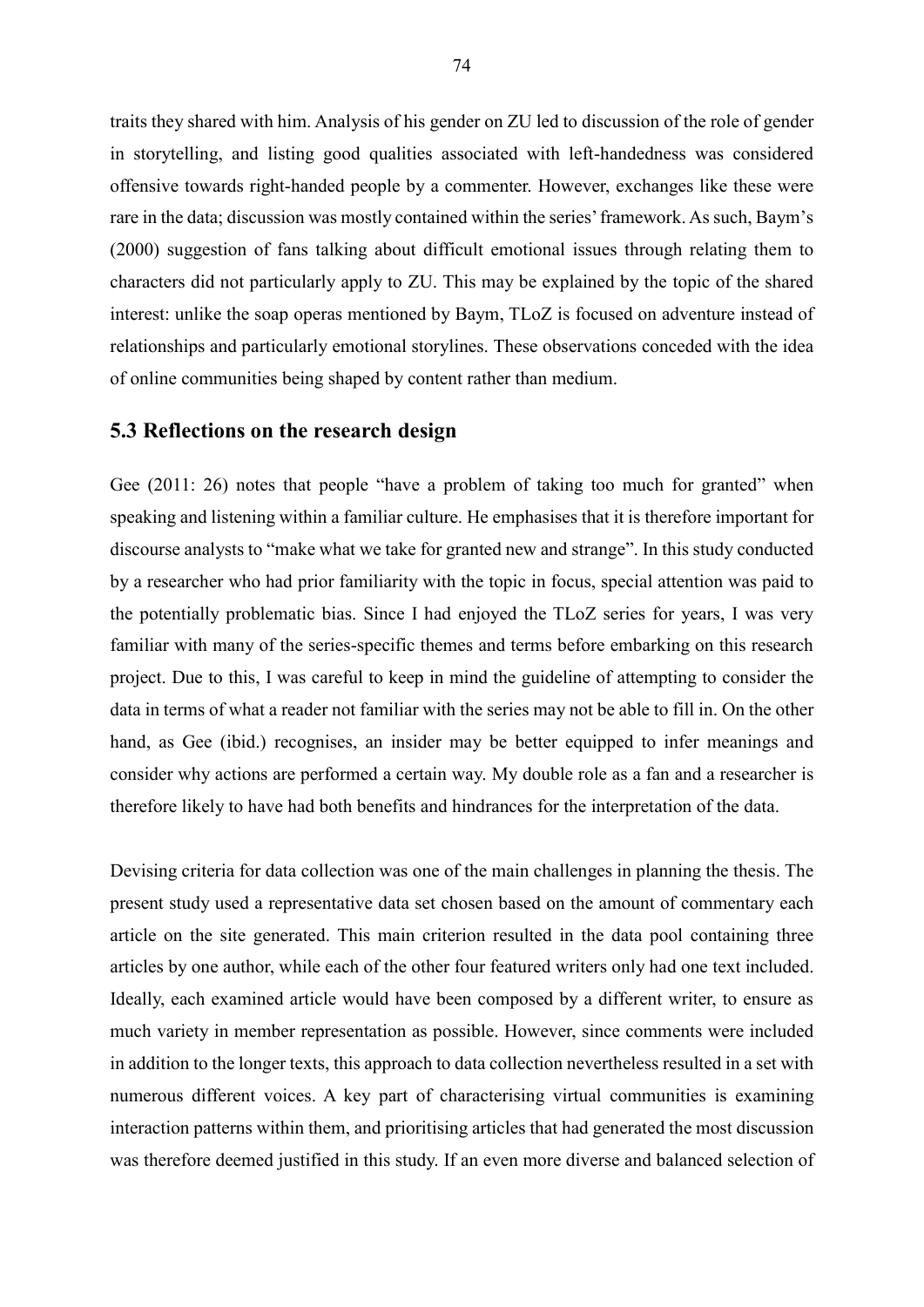voices was desired, similar research could sample its data based on authors instead of topic or comment rate.

In addition to analysing the contents of the body of the messages, features such as the posters' usernames and the feature writers' profile texts could have been considered in identifying indicators of communal elements and identities. Including these components would have made the data set more varied, but it carried the risk of increasing the amount of material featured in the study too much to be reasonable. (Processing clearly identifiable personal data would also have, of course, required very different preparations with regard to ethics and privacy.) The question of how much data is enough depends on how the analysis in each study is organised: pinpointing and categorising common features in a variety of texts may require samples from more articles than an approach that focuses on intricately analysing a handful of texts as wholes. As such, research focused on recurring language patterns of couplings and vocabulary choices, for example, could use a larger pool of data than this study examining ideas and discussions. Since the purpose of this study was to investigate communal features emerging in analytical texts and discussion, member profiles would not have necessarily conformed to the rest of the data set, even if they may display alignments to views and identities.

This study was designed to examine previously existing data. No members of the community were interviewed, and analysis was based on insights that could be gained from the contents of public posts published on the website. Thus, the data did not include explicit statements by members specifically written to describe their community, since no such question was asked in the posts; researchers cannot make definitive claims about a speaker's feelings or intentions based on observation alone. As can be derived from the literature reviewed in chapter 2.1, subjective feelings of togetherness and emotional connections play a significant role in creating and describing a sense of community. Even if a participant in a space displayed all of the behaviours suggested in a definition of virtual communities, could they truly be considered a member of that community if they did not personally identify as one? This question is one that crystallises some of the main difficulties in formulating definitions of community. In reviewing the results of this study, it is therefore important to recognise the absence of these testimonies of personal identification.

Answers to direct questions of description are, however, not the only way to display a members' views of their own communality. Many of the extracts studied in this thesis displayed opinions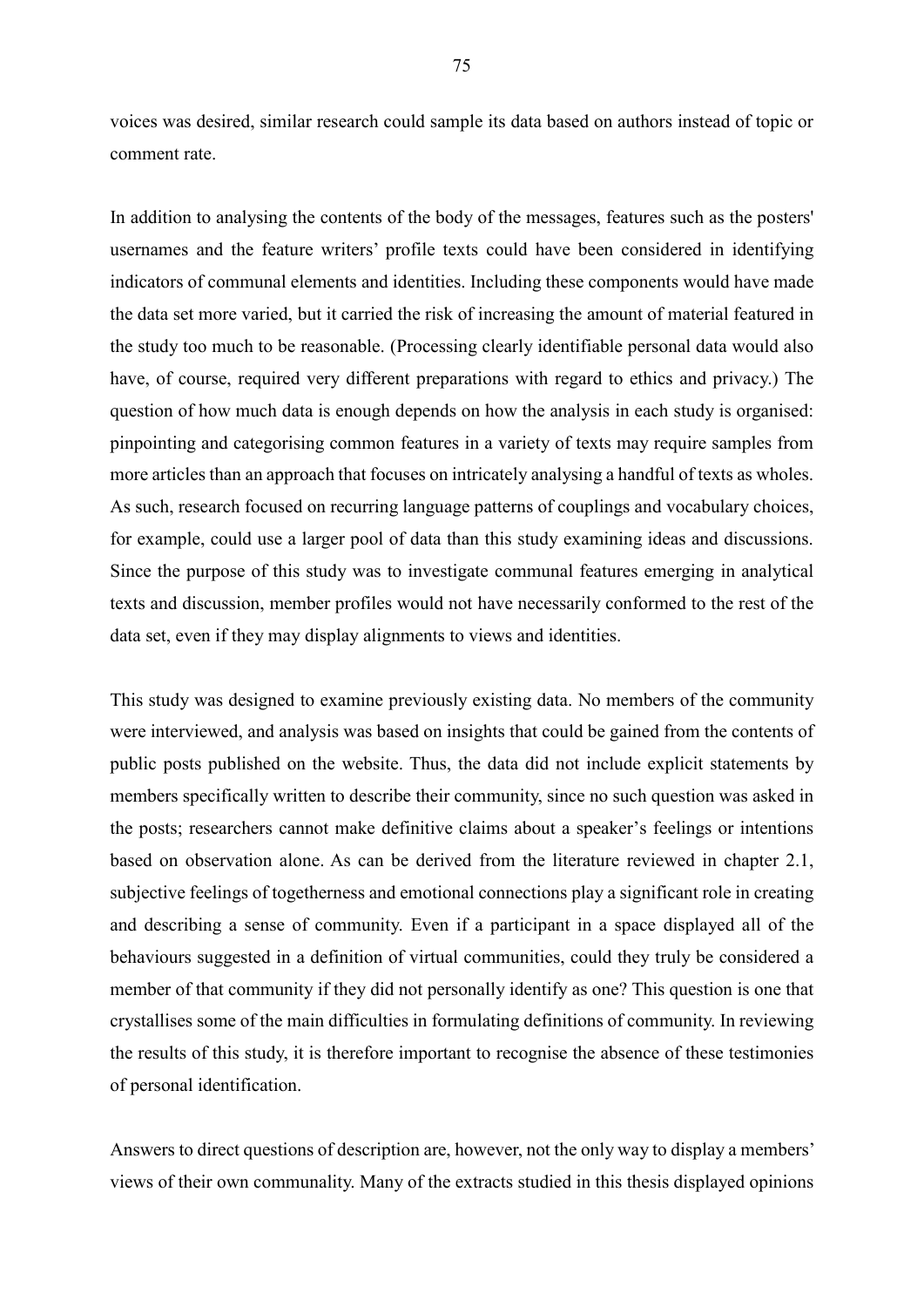of what was appropriate or offensive to someone identifying as a TLoZ fan and participating on the site. An outsider to a community will often develop their impression of its members and customs based on observation instead of interviewing the members. As demonstrated in the theoretical framework of this thesis, the concept of online communities is a complex one, and the methods of this study focused on analysing behaviour and conceptions transmitted through language in individual posts and open conversation. As such, the approach taken in the present study provided information on how the members' interpretation of their own community manifested through implications in everyday discussions of their shared interest. Observational and more ethnographic, interview-driven studies therefore complement each other, together shaping understanding of the different aspects of the phenomenon of communities.

A final challenge related to the format of the data. As was briefly discussed in chapter 3.2, texts published on digital platforms can be constantly transforming. It is therefore essential for the researcher to save copies of the data being examined. Concurrently with the preliminary analysis stage of this study, the website on which the articles were published underwent a brief period of server maintenance, during which the featured content was unavailable. Not all of the articles had been converted to text documents at this point, and progress was accordingly hindered until the data move was finished. The articles were soon accessible again, but this incident demonstrated the importance of efficient data collection. Researchers conducting similar studies on artefacts on the web would be wise to swiftly gather and organise relevant data as soon as their source has been decided.

This chapter has sketched an overall view of how posts on ZU related to descriptions of virtual community, and how challenges arising from the research design were approached. Contents on the website were found to display multiple features of different definitions of virtual communities, communities of practice, and affinity spaces. ZU could be characterised as an interest-focused community of gamers who were gathered and connected via their common identities as TLoZ fans, and whose participation in discussions demonstrated a shared repertoire that included knowledge of game-related concepts and perceptions of appropriately argumentative content to post. Particularly representative of ZU were a shared emotional bond to the game world and its characters, and an appreciation for detailed collaborative analysis of recurring concepts. The key issues in designing and conducting the study related to limiting the data pool and collecting the material for analysis. The implications and applications of the results presented in chapters 4 and 5 will be considered in the following, concluding section.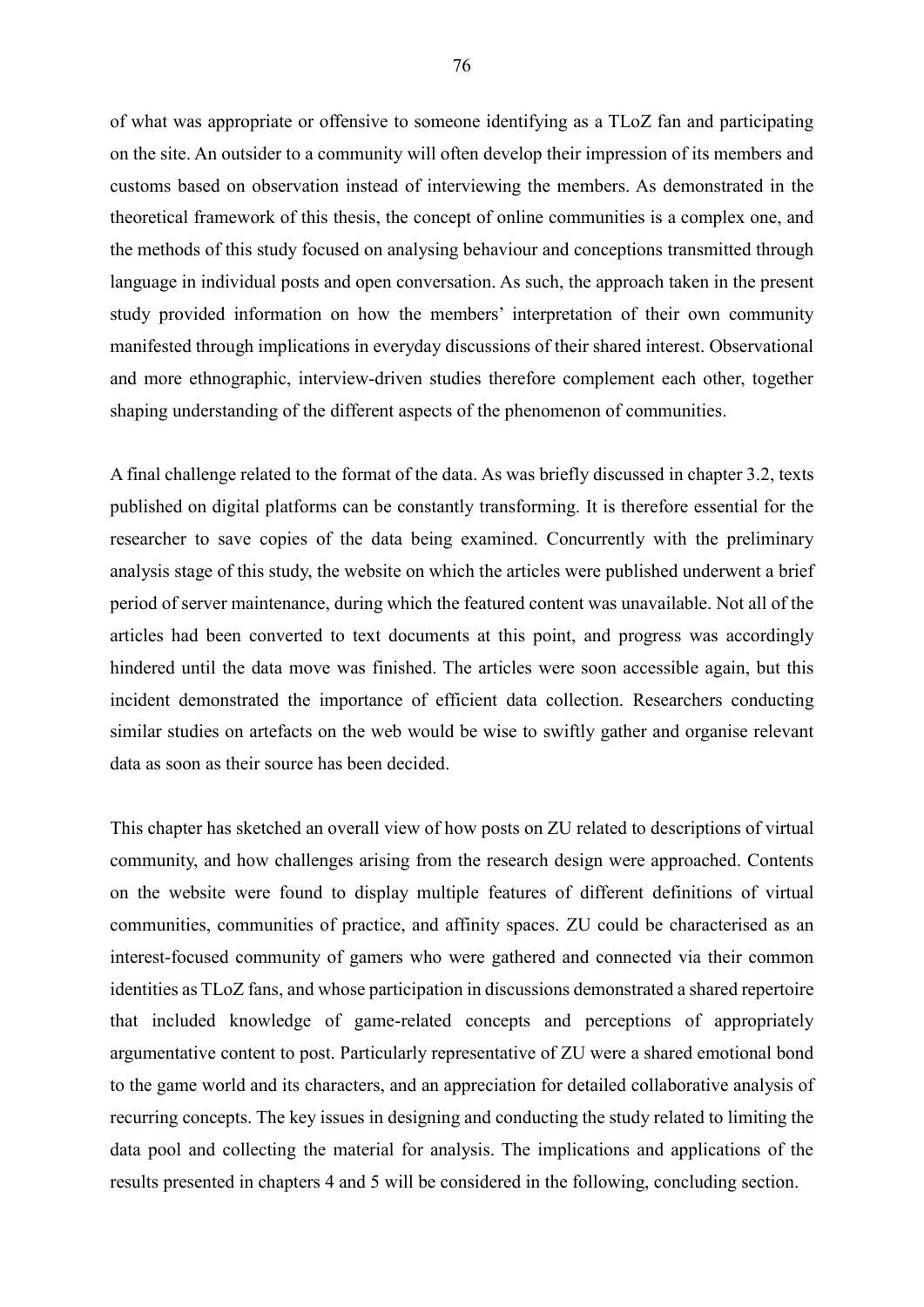## **6. CONCLUDING REMARKS**

This thesis analysed the features and content of an online video game fan community. Its purpose was to examine how the composition of fans' posts displayed impressions of belonging to a community, to describe what kind of communality the features observed incrementally suggested, and to consider how they related to those listed in literature on virtual communities. The data consisted of feature articles and comments published on a video game fansite called Zelda Universe, and these fan-authored texts were analysed using guidelines of computermediated discourse analysis. Prior research on virtual communities, fandom, and affiliation in computer-mediated communication composed the background for the study. The findings were compared to criteria presented in various definitions of virtual community, as well as to descriptions of the related concepts of affinity spaces and communities of practice. Through such an approach, the study aimed to produce insight into the shaping of communities mediated by the internet.

In summary, analysis of the data revealed a common interest -focused community that displayed many of the features listed in the literature consulted and whose members appreciated in-depth discussion of series staples. Knowledge of series lore and video game terminology was expected from the readers, indicating a shared repertoire of semantic resources. The analytic nature of the discussions displayed expertise and commitment and indicated a desire to affect the development of the object of joint interest. Agreement with others' arguments was expressed freely, and members were encouraged to participate in discussions through positive evaluations and comment prompts. Issues that elicited disagreement and debate displayed perceptions of norms: the most aggressive criticism was directed at content deemed unsuitable, i.e. repeated posts, over-discussed topics, and texts that were perceived as offensive toward a subgroup of fans. Participants made references both to posts within the site and to outside sources, locating the community within a network of similar spaces and acknowledging others' work through intertextual connections. Solidarity was built through employing series-specific humour and sharing similar experiences related to the games. Members also described the importance of strongly relating to the main character of the games, emphasising the role of the game world and stories in bringing players together.

No small cliques or close-knit, exclusive mutual relationships were observed in the data: discussions were open for anybody to join, and individual member profiles were not relevant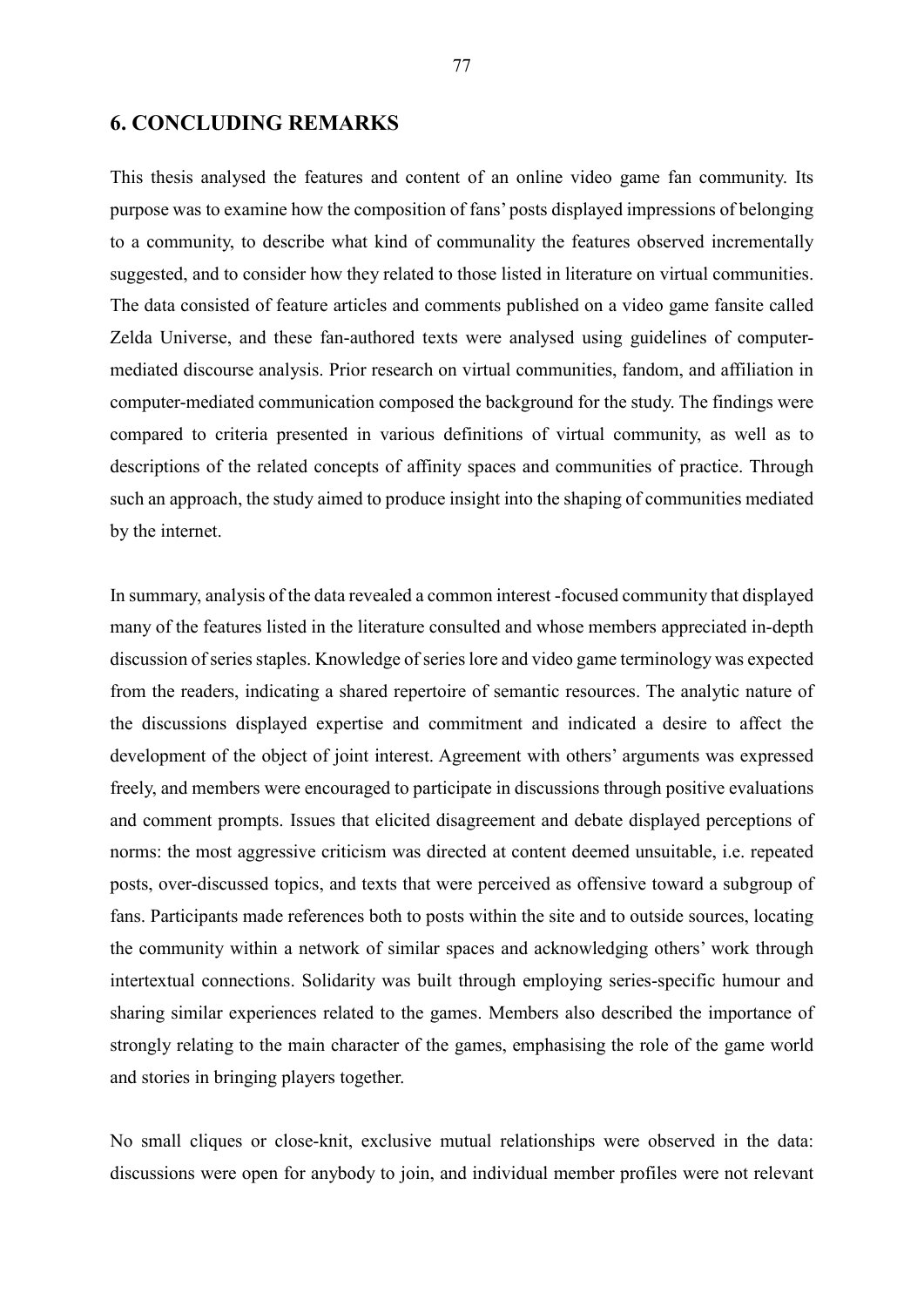in forming a communal identity of TLoZ fans. Participation on the website was based on common interests and the sharing of opinions, which the members affiliated with and thus formed connections through emotional responses. A joint enterprise of collaboratively creating and distributing knowledge could be inferred: the articles were analytical in nature, and members engaged in argumentative discussions with multiple interlocutors. In this space of game-specific conversation, personal issues were not a prominent topic of deliberation. This further exemplified the interest-based quality of ZU as a community and contrasted with definitions highlighting the importance of mutual bonds and supportive interaction related to private problems.

Prominent in the study were in-depth debates and new points of view collaboratively emerging from them. Members both challenged and praised others' theories and assertions, shaping a community appreciative of analytical discussion. Observation of ZU data suggested that positive evaluation of others' work and statements valuing different opinions are viable strategies for displaying appreciation and encouraging members to participate, strengthening solidarity. Despite many of the articles not being explicitly presented as conversation starters, all of the articles studied generated in-depth discussion within which differing points of view were freely expressed. This highlights the role of interaction in shaping the characteristics of a community: on ZU, perceptions of appropriate content, positive affiliations, and community boundaries could be inferred from reactions to participants' posts. There are often no clear written descriptions of what a community values or how its members are expected to act, and studying the discourse of people participating is therefore essential in attempting to understand its norms. Although ZU presented as a space that welcomed debate, members were often careful to frame arguments in a polite and respectful manner.

Since the focus of many CMC studies has been on topics of identity and language variation in chat rooms and discussion forums, studying community features on a less conversation-focused part of a website created information on a combination somewhat neglected to date. While feature articles are not built on direct conversation in the same fashion as casual discussion threads, embedded in the texts were nonetheless implicit assumptions about common values and opinions as well as explicit connections to posts written by other members on the site. This study featured a mixture of analytical articles and conversational comments of varying lengths, and as such provided findings based on two kinds of data that were connected to each other through topics and references. The results were more focused on connections built through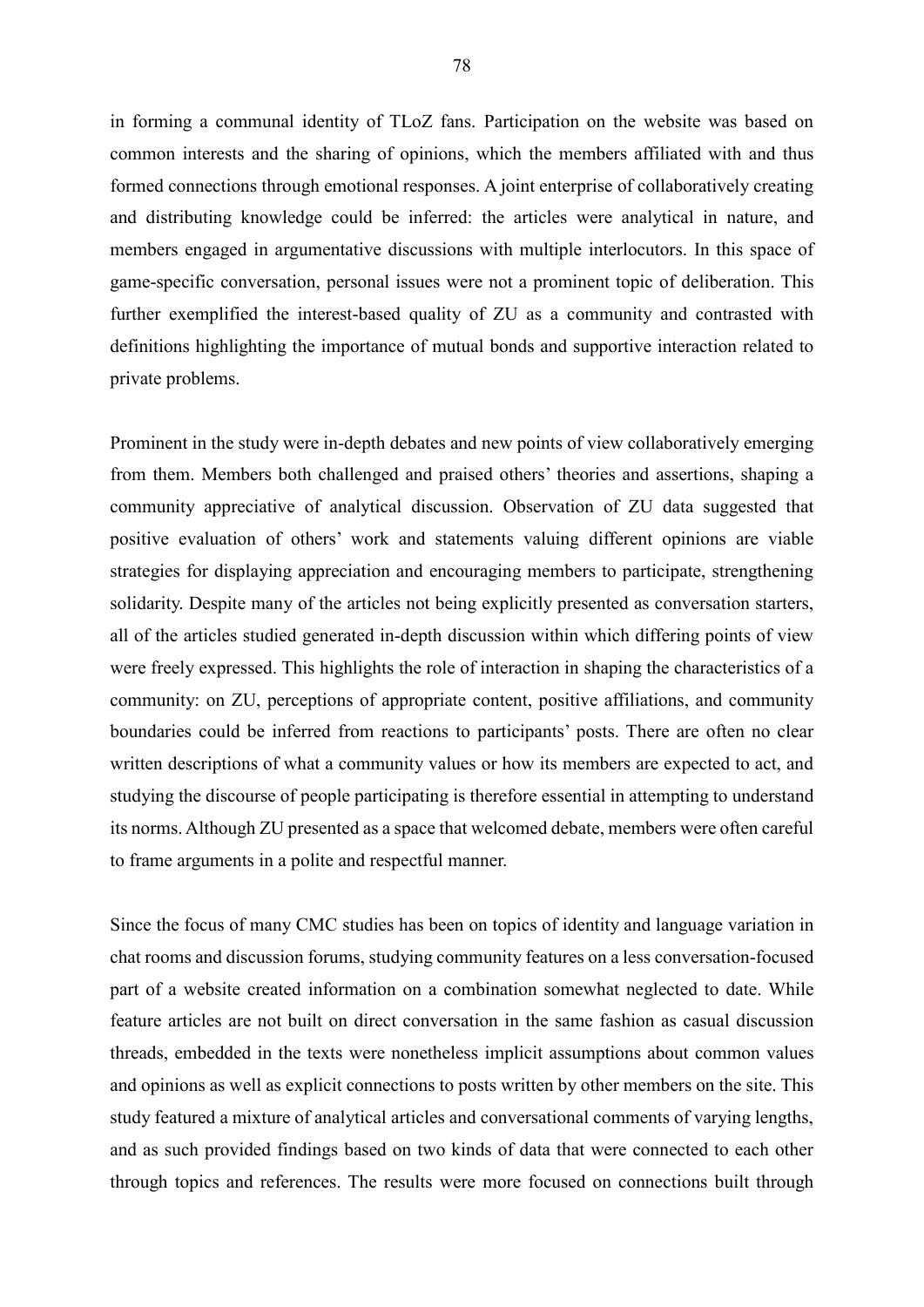shared interests and collaborative knowledge than support on personal issues. Researching these more indirect contributions to shaping relationships broadens the knowledge on perceptible community features.

A computer-mediated contemporary space for common interests and collaborative endeavours does not necessarily correlate with traditional notions of community, yet the people participating in activities within it may feel and display a strong sense of communal identities. ZU members did not indicate mutual cognisance of each other beyond a common leisure interest — discussion and collaborative efforts did not require physical proximity, close acquaintance, or a sense of duty. Studying virtual communities produces contemporary clues on how affective relationships and shared spaces are constructed in environments that do not necessarily involve face-to-face interaction or identifying information. In addition to facilitating the formation of personal relationships among people with varied backgrounds, the internet is a vital channel for the maintenance of professional connections. Examining the features of lasting online communities thus provides information useful not only for people in search of others with shared interests, but also for those designing websites for customer audiences and professionals.

Computer-mediated communication is constantly evolving as new kinds of web platforms are developed. Mobile devices in particular are making it easier to engage in interaction in a variety of situations. Despite the popularity of microblogging and profile-based social media, fan websites focused on more traditional articles and comment threads are still thriving. Unlike fleeting and personalised social media streams, they are centralised spaces for in-depth discussion and the exchange as well as archiving of knowledge. Examination of these sites offers insight into what people value in online communities and how they build bonds through shared interests and stable membership. Observing the discussion emerging on ZU demonstrated that people still value the detailed content published and communities formed in fan-administered spaces. At the time of this report's finalisation in the spring of 2019, feature articles were still being published on ZU at a steady pace.

Further research could adopt a more ethnographic approach, interviewing members in addition to, or instead of, observing texts produced through user interaction. This would complement observational conclusions by yielding descriptions of participants' feelings about communality. Websites could also be examined in their entirety, in contrast to the present data set drawn from one section; the study at hand demonstrated that posts on fansites cross-reference other texts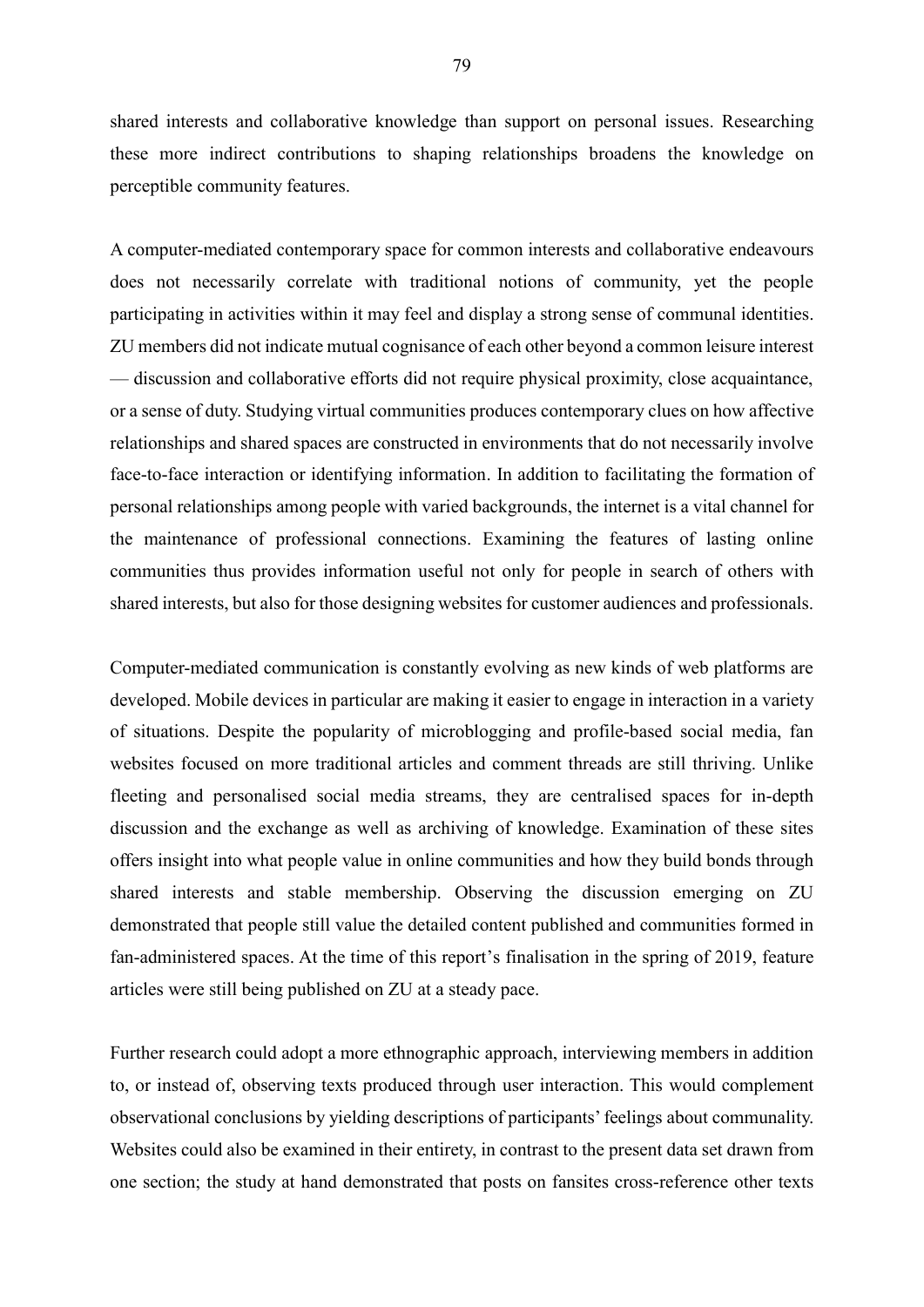and are influenced by discussions emerging elsewhere in the shared space. Due to the limits of a Master's thesis, this study only examined one fansite against theories of community. Comparative research using multiple spaces, such as an interest-based community and a profilebased one, could be conducted to learn more about the prominent features of each type.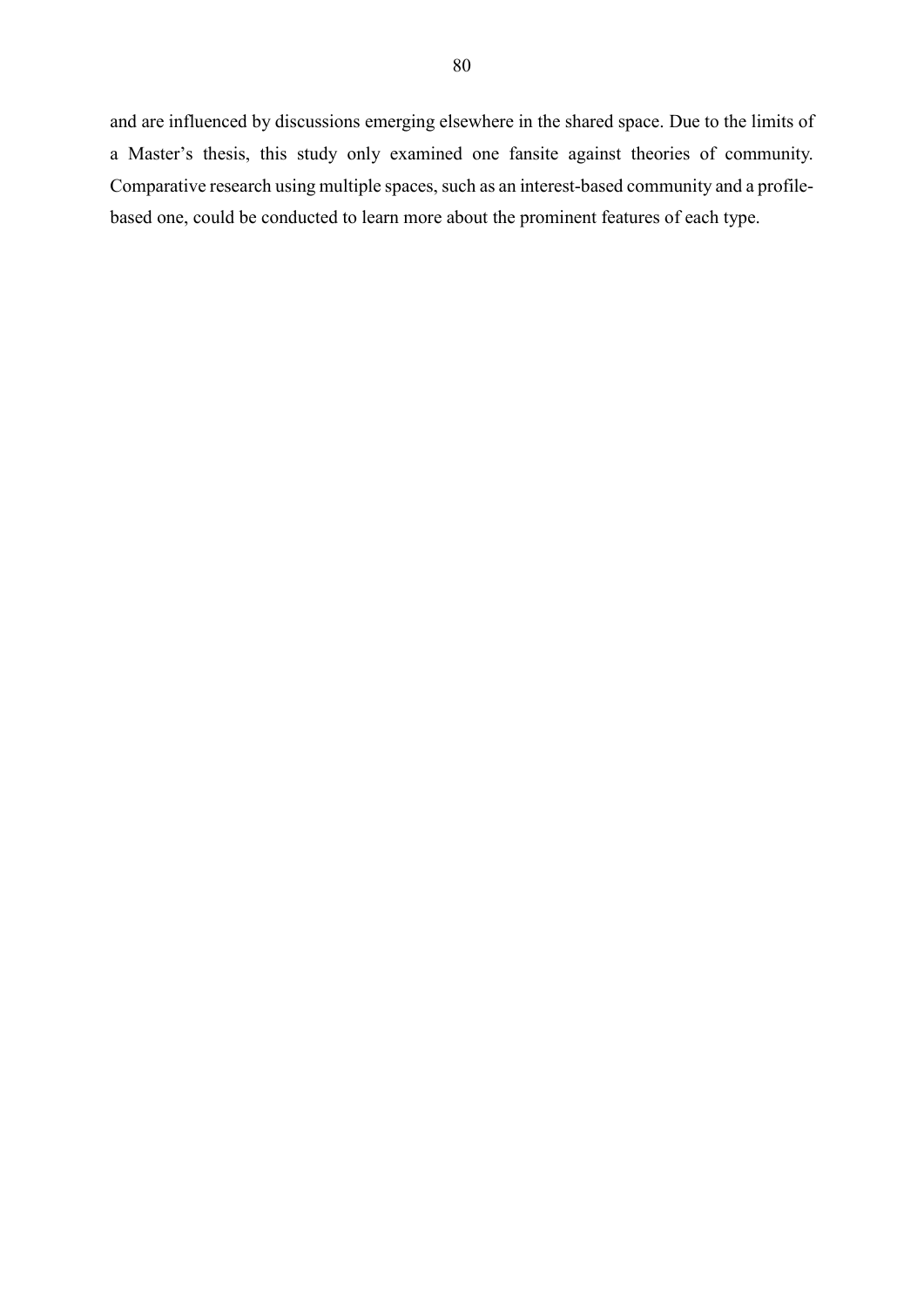## **REFERENCES**

- Androutsopoulos, J. (2006). Introduction: sociolinguistics and computer-mediated communication. *Journal of sociolinguistics* [online] 10 (4): 419-38. doi:10.1111/j.1467-9841.2006.00286.x
- Androutsopoulos, J. (2008). Potentials and limitations of discourse-centred online ethnography. *Language@Internet* 5, article 8, n. pag. <http://www.languageatinternet.org/articles/2008/1610>
- Androutsopoulos, J. and Tereick, J. (2016). YouTube: language and discourse practices in participatory culture. In A. Georgakopoulou and T. Spilioti (eds.), *The Routledge Handbook of Language and Digital Communication*. London/New York: Routledge, 354-370.
- Angouri, J. (2016). Online communities and communities of practice. In A. Georgakopoulou and T. Spilioti (eds.), *The Routledge Handbook of Language and Digital Communication*. London/New York: Routledge, 323-338.
- Barton, K.M and Lampley, J.M. (eds.) (2014). *Fan CULTure: essays on participatory fandom in the 21st century*. North Carolina: McFarland.
- Baym, N. K. (2000). *Tune in, log on: soaps, fandom and online community*. Thousand Oaks: SAGE Publications, Inc.
- Blanchard, A. L. and Markus, M. L. (2004). The experienced "sense" of a virtual community: characteristics and processes. *The DATA BASE for Advances in Information Systems*  [online] 35 (1), 65-79. doi: 10.1145/968464.968470
- Burn, A. and Schott, G. (2004). Heavy hero or digital dummy? Multimodal player-avatar relations in Final Fantasy 7. *Visual Communication* [online] 3 (2), 213–233. doi: 10.1177/147035704043041
- Calleja, G. (2011). *In-game: from immersion to incorporation*. Cambridge, Massachusetts: MIT Press.
- Carrington, V. (2009). From blog to bebo and beyond: text, risk, participation. *Journal of Research in Reading* [online] 32 (1), 6-21. doi:10.1111/j.1467-9817.2008.01378.x
- Chandler, A. and Munday, R. (2011). *A Dictionary of Media and Communication* [online]. Oxford: Oxford University Press. doi: 10.1093/acref/9780199568758.001.0001
- Curwood, J. S., Magnifico, A. M. and Lammers, J. C. (2013). Writing in the wild: writers' motivation in fan-based affinity spaces. *Journal of Adolescent & Adult Literacy* [online] 56 (8), 677-685. doi: 10.1002/JAAL.192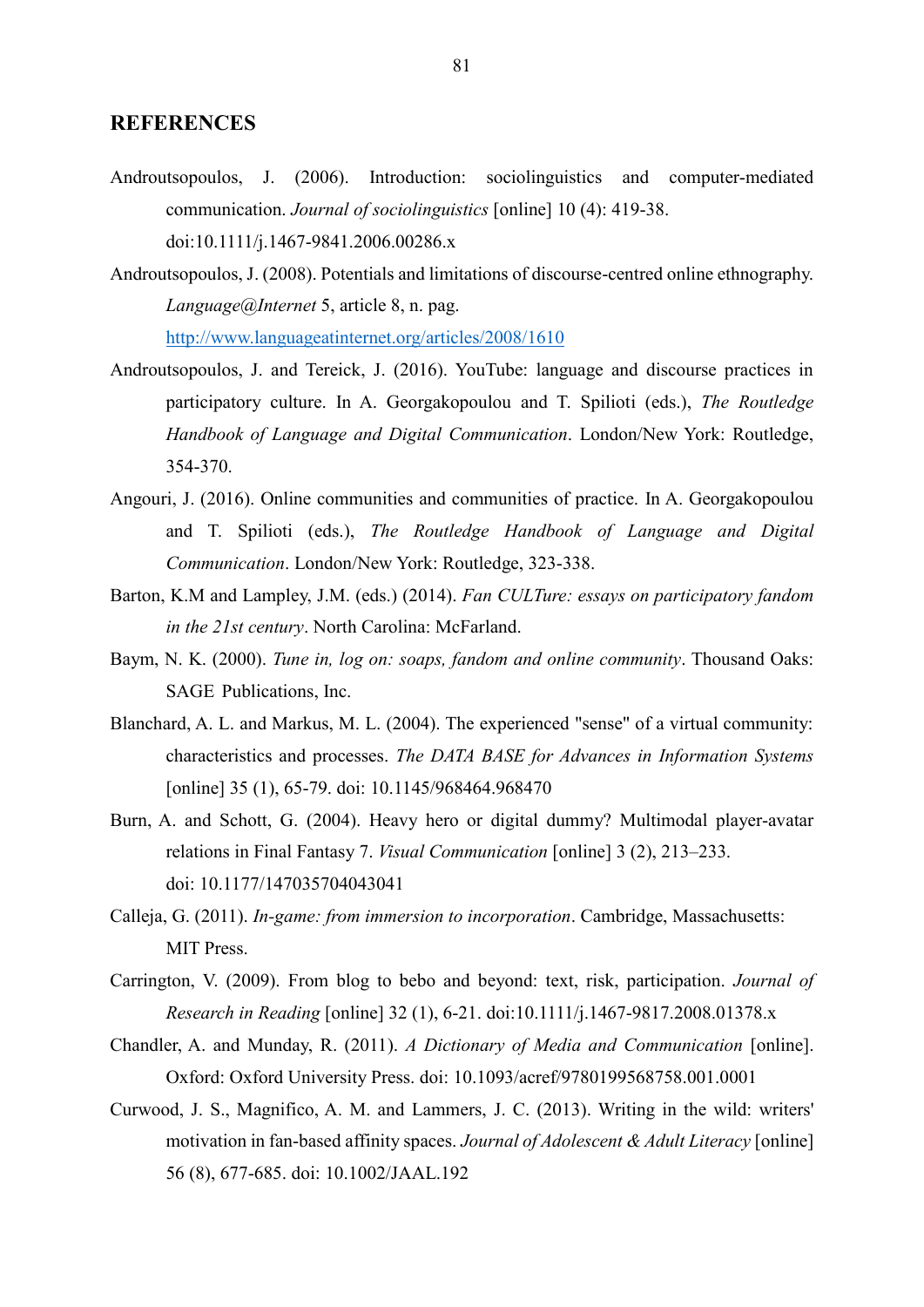- Delahunty, J. (2012). 'Who am I?': exploring identity in online discussion forums. *International Journal of Educational Research* [online] 53, 407-420. doi: 10.1016/j.ijer.2012.05.005
- Deumert, A. (2014). The performance of a ludic self on social network(ing) sites. In P. Seargeant and C. Tagg (eds.), *The language of social media: identity and community on the internet.* London: Palgrave Macmillan, 23-45.
- Fairclough, N. (2003). *Analysing discourse: textual analysis for social research*. London/New York: Routledge.
- Gee, J. P. (2003). *What video games have to teach us about learning and literacy.* New York: Palgrave Macmillan.
- Gee, J. P. (2005). Semiotic social spaces and affinity spaces: from *The Age of Mythology* to today's schools. In D. Barton and K. Tusting (eds.), *Beyond communities of practice: language, power and social context*. New York: Cambridge University Press, 214-232.
- Gee, J. P. (2011). *How to do discourse analysis: a toolkit*. London/New York: Routledge.
- Graham, S. L. (2016). Relationality, friendship, and identity in digital communication. In A. Georgakopoulou and T. Spilioti (eds.), *The Routledge Handbook of Language and Digital Communication.* London/New York: Routledge, 305-320.
- Herring, S. C. (2001). Computer-mediated discourse. In Deborah S., Deborah T. and Heidi E. H. (eds.), *The handbook of discourse analysis*. Oxford: Blackwell publishers, 612-634.
- Herring, S. C. (2004.) Computer-mediated discourse analysis. In Sasha A. B., Rob K. and James H. G. (eds.), *Designing for virtual communities in the service of learning*. New York: Cambridge university press, 338-376.
- Herring, S. C. (2012). Virtual community. In Lisa M. Given (ed.), *The SAGE encyclopedia of qualitative research* [online]. Thousand Oaks: SAGE Publications, Inc. doi: 10.4135/9781412963909
- Herring, S. C. and Androutsopoulos, J. (2015). Computer-mediated discourse 2.0. In D. Tannen, H. E. Hamilton and D. Schiffrin (eds.), *The handbook of discourse analysis* (2nd edition). Chichester, UK: John Wiley & Sons, 127-151.
- Jenkins, H. (1992). *Textual poachers: television fans and participatory culture*. London/New York: Routledge.
- Jones, Q. (1997). Virtual communities, virtual settlements, and cyber-archaeology: a theoretical outline. *Journal of Computer-Mediated Communication* [online] 3 (3), n. pag. doi: 10.1111/j.1083-6101.1997.tb00075.x

Knight, M. K. (2009). Wrinkling complexity: concepts of identity and affiliation in humour. In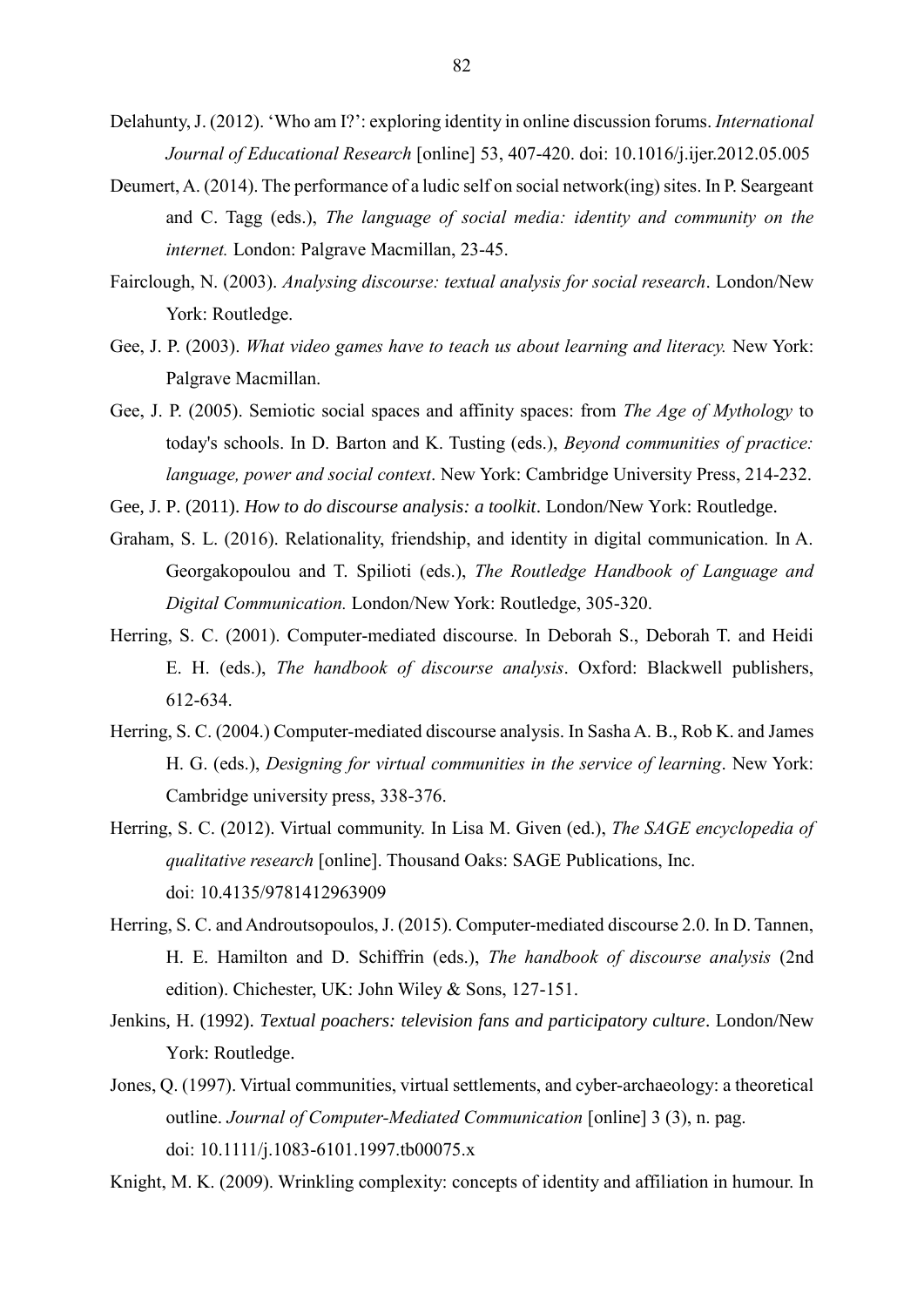M. Bednarek and J. R. Martin (eds.), *New discourse on language: functional perspectives on multimodality, identity, and affiliation*. London/New York: Continuum International Publishing Group, 35-58.

- Leppänen, S. (2007). Youth language in media contexts: insights into the functions of English in Finland. *World Englishes* [online] *26* (2), 149-169. doi: 10.1111/j.1467-971X.2007.00499.x
- Leppänen, S., Kytölä, S., Westinen, E. and Peuronen, S. (2017). Introduction: Social Media Discourse, (Dis)Identifications and Diversities. In S. Leppänen, E. Westinen and S. Kytölä (eds.), *Social Media Discourse, (Dis)identifications and Diversities*. London/New York: Routledge, 1-36.
- Leppänen, S. and Nikula, T. (2007). Diverse uses of English in Finnish society: discoursepragmatic insights from media, educational and business contexts. *Multilingua – Journal of Cross-Cultural and Interlanguage Communication* [online] 26 (4), 333-380. doi: 10.1515/MULTI.2007.017
- Markham, A. and Buchanan, E. (2012). Ethical decision-making and internet research: recommendations from the AoIR ethics working committee (Version 2.0). <http://aoir.org/reports/ethics2.pdf> (6 December, 2016)
- McMillan, D. W. and Chavis, D. M. (1986). Sense of community: a definition and theory. *Journal of Community Psychology* 14 (1), 6-23.
- Piirainen-Marsh, A. (2008). Koodinvaihto kontekstivihjeenä videopelitilanteissa. In S. Leppänen, T. Nikula and L. Kääntä (eds.), *Kolmas kotimainen: Lähikuvia englannin käytöstä suomessa.* Tietolipas 224. Helsinki: SKS, 136-168.
- Piirainen-Marsh, A. (2010). Bilingual practices and the social organisation of video gaming activities. *Journal of Pragmatics, 42* (11), 3012-3030. doi:10.1016/j.pragma.2010.04.020
- Piirainen-Marsh, A. and Tainio, L. (2009). Other-repetition as a resource for participation in the activity of playing a video game. *The Modern Language Journal* 93 (2), 153-169. doi: 10.1111/j.1540-4781.2009.00853.x
- Preece, J. and Maloney-Krichmar, D. (2005). Online communities: design, theory, and practice. *Journal of Computer-Mediated Communication* [online], 10 (4), n. pag. doi:10.1111/j.1083-6101.2005.tb00264.x
- *Principles of anonymity, confidentiality and data protection* 2018. University Research Ethics Committee of the University of Sheffield [online].

[https://www.sheffield.ac.uk/polopoly\\_fs/1.724754!/file/SGREP-Anonymity-](https://www.sheffield.ac.uk/polopoly_fs/1.724754!/file/SGREP-Anonymity-%09Confidentiality-DataProtection.pdf)